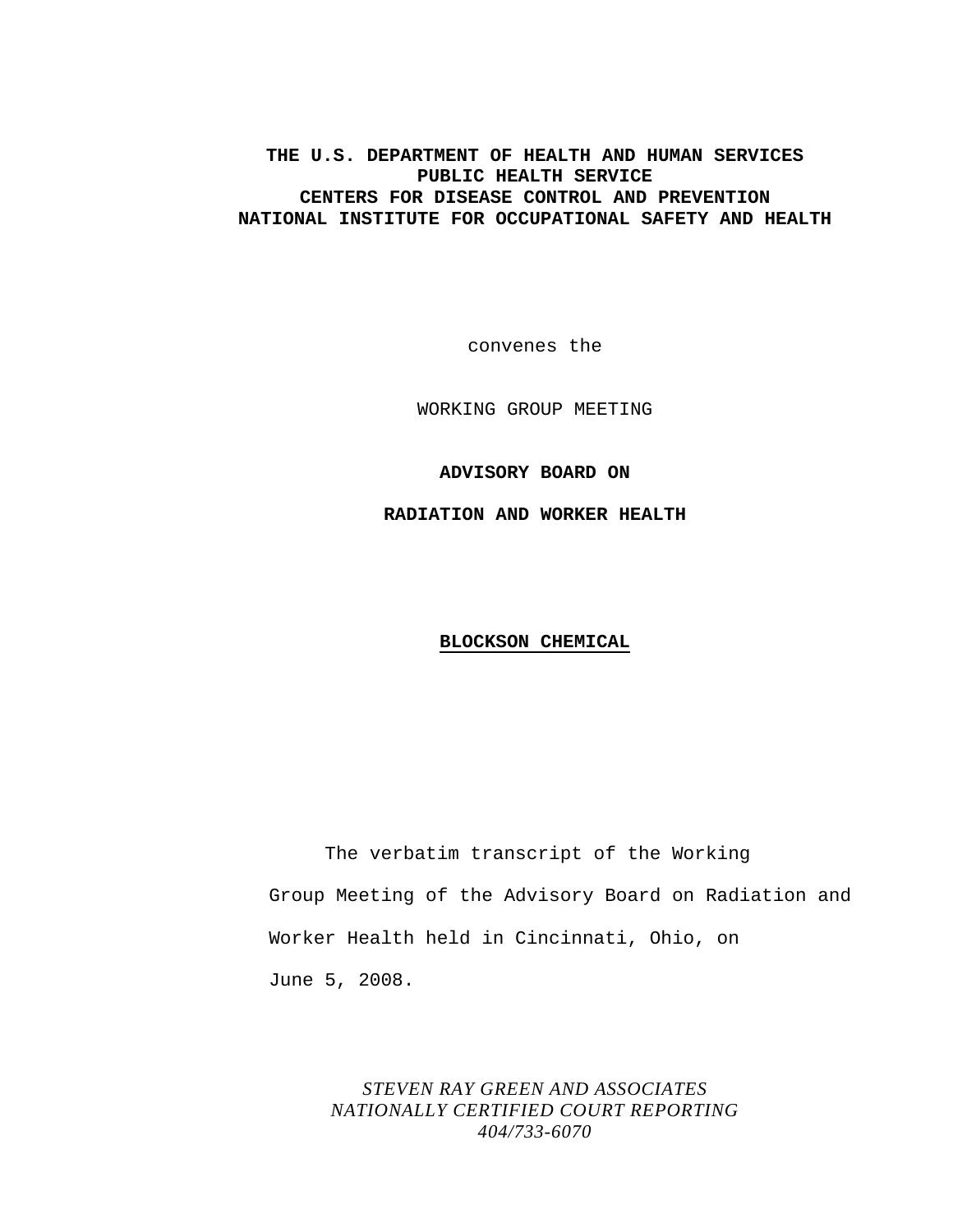| CONTENTS<br>June 5, 2008                                     |     |
|--------------------------------------------------------------|-----|
| WELCOME AND OPENING COMMENTS<br>DR. CHRISTINE BRANCHE, NIOSH | 6   |
| INTRODUCTION BY CHAIR<br>MS. WANDA MUNN                      | 10  |
| <b>RADON ISSUES</b>                                          | 12  |
| <b>ACTION ITEMS</b>                                          | 83  |
| WORK GROUP'S GOAL                                            | 87  |
| SUFFICIENCY OF DATA                                          | 113 |
| THE PATH FORWARD                                             | 153 |
| COURT REPORTER'S CERTIFICATE                                 | 171 |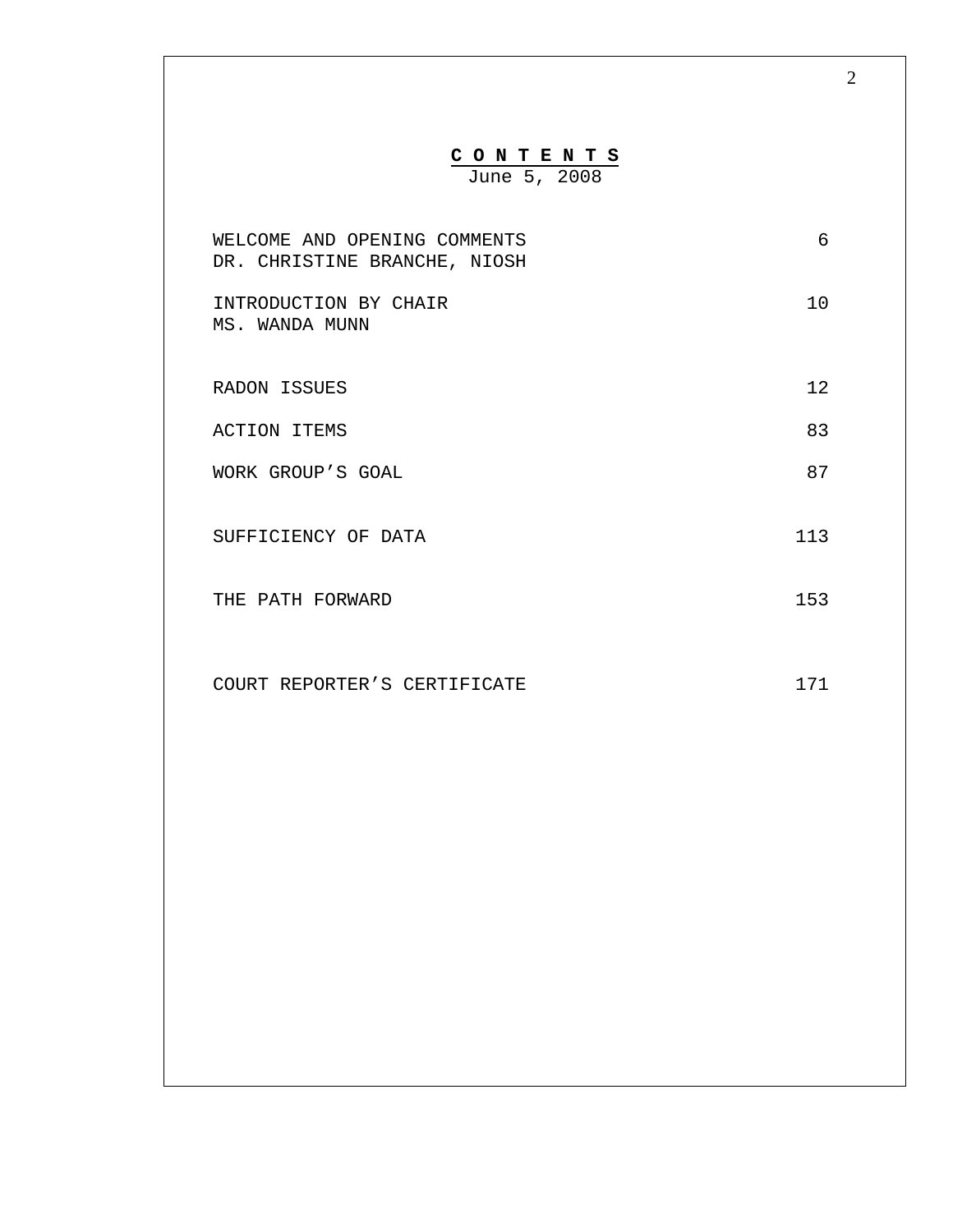#### **TRANSCRIPT LEGEND**

The following transcript contains quoted material. Such material is reproduced as read or spoken.

In the following transcript: a dash (--) indicates an unintentional or purposeful interruption of a sentence. An ellipsis (. . .) indicates halting speech or an unfinished sentence in dialogue or omission(s) of word(s) when reading written material.

-- (sic) denotes an incorrect usage or pronunciation of a word which is transcribed in its original form as reported.

-- (phonetically) indicates a phonetic spelling of the word if no confirmation of the correct spelling is available.

-- "uh-huh" represents an affirmative response, and "uh-uh" represents a negative response.

-- "\*" denotes a spelling based on phonetics, without reference available.

-- "^"/(inaudible)/ (unintelligible) signifies speaker failure, usually failure to use a microphone.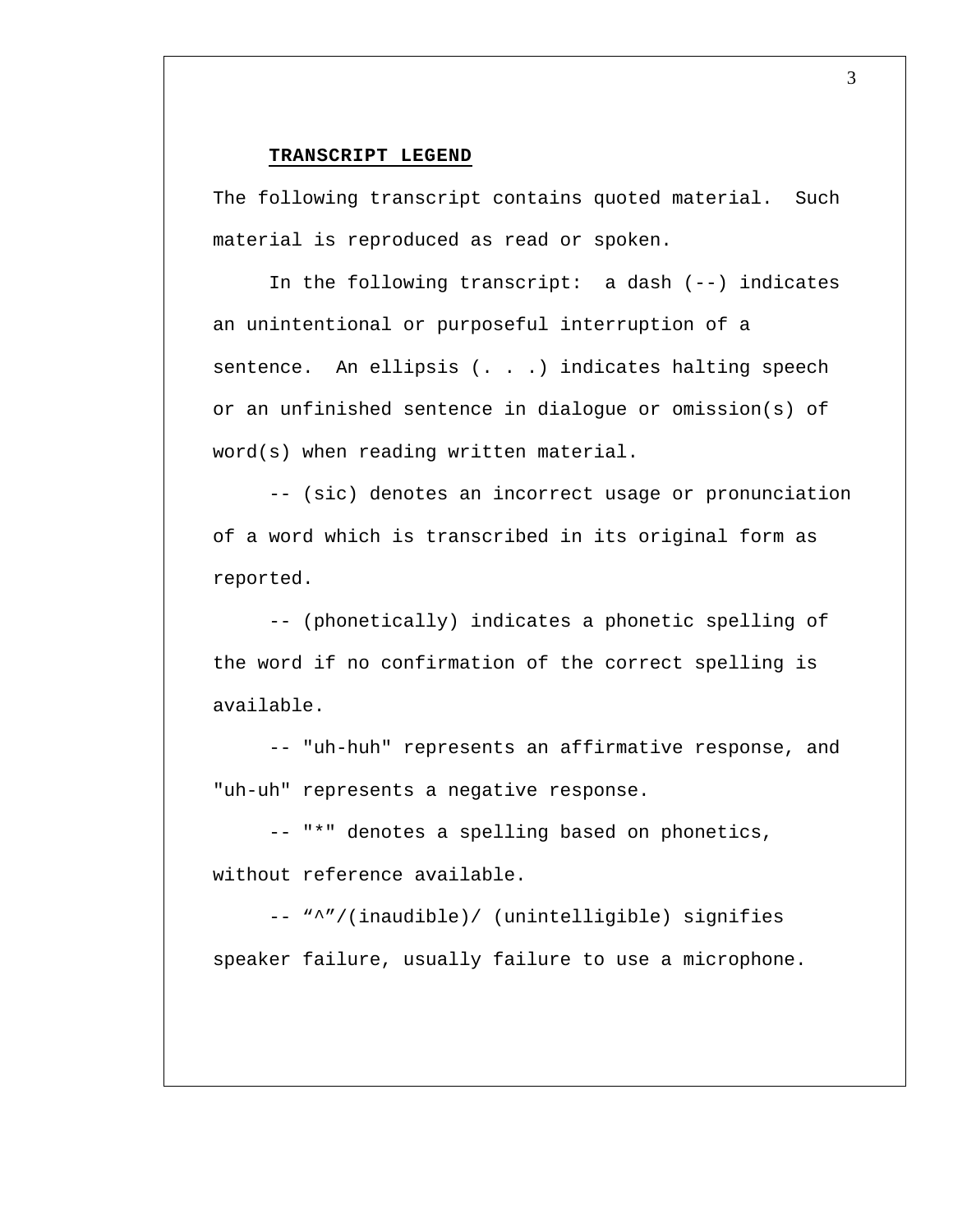|                               | 4                                                                                                                                                                                                                 |
|-------------------------------|-------------------------------------------------------------------------------------------------------------------------------------------------------------------------------------------------------------------|
|                               | PARTICIPANTS                                                                                                                                                                                                      |
|                               | (By Group, in Alphabetical Order)                                                                                                                                                                                 |
|                               | DESIGNATED FEDERAL OFFICIAL<br>BRANCHE, Christine, Ph.D.<br>Principal Associate Director<br>National Institute for Occupational Safety and Health<br>Centers for Disease Control and Prevention<br>Washington, DC |
| $\mathbf{1}$                  |                                                                                                                                                                                                                   |
| 2                             | BOARD MEMBERS<br>GIBSON, Michael H.<br>President<br>Paper, Allied-Industrial, Chemical, and Energy Union<br>Local 5-4200<br>Miamisburg, Ohio                                                                      |
| 3<br>$\overline{4}$<br>5<br>6 | MELIUS, James Malcom, M.D., Ph.D.<br>Director<br>New York State Laborers' Health and Safety Trust Fund<br>Albany, New York                                                                                        |
|                               | MUNN, Wanda I.<br>Senior Nuclear Engineer (Retired)<br>Richland, Washington                                                                                                                                       |
|                               | ROESSLER, Genevieve S., Ph.D.<br>Professor Emeritus<br>University of Florida<br>Elysian, Minnesota                                                                                                                |
|                               |                                                                                                                                                                                                                   |
|                               |                                                                                                                                                                                                                   |

 $\Gamma$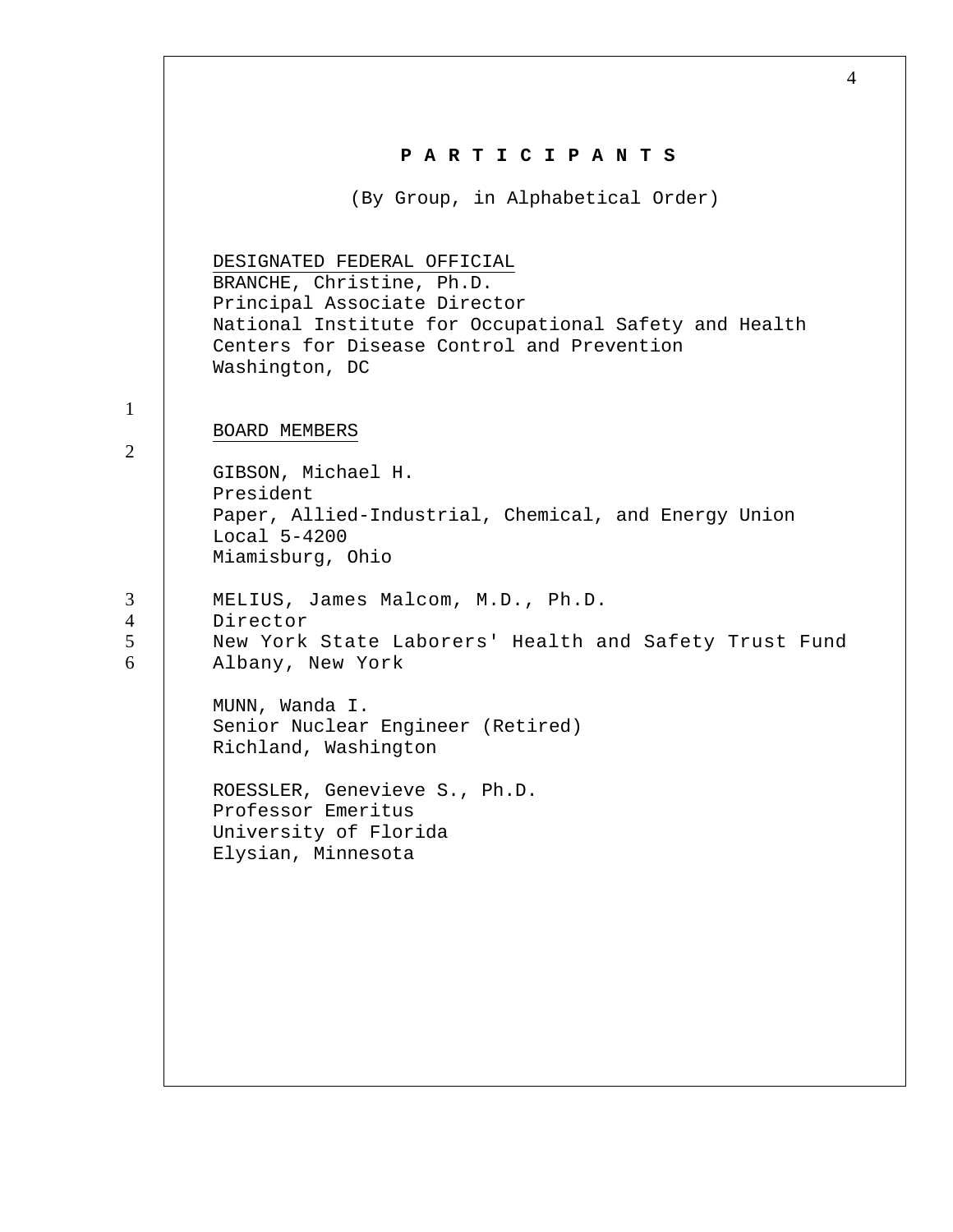### IDENTIFIED PARTICIPANTS

ADAMS, NANCY, NIOSH BURGOS, ZAIDA, NIOSH CHMELYNSKI, HARRY, SC&A ELLIOTT, LARRY, NIOSH GRIFFON, MARK, ABRWH HOWELL, EMILY, HHS KOTSCH, JEFF, DOL MAURO, JOHN, SC&A NETON, JIM, NIOSH PHILLIPS, CHICK, SC&A STANCESCU, DANIEL, OCAS TOMES, TOM, NIOSH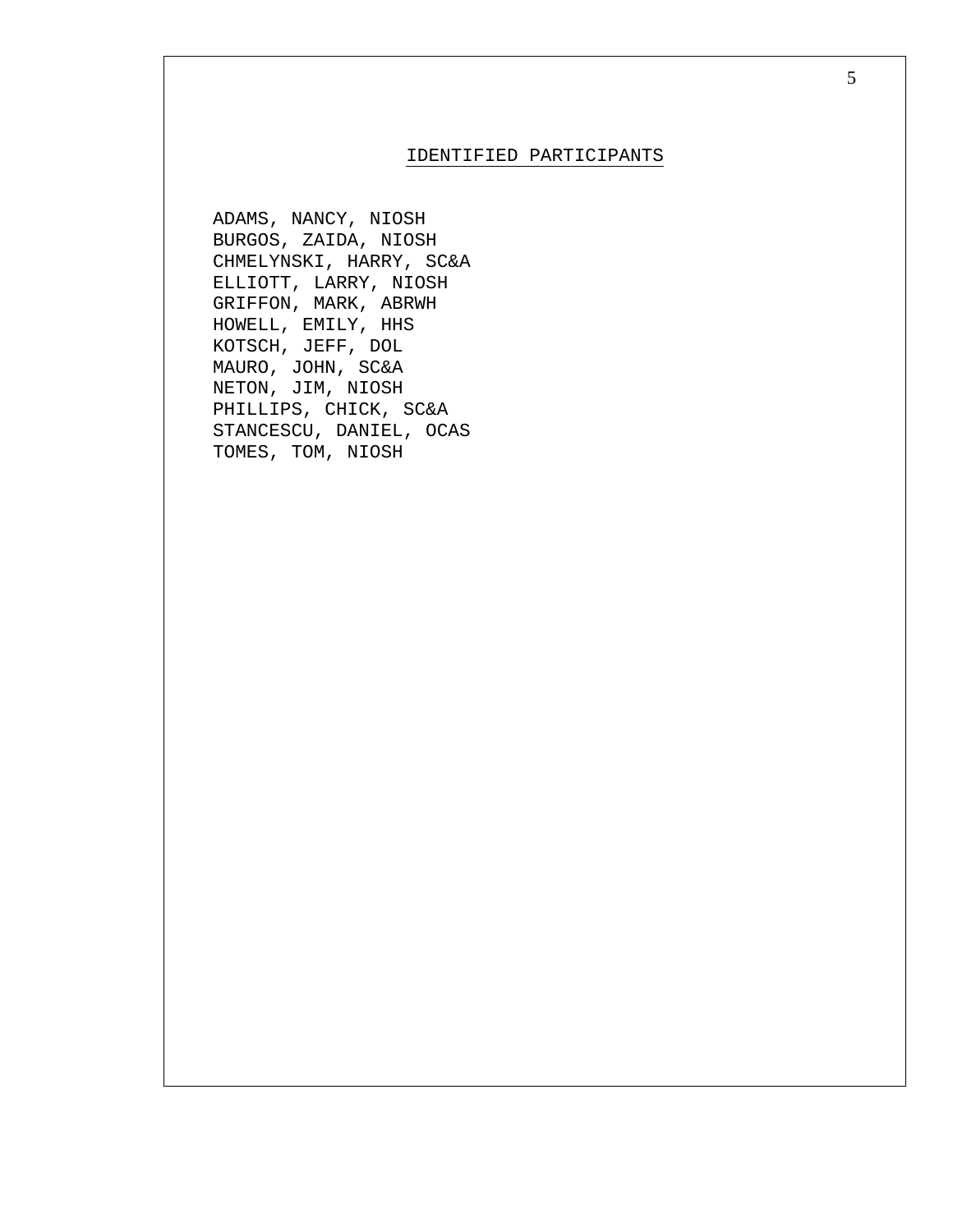|                 | 6                                              |
|-----------------|------------------------------------------------|
|                 |                                                |
|                 | <b>JUNE 5, 2008</b>                            |
|                 | PROCEEDINGS                                    |
| $\mathbf{1}$    | (9:30 a.m.)                                    |
|                 | WELCOME AND OPENING COMMENTS                   |
| 2               | DR. BRANCHE: Ms. Munn, are you ready?          |
| 3               | MS. MUNN: I believe I'm ready. I'm             |
| $\overline{4}$  | concerned about the lack of two of our crucial |
| 5               | members here.                                  |
| 6               | DR. BRANCHE: Would you like to wait?           |
| $7\phantom{.0}$ | MS. MUNN: I think it would be a wise idea      |
| 8               | for us to wait for about five minutes.         |
| 9               | DR. BRANCHE: We'll wait a few more minutes.    |
| 10              | If you can please mute the line.               |
| 11              | (Whereupon, the working group recessed until   |
| 12              | $9:35 a.m.$ )                                  |
| 13              | DR. BRANCHE: Good morning and welcome to       |
| 14              | the Blockson work group. I am Dr. Christine    |
| 15              | Branche, and I have the pleasure of being your |
| 16              | Designated Federal Official this morning. If   |
| 17              | the Board members who are in the room could    |
| 18              | please announce their names, I'd appreciate    |
| 19              | it.                                            |
| 20              | MS. MUNN: Wanda Munn, Chair of the working     |
| 21              | group, member of the Board.                    |
| 22              | MR. GIBSON: Mike Gibson.                       |
| 23              | DR. ROESSLER: Gen Roessler, working group      |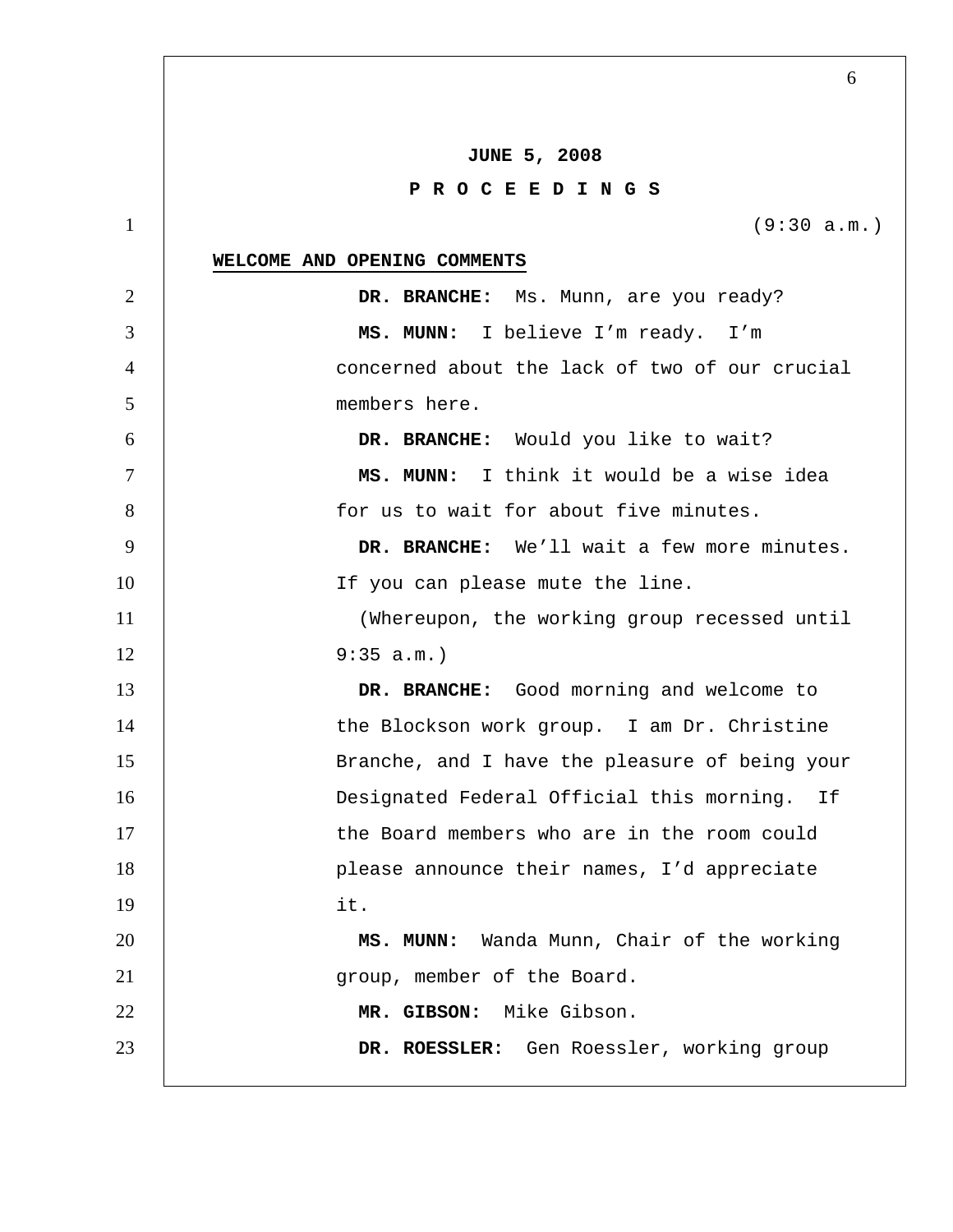1 and member of the Board. **DR. MELIUS:** Jim Melius. **MR. GRIFFON:** Mark Griffon, member of the Board, not member of the working group. **DR. BRANCHE:** Are there any other Board members who are participating by phone? (no response) **DR. BRANCHE:** We do not have a quorum so we 9 | can move forward. 10 Would the NIOSH staff who are in the 11 | room please announce your names and whether or 12 | not you have a conflict with Blockson. **MR. ELLIOTT:** Larry Elliott, Office of Compensation Analysis and Support, NIOSH, and 15 | Thave no conflict with this site. **MR. TOMES:** Tom Tomes, I am with NIOSH also, **and I have no conflict with Blockson. DR. STANCESCU:** Daniel Stancescu, I also work in OCAS. I don't have any conflict with 20 Blockson. **DR. NETON:** Jim Neton, OCAS, no conflict. **DR. BRANCHE:** Are there any NIOSH staff participating by phone? And if so, will you 24 | please announce your names and say if you have 25 a conflict with Blockson?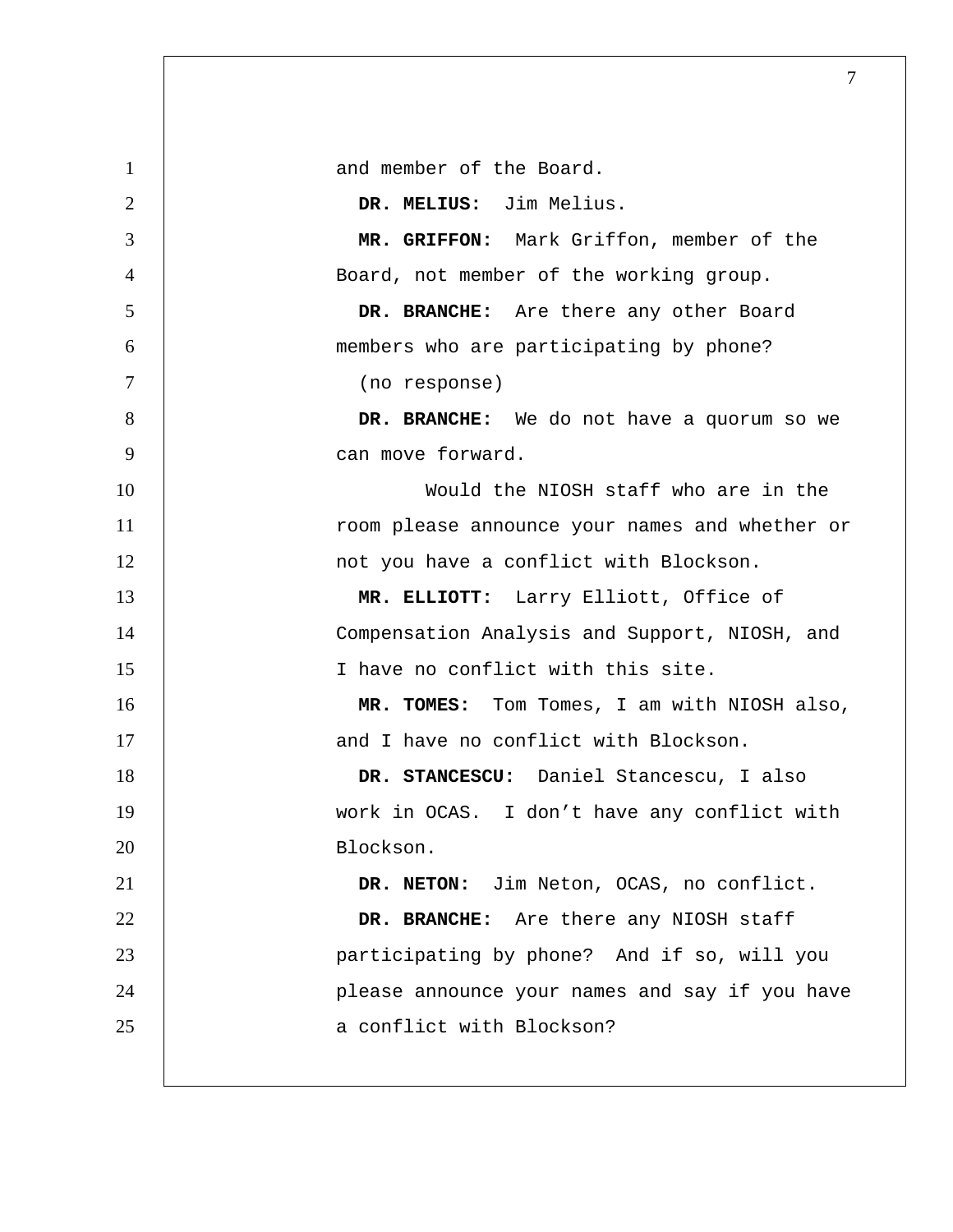| 1              | MS. ADAMS (by Telephone): Nancy Adams, no    |
|----------------|----------------------------------------------|
| $\overline{2}$ | conflict.                                    |
| 3              | MS. BURGOS (by Telephone): Zaida Burgos, no  |
| $\overline{4}$ | conflict.                                    |
| 5              | DR. BRANCHE: ORAU staff who are in the room  |
| 6              | would you please announce your names?        |
| $\overline{7}$ | (no response)                                |
| 8              | DR. BRANCHE: None.                           |
| 9              | ORAU staff, by phone, would you please       |
| 10             | announce your names and say if you have a    |
| 11             | conflict with Blockson?                      |
| 12             | (no response)                                |
| 13             | DR. BRANCHE: SC&A staff who are in the room  |
| 14             | could you please announce your names and say |
| 15             | if you have a conflict with Blockson?        |
| 16             | DR. MAURO: John Mauro, SC&A, no conflict.    |
| 17             | MR. PHILLIPS: Chick Phillips, SC&A, no       |
| 18             | conflict.                                    |
| 19             | DR. BRANCHE: SC&A staff who are              |
| 20             | participating by phone, would you please     |
| 21             | announce your names and say if you have a    |
| 22             | conflict?                                    |
| 23             | DR. CHMELYNSKI (by Telephone): Harry         |
| 24             | Chmelynski, no conflict.                     |
| 25             | DR. BRANCHE: Other federal agency staff in   |
|                |                                              |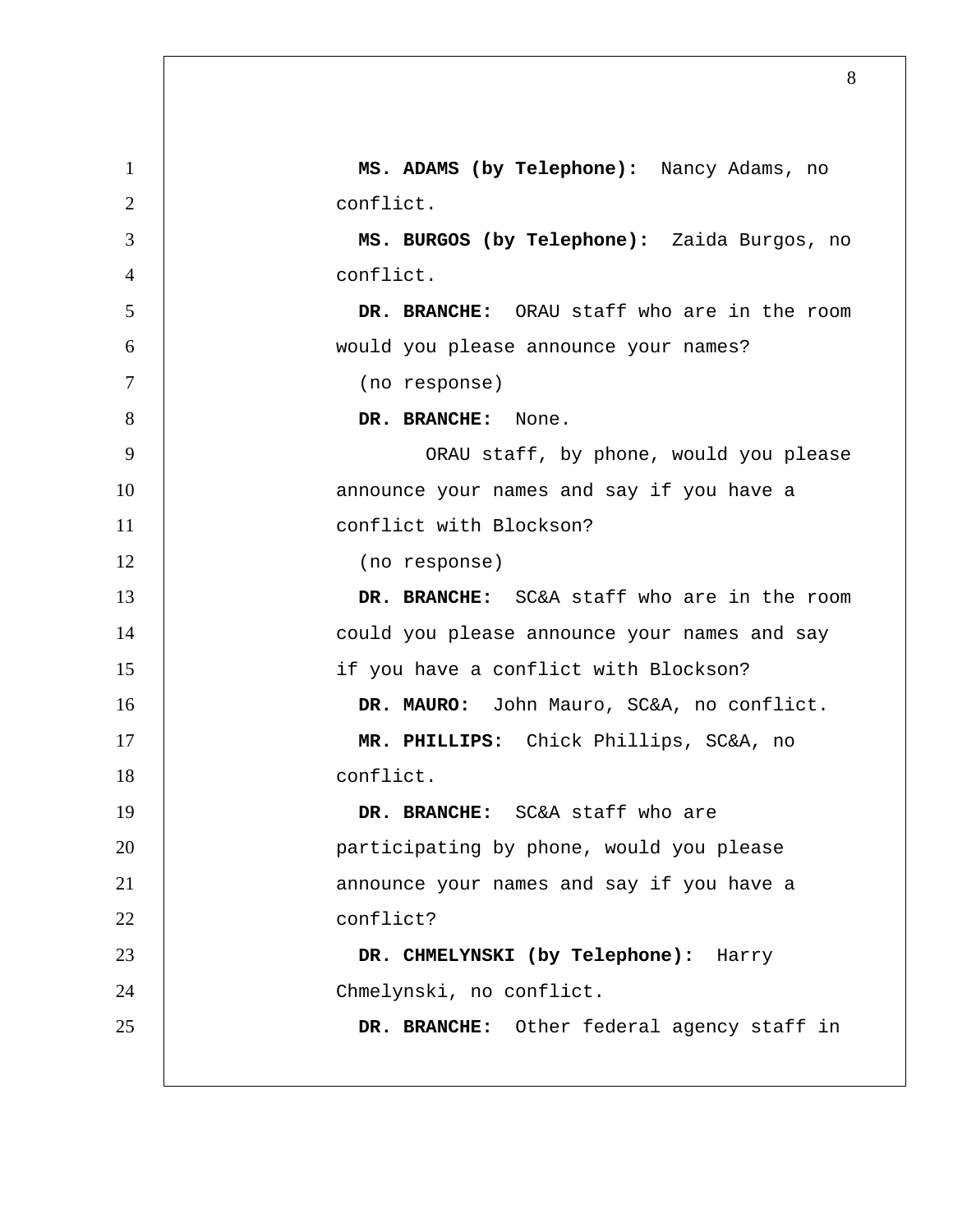| 1              | the room or by phone, would you please         |
|----------------|------------------------------------------------|
| $\overline{2}$ | announce your names?                           |
| 3              | MS. HOWELL: Emily Howell, HHS, no conflict.    |
| $\overline{4}$ | MR. KOTSCH (by Telephone): Jeff Kotsch,        |
| 5              | Department of Labor.                           |
| 6              | DR. BRANCHE: Any petitioners or their          |
| $\tau$         | representatives who would like to announce     |
| 8              | their names please?                            |
| 9              | (no response)                                  |
| 10             | DR. BRANCHE: Workers or their                  |
| 11             | representatives who are participating who      |
| 12             | would like to announce their names please?     |
| 13             | (no response)                                  |
| 14             | DR. BRANCHE: Members of Congress or their      |
| 15             | representatives who are participating by phone |
| 16             | please?                                        |
| 17             | (no response)                                  |
| 18             | DR. BRANCHE: Are there any others who would    |
| 19             | like to mention their names?                   |
| 20             | (no response)                                  |
| 21             | DR. BRANCHE: Before we get started I would     |
| 22             | simply ask that those of you who are           |
| 23             | participating by phone if you would please     |
| 24             | mute your phones it will add tremendously to   |
| 25             | the quality of the phone participation so that |
|                |                                                |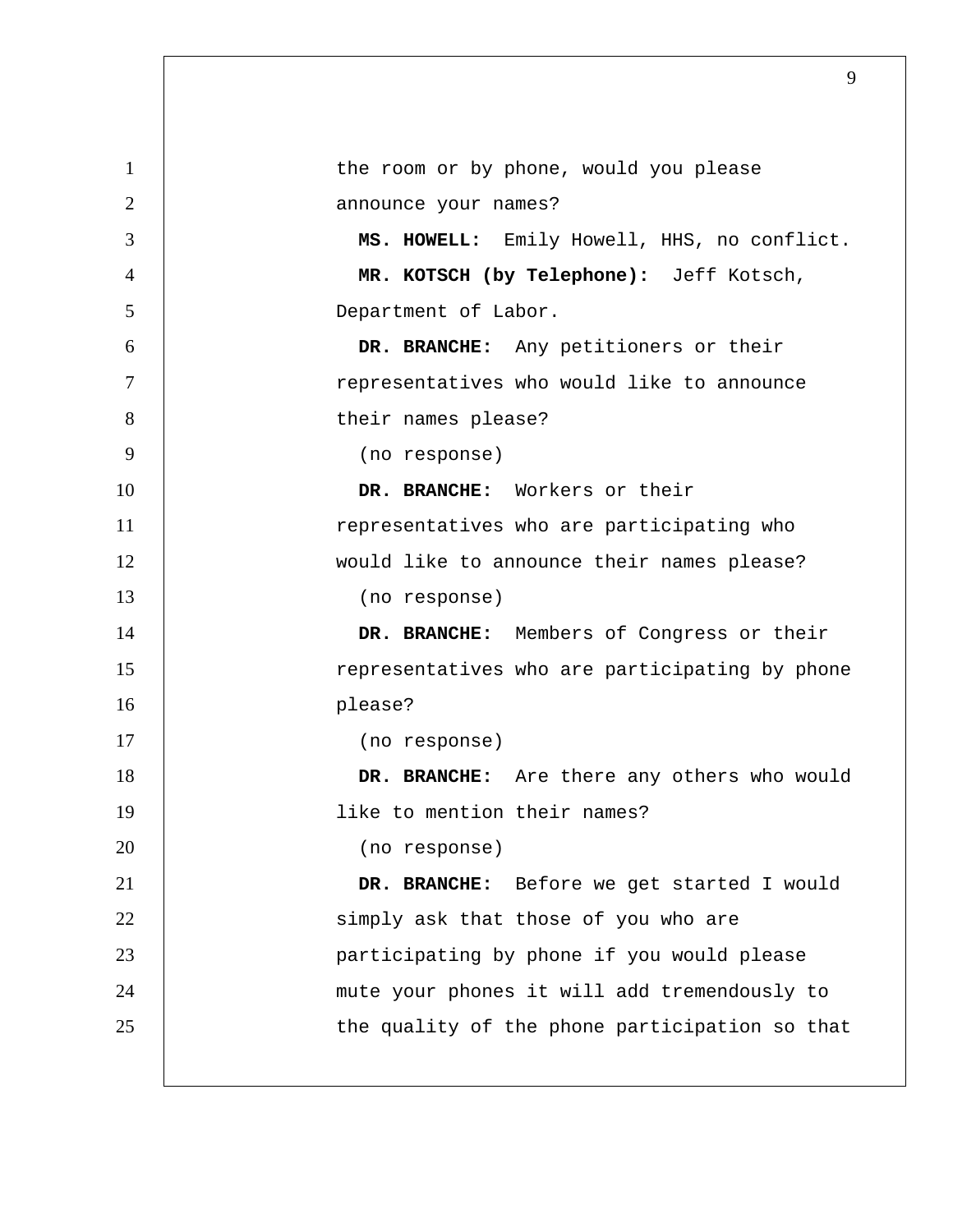1 everyone who is on the phone can hear. If you 2 | do not have a mute button, then please dial 3 Star six to mute your phones, and then use 4 | that same star six to unmute your line. If 5 | those of you who are in the room would please 6 mute your phones, that would also enhance the 7 | quality of our court reporter. 8 | And Ms. Munn, it's all yours. 9 **INTRODUCTION BY CHAIR** 10 **MS. MUNN:** Thank you. 11 | For those of you in the room we are 12 | planning to work right through to the end of 13 | wherever we get to today. We hope to be able 14 | to bring this to resolution. We have two 15 | items and only two items before us. If you 16 | are not aware of the fact that we plan a 17 | working lunch, please be aware of the fact 18 | that's the case. 19 | And in front of you, you should find a 20 | menu for your use. Please put your name, 21 | indicate your choice and send it to the head 22 | of the table to Dr. Branche here. They'll 23 | pick those up in about an hour, and we will be 24 | served lunch here at 12:00 o'clock. We don't 25 | intend to take much of a break other than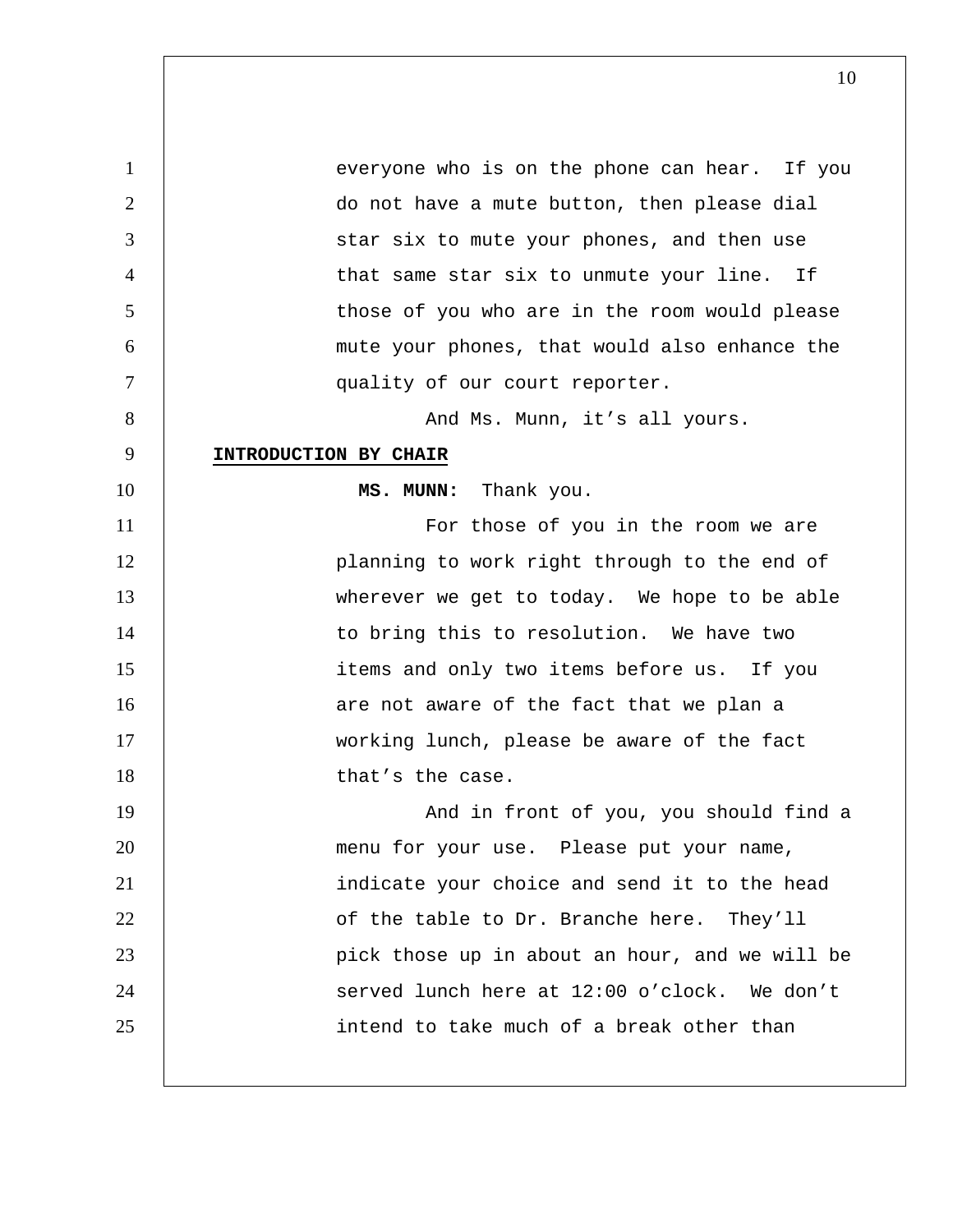1 | that.

2 | As a bit of background the original 3 | report from our technical contractor had seven 4 findings on it. This work group worked 5 | through those findings one at a time and 6 reached the point where either the suggestions 7 had been adopted or we had agreement from the 8 | contractor that the position that had been 9 | taken by the agency was acceptable. When that 10 | was reported at our Board meeting, there were 11 | two objections. One that the radon data had 12 | some outstanding questions, and two, that the 13 | data themselves were inadequate. We have 14 | convened this meeting for the express purpose 15 **15** of addressing those two items and those items 16 | conly. If there are any other items that are 17 | outstanding or that we need to address, would 18 | Someone please bring that to my attention 19 | right now? 20 (no response) 21 **MS. MUNN:** Otherwise, we are going to 22 | respond to the questions that were asked at 23 **the Board meeting. Both Dr. Melius and Mark** 24 | Griffon have been good enough to provide us

25 | with their written questions so that we know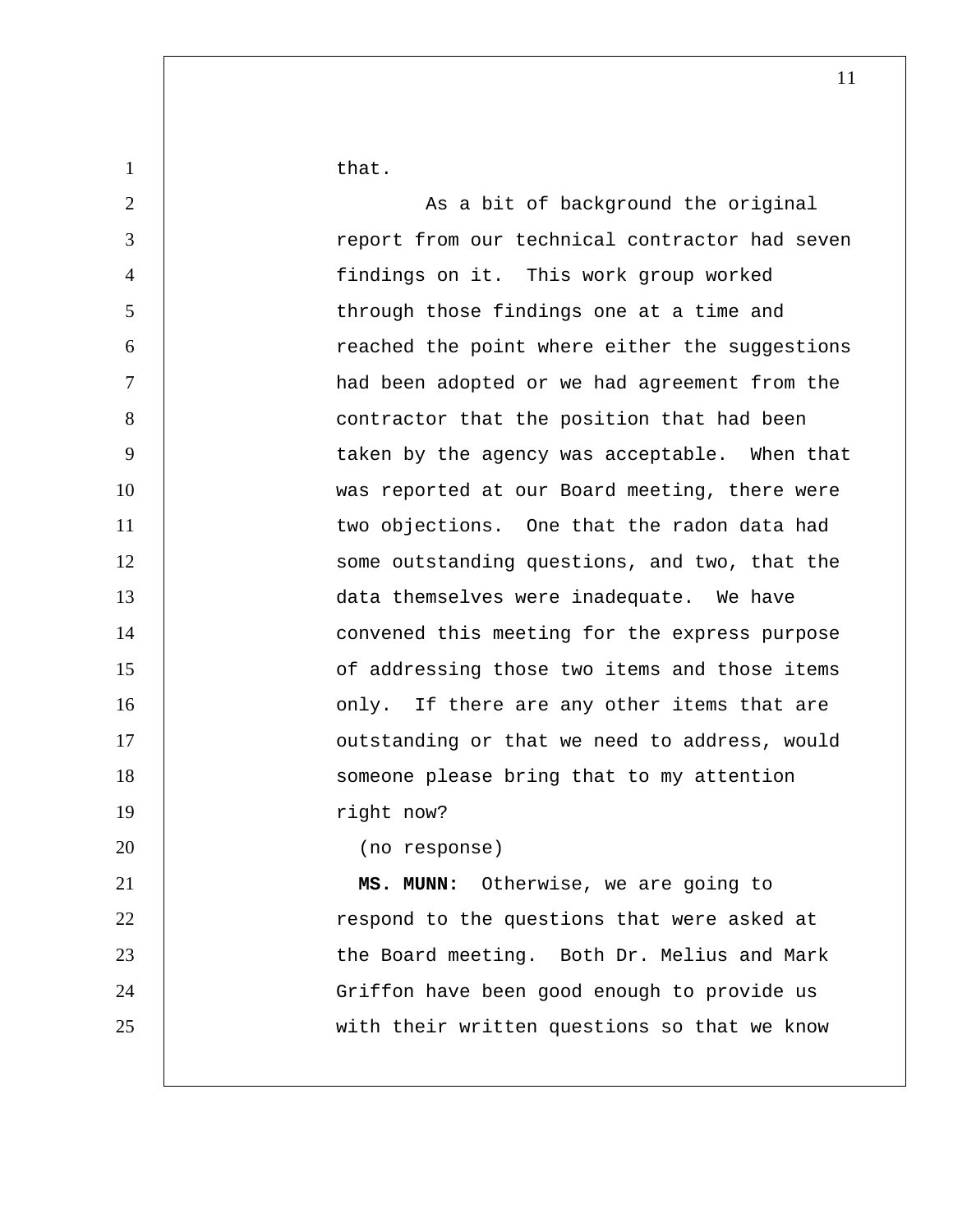1 **precisely what their concerns are.** Because 2 | the most complex one from an overview 3 **South 1** Standpoint appears to be the radon issues 4 because there are more of them involved, it 5 would be wise for us to begin with that. 6 **RADON ISSUES** 7 I understand our contractor has been 8 working since our last meeting in an attempt 9 | to try to respond to the specific questions 10 | that Mark brought for us. Am I correct? 11 **DR. MAURO:** Yes. 12 | **MS. MUNN:** Are you, John and Chick, are you 13 | ready to talk about that now? Shall we 14 | address those, first thing? 15 | And before we do, Mark, that's your 16 understanding. We're all on the same page? 17 | **MR. GRIFFON:** Those are my questions. I'm 18 | not sure if they're -- SC&A did look at these 19 issues. I'm not sure if these questions might 20 be better directed to NIOSH. 21 **MS. MUNN:** Do you want to review your 22 | question specifically before we start? Would 23 **b** that be appropriate? 24 **MR. GRIFFON:** No, that's fine. I don't even 25 | have them in front of me so if you have them,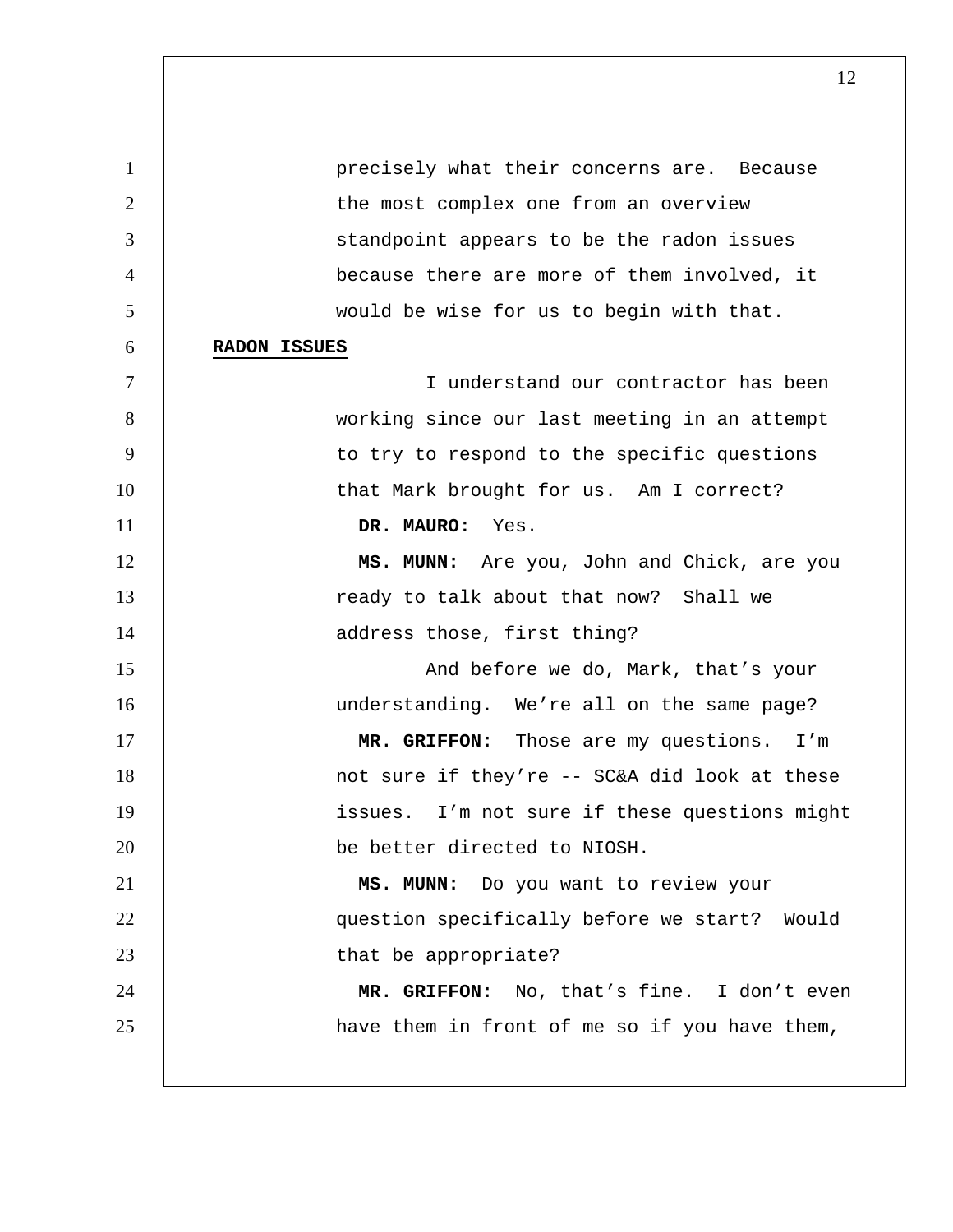1 | vou can read them. 2 **MS. MUNN:** I think all of us have received 3 | them, have we not? 4 (affirmative responses) 5 **MS. MUNN:** We all do. All right, fine. And 6 I think if we do not, if your questions are 7 | and interested by the information that the 1 8 | contractor is now going to provide, then I'm 9 | assuming that our NIOSH folks also have 10 | information that they can help respond, too, 11 | if that's meaningful to everybody we'll pursue 12 | that. 13 | John, would you please? 14 **DR. MAURO:** I'd be happy to open it up and 15 | sort of what I say set the table, get 16 everybody on the same page. And then from 17 | there I believe Chick and Harry Chmelynski, 18 who's on the line as our statistician, will be 19 | able to dive more deeply into these issues as 20 cequired. 21 **MS. MUNN:** Thank you. 22 **DR. MAURO:** With regard to radon the 23 | Strategy adopted by NIOSH effectively used --24 | in order to reconstruct exposures to workers 25 | at Blockson from radon, NIOSH took advantage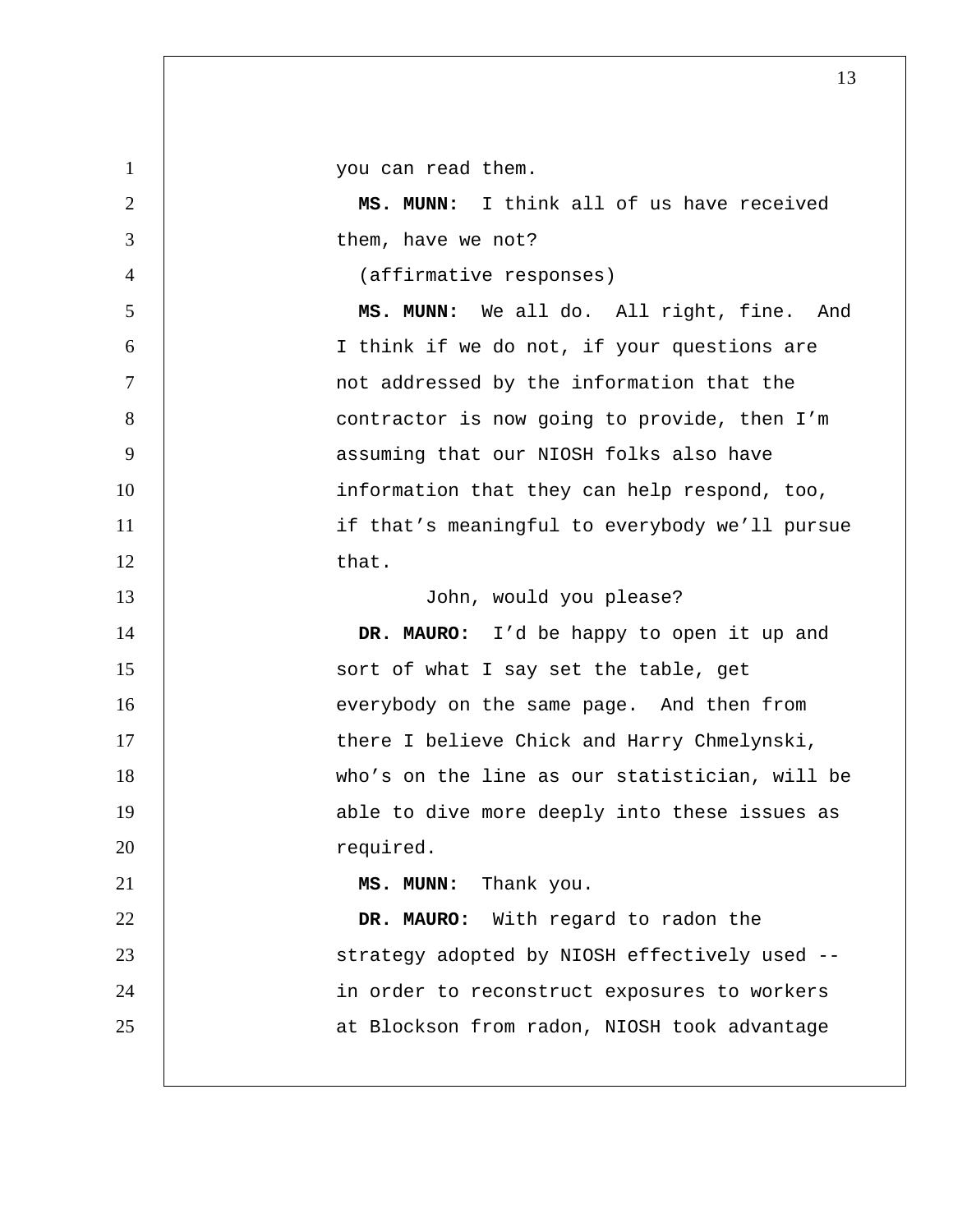| $\mathbf{1}$    | of data available from facilities in Florida.  |
|-----------------|------------------------------------------------|
| $\overline{2}$  | There were data at Blockson itself regarding   |
| 3               | airborne radon levels and radon progeny were   |
| $\overline{4}$  | insufficient to reconstruct doses or exposures |
| $5\overline{)}$ | from radon.                                    |
| 6               | So they drew upon the extensive                |
| $\tau$          | dataset that was compiled from phosphate       |
| 8               | industry in Florida. There's a great deal of   |
| 9               | information on the subject put out by the      |
| 10              | Phosphate Institute of Florida. I'm sorry,     |
| 11              | Florida Institute.                             |
| 12              | DR. NETON: Florida Institute, FIPR.            |
| 13              | DR. MAURO: Florida Institute, okay, FIPR.      |
| 14              | And that data was extracted from the           |
| 15              | publication, major publication, from FIPR, and |
| 16              | incorporated and used into an OTIB, 0043, I    |
| 17              | believe the number is. And the basis of that   |
| 18              | data NIOSH has opted a radon concentration     |
| 19              | that they feel is bounding for exposures at    |
| 20              | Blockson. And the number is approximately 2.3  |
| 21              | picocuries per liter airborne radon.           |
| 22              | And that number was selected because           |
| 23              | it represented an upper-end value of the       |
| 24              | observed levels in the Florida facilities for  |
|                 |                                                |
| 25              | locations at Florida facilities other than     |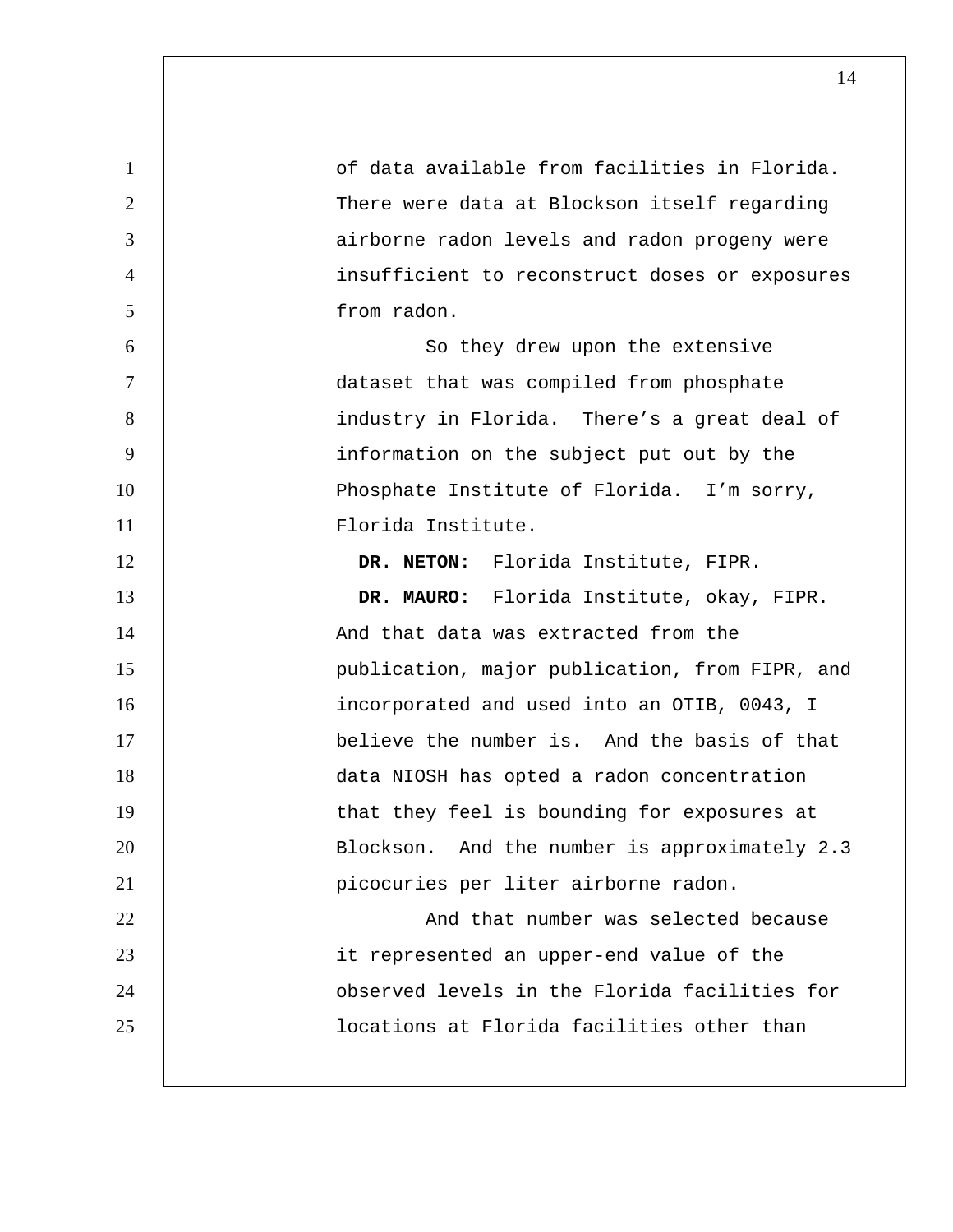1 **1 mines and other facilities in Florida that** 2 | Teally were not applicable to Blockson. We 3 were asked to look into that and take a look 4 at the data and to see if in fact we come out 5 in the same place. 6 | And so what happened is that Chick and 7 Harry Chmelynski together did a little data 8 diving so to speak going into the original 9 | reports and records, writing the numbers, 10 | doing some statistical analysis to see if we 11 | come out about in the same place that NIOSH 12 did. Because in principle the idea of picking 13 |  $\int$  off let's say the upper  $95<sup>th</sup>$  percentile from 14 | relevant data would be at first blush a very 15 | claimant favorable approach. 16 | But there are questions. The data set 17 | that was used, is that applicable to Blockson? 18 | And if so, and if it meets what one would say 19 | a reasonable criteria for the use of surrogate 20 data and was used appropriately, which, of 21 | course, is a subject of great concern to the 22 | Board, one could argue that, well, we have a 23 | Strategy that seems to work. That would be 24 | the way that we look at it. 25 | And so we looked at it from first of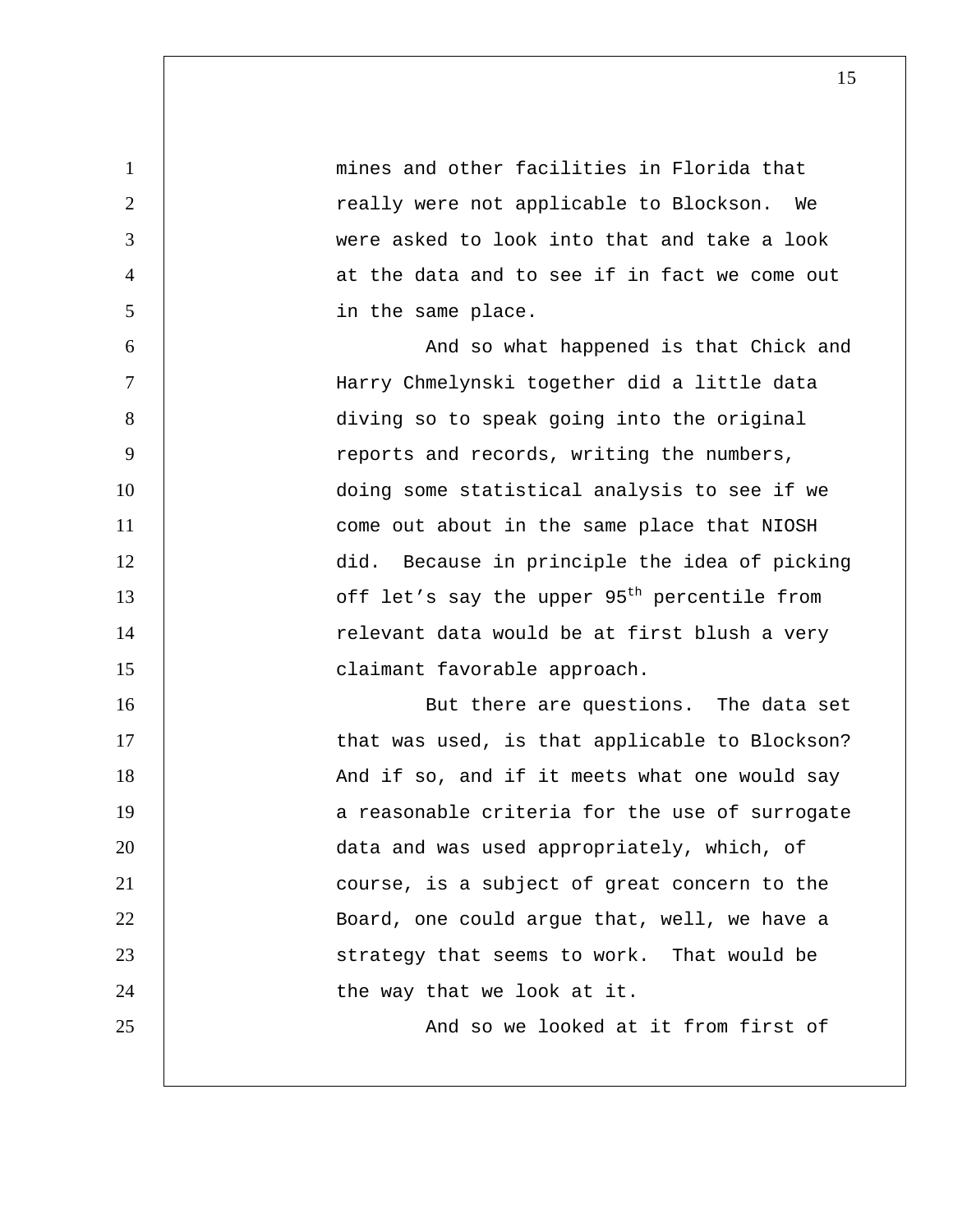| all can we duplicate the numbers that NIOSH    |
|------------------------------------------------|
| generated. Second, do we agree that they used  |
| those numbers correctly and that the numbers   |
| themselves represented the source of the       |
| information, were reasonable as applied to     |
| Blockson.                                      |
| And with that as sort of setting the           |
| table, I'd like to pass it off to Chick and to |
| Harry to go into a little more detail on where |
| we come out with regard to our investigations, |
| which, by the way, were ongoing right up until |
| yesterday to get more and more information.    |
| So we're about to hear some materials          |
| much of which everyone has seen because as     |
| Chick and Harry produced their, what I would   |
| call, let's call them white papers, we fired   |
| them out. But that work didn't end. It         |
| continued right up until I guess you got on    |
| the plane. So with that I'd like to pass this  |
| off to Chick.                                  |
| MS. MUNN: Would you like me to distribute      |
| these?                                         |
| MR. PHILLIPS: Yes, if you would, and those     |
| were revised on the plane yesterday. And the   |
| information that's different from what you had |
|                                                |
|                                                |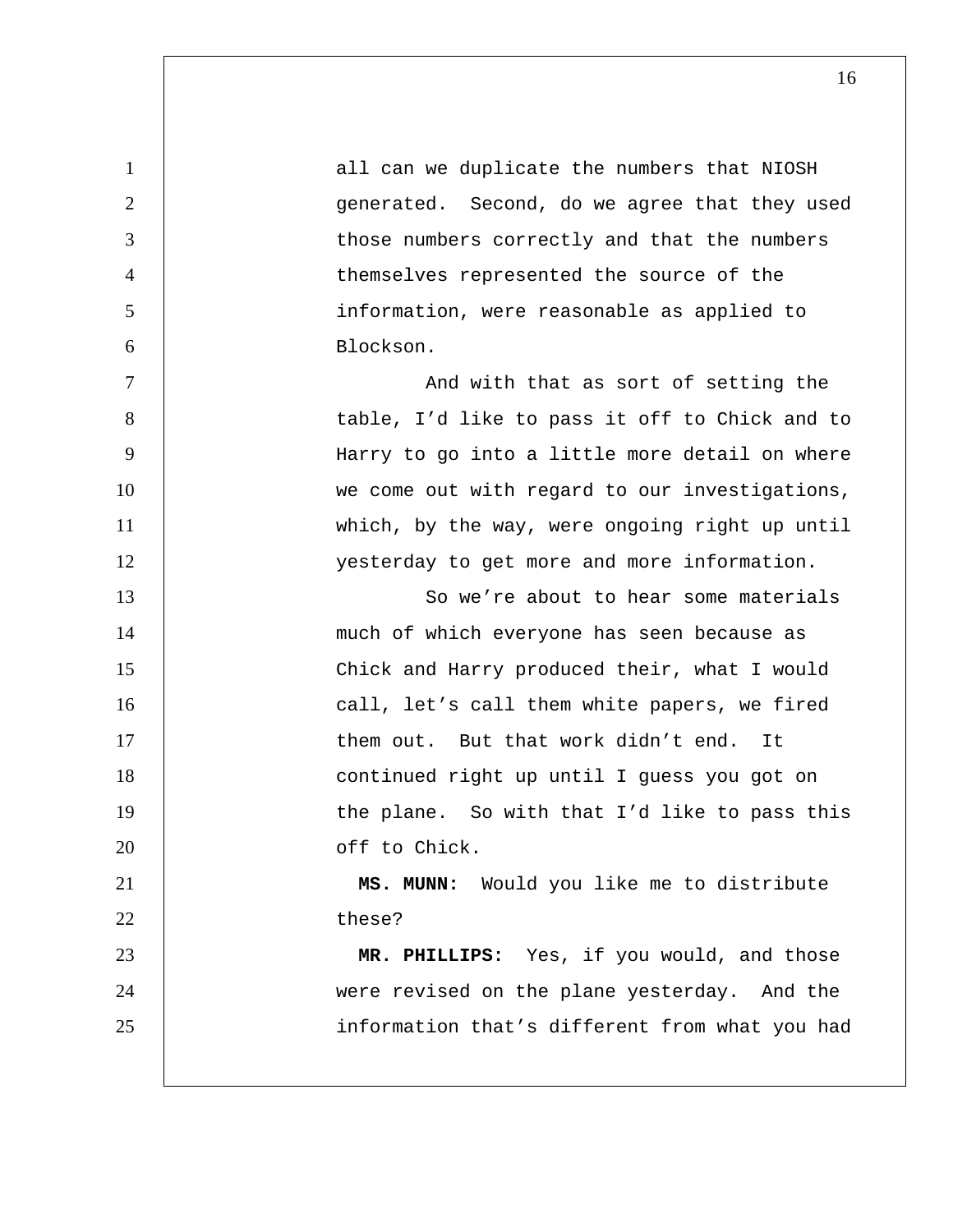in the previous version of this should be 2 | highlighted so that you can go directly to it. Most of it's just clarification. I believe what we tried to do is address the three, I believe you had four listed, but I think there were really three basic issues marked that we had to deal with, what we dealt with on the 8 and 8 and 8 and 8 and 8 and 8 and 8 and 8 and 8 and 8 and 8 and 8 and 8 and 8 and 8 and 8 and 8 and 8 and 8 and 8 and 8 and 8 and 8 and 8 and 8 and 8 and 8 and 8 and 8 and 8 and 8 and 8 and 8 and 8 and 8 and 8 and 8 and

The first one which John was referring 10 | to is the appropriate usage of the radon data which was in OTIB-0043 extracted from the FIPR 12 | 1998 report that John referred to. I think **that may be what we need to address first.** 14 | And I believe Harry would be better addressing 15 | that than me, just say what he did and what he **concluded from that.** And then we'll address 17 | the, I will address the other remaining, I 18 | believe, one issue really. There may be two. 19 So, Harry. **DR. CHMELYNSKI (by Telephone):** This is Harry Chmelynski working with SC&A. I looked

**1** at the values in the Appendix B to the OTIB-0043 and looked in particular at the ones that were not grayed out because NIOSH had marked a 25 | lot of entries that were not appropriate.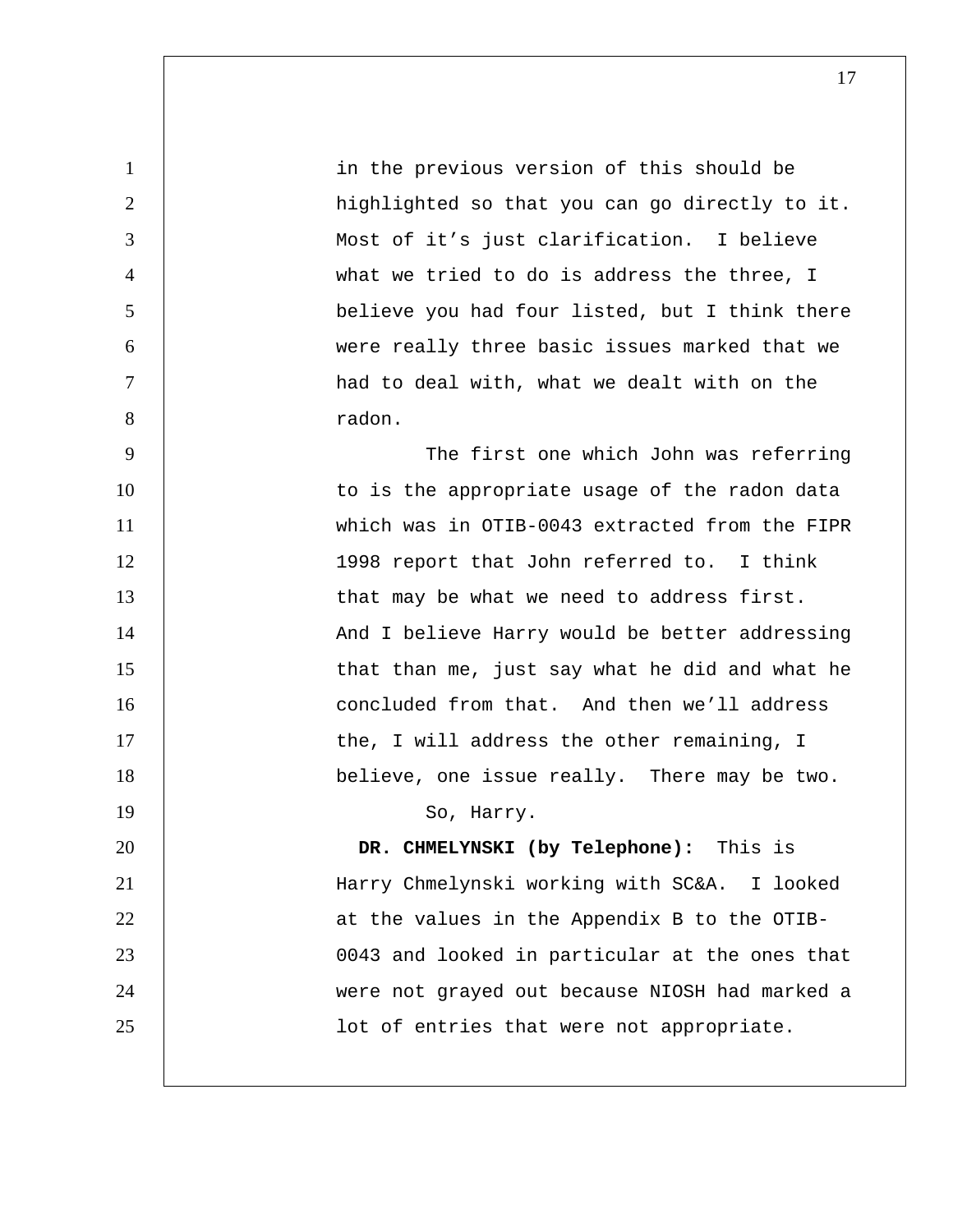1 and basically what I did was try to 2 | Tecreate their analysis first which was to 3 | treat each of the values -- there are about 4 130 of them or 128 is what I found -- to treat 5 the values as individual measurements even 6 though some of the measurements were reported 7 as means of groups of samples. And when I did 8 | that I essentially arrived at the same 9 lognormal distribution that NIOSH had derived. 10 So I didn't have much concern that the 11 | lognormal distribution was estimated correctly 12 | given their assumptions of each data point 13 should be considered as an individual value 14 | and all of them given equal weight. 15 Most of the entries in the appendix 16 all we know is the value that's reported. If 17 | it's a mean, they don't tell you usually a 18 whole lot more about what the other statistics 19 were. But there is one table, which was Table 20 | B-3, which covered quite a few in terms of 21 | Sample sizes, quite a lot of the numbers that 22 **are in the Appendix B.** 23 | And this table did report not only the 24 | sample mean but where they collected 25 measurements, but also the sample variance and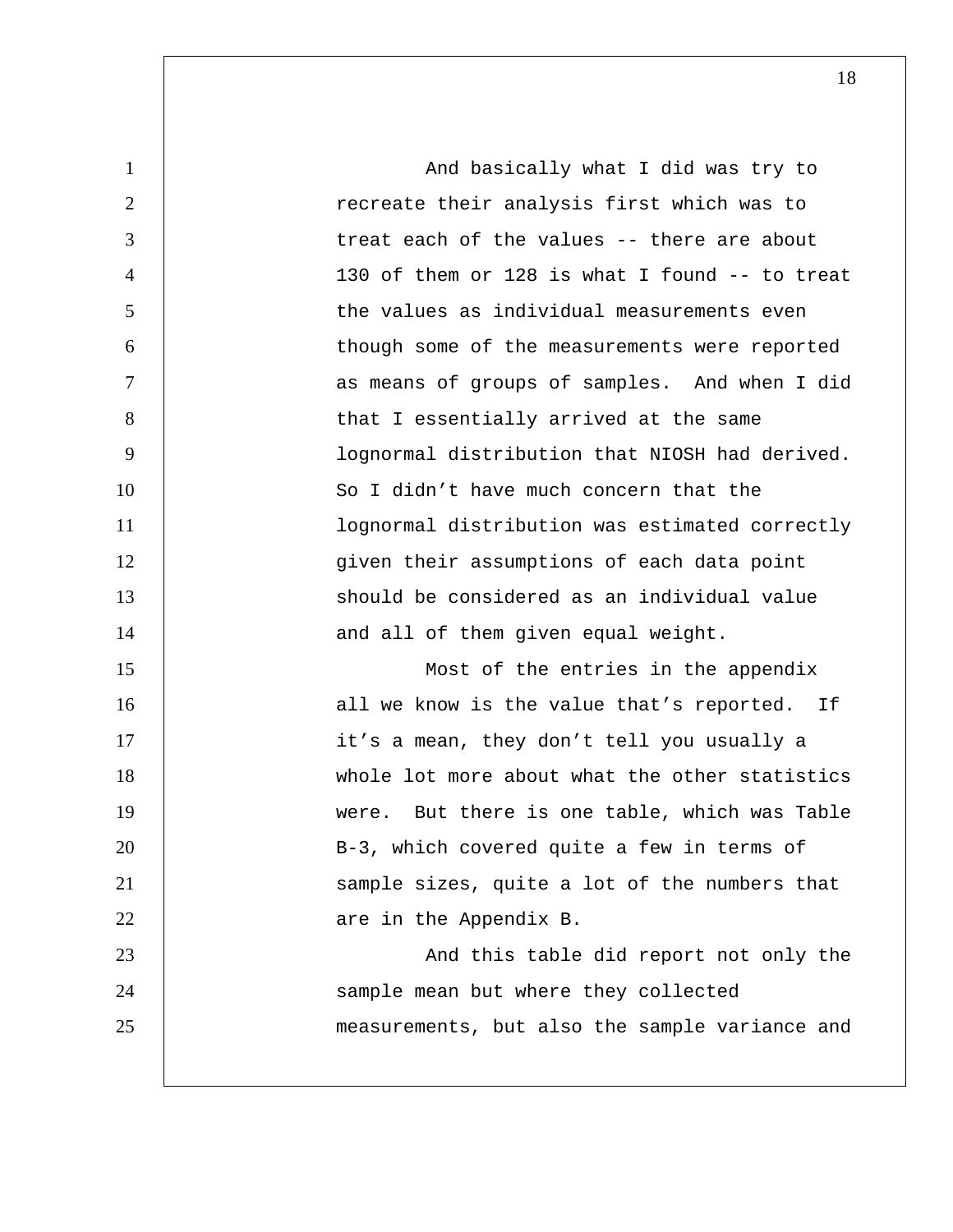| $\mathbf{1}$   | the number of measurements and the standard    |
|----------------|------------------------------------------------|
| $\overline{2}$ | deviation, and there's a bunch of other        |
| 3              | statistics. So this gave me a sort of a shoe   |
| $\overline{4}$ | horn into looking at what the data that        |
| 5              | underlied (sic) all these mean values would    |
| 6              | look like.                                     |
| $\overline{7}$ | And even though only Table B-3                 |
| 8              | provided the variances, what we tried to do    |
| 9              | was to recreate what the sample variance for   |
| 10             | all the Appendix B data would be if indeed we  |
| 11             | had the individual measurements that were      |
| 12             | simply reported as means in that appendix.     |
| 13             | And in order to do that you need to have some  |
| 14             | information on the variances. When you only    |
| 15             | use the mean, you don't consider the           |
| 16             | variability around the mean, and in some cases |
| 17             | this variability is quite large. And by        |
| 18             | leaving that variability out you end up with a |
| 19             | biased low estimate perhaps of what the actual |
| 20             | doses were.                                    |
| 21             | So we reconstructed the variances for          |
| 22             | each of the entries in Table B-3 and added up  |
| 23             | the sum of squares treating the remaining      |
| 24             | entries in Appendix B still as individual      |
| 25             | values and came up with a variance and a mean  |
|                |                                                |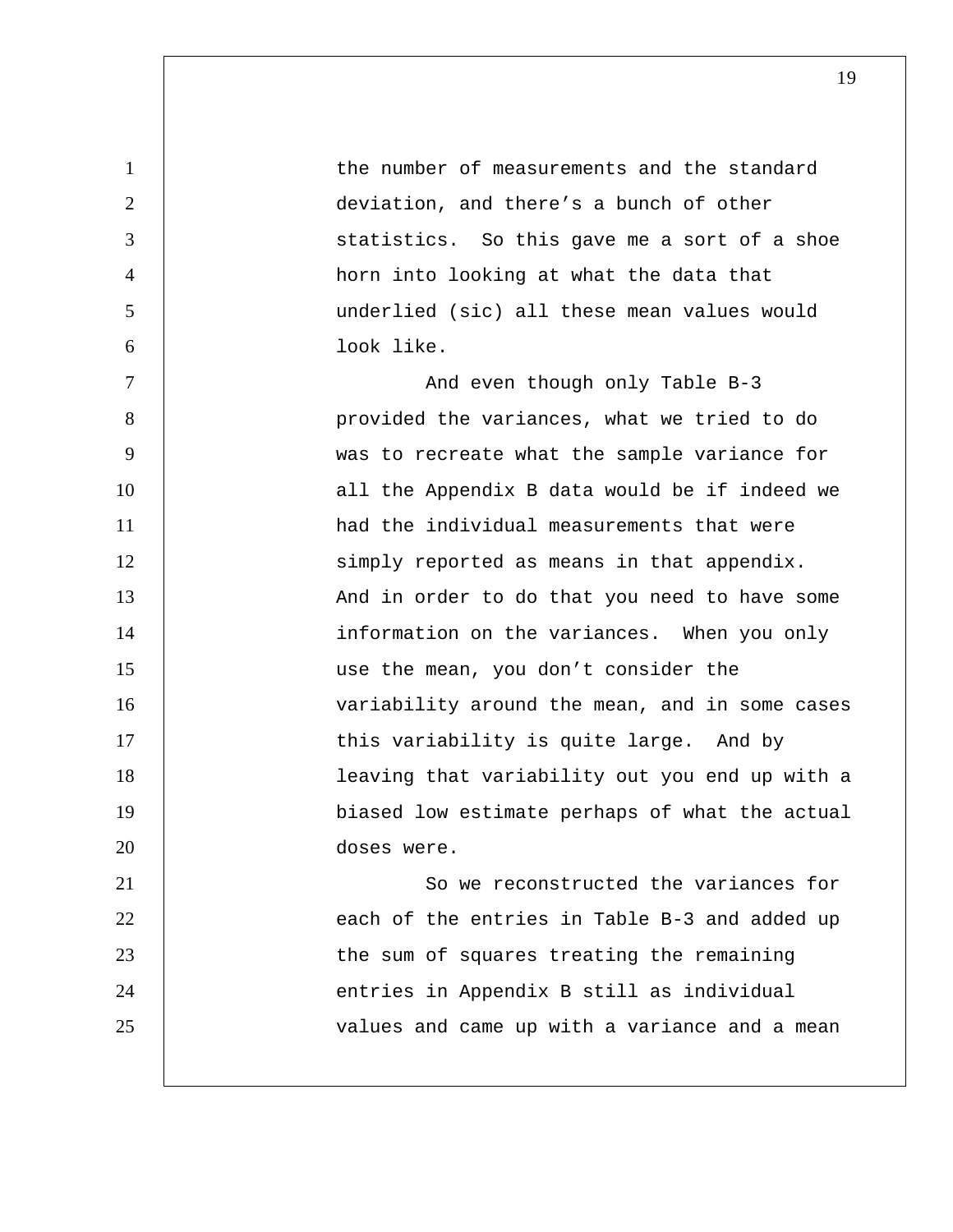| $\mathbf{1}$   | for the entire Appendix B data. What you         |
|----------------|--------------------------------------------------|
| $\overline{2}$ | would call a weighted mean analysis and          |
| 3              | samples in the Appendix B-3 Table anyway had     |
| $\overline{4}$ | been expanded.                                   |
| 5              | When I did that I came up with a                 |
| 6              | different lognormal distribution. And I          |
| $\overline{7}$ | computed the 95 <sup>th</sup> percentile of that |
| 8              | distribution, and it ended up being quite a      |
| 9              | bit higher than the one that was calculated      |
| 10             | using just the unweighted individual mean        |
| 11             | values. That was up near about seven             |
| 12             | picocuries per liter.                            |
| 13             | But that was an example of one thing             |
| 14             | you can do with the tables that are presented    |
| 15             | there. And even that was an incomplete           |
| 16             | attempt because only Table B-3 tells you         |
| 17             | anything about the variances.                    |
| 18             | And I guess that's it. If anybody has            |
| 19             | any questions, I could go further into the       |
| 20             | calculations, but they're written up in a        |
| 21             | document I sent to Mark.                         |
| 22             | MS. MUNN: Is that quite acceptable? Anyone       |
| 23             | have any concerns with Harry's description of    |
| 24             | that particular point?                           |
| 25             | MR. GRIFFON: They're not concerns. I just        |
|                |                                                  |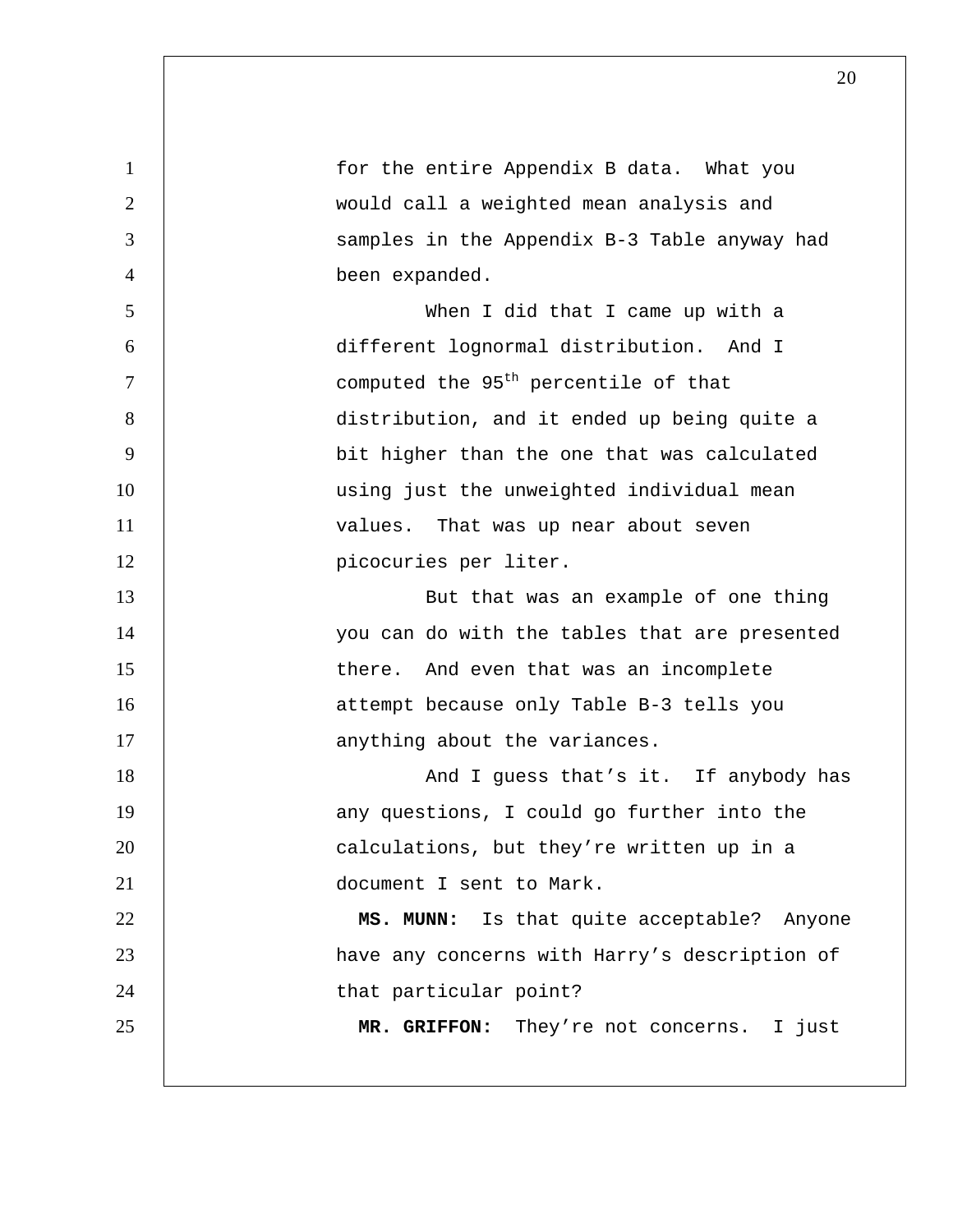1 | think NIOSH needs to respond. 2 **DR. NETON:** I'd like to say a few words --3 **MS. MUNN:** Please. 4 **DR. NETON:** -- if it's appropriate at this 5 point. 6 **MS. MUNN:** It is. 7 **DR. NETON:** I don't have anything in 8 | writing. There's been so many documents going 9 | around here it's just been difficult to keep 10 | up with it. So I apologize for just verbally 11 | discussing this right now. 12 | But we looked at the analysis that 13 | SC&A did and at face value, Dr. Daniel 14 | Stancescu, who's our statistician on our 15 | staff, looked through it for me. And 16 **16** computationally we agree with it. The 17 | calculation is done correctly. There's no 18 | errors in there or anything like that. 19 | But where we do feel there's a little 20 **bit of a disconnect is in the application, in** 21 looking at the application of what we're 22 | trying to establish here. If we were trying  $23$  | to determine what the highest 95<sup>th</sup> percentile 24 | sample ever taken at the phosphate plant was, 25 | then the calculation done by SC&A is correct.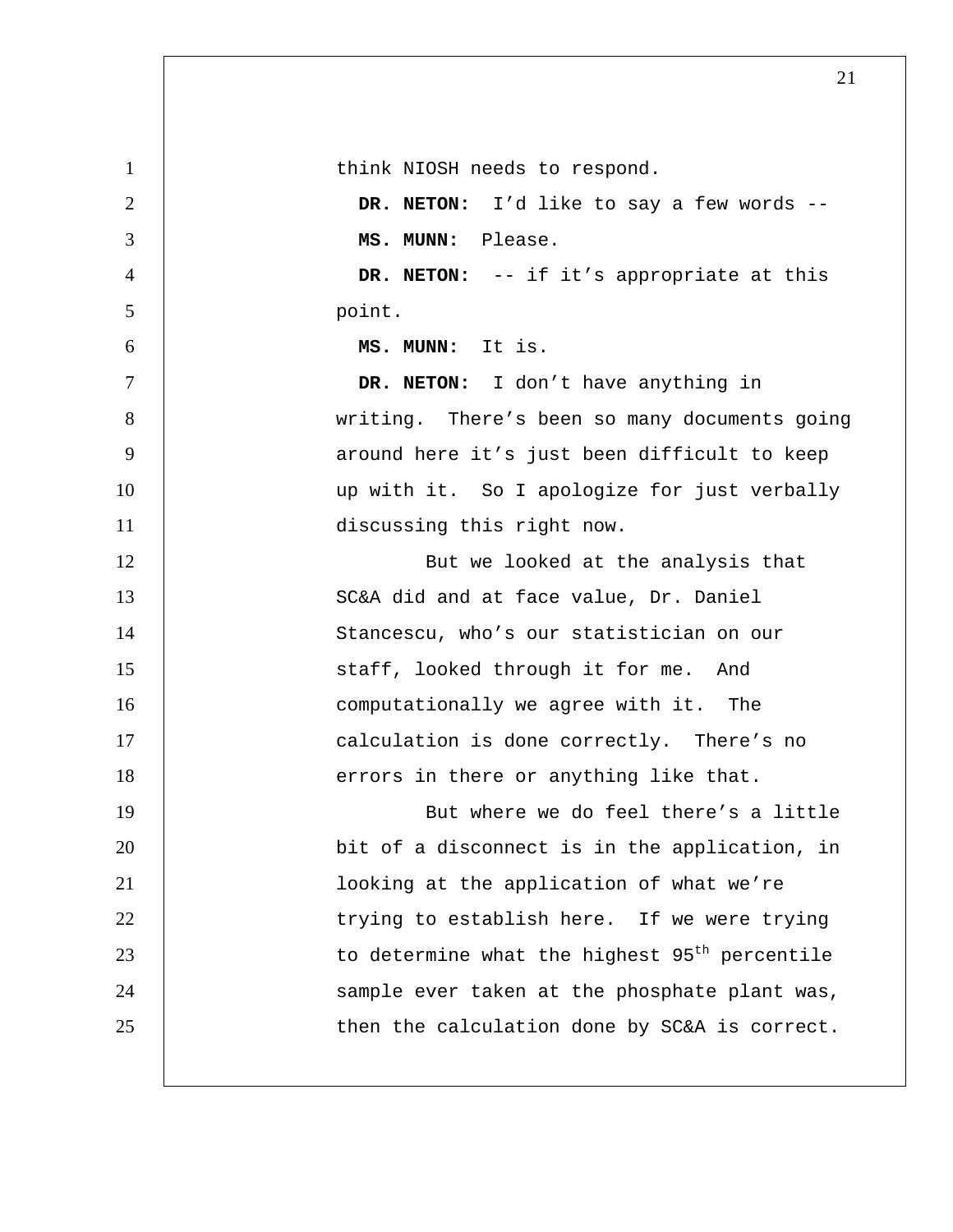| $\mathbf{1}$   | What we're really trying to establish                       |
|----------------|-------------------------------------------------------------|
| 2              | though is what the $95th$ percentile of the work,           |
| 3              | 95 <sup>th</sup> percentile work station is. Because if     |
| $\overline{4}$ | you think about it, we use these data to                    |
| 5              | establish chronic exposures over the entire                 |
| 6              | year. We establish a single value to assign                 |
| $\overline{7}$ | to that worker for an entire year. And we                   |
| 8              | believe that the mean values of the work                    |
| 9              | locations are actually more representative,                 |
| 10             | the 95 <sup>th</sup> percentile of the work location        |
| 11             | itself, not the variability of the individual               |
| 12             | data.                                                       |
| 13             | In fact, it's somewhat flawed in the                        |
| 14             | sense that the 95 <sup>th</sup> percentile could be         |
| 15             | anything you want depending on the number of                |
| 16             | samples that a facility arbitrarily chose to                |
| 17             | take at a given location. You could weight                  |
| 18             | the values extremely high because maybe you're              |
| 19             | concerned about a station that's high. You'll               |
| 20             | take ten times more samples at that location.               |
| 21             | Now when you rank these, you're going to get                |
| 22             | an artificially high 95 <sup>th</sup> percentile because of |
| 23             | that construct.                                             |
| 24             | And a second point I'd like to make is                      |
| 25             | that there are many more mean values included               |
|                |                                                             |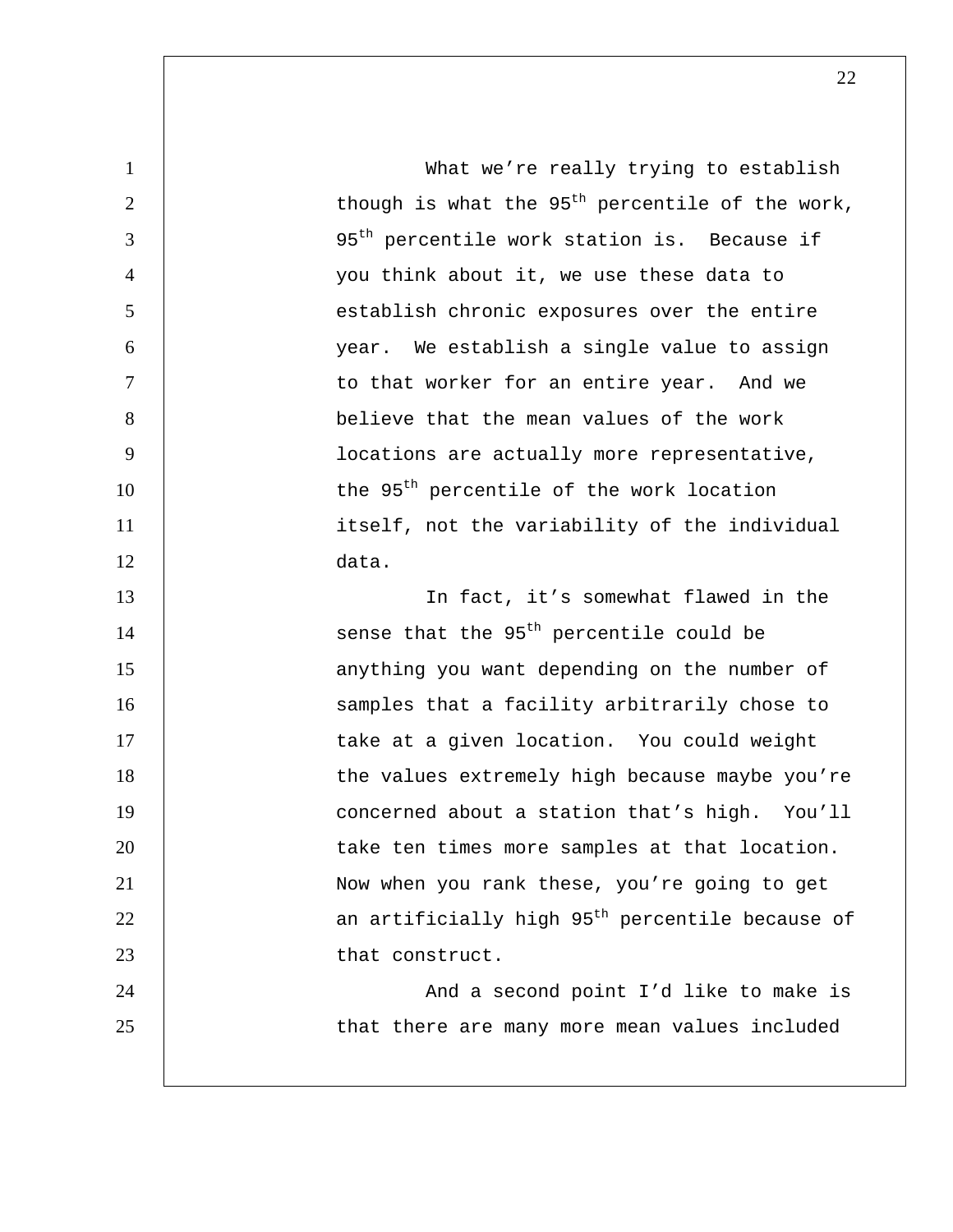| $\mathbf{1}$   | here. If you look at the data, Table B-4 also              |
|----------------|------------------------------------------------------------|
| $\overline{2}$ | has the variability data associated with it.               |
| 3              | One could use a similar analysis. But also,                |
| $\overline{4}$ | many of the other values are six month terrace             |
| 5              | cut measurements.                                          |
| 6              | And since they are integrated six-                         |
| $\tau$         | month values which are in a sense weighted                 |
| 8              | means in themselves. There are picocurie per               |
| 9              | liter days divided by days exposed, and you                |
| 10             | get picocuries per liter. That's how those                 |
| 11             | work. So in a sense almost all of these data               |
| 12             | represent integrated mean values at the                    |
| 13             | various work locations.                                    |
| 14             | So I think one needs to think about                        |
| 15             | this maybe a little more, but that's at least              |
| 16             | our current position that we believe that the              |
| 17             | 95 <sup>th</sup> percentile work location is more          |
| 18             | appropriately representative of the exposure               |
| 19             | than the 95 <sup>th</sup> percentile of the highest sample |
| 20             | ever taken at the facility.                                |
| 21             | DR. MELIUS: But, Jim, and this comes up in                 |
| 22             | the uranium issue also, we're supposed to be               |
| 23             | doing individual dose reconstruction, correct?             |
| 24             | DR. NETON:<br>True.                                        |
| 25             | DR. MELIUS: So why are we not interested in                |
|                |                                                            |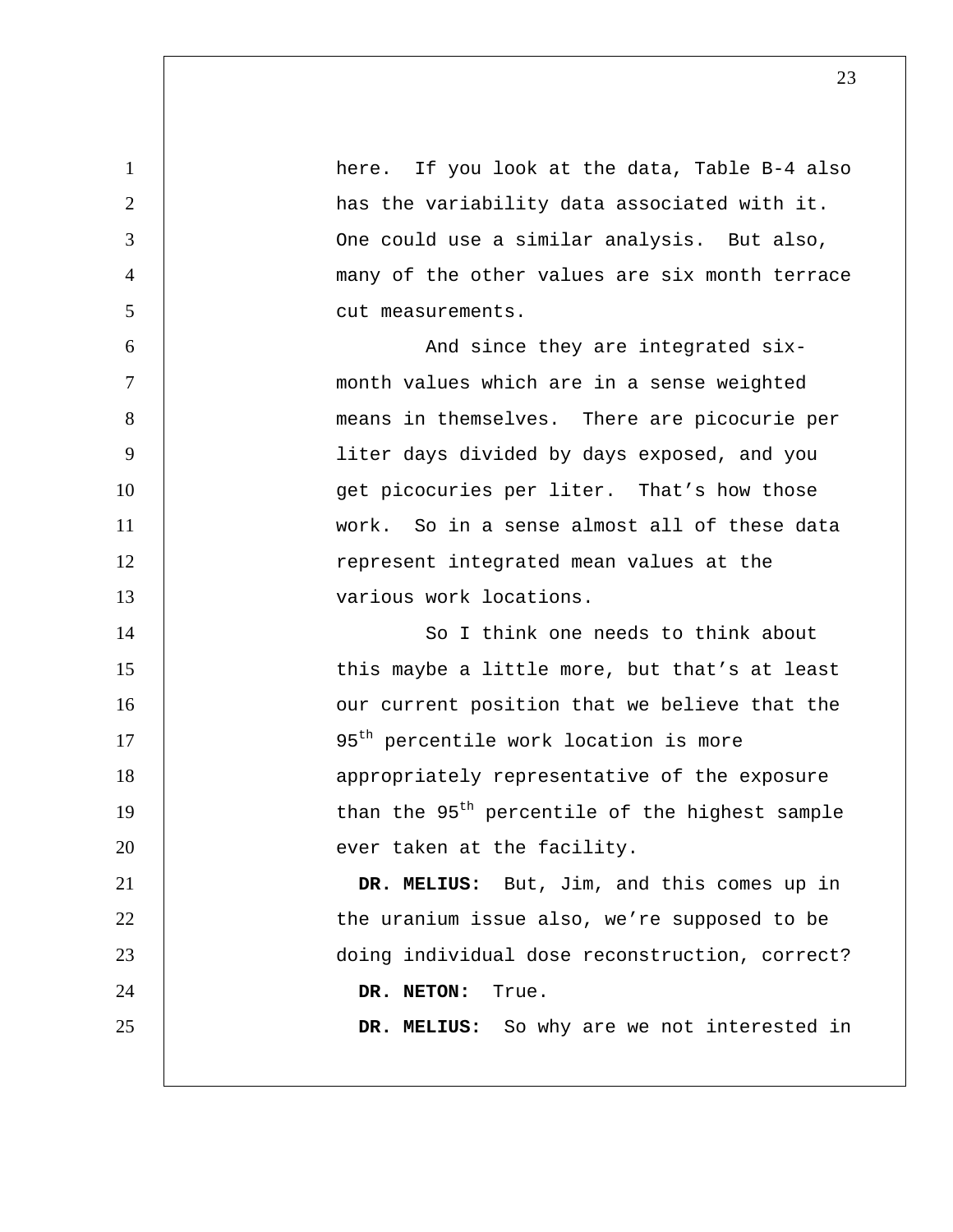1 | someone was at the high exposure work station? 2 **DR. NETON:** We are. That's what I'm saying. 3 **DR. MELIUS:** Yeah, but why are we ignoring 4 degree the, why are we using an average --5 **DR. NETON:** Because he was not -- 6 **DR. MELIUS:** -- of the work stations as the 7 -- 8 **DR. NETON:** -- because the highest exposure 9 didn't exist the entire 200 workdays in the 10 | vear. That's why. The sample, the mean value 11 | of all the samples times the end, the days 12 | that he worked, is actually his integrated 13 exposure at that work station. That's why 14 | we're saying that. It would be inappropriate 15 | to take one sample that was high for one day 16 and assume he breathed that sample at that 17 | work location for all 200 days of the work 18 year. 19 **MR. GRIFFON:** Let me step back one further 20 | though. Do you have this raw data or do you 21 | just have the means from these final reports 22 | and that's why you're kind of stuck with using 23 | that anyway? I mean, do you have the raw 24 data? 25 **DR. NETON:** No, we do not have the raw data.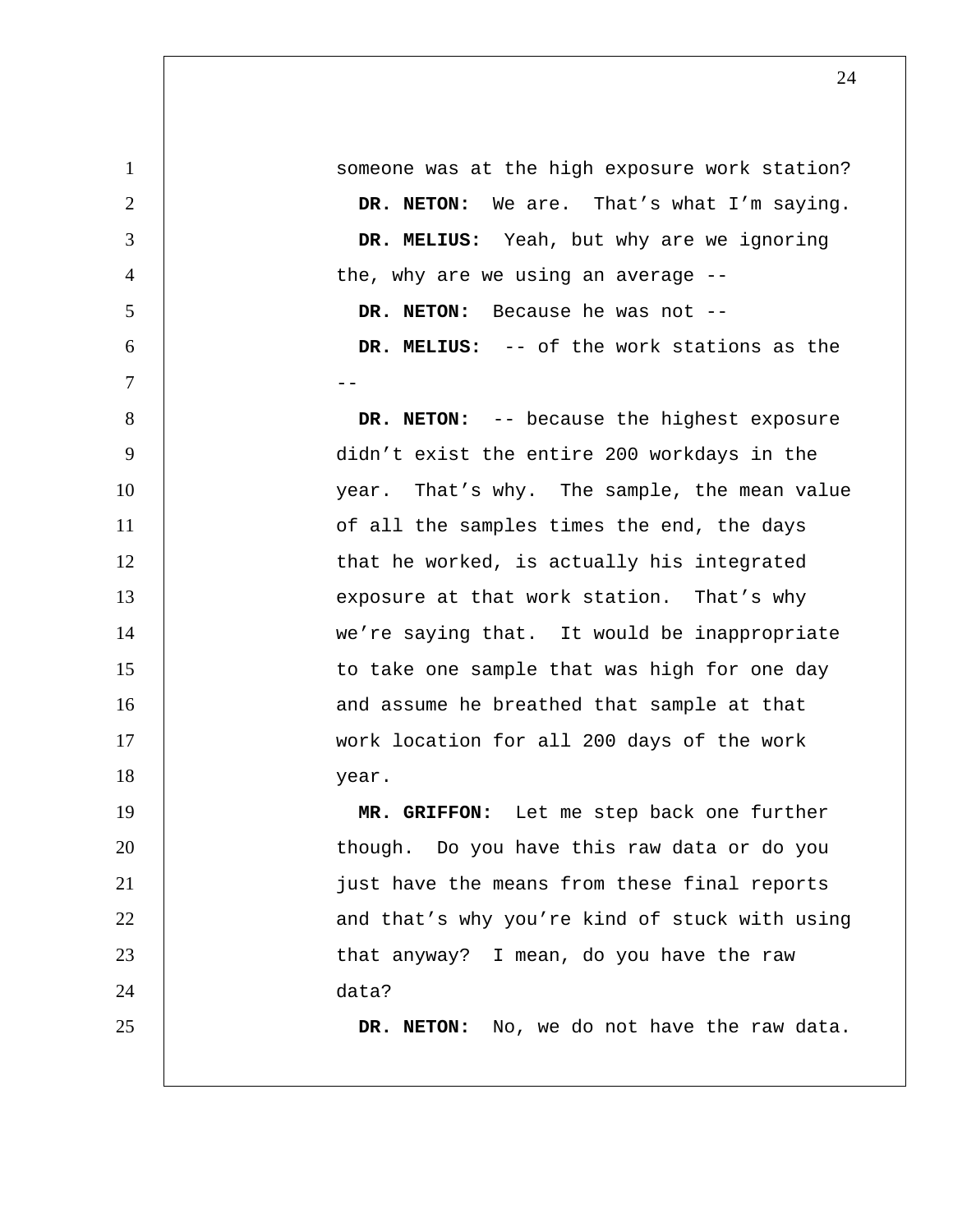1 Daniel has actually gone back, Dr. Stancescu 2 | has gone back and actually reconstructed the 3 data points based on all the nice statistical 4 | summaries that they provided us. And we've 5 gone back and remodeled it and essentially got 6 exactly the same number SC&A did. So we're 7 comfortable with the SC&A analysis if we had 8 | the real data. So it's a valid --9 **MR. GRIFFON:** That one table doesn't have 10 | statistics to be able to do that, does it? Or 11 | B-4 I think it is. 12 **DR. NETON:** B-4 does have statistics. In 13 | fact, if you include -- it's in the FIPR, 14 | Florida Institute of Phosphate Research 15 The subsetterm report; it wasn't included in the NIOSH 16 | report. If you go back and actually include 17 | the variability associated with Table B-4, you 18 | even get a somewhat, slightly higher value 19 than what SC&A calculated. 20 | But again, I think if we think about 21 what we're really doing, we're establishing 22  $\vert$  the workers' exposure at the 95<sup>th</sup> percentile 23 work location, not the workers' exposure to  $24$  | the highest sample ever taken or the  $95<sup>th</sup>$ 25 percentile sample ever taken at the facility.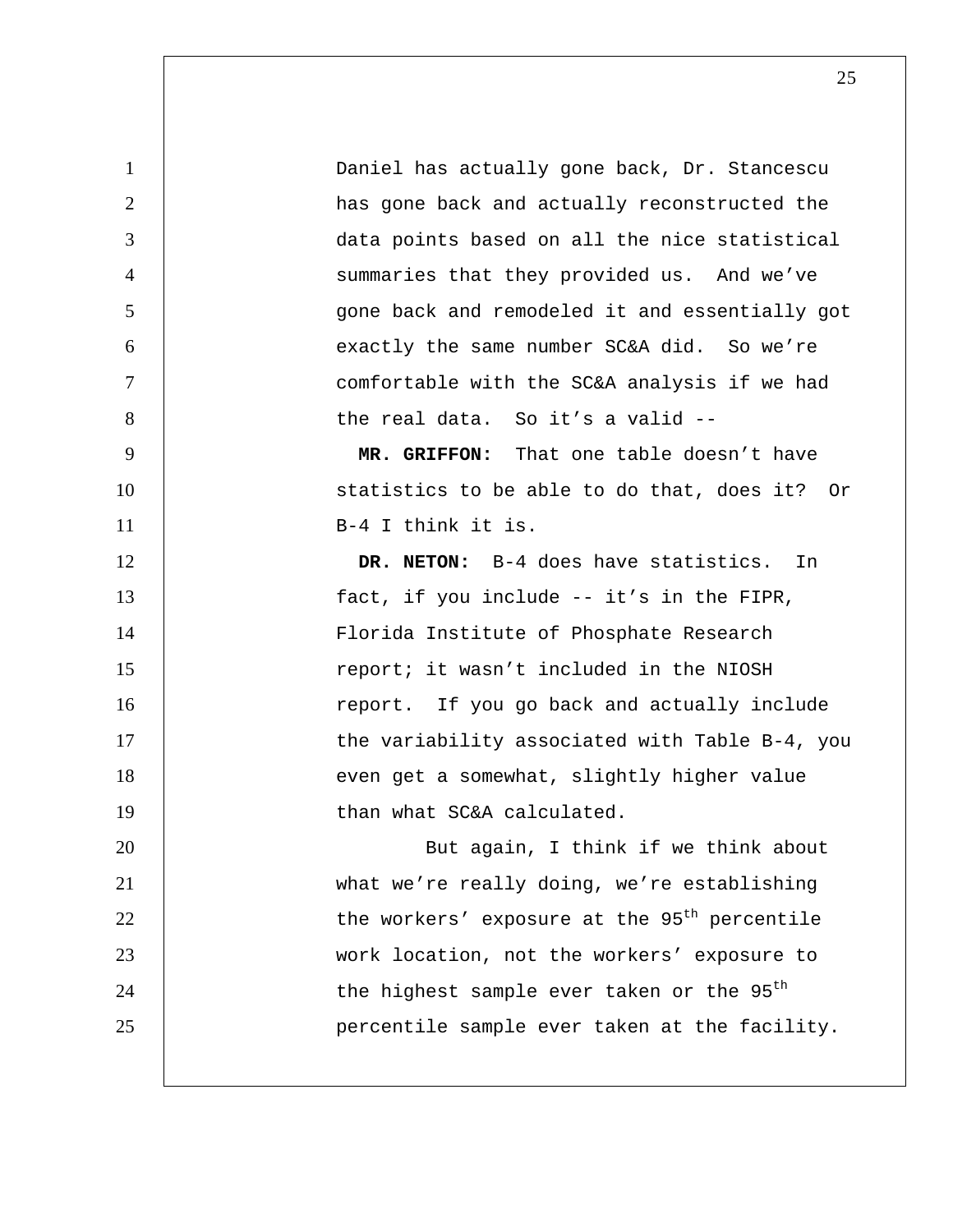1 I think that's appropriate. But that's our 2 **position.** 

**DR. MAURO:** Yeah, but we've been in this situation before, and I think as a ground rule that I think we all agree to is that when we have a circumstance where we have a range of values, and individual samples taken at different locations at different times at a facility. And let's say we know -- and it has 10 | a very broad distribution, these are actual 11 | spot samples, could vary over orders of 12 | magnitude.

13 You say to yourself, but what do we do 14 | when we have that data now. One would argue 15 | that, well, if we know the workers that worked 16 | in that facility, spent a little time here, a 17 | little time there, a little time there; and 18 | therefore, no one worker spent all this time 19 | at one location where we saw the highest value 20 **1** over some short period of time. I agree with 21 **that a hundred percent.** I mean, that's not 22 | plausible; it's not reality. 23 | But on the other hand but we do agree 24 | that in a given facility there may be 25 | Iocations where the levels are relatively high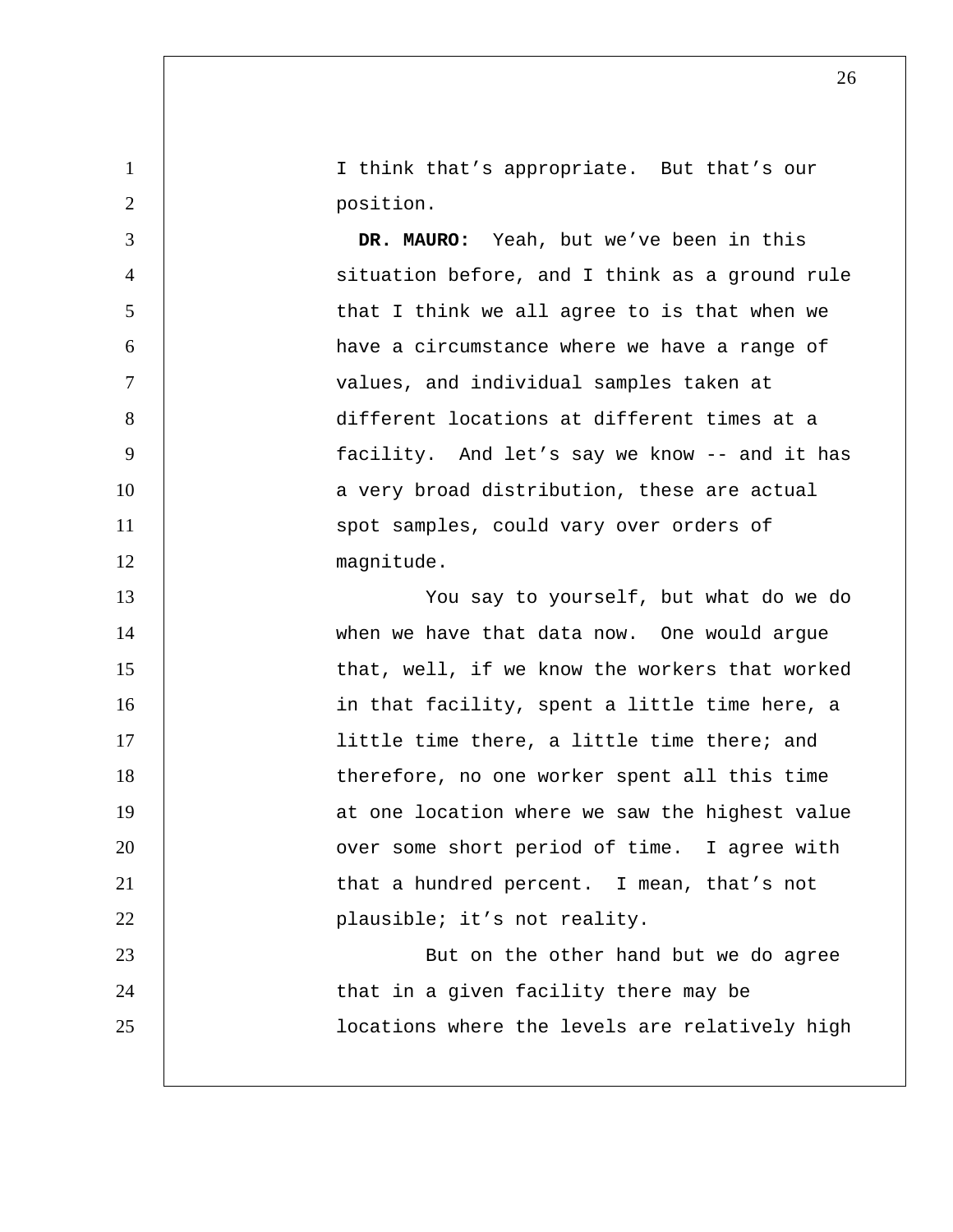| $\mathbf{1}$   | on the distribution, chronically, and there                |
|----------------|------------------------------------------------------------|
| $\overline{2}$ | might have been job categories where the                   |
| 3              | person's job category would place him at that              |
| $\overline{4}$ | location for relatively long periods of time.              |
| 5              | So on the former case where the person                     |
| 6              | is in a lot of different places, under those               |
| $\tau$         | circumstances you would use the upper 95 <sup>th</sup>     |
| 8              | percentile on the mean, which is basically                 |
| 9              | what you ^. And I would agree with that                    |
| 10             | because there's good reason to believe that                |
| 11             | the kinds of exposures that people would get               |
| 12             | over a long period of time, over a year, two               |
| 13             | years or three years, reflect an integration               |
| 14             | of the activity in the building.                           |
| 15             | But it was plausible that a person                         |
| 16             | might have had a job where it placed him where             |
| 17             | he was at the high end, then all of a sudden               |
| 18             | things get, well, you know, maybe the upper                |
| 19             | 95 <sup>th</sup> percentile of the mean really is not the  |
| 20             | best number unless we know better. And I                   |
| 21             | guess that's where we are right now.                       |
| 22             | I think in principle we agree in                           |
| 23             | philosophy. The question is in this                        |
| 24             | particular application do we work off the                  |
| 25             | upper 95 <sup>th</sup> percentile mean or do we say, well, |
|                |                                                            |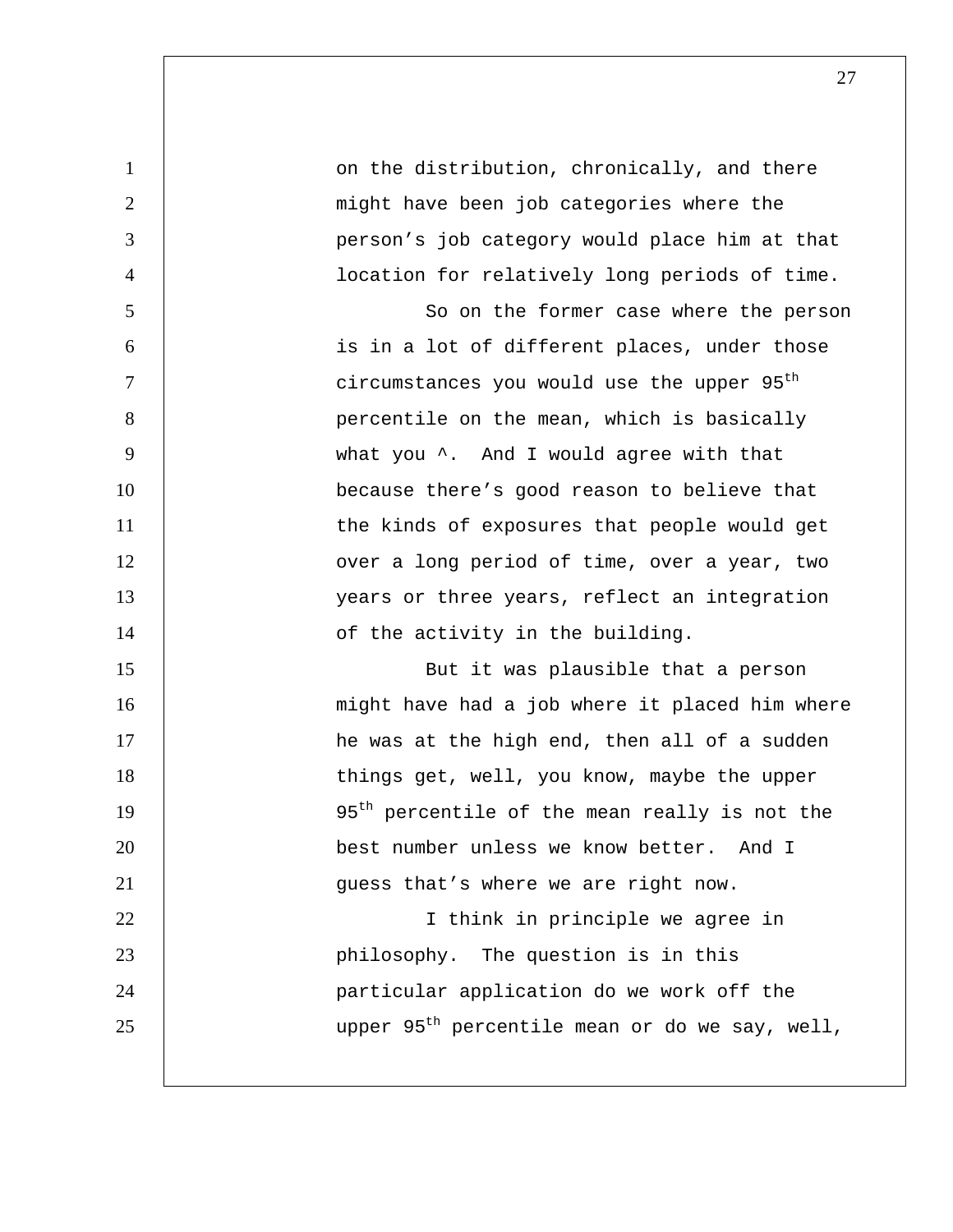| $\mathbf{1}$   | you know, there might have been locations or   |
|----------------|------------------------------------------------|
| 2              | job categories where a person may have been    |
| 3              | chronically exposed to some of the higher end  |
| $\overline{4}$ | values that were observed.                     |
| 5              | DR. NETON: Which higher end values? The        |
| 6              | ones that we have the means for?               |
| $\tau$         | DR. MAURO: Well, I mean, the distribution -    |
| 8              | - in other words --                            |
| 9              | DR. NETON: If the person was at that           |
| 10             | location for the entire year, the mean has a   |
| 11             | number of workdays. Would you disagree with a  |
| 12             | representative of this --                      |
| 13             | DR. MAURO: For that location.                  |
| 14             | DR. NETON: That's equal to his picocurie       |
| 15             | per liter days' exposure.                      |
| 16             | DR. MAURO: So what I'm hearing is that the     |
| 17             | data and our understanding of the practice     |
| 18             | that took place there was that at one location |
| 19             | you may have a large exposure. You have high-  |
| 20             | end locations.                                 |
| 21             | DR. NETON: We do, and I can speak to that.     |
| 22             | DR. MAURO: At those high-end locations         |
| 23             | where, say, that would be, let's say, our      |
| 24             | critical person. And we don't know who those   |
| 25             | people are perhaps, but let's assume then if   |
|                |                                                |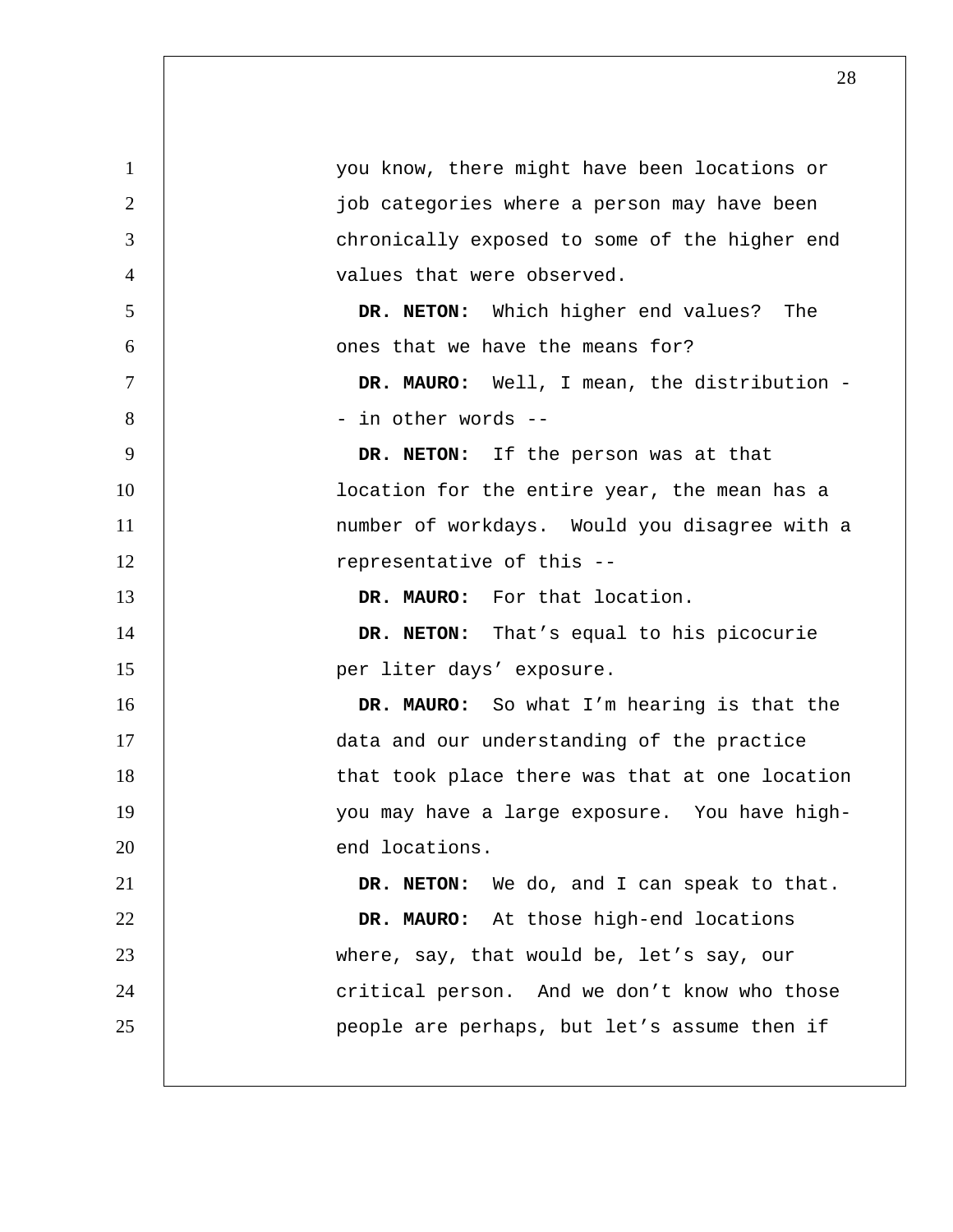| $\mathbf{1}$   | we don't know who those people are, we'll give |
|----------------|------------------------------------------------|
| 2              | the benefit of the doubt and assign that       |
| 3              | category where that high-end location is.      |
| $\overline{4}$ | DR. NETON: Yes, exactly, that's what we've     |
| 5              | done.                                          |
| 6              | DR. MAURO: And it would be the mean for        |
| 7              | that high-end location, and you're saying      |
| 8              | that's what was done.                          |
| 9              | DR. NETON: That's what we've done.             |
| 10             | Let me point out one more thing before         |
| 11             | we go further. If you look in the Florida      |
| 12             | Institute for Phosphate Research report -- and |
| 13             | I assume people don't have it. It's a 300      |
| 14             | page document, but I happen to have it in      |
| 15             | front of me -- on page 20 there's a sentence   |
| 16             | in here that I think is important. It says,    |
| 17             | "One company supplied radon measurements taken |
| 18             | from 1989 through 1996."                       |
| 19             | Now if you look in the data, that's            |
| 20             | clearly the data that are in Tables B-3 and B- |
| 21             | 4 that we have. B-3 goes through like '92 or   |
| 22             | '86, and then the other one goes, so those two |
| 23             | tables are from one company. "The locations    |
| 24             | that exceeded four picocuries per liter are    |
| 25             | listed in Table 7, although the levels were    |
|                |                                                |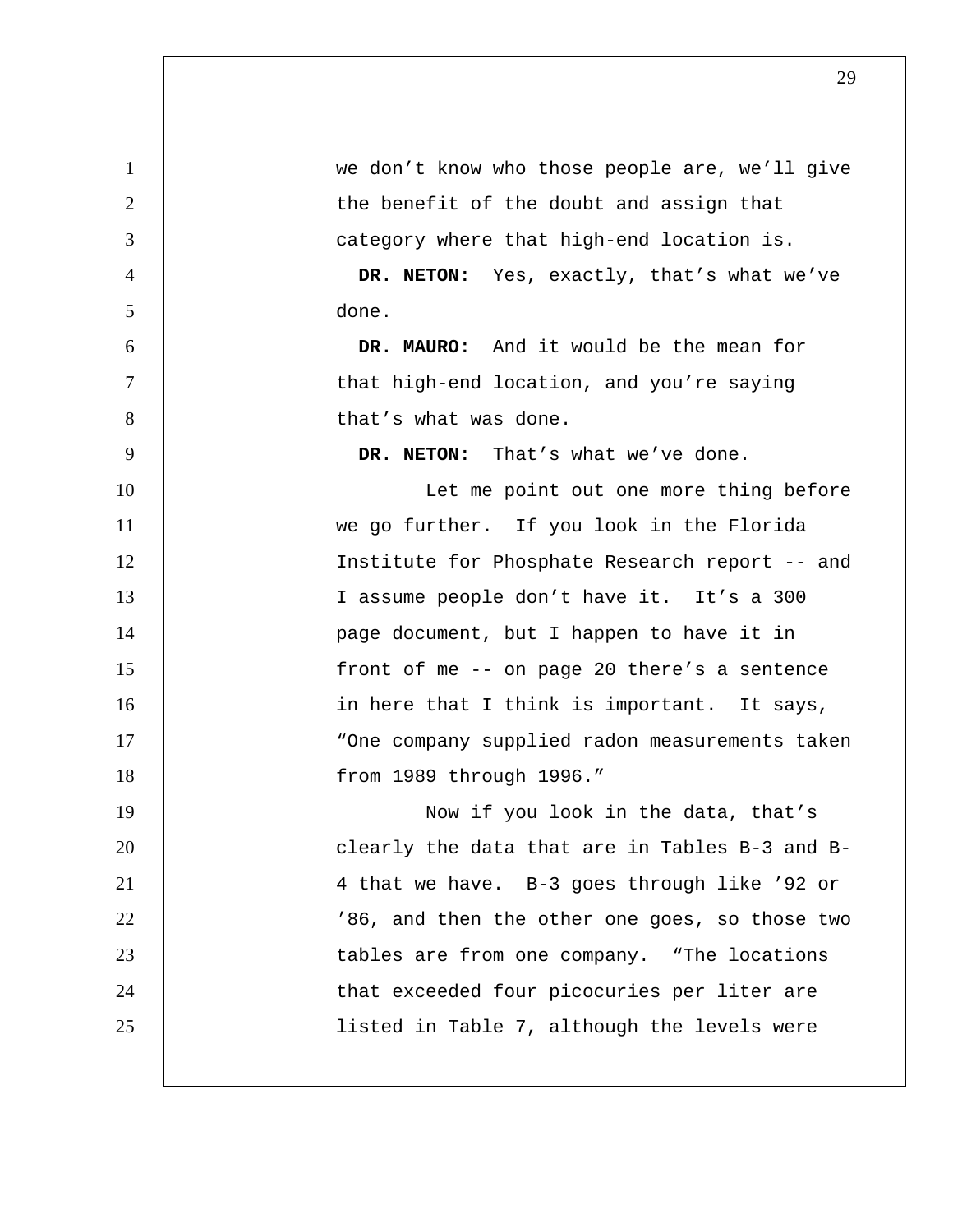| $\mathbf{1}$    | extremely variable. All of these locations     |
|-----------------|------------------------------------------------|
| $\overline{2}$  | were low or negligible occupancy areas."       |
| 3               | Now the thing I'd like to emphasize            |
| $\overline{4}$  | here is all of the locations that exceeded     |
| 5               | four picocuries per liter are listed in Table  |
| 6               | 7. Table 7 lists the locations that are in     |
| $7\phantom{.0}$ | Table B-3. So in other words it seems clear    |
| $8\,$           | to me that they have extracted and only        |
| 9               | reported what's in Table B-3 are the high-end  |
| 10              | values that they found.                        |
| 11              | In fact, the means aren't exceeding            |
| 12              | four picocuries per liter in most cases, it's  |
| 13              | the maximum value. If you look on that column  |
| 14              | in Table B-3, the maximum value exceeded ^     |
| 15              | picocuries per liter. So it appears what we    |
| 16              | have here are the extracted high-end samples.  |
| 17              | There were many more sampling locations that   |
| 18              | weren't reported. They just merely reported    |
| 19              | the high end ones. So that kind of also helps  |
| 20              | to, I think, emphasize that we were bounding   |
| 21              | these high end, because those were clearly the |
| 22              | highest values contributing to the high-end    |
| 23              | bounds.                                        |
| 24              | DR. ROESSLER: In looking at all these          |
| 25              | numbers and talking about taking the very high |
|                 |                                                |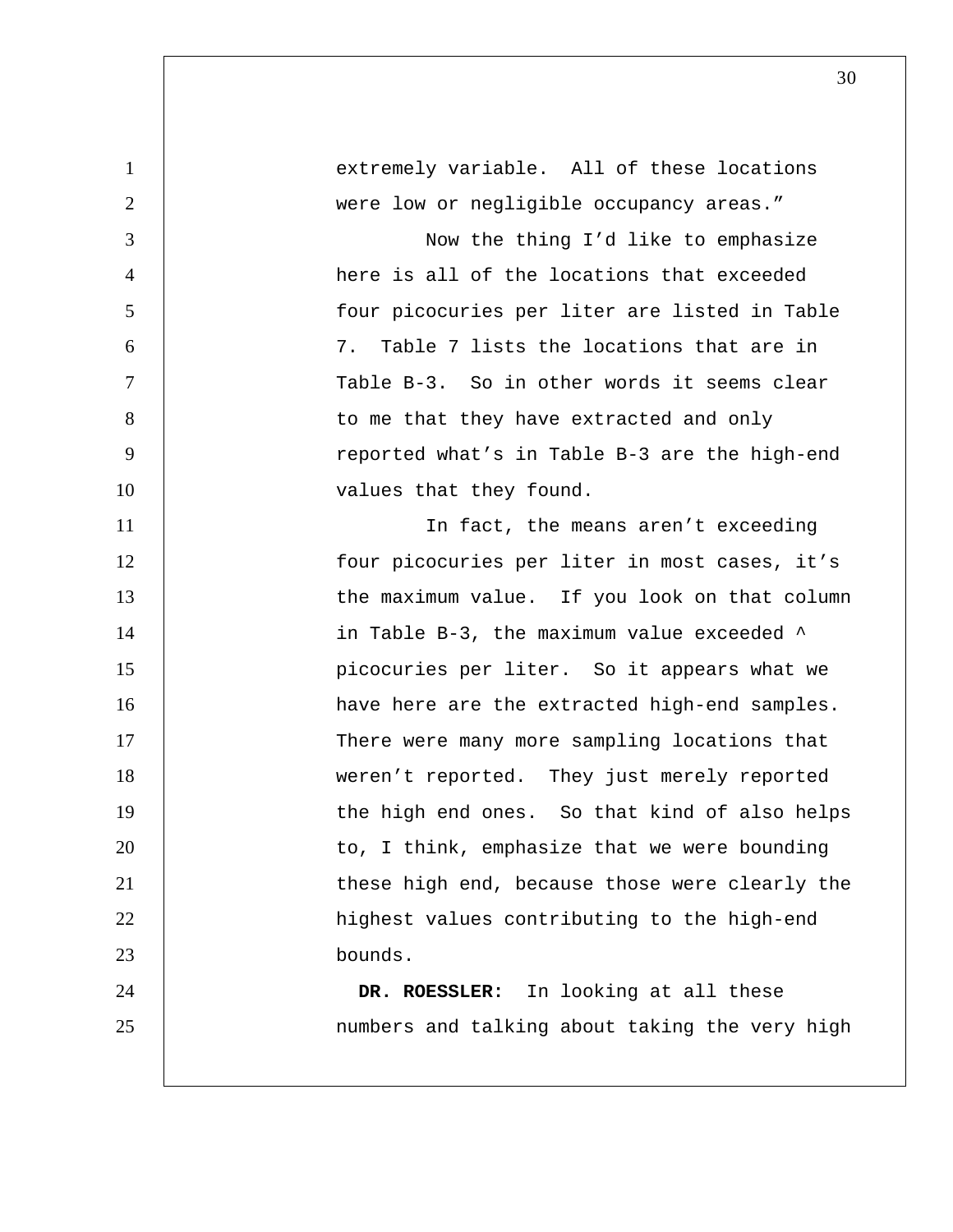| $\mathbf{1}$   | values and so on, I wanted to evaluate just     |
|----------------|-------------------------------------------------|
| $\overline{2}$ | what is the impact of these numbers. And        |
| 3              | we're used to thinking in terms of dose. And    |
| $\overline{4}$ | according to my calculations if we take the     |
| 5              | 7.7 -- which was in the report -- picocuries    |
| 6              | per liter, and we take that into working level  |
| $\overline{7}$ | months per year, which is what we think of in   |
| 8              | terms of occupational limits and doses, I come  |
| 9              | out with that even using all of this, top       |
| 10             | numbers and everything else, everything being   |
| 11             | very, very claimant friendly, it's still below  |
| 12             | the occupational limit for a year. And I        |
| 13             | think we need to think about that. It's even    |
| 14             | with all this conservatism, it's still below    |
| 15             | the occupational limit.                         |
| 16             | DR. NETON: It's well below that.                |
| 17             | DR. ROESSLER: Well below it. So I think we      |
| 18             | need to keep this perspective in mind. We       |
| 19             | still need to talk about what we're talking     |
| 20             | about, but think in terms of the very, well,    |
| 21             | think in terms of comparing it to the           |
| 22             | occupational limit.                             |
| 23             | DR. NETON: Well, you raise a good point,        |
| 24             | This contribution of the dose, first of<br>Gen. |
| 25             | all, is only going to be relevant at these      |
|                |                                                 |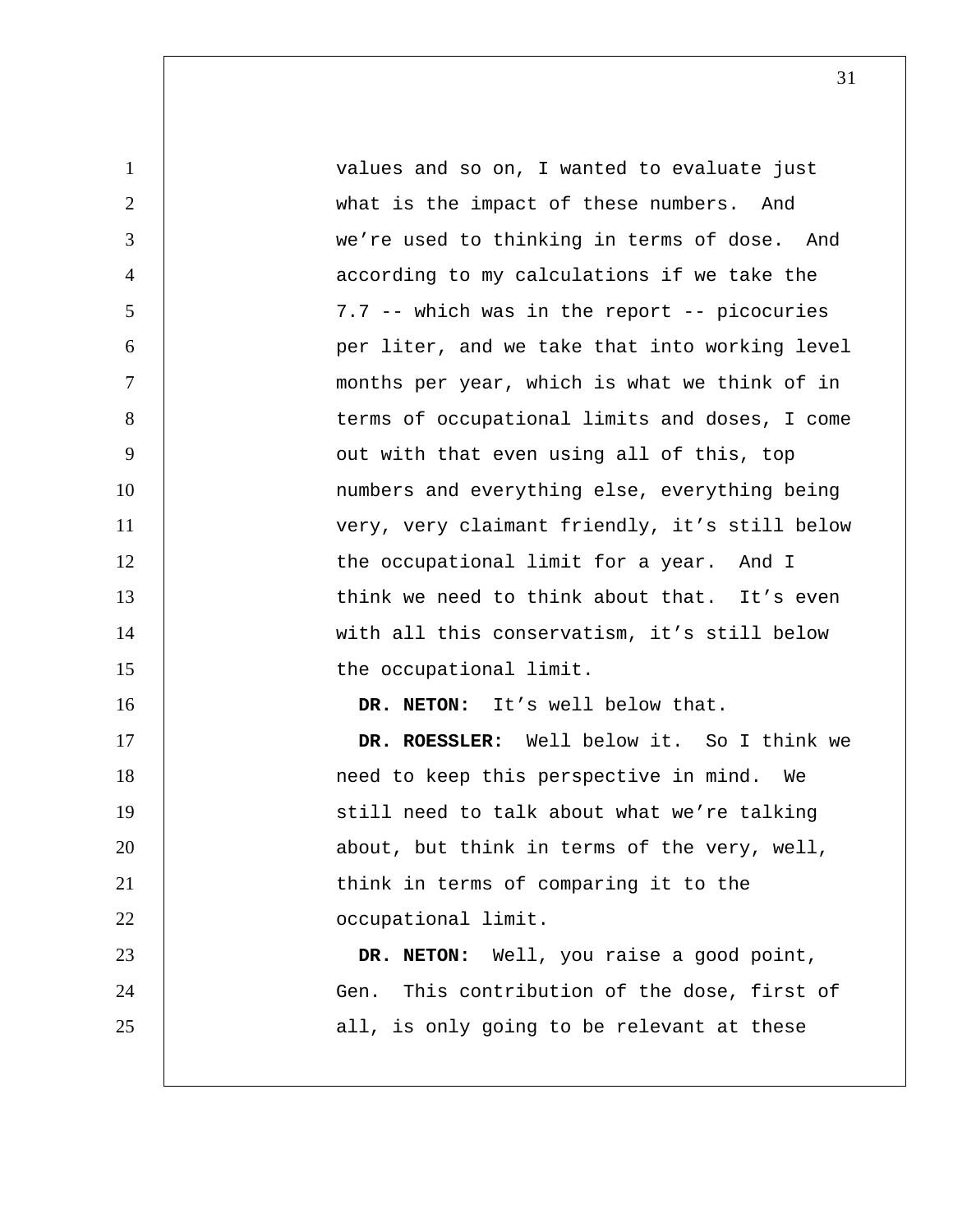| $\mathbf{1}$   | levels for lung cancers. Radon causes lung     |
|----------------|------------------------------------------------|
| $\overline{2}$ | cancer. It's well established. It does         |
| 3              | migrate throughout the body, and there's a     |
| $\overline{4}$ | very small percentage that would be            |
| 5              | contributed to the other organs, but it's a    |
| 6              | lung cancer issue.                             |
| $\overline{7}$ | If you look at the doses that we are           |
| 8              | assigning to the workers in the drumming       |
| 9              | operation in Building B55, in Building 55, the |
| 10             | doses are quite large from the inhalation of   |
| 11             | all the uranium and the thorium and all those  |
| 12             | other products. So the fact that whether       |
| 13             | we're talking two picocuries per liter or      |
| 14             | seven picocuries per liter is a very small     |
| 15             | component of the overall internal dose we're   |
| 16             | assigning.                                     |
| 17             | That doesn't mean we don't need to             |
| 18             | nail this down, but I'm just saying that it is |
| 19             | a very small component of the overall dose     |
| 20             | assigned to the workers.                       |
| 21             | And ultimately, that really and<br>MS. MUNN:   |
| 22             | truly is what we need to be concerned with as  |
| 23             | we look at the individual worker.<br>How       |
| 24             | significant is the dose that this particular   |
| 25             | item contributes.                              |
|                |                                                |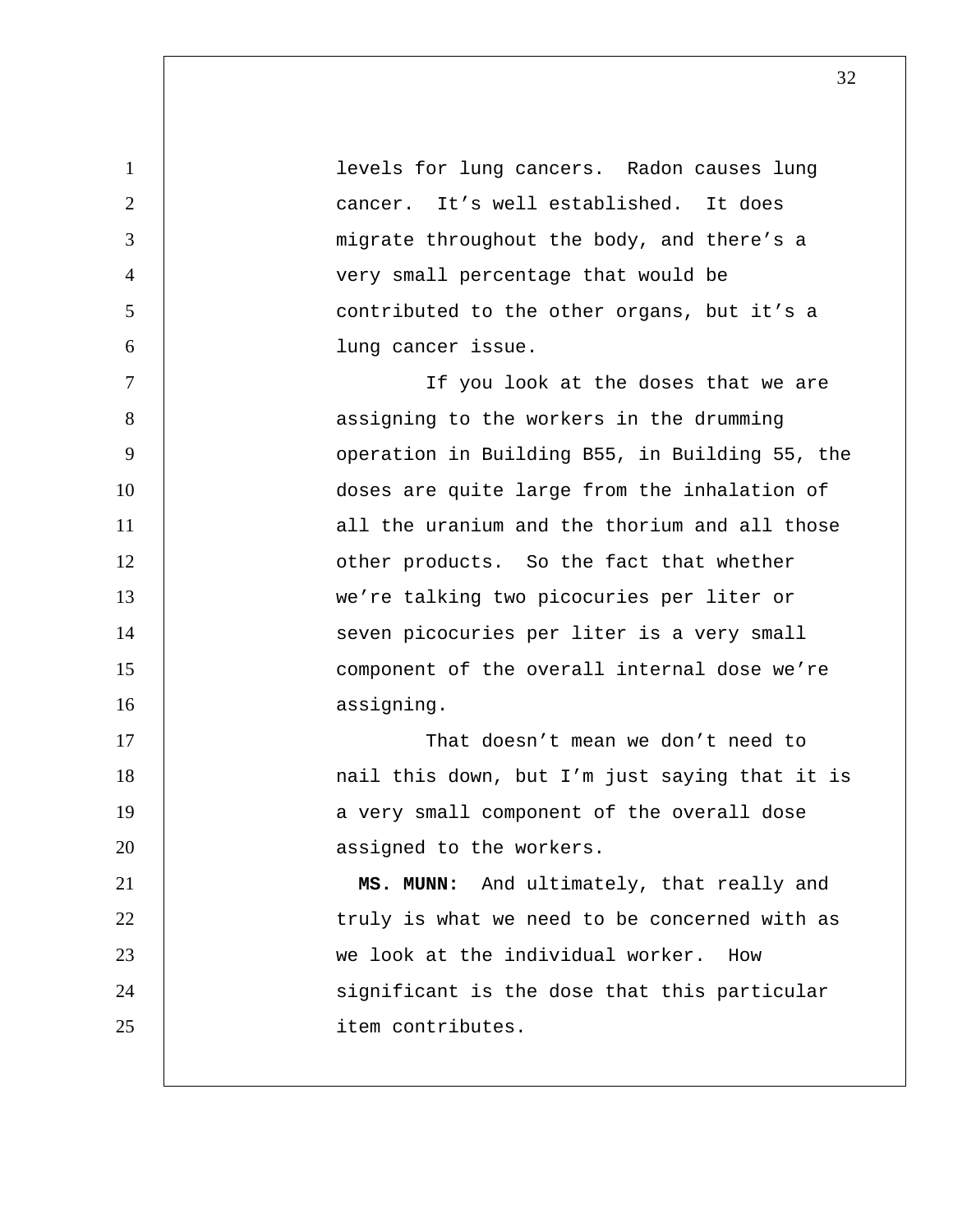| $\mathbf{1}$   | DR. NETON: And the other issue is --                   |
|----------------|--------------------------------------------------------|
| $\overline{2}$ | MR. GRIFFON: We need to look at whether we             |
| 3              | can reconstruct dose. ^ disease cohort ^.              |
| $\overline{4}$ | DR. NETON: No, I know.                                 |
| 5              | MR. GRIFFON: I understand ^.                           |
| 6              | DR. NETON: Yeah, I was not raising this                |
| $\tau$         | other than just to point out, put in                   |
| 8              | perspective what we're looking at.                     |
| 9              | DR. MELIUS: We've discussed this before.               |
| 10             | DR. NETON: The other thing to consider is              |
| 11             | that these radon levels are considered to be           |
| 12             | uniformly distributed throughout the plant.            |
| 13             | And, in fact, we are reconstructing doses in           |
| 14             | Building 55, the drumming station, giving a            |
| 15             | fairly large exposure at the drumming station.         |
| 16             | It's unlikely that the highest radon                   |
| 17             | level that occurred in the 95 <sup>th</sup> percentile |
| 18             | existed at the drumming station, Building 55,          |
| 19             | but we are assigning that as such because we           |
| 20             | can't forget, you know, where it may have              |
| 21             | concentrated. So that's another issue I think          |
| 22             | that we kind of give them double dose here             |
| 23             | almost. These just all sort of add to the              |
| 24             | claimant favorability, I think, of this entire         |
| 25             | calculation.                                           |
|                |                                                        |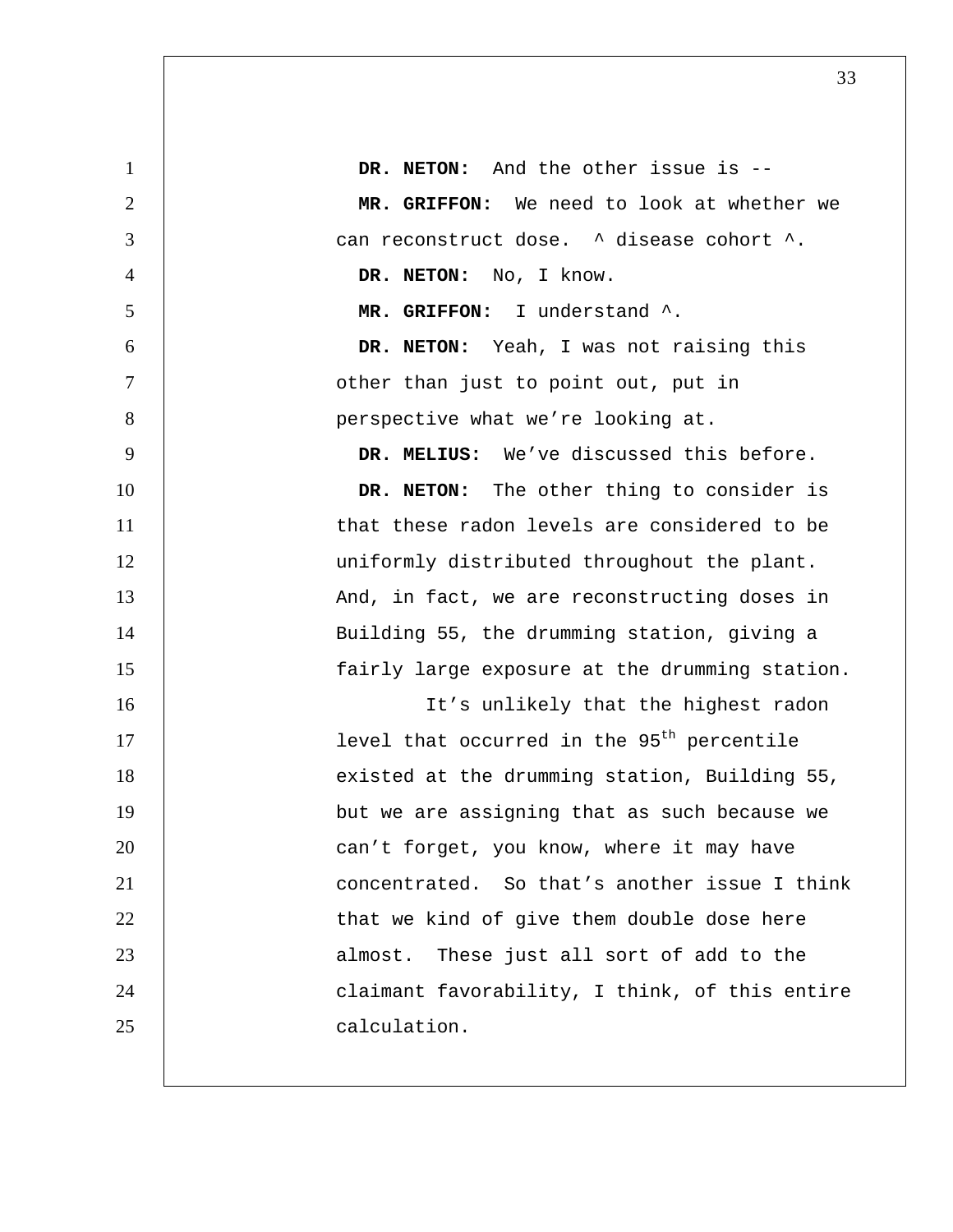1 **MR. PHILLIPS:** Harry, did you have any 2 | comment on that?

3 **DR. CHMELYNSKI (by Telephone):** Well, there 4 was the one issue that was raised way back at 5 | the beginning that perhaps they measured more  $6$   $\vert$  often in the high  $\land$ . I don't see that as 7 being true since Table B-3, for example, has 8 | the highest numbers in it than the gypsum 9 | Stack is the high one, and they only made 24 10 | measurements there which happens to be the 11 | smallest number they made at any of the 12 locations.

13 **DR. NETON:** I wasn't suggesting that it was 14 | true in this case. What I'm suggesting is 15 | that if one takes any dataset at face value 16 | and that were the case, the type of analysis 17 | that was done by SC&A would be biased high if 18 and 18 in the someone did that. 19 | I mean, if you're looking for the

20 highest sample taken, your analysis is 21 | absolutely correct. But if you're looking for 22 | the highest work location then it's subject to 23 some bias depending on how they chose to do 24 | their sampling at the various locations. 25 **DR. CHMELYNSKI (by Telephone):** And that is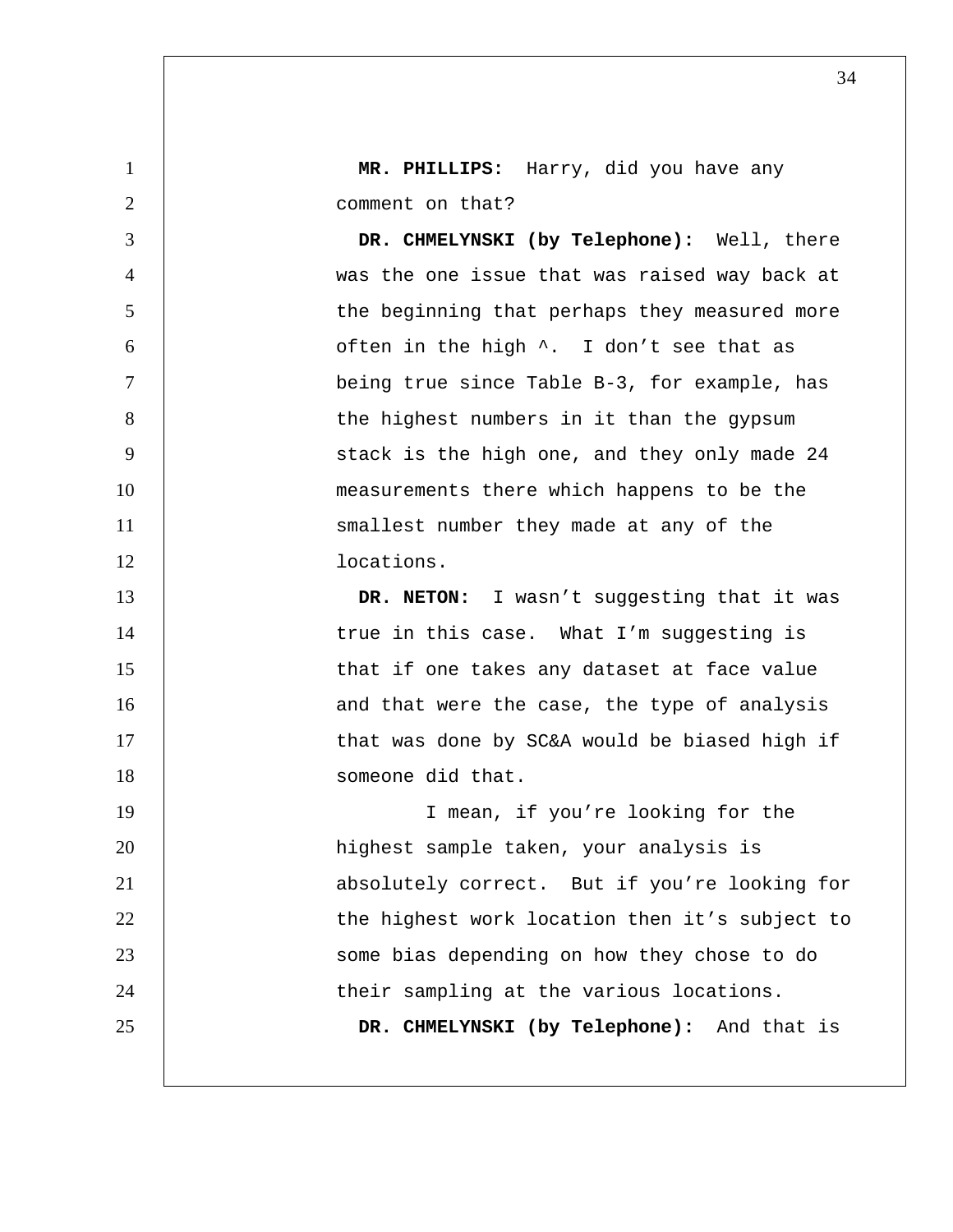| $\mathbf{1}$   | a relatively large issue here. Even when I     |
|----------------|------------------------------------------------|
| 2              | went back to the FIPR study and tried to find  |
| 3              | out how this data was collected, you find out  |
| $\overline{4}$ | that, well, they just took a table and put it  |
| 5              | back in the appendix. And that one sentence    |
| 6              | that you quoted is about all they say about    |
| $\tau$         | it.                                            |
| 8              | DR. NETON: Which to me indicates --            |
| 9              | DR. CHMELYNSKI (by Telephone): This whole      |
| 10             | table is very hard to trace.                   |
| 11             | DR. NETON: Well, it's the highest values of    |
| 12             | the ones that were provided by this company is |
| 13             | the way I read that.                           |
| 14             | DR. CHMELYNSKI (by Telephone): Well, I         |
| 15             | don't know if that's what it is or not. It's   |
| 16             | hard to say what it is.                        |
| 17             | DR. NETON: Well, that's the way I read it.     |
| 18             | It says there are only four, the only sites    |
| 19             | that exceeded four picocuries per liter of all |
| 20             | the data supplied are included in the table.   |
| 21             | That seems pretty clear to me.                 |
| 22             | DR. CHMELYNSKI (by Telephone): Well, that's    |
| 23             | possible. But again, whether they were         |
| 24             | measuring work locations even here, I'm not    |
| 25             | sure what they were measuring.                 |
|                |                                                |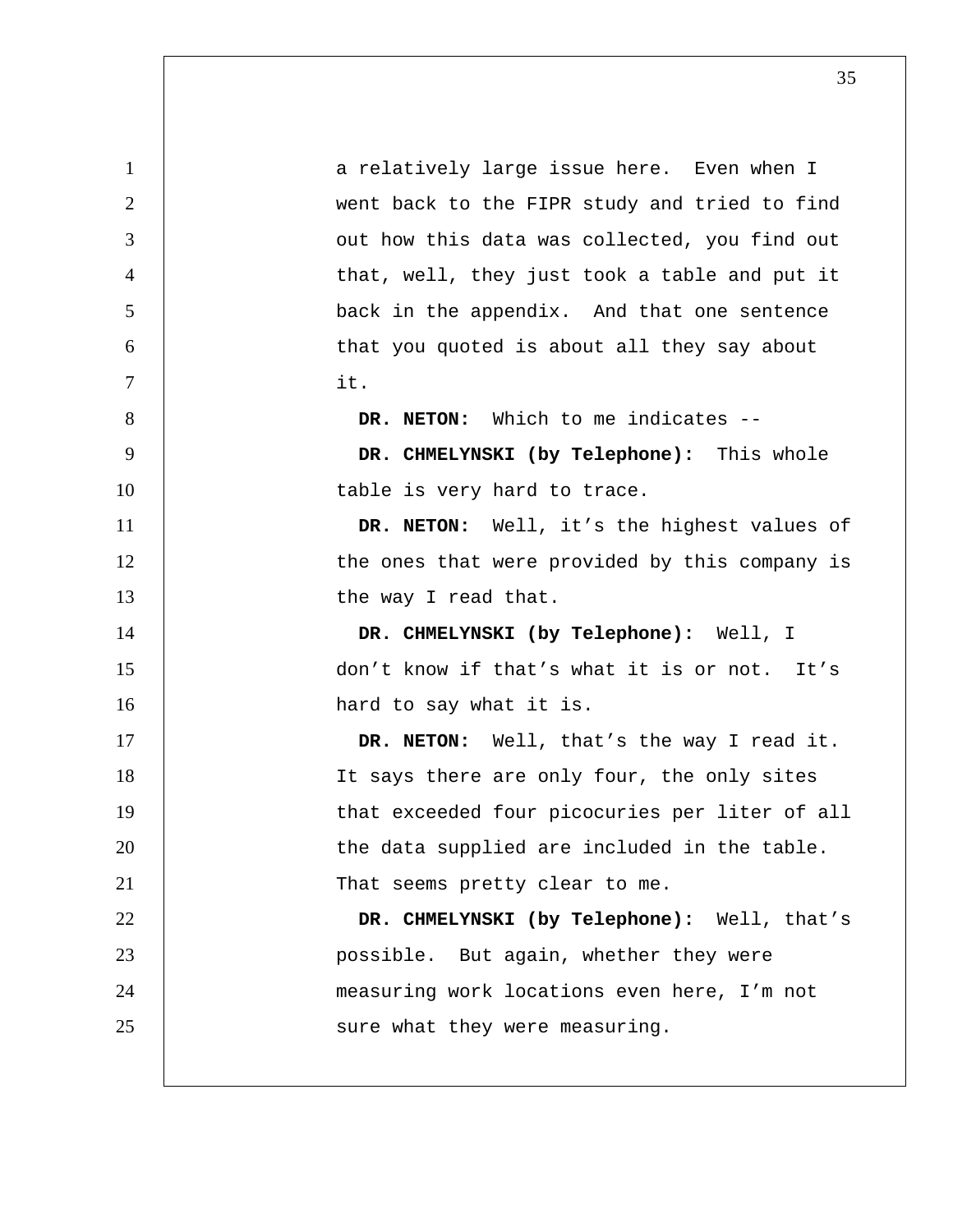| 1              | MR. GRIFFON: Is this data from one             |
|----------------|------------------------------------------------|
| 2              | facility? I --                                 |
| 3              | DR. NETON: Yes. Well, Tables B-3 and B-4       |
| $\overline{4}$ | are from one facility. There are other         |
| 5              | facilities represented. And, in fact, I did    |
| 6              | point out the other values are six-month       |
| $\overline{7}$ | integrated cup measurements. So those are      |
| 8              | also weighted samples by nature.               |
| 9              | I think I guess with this particular           |
| 10             | issue it seems to me that this is, we might    |
| 11             | have some disagreement on how to handle the    |
| 12             | data, but I don't hear anyone at this          |
| 13             | particular issue is saying that the data can't |
| 14             | be used right now.                             |
| 15             | I mean, that might come up later, but          |
| 16             | right now this is the difference between an    |
| 17             | analytical computation which at this point     |
| 18             | would not appear to me to be an SEC issue. I   |
| 19             | mean, further discussions may arise, but on    |
| 20             | this particular issue I don't view this as a   |
| 21             | somewhat relevant to the ability to            |
| 22             | reconstruct dose.                              |
| 23             | MR. GRIFFON: I mean, I'm just not sure, I      |
| 24             | mean, right now you're sticking with the TIB-  |
| 25             | 0043 as it stands.                             |
|                |                                                |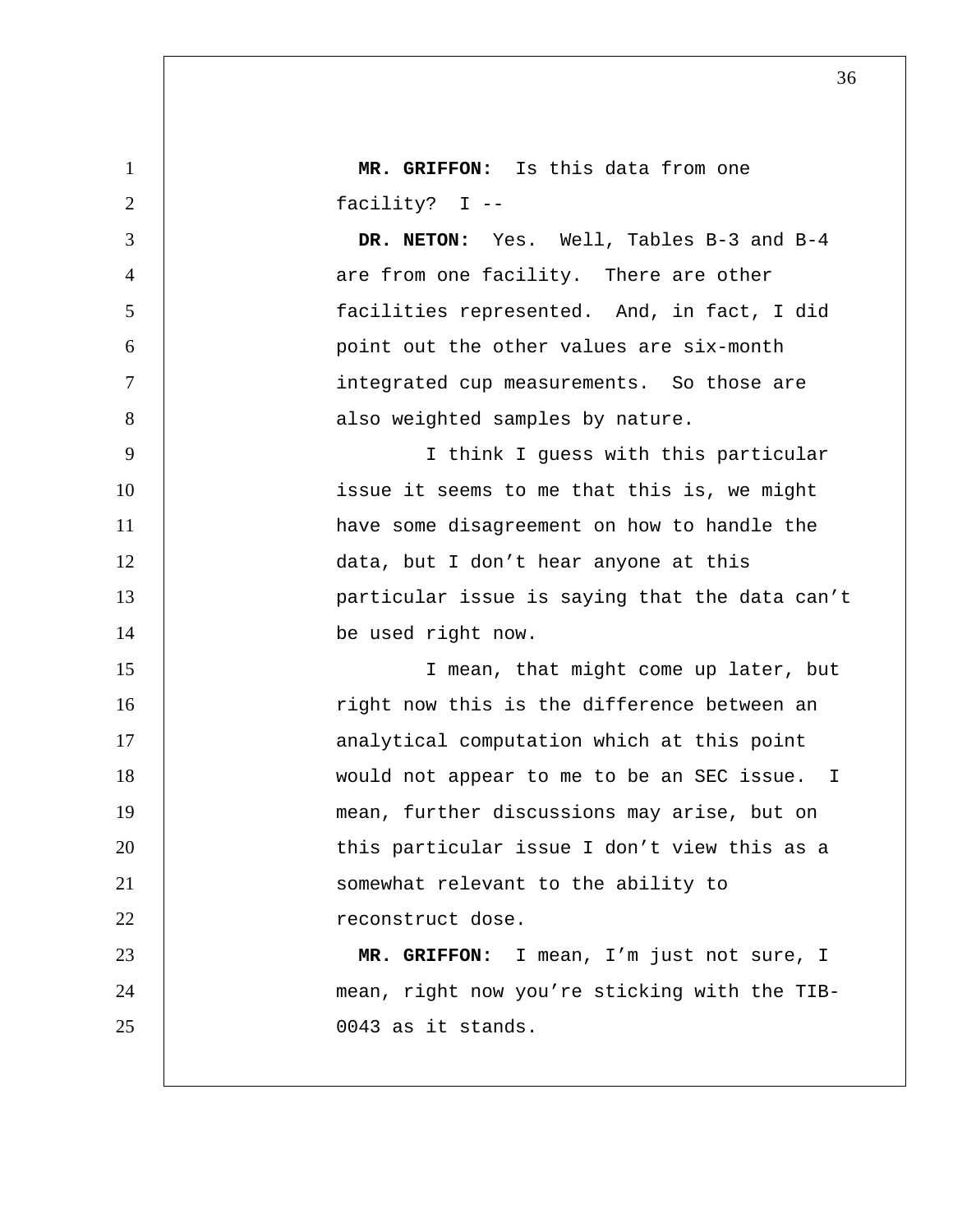1 **DR. NETON:** Right now I'd say that we -- 2 **MR. GRIFFON:** I haven't seen -- I just got 3 | the e-mail from SC&A with how they unfolded 4 | this. My question, which I brought into this, 5 was do we have the raw data to see -- but 6 you're saying it's an issue anyway. I know. 7 **DR. NETON:** I'm confident if we had the raw 8 | data we would get very close to what SC&A --9 **MR. GRIFFON:** I didn't realize you had the 10 | information for that other table because I 11 | thought well how are you handling this other  $12$   $table$   $-$ 13 **DR. NETON:** We can do that. It can be done. 14 **MR. GRIFFON:** -- so I didn't look at all the 15 | source documents. 16 **DR. NETON:** But Daniel has gone through and 17 | actually statistically picked data points 18 | based on all of the information provided. 19 There's kurtosis information, all kinds of 20 | stuff, so we have a very good feel for what 21 1 the data distribution looked like. And then 22 **he picked new values and generated** 23 distribution and got extremely close, not 24 | surprisingly, to what SC&A did using the 25 | Squares of the means without using the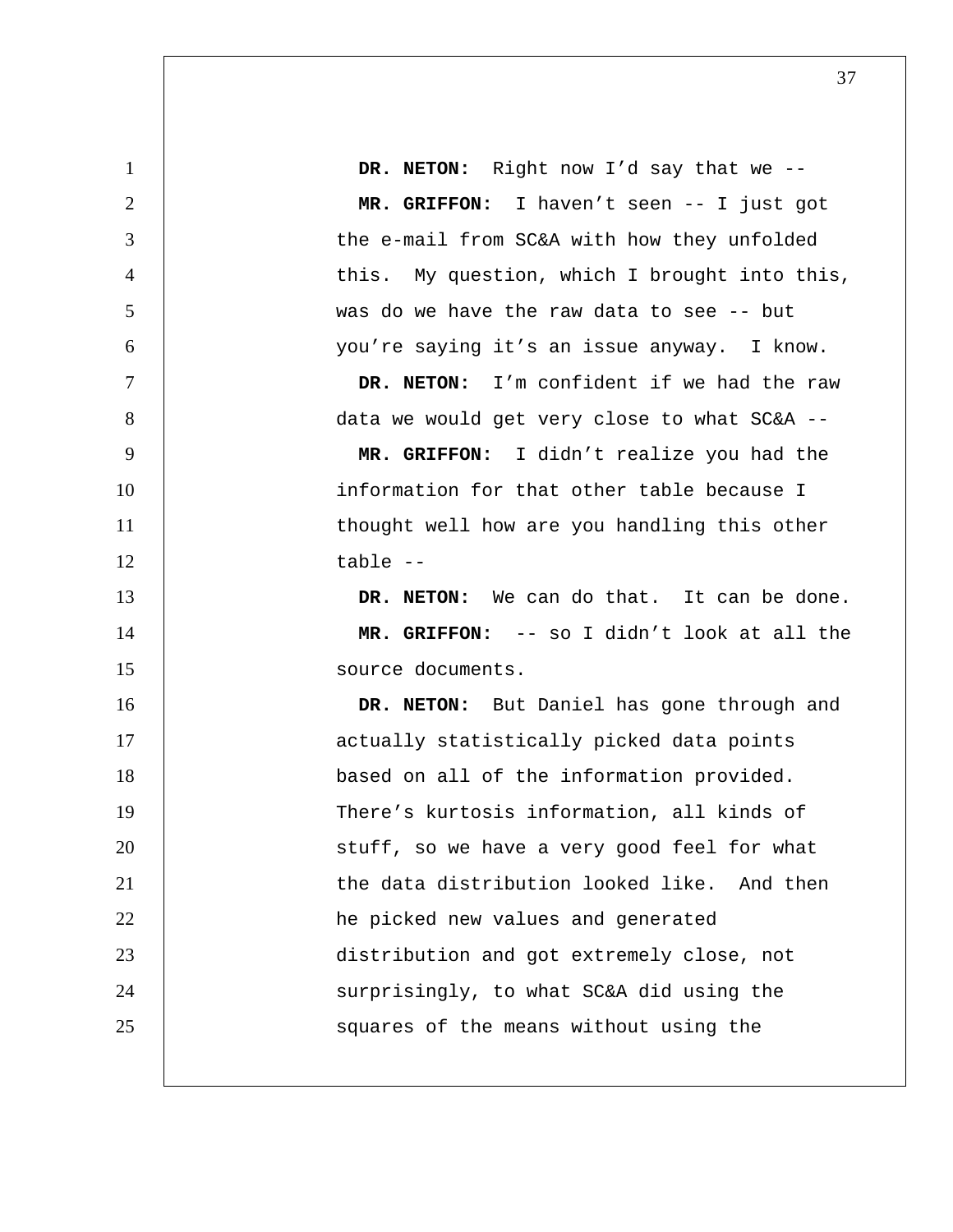variances. And I'm confident that that 2 | analysis would be the same if we had the raw data, or very close. **MR. GRIFFON:** And from what I understand the only data excluded -- because I looked at the numbers for the 2.3 ^ that number from the data in your report. But I think that the 8 | conly data that was excluded is the tunnel data. **DR. NETON:** Uh-huh. **MR. GRIFFON:** And I don't disagree with 12 | that, but there was no other data that was not included in the distribution analysis report? **DR. NETON:** Correct. **DR. MAURO:** In effect what we have here is we're really talking about the Florida data we 17 | have here and which is okay. We're sort of compartmentalizing our discussion. So what I'm hearing is if we were doing a dose 20 The reconstruction for Florida, what I'm hearing 21 | is that there's a philosophy here. There are 22 | different buildings, different locations, different job categories at that period of 24 | time where we have airborne radon measurements 25 | or radon progeny measurements taken over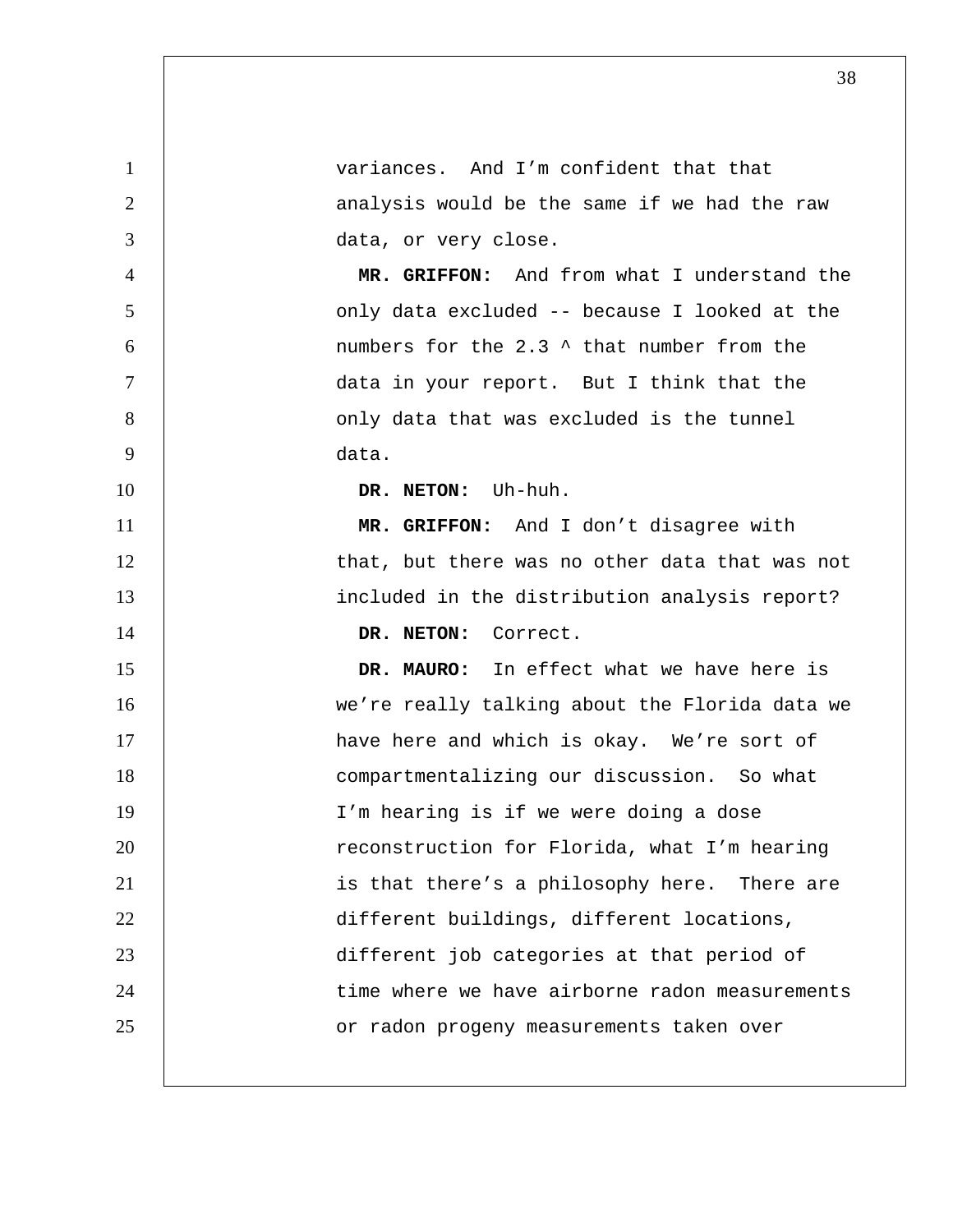1 | varying time periods. 2 | Sometimes they're relatively short 3 periods in these individual measurements, and 4 sometimes taken over longer periods of time. 5 Some of the numbers represent the mean of a 6 number of measurements taken at that location, 7 some are individual values. 8 **DR. NETON:** None of them are individual 9 | snapshots, no  $\textdegree$  samples. They're all cups. 10 **DR. MAURO:** And in the end I think we'd all 11 | agree that our objective is to say that given 12 | the array of data characterizing 13 **concentrations of radon at the various** 14 | **locations in buildings at one or more** 15 facilities in Florida, your argument is that 16 | 2.3 picocuries per liter would probably place 17 | a bound on what the chronic exposure of any 18 given year that any worker at that facility 19 | might have experienced. 20 | And because even though there may be a 21 great deal of variability, that variability 22 **changes over time.** So that over a long time 23 | period it's going to, the average is going to 24 | come down to something less than 2.33. 25 | Certainly over any one day or maybe an hour in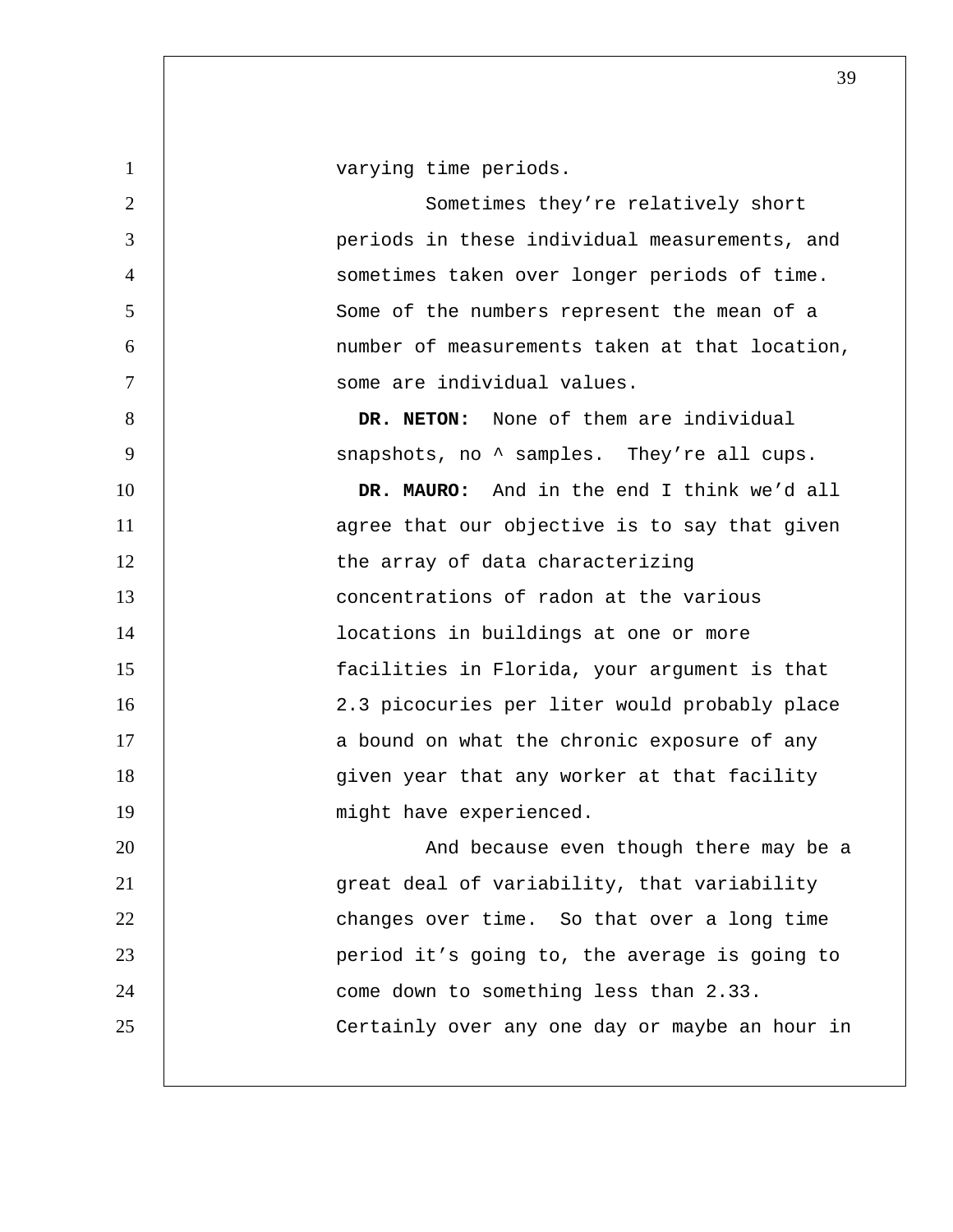1 a given location it could be a hundred times 2 | higher. And since over time it flattens out, 3 and if that in fact is the case, I think that 4 what you've just described is the right way to 5 come at and place a plausible upper bound on 6 what people who worked in Florida might have 7 experienced. 8 | Now, I have to say that in reading the 9 material it's -- and because I haven't read as 10 | closely as others though -- but that's an 11 | important story to tell. That is, in the end 12 | vou basically, 2.3, my reaction to that is 13 | Surprise. Two point three is kind of low. My 14 | house, my basement is 2.3. 15 **DR. NETON:** Your basement's a lot more 16 enclosed than these chemical factories. 17 **DR. MAURO:** These were open and closed. 18 **DR. NETON:** We need to talk about that. 19 That's another issue. 20 **DR. MAURO:** I'd like to say I think that in 21 principle, the concept and the philosophical 22 | approach to the problem I completely agree 23 | with. And with that story, the way you've 24 presented it, this is what you tried to do, 25 **and if that's in fact what was done, I mean,**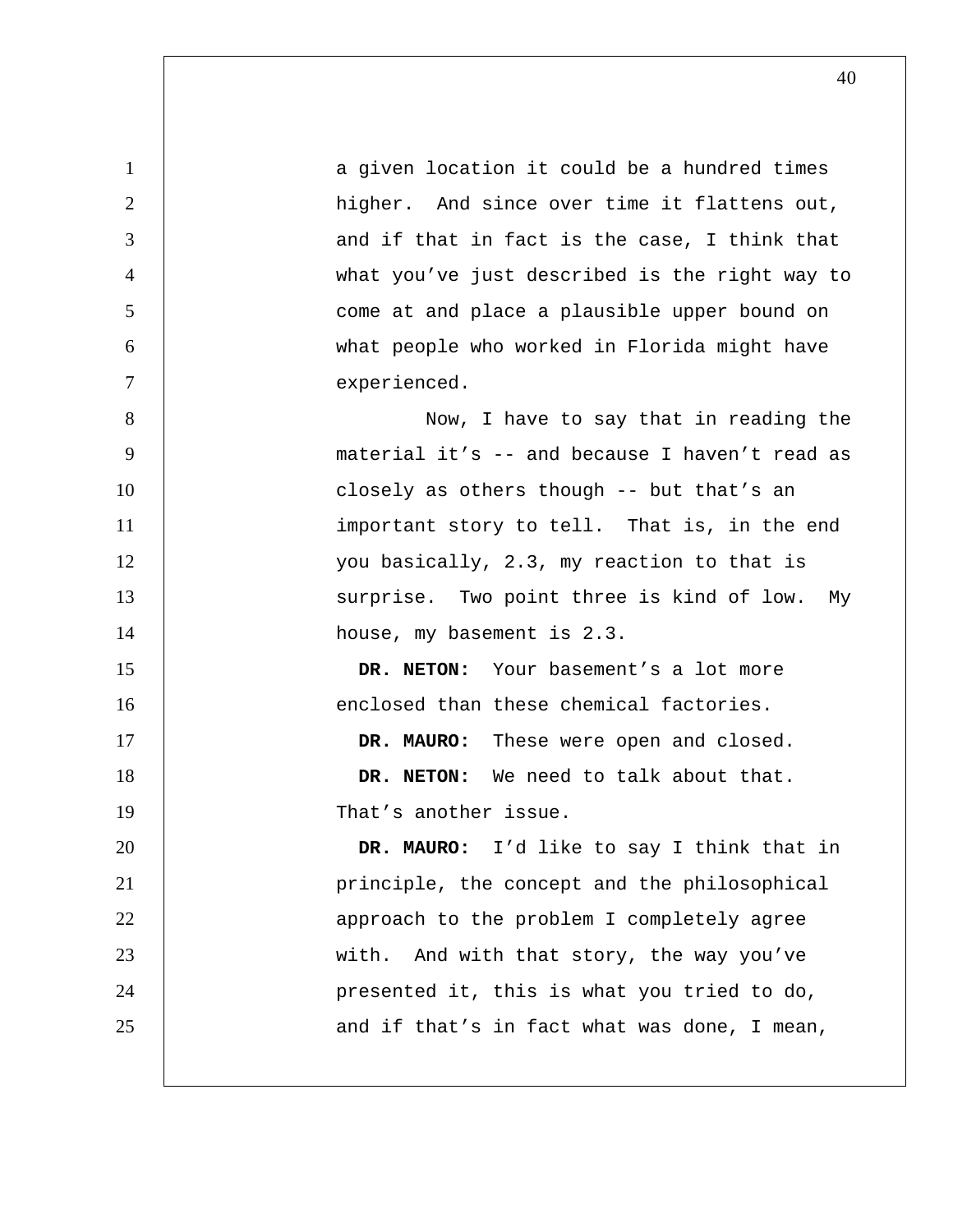1 we would agree and come to the same place, 2 | that 2.33. And I would agree that the fact 3 | that perhaps there's a number in there that's 4 a hundred times higher, I don't know if there 5 are any numbers higher. 6 But if that was just a relatively 7 Short period of time or for a given location 8 | then it really would be inappropriate and 9 | plausible for a person to have spent a long 10 | period of time in that setting. And we could 11 | make a pretty good case for that. And I would 12 say, okay. 13 **But we have had other locations where** 14 | the variability was very large, but it was a 15 function of location where one particular 16 | **location was always high.** And we found out, 17 | veah, there was a guy that worked there all 18 | the time. And under those circumstances we 19 | had to work with the high-end numbers. 20 **DR. NETON:** Yeah, that's true. 21 **DR. MAURO:** You see where I'm going? Right 22 **1** now I guess we don't have that, that story. 23 **DR. NETON:** I've looked at this a lot more 24 | Closely maybe than others because Tom and I 25 | looked at this. And you have to look at sort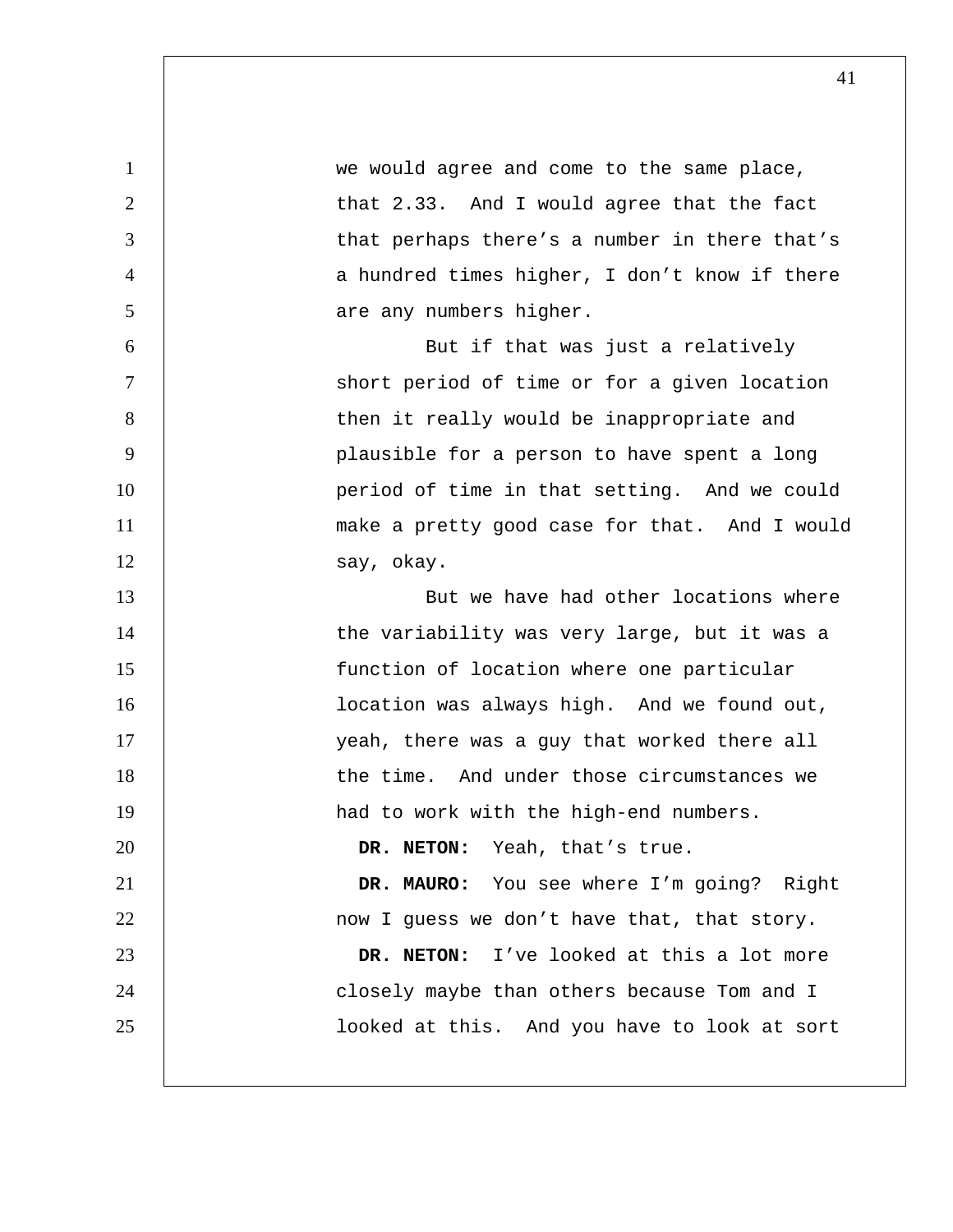1 of what the process sample values were. And 2 | they're much lower. They jive with what was 3 measured at Blockson itself in terms of 4 working levels in 1976. So we have some high-5 S is that we believe are high end from 6 the Florida Phosphate Industry that are, 7 | they're like vent stack, you know, stack 8 values and such. Those are not relevant when 9 constructing dose at Blockson, but we put them 10 | in there. We believe that they are high-ended 11 | values. If we were to take those values out 12 | and just use the  $\sim$  values that were measured 13 | at the various process locations that are more 14 | similar to the wet phosphate process, we would 15 **come up with a much lower number.** But we felt 16 comfortable saying, well, given the 17 | uncertainty in all of this that we will go 18 with the higher value to make sure that we 19 bounded it. And I think that's what we've 20 **done.** We can get into the Blockson data 21 later. 22 **MR. GRIFFON:** You're already at outdoor 23 background levels. I'm not sure how much 24  $\vert$  further  $\land$ , I mean 0.75  $\land$ . 25 **DR. NETON:** Two picocuries per liter is not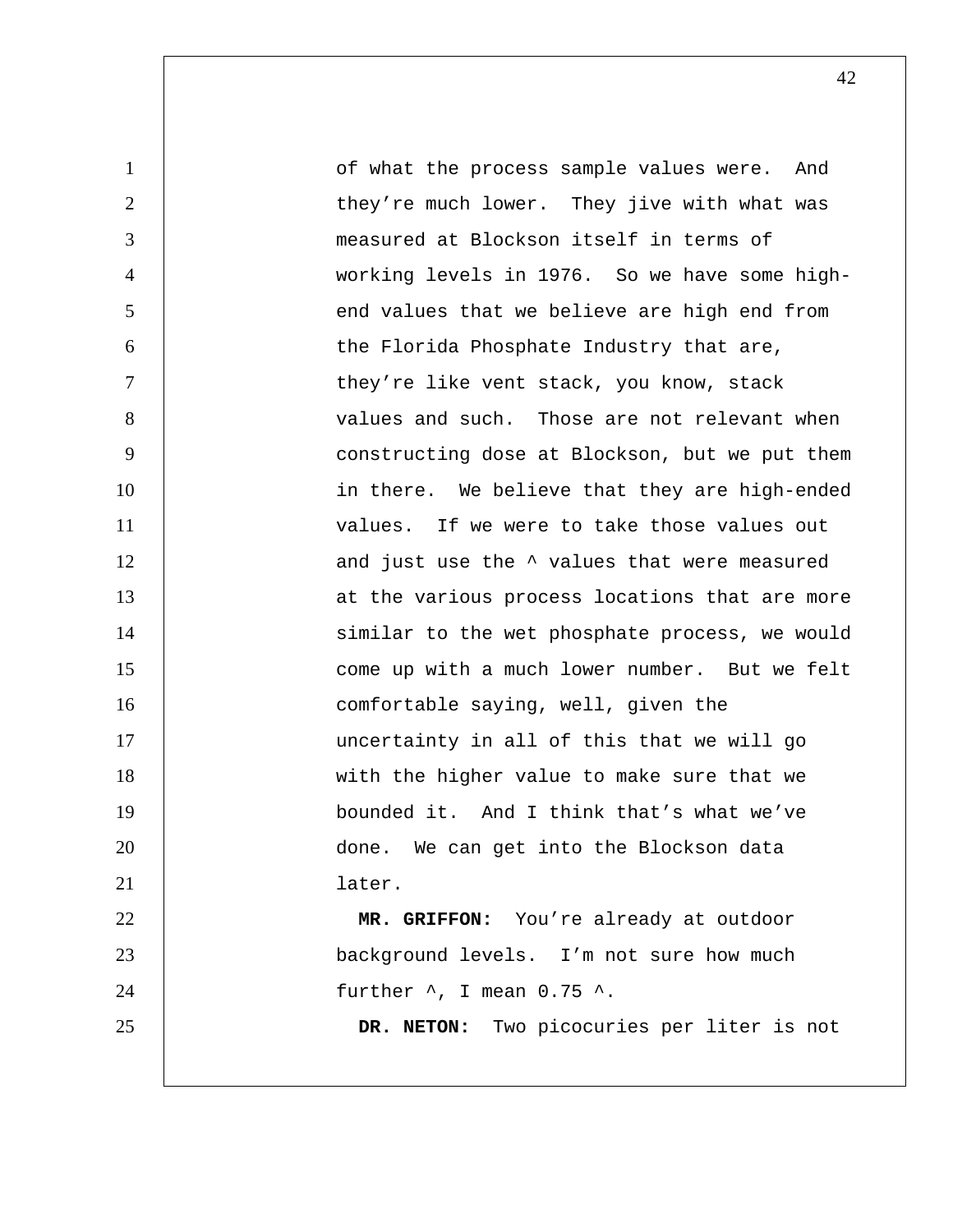background levels. I don't know where you -- **MR. GRIFFON:** Point seven five isn't? **DR. NETON:** I'm not assigning 0.75 picocuries per liter. **MR. GRIFFON:** I mean your mean value of your distribution is 0.75. I know you're assigning 2.33. The average value that you're getting 8 | South Trom all this study from this plant suggests 9 | that the outside was --**DR. NETON:** Well, let's talk about the 11 | measurements that were taken at Blockson Chemical. I mean, they're actually working **level values in 1976 that were taken, and** 14 Those values are all below what we're **15 15 assigning as well by a factor of two.** The highest value measured in the plant, I think, 17 | is a factor of two lower than what we're 18 | assigning. So we've looked at a lot of data. 19 | We're not making this up. **MR. GRIFFON:** Yeah, yeah. **DR. NETON:** We looked at the Blockson data when we were developing TIB-0043 and when we developed the Blockson site profile, and we 24 | felt, well, there were not a lot of samples. 25 | I think actually five or six. I've forgotten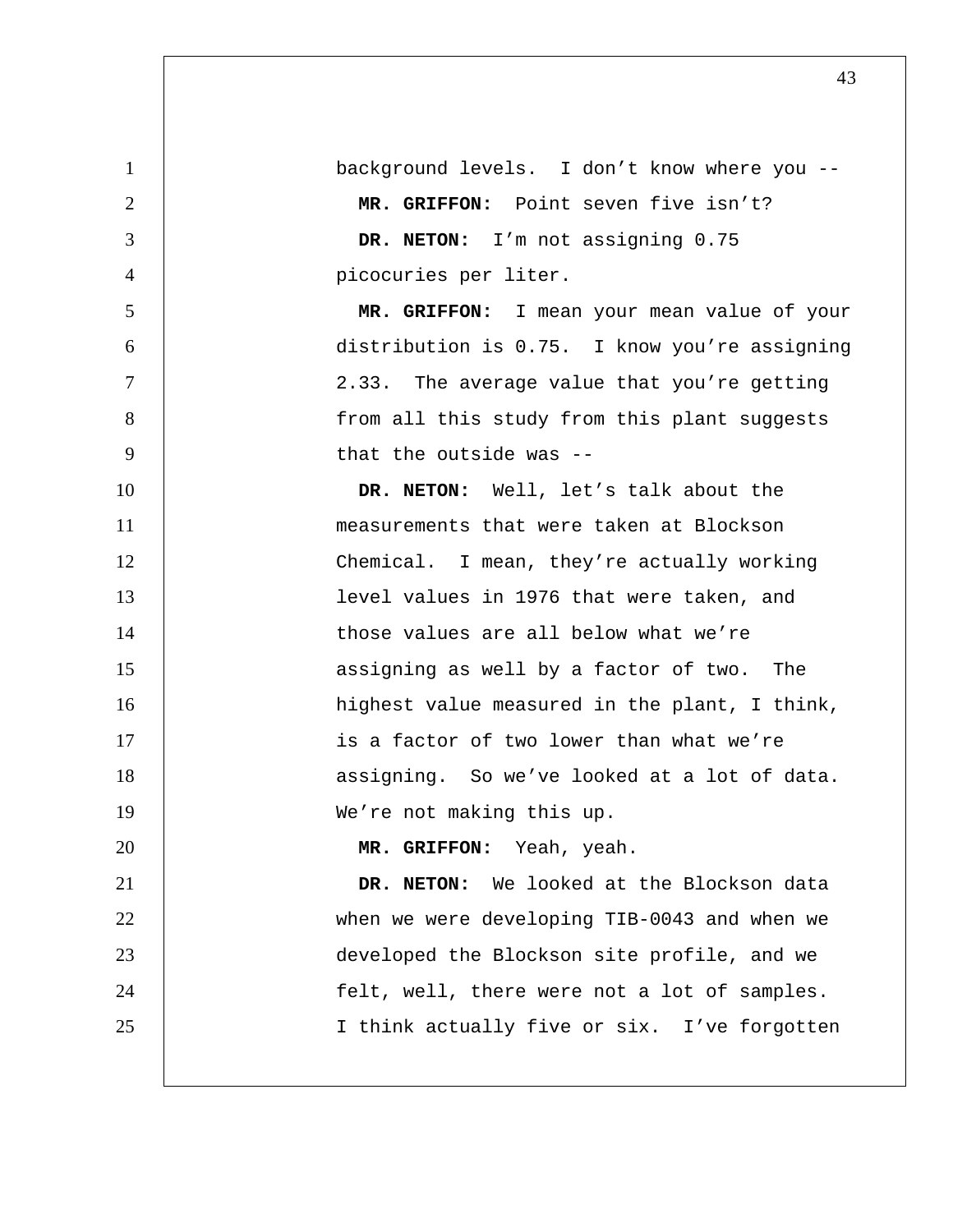| $\mathbf{1}$   | how many. So again, we felt more comfortable   |
|----------------|------------------------------------------------|
| 2              | using the two picocurie per liter bounding     |
| 3              | value that we got out of the FIPR data.        |
| $\overline{4}$ | If you look at the Blockson data               |
| 5              | during production, this was not a shutdown     |
| 6              | facility, the values are smaller than what     |
| $\tau$         | we're assigning. It's actual working levels.   |
| 8              | We don't have to worry about equilibrium       |
| 9              | ratios or anything. So if you look at the      |
| 10             | whole story of all the values we've looked at, |
| 11             | I think it's a pretty good story that we've    |
| 12             | bounded the exposure.                          |
| 13             | MR. PHILLIPS: I guess from our standpoint      |
| 14             | what we did in this particular instance is we  |
| 15             | went back and made as much use of the data     |
| 16             | that had been used in OTIB-0043 and            |
| 17             | regenerated the numbers. And so we used        |
| 18             | exactly the same data that you did in your     |
| 19             | analysis. We just extracted more of the        |
| 20             | individual measurements out, so that's what we |
| 21             | did.                                           |
| 22             | DR. NETON: I think to talk about the           |
| 23             | Blockson data is probably the next place to    |
| 24             | That's Florida as John has correctly<br>go.    |
| 25             | stated. If we're trying to reconstruct dose    |
|                |                                                |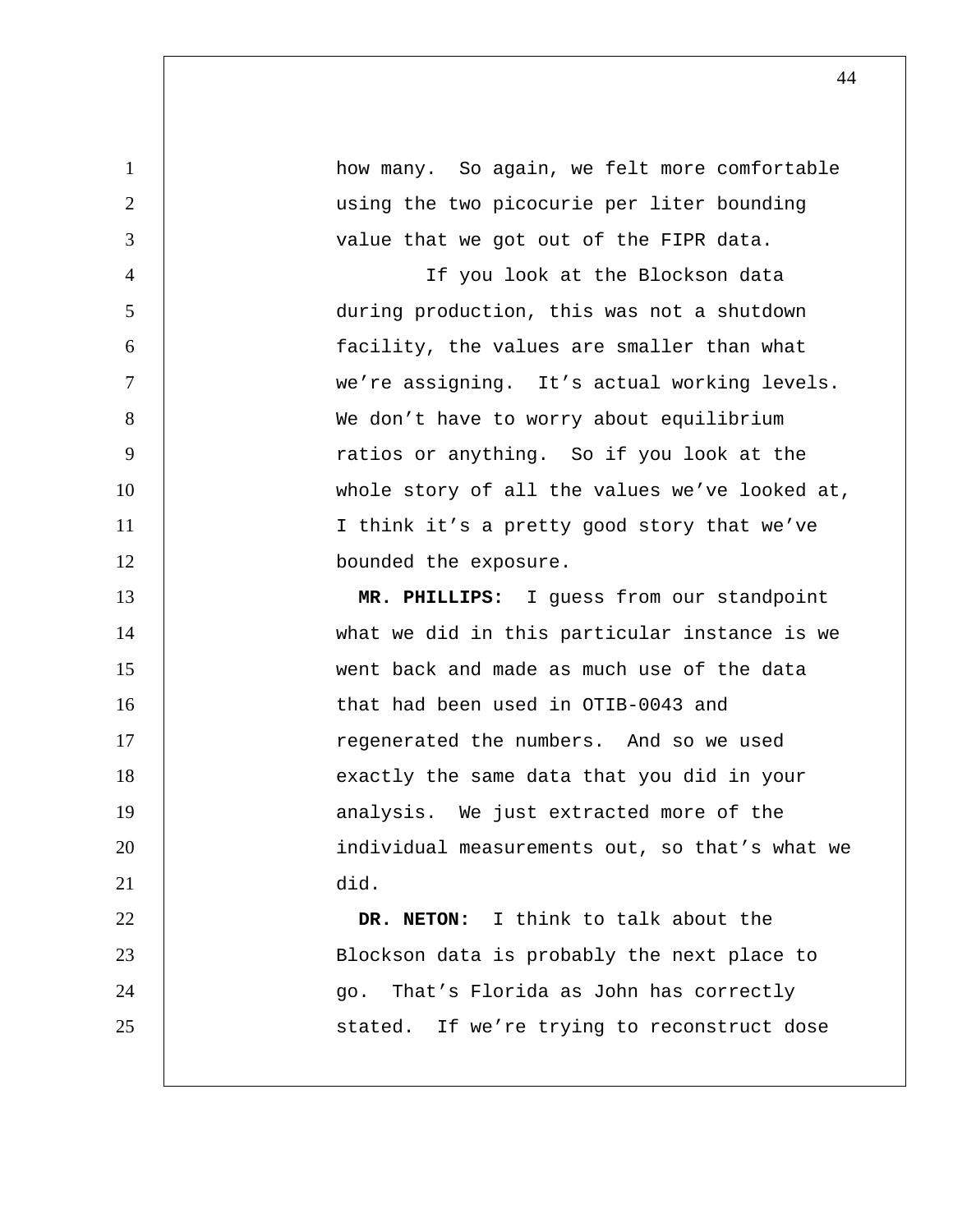1 for workers in the Florida phosphate industry 2 maybe we've got a good story and a good 3 approach. 4 **DR. BRANCHE:** Before you go there, before 5 you continue rather. Those of you 6 participating by phone if you could please 7 | mute your phones. Everyone please. And also 8 | the information that Chick distributed is not 9 | Privacy Act reviewed just to remind you all of 10 | that. Thank you. 11 | T'm sorry. Please continue. 12 **MR. GRIFFON:** I was just going to say before 13 | vou go into the Blockson data, I thought the 14 | reason for TIB-0043 was that there wasn't, the 15 Blockson data wasn't sufficient or there's 16 some for concern. 17 **DR. NETON:** There are ten samples at 18 | Blockson that we have. They weren't mentioned 19 | in TIB-0043 by the way. They are mentioned in 20 the Blockson TIB. 21 **MR. PHILLIPS:** Which really leads us to the 22 | second point, and that is how representative 23 are these data of the Blockson situation. So 24 | if you want to, in the '50s, I guess --25 **DR. MAURO:** In that time period.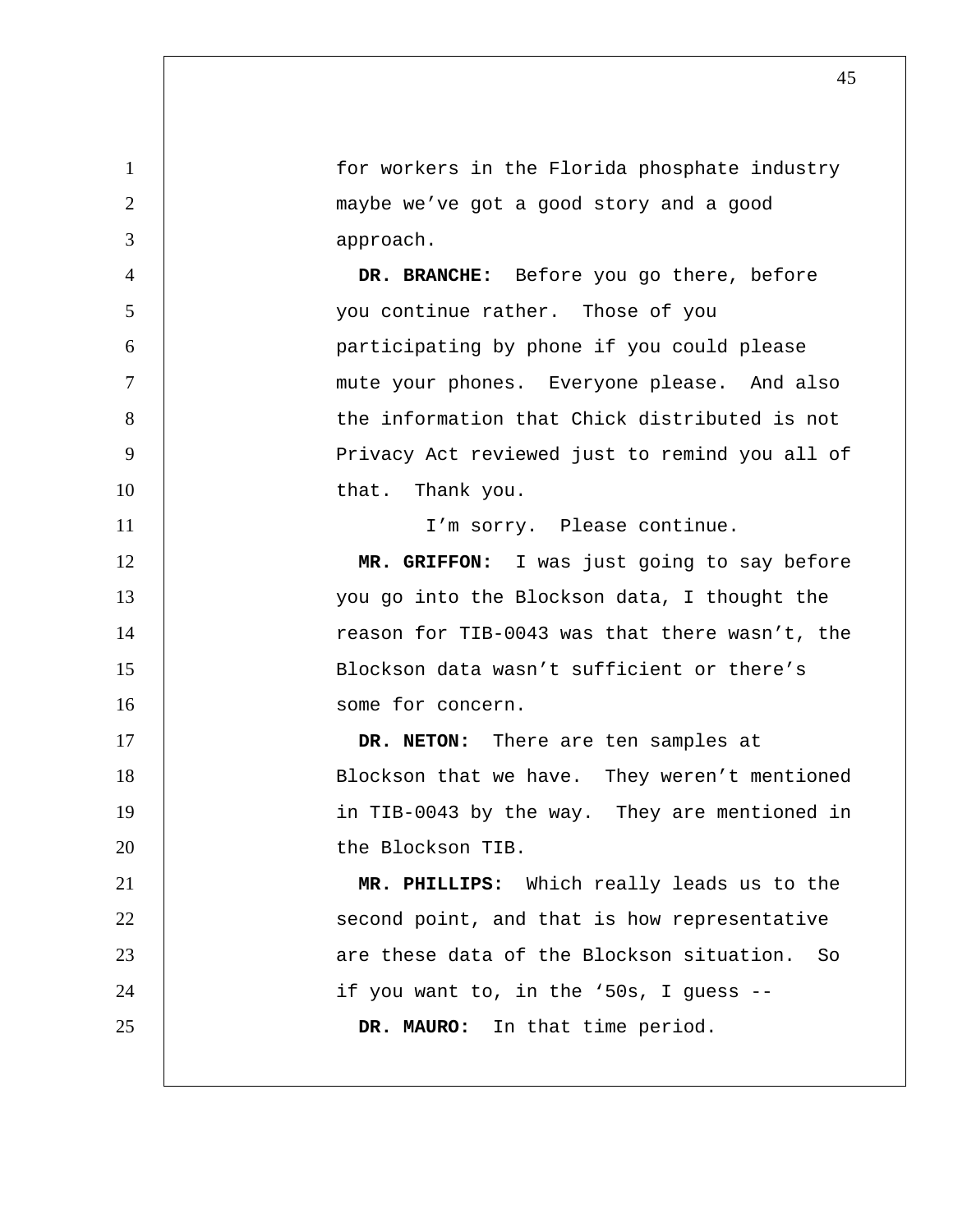**MR. PHILLIPS:** -- in the time period and 2 | under the same operating conditions. **DR. NETON:** We have ten samples or ten locations where samples were taken. This was when Herman Cember was under contract to help them do this analysis. I think he did most of 7 | the calculations, but ten samples were taken, 8 | very low samples. Chick has gone and established what -- **MR. PHILLIPS:** That's the table on page two 11 | of the handout you just received. **DR. NETON:** But in general, I mean, the 13 | Samples are fairly low if you use the 14 | conversion factors. I think Chick's done this properly. You end up with some pretty low, **low values that indicate that our use of 0.1** working level month per year is bounding based 18 | Con the data taken at Blockson in 1976 when the plant -- this was not shut down. This was not **1 a** FUSREP analysis. This was actually the 21 | plant in production of phosphate products. **MR. PHILLIPS:** It was called an industrial hygiene survey and was done by Olin. **DR. NETON:** So we don't see any large values 25 | in the plant.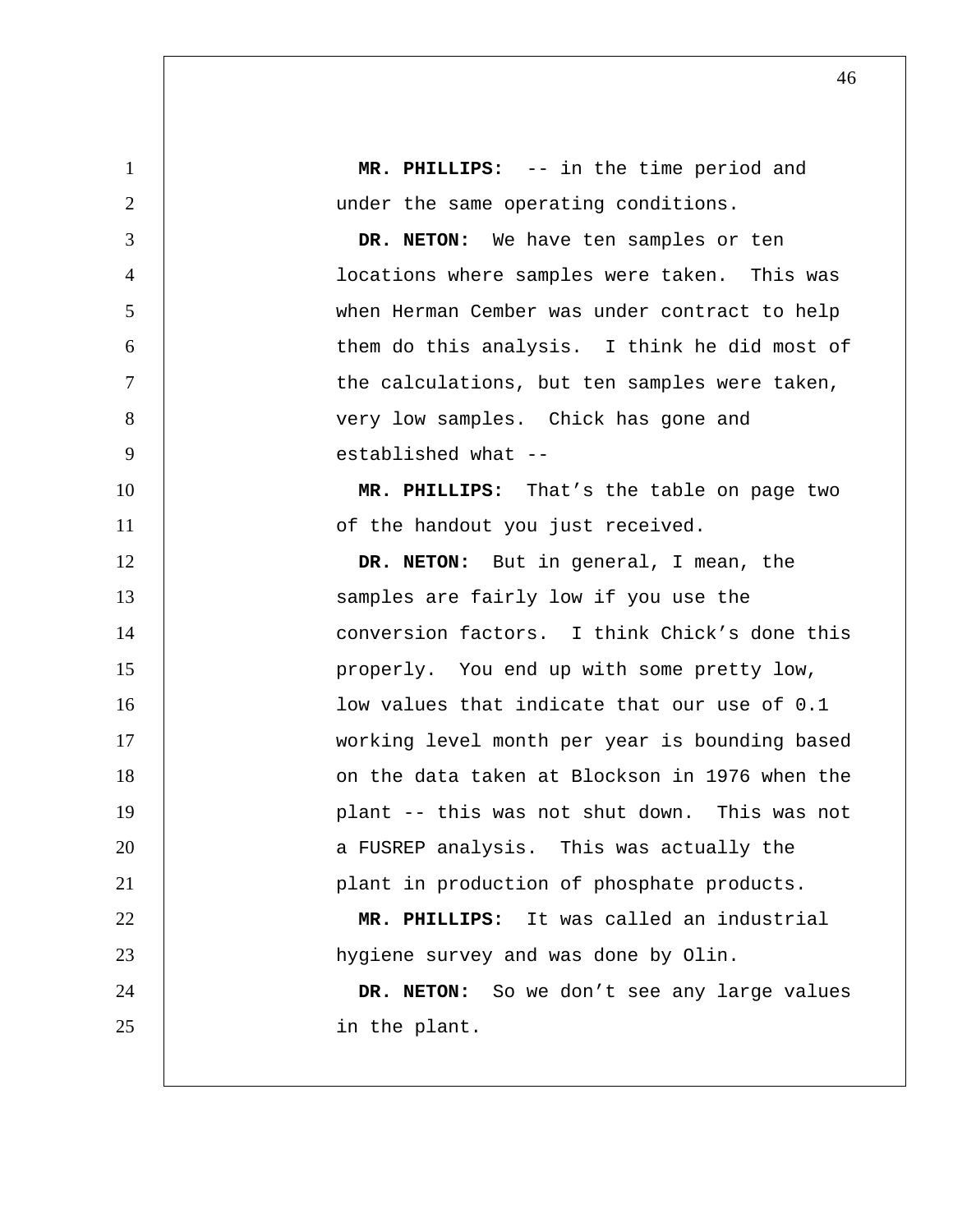**DR. ROESSLER:** What does S-T-P-P stand for? **MR. PHILLIPS:** Super triple phosphate. **DR. ROESSLER:** I'm having a hard time visualizing those locations with regard to where people are working. Maybe you have looked at the report more closely and why you chose the number eight which says 40. That must mean Building 40, Filtration. I'm trying 9 | to picture what the worker is doing at that 10 | location, workers. **MR. TOMES:** Building 40 was where they 12 | produced the acid. They took the, they 13 digested the rock in that building. **MR. PHILLIPS:** And presumably from what we 15 | can gather, the grinding operation was also, 16 | pulverizing I think they call it, was done in 17 | Building 40 as well as the production of the **phosphoric acid. DR. ROESSLER:** So you're taking that value 20 | then as representative of probably the high **1** value that someone could have received in that **operation**. **MR. PHILLIPS:** Well, if you look, there are 24 | three measurements made presumably in Building 25 | 40. That's what it appears to be. Two of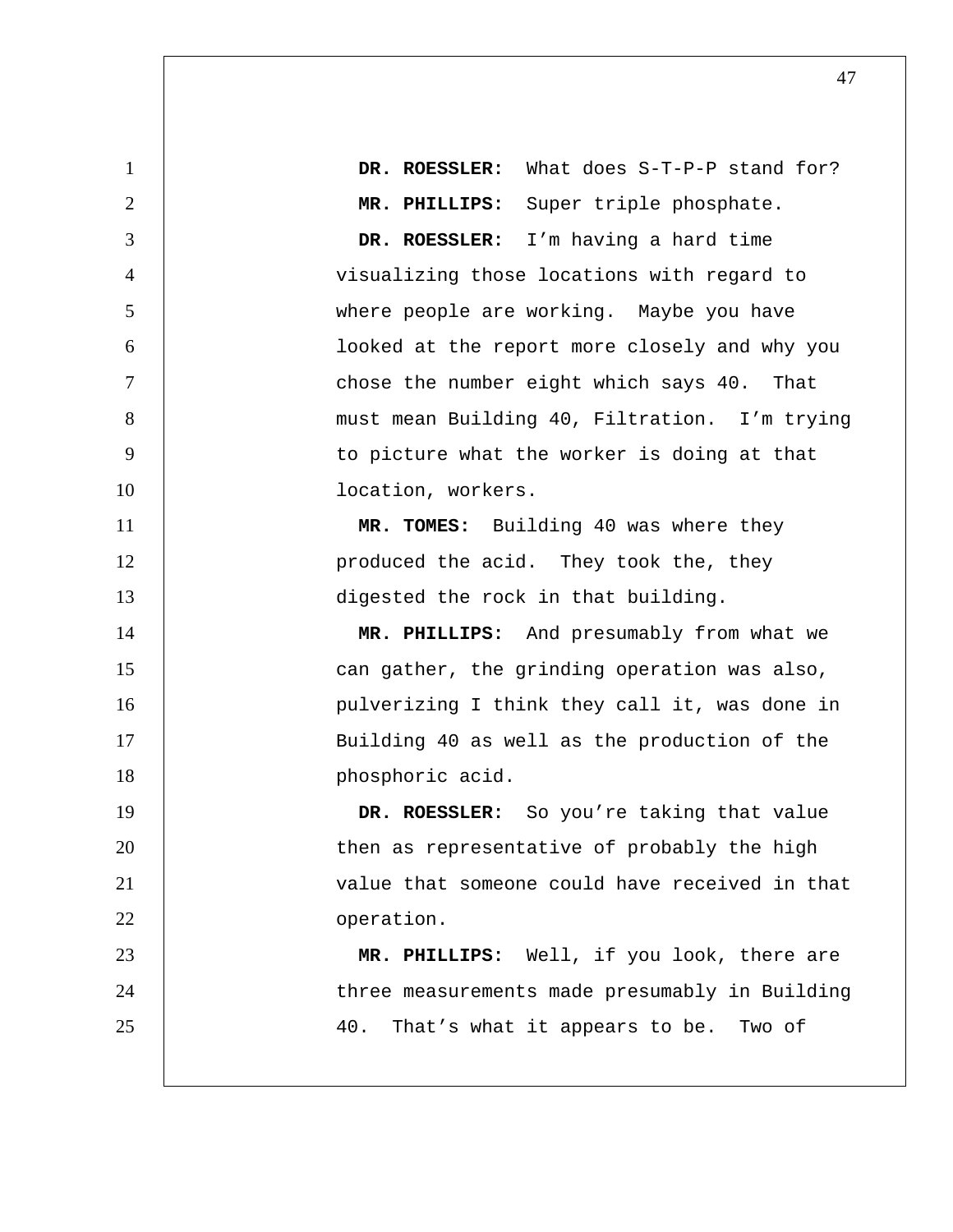| $\mathbf{1}$   | them they got no counts. One grinder           |
|----------------|------------------------------------------------|
| $\overline{2}$ | operation which I assume was close to the      |
| 3              | pulverizing or ball mill or rod mill or        |
| $\overline{4}$ | whatever they used --                          |
| 5              | DR. ROESSLER: You'd think that would have      |
| 6              | been, I would have visualized that without     |
| $\tau$         | seeing the numbers as being the one that would |
| 8              | be high as far as radon released.              |
| 9              | MR. PHILLIPS: One would think so.              |
| 10             | DR. NETON: It depends. I mean, this is, if     |
| 11             | there's a matrix, a rock-type matrix,          |
| 12             | emanation fractures. This is not a lot of      |
| 13             | radium in the material. I mean, it's elevated  |
| 14             | above background by what, a factor of two or   |
| 15             | three? I mean, these are not Belgian Congo     |
| 16             | ores that were processed at Mallinckrodt. I    |
| 17             | mean, they're orders of magnitude lower in     |
| 18             | radium.                                        |
| 19             | MR. PHILLIPS: And radon is not as freely       |
| 20             | released from solid material as you'd think it |
| 21             | would be even for grinding operations.         |
| 22             | DR. ROESSLER: So it's more in the calcining    |
| 23             | step that you'd expect the releases?           |
| 24             | DR. NETON: No, I think the filtration makes    |
| 25             | sense to me where you actually had more of it  |
|                |                                                |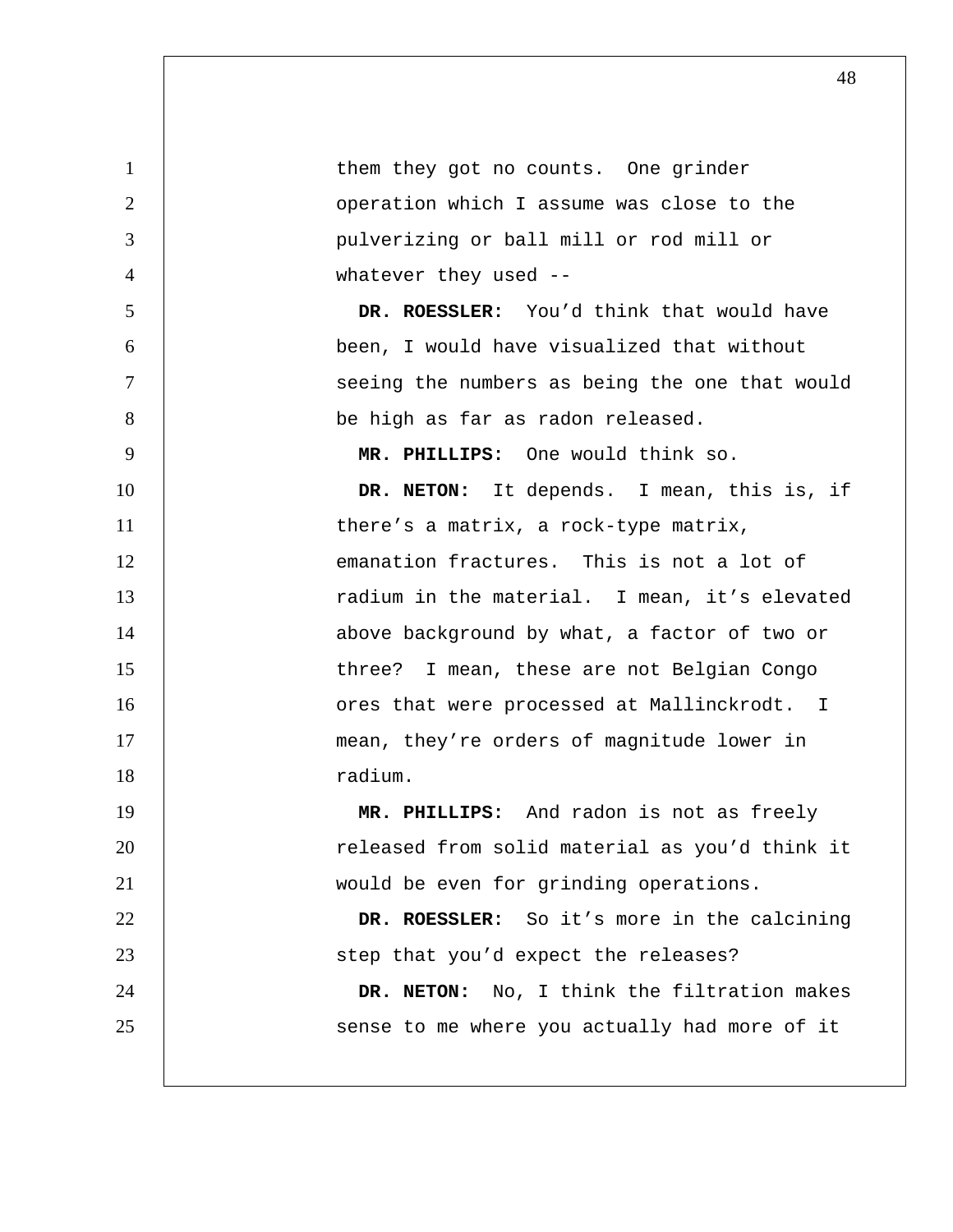| $\mathbf{1}$   | in solution and it's available for --               |
|----------------|-----------------------------------------------------|
| $\overline{2}$ | MR. PHILLIPS: It's after you put the                |
| 3              | sulfuric acid and the phosphate rock together,      |
| $\overline{4}$ | and then you filter out the gypsum. That's          |
| 5              | the point where that would be --                    |
| 6              | DR. MAURO: That's wet.                              |
| $\tau$         | DR. NETON: It's a wet process.                      |
| 8              | DR. MAURO: There's a trade-off there.               |
| 9              | Okay, you've grounded up your, but now it's         |
| 10             | wet and as opposed to before with the $\land$ where |
| 11             | it's dry. So you've got these trade-offs            |
| 12             | going.                                              |
| 13             | DR. NETON: They're already in solution and          |
| 14             | then precipitated out what ^ ^ radium               |
| 15             | followed the sulfuric acid precipitate.             |
| 16             | DR. ROESSLER: I just want to establish that         |
| 17             | this particular location is one that is valid       |
| 18             | for doing this calculation.                         |
| 19             | MR. PHILLIPS: What we were trying to do is          |
| 20             | look at the radon values in Building 40,            |
| 21             | whatever we had. And those are the three            |
| 22             | measurements that we included that we could         |
| 23             | identify in Building 40 from this set of ten        |
| 24             | measurements.                                       |
| 25             | DR. ROESSLER: So the one in number seven,           |
|                |                                                     |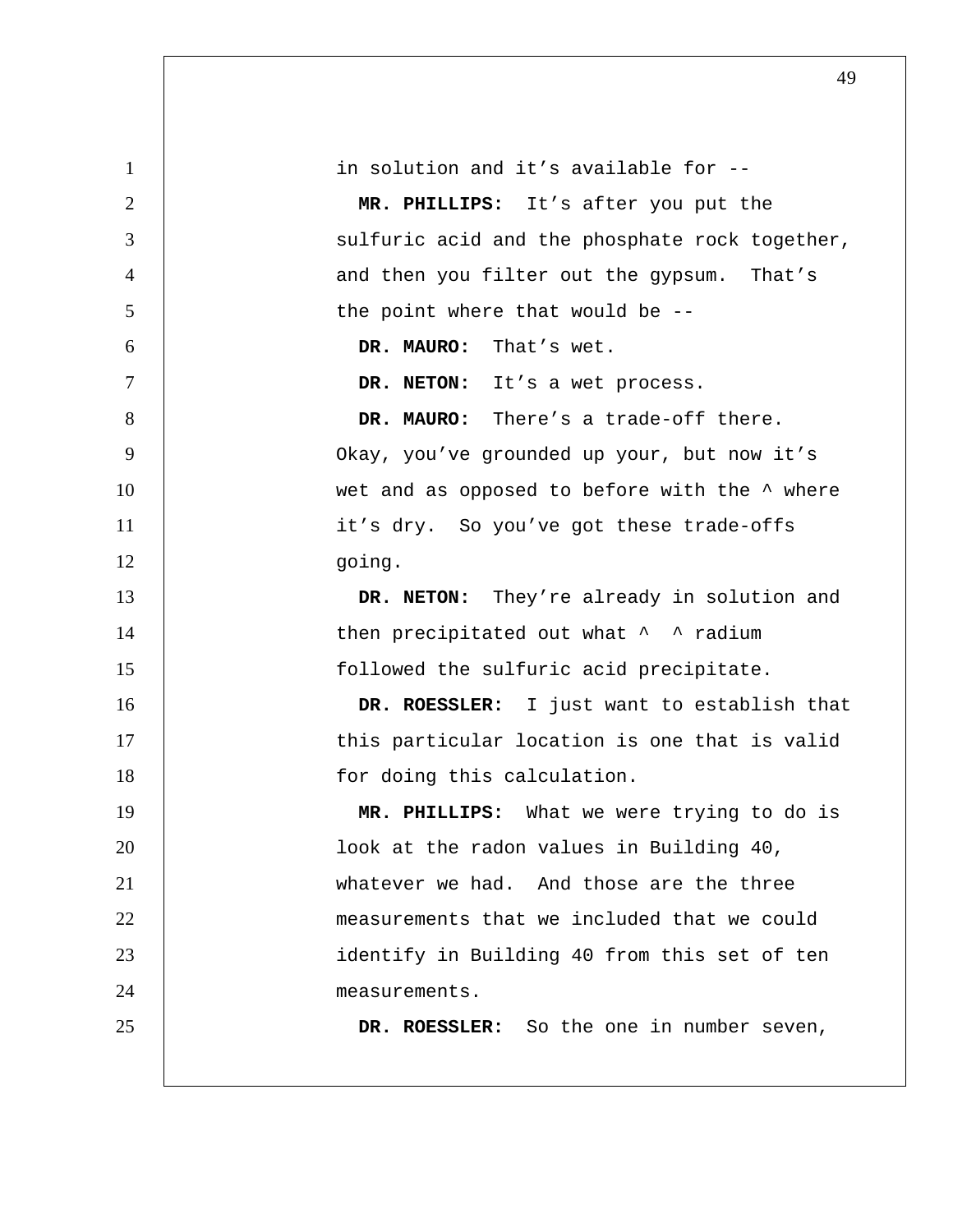1 | the STPP would have been in 55, Building 55, 2 probably. **MR. PHILLIPS:** Wherever the final products were stored. No, not in 55. **DR. MAURO:** No, that would -- **MR. PHILLIPS:** Fifty-five was, I believe 55 was torn down at this time. **DR. NETON:** Well, not before --**MR. PHILLIPS:** Used for storage; is that correct? **DR. NETON:** Yeah, it was not in use. 12 | **MR. PHILLIPS:** But not product storage. **DR. MAURO:** You see, what we're looking at 14 | as I understand it is that the phosphate **b** operation continued, and it's no different in 16 | principle than the phosphate operation took 17 | place --**DR. NETON:** Workers were exposed to this 19 | radon before, during and after AEC operations which is another issue. **DR. MAURO:** So in concept, in simplest terms **Julie 22** one could say, well, listen, whatever the 23 | radon levels are that they measured in the 24 | TOS as they were doing their phosphate **dege** operation, is there any reason to believe that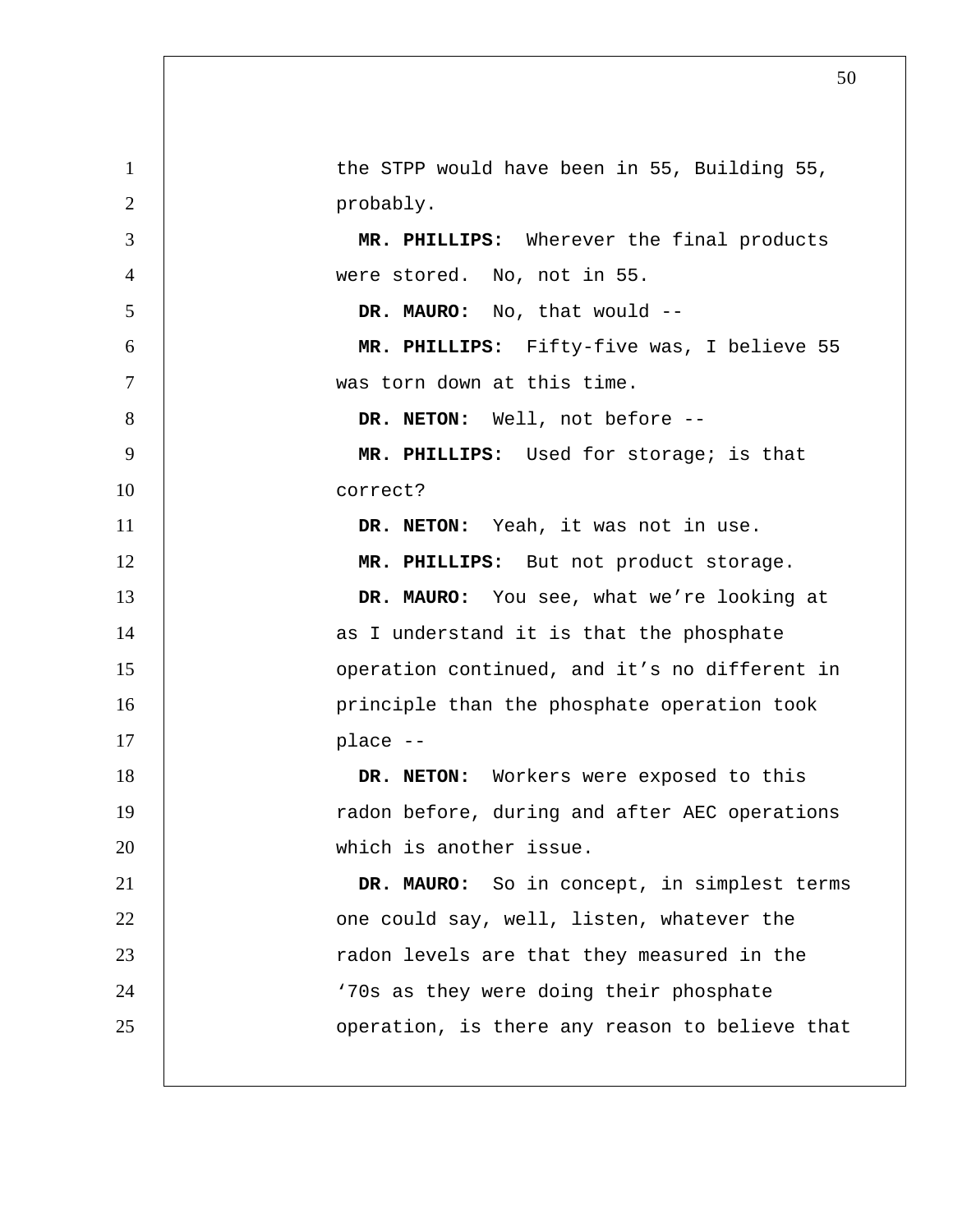1 1 the radon levels were any different in the 2 1950s when they also had this kidney unit 3 going on where they were -- 4 **MS. MUNN:** Just because I had one separate 5 separation. 6 **DR. MAURO:** -- now the only thing -- 7 **MR. PHILLIPS:** The only thing we don't know 8 | was what the production rate was at the two 9 various -- 10 **DR. MAURO:** -- and whether or not, there may 11 | have been some design changes, so building 12 | ventilation changes, things like that, which, 13 | of course, are questions that are reasonably 14 | asked, and I guess I don't know whether we 15 | have an answer to that. It sounds like a 16 Weight of evidence thing now. 17 | So where we really are is, okay, 18 | listen, we have the Florida stuff, transfer 19 | the Florida information, which given 20 **everything we talked about and given your** 21 | argument, the story you told, certainly I 22 | think that you present a very compelling 23 | argument that the numbers for Florida are good 24 for Florida. 25 | Now we're saying, all right, now,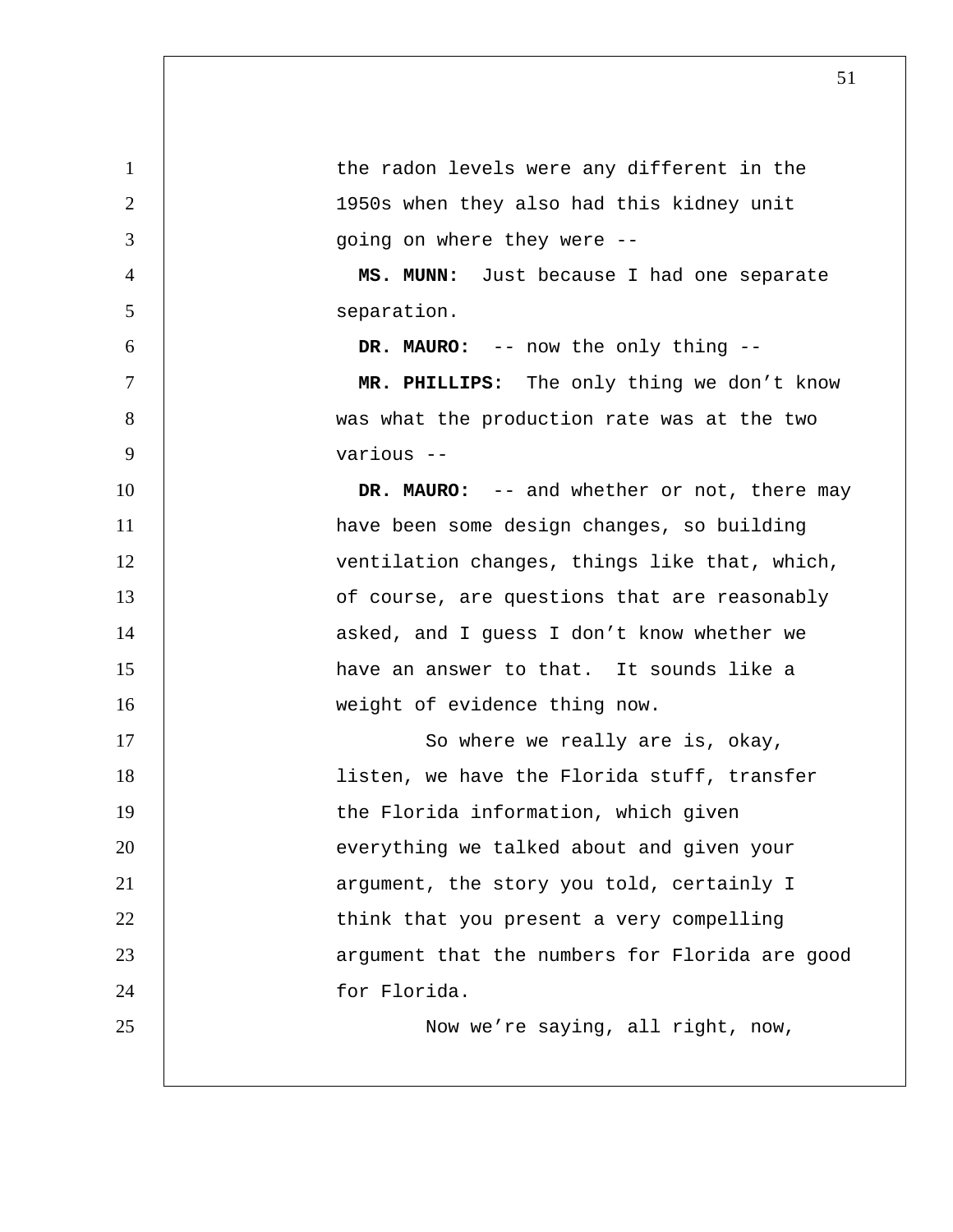1 let's use those numbers over here. And say, 2 | well, how do we judge whether or not you can 3 transfer that information and use it at 4 Blockson. What I'm hearing -- I sort of like 5 | The second  $-$ - well, one way to crack the problem is, oh, 6 we do have some radon measurements at 7 Blockson, but they're not in the '50s. 8 | They're in the '70s. And when you look at 9 | them, and you try to pick the area where you 10 | think it might be elevated, you find out that 11 | the numbers that they actually measured are 12 | Nower than the transferred values. 13 **DR. NETON:** By a factor of five. 14 **DR. MAURO:** By a factor of five. So and now 15 we say, but wait a minute, we still want to 16 | test it and say wait a minute, what might be 17 | wrong with this story. I mean, all of a 18 | sudden the weight of evidence is building in 19 | favor of this process. But then you have to 20 | Say, but hold the presses. Was there anything 21 **b** about what was going on in the '50s at 22 | Blockson by way of design, throughput, 23 | Operations that might have been substantially 24 different than what was going on in the '70s 25 **when** these measurements were made.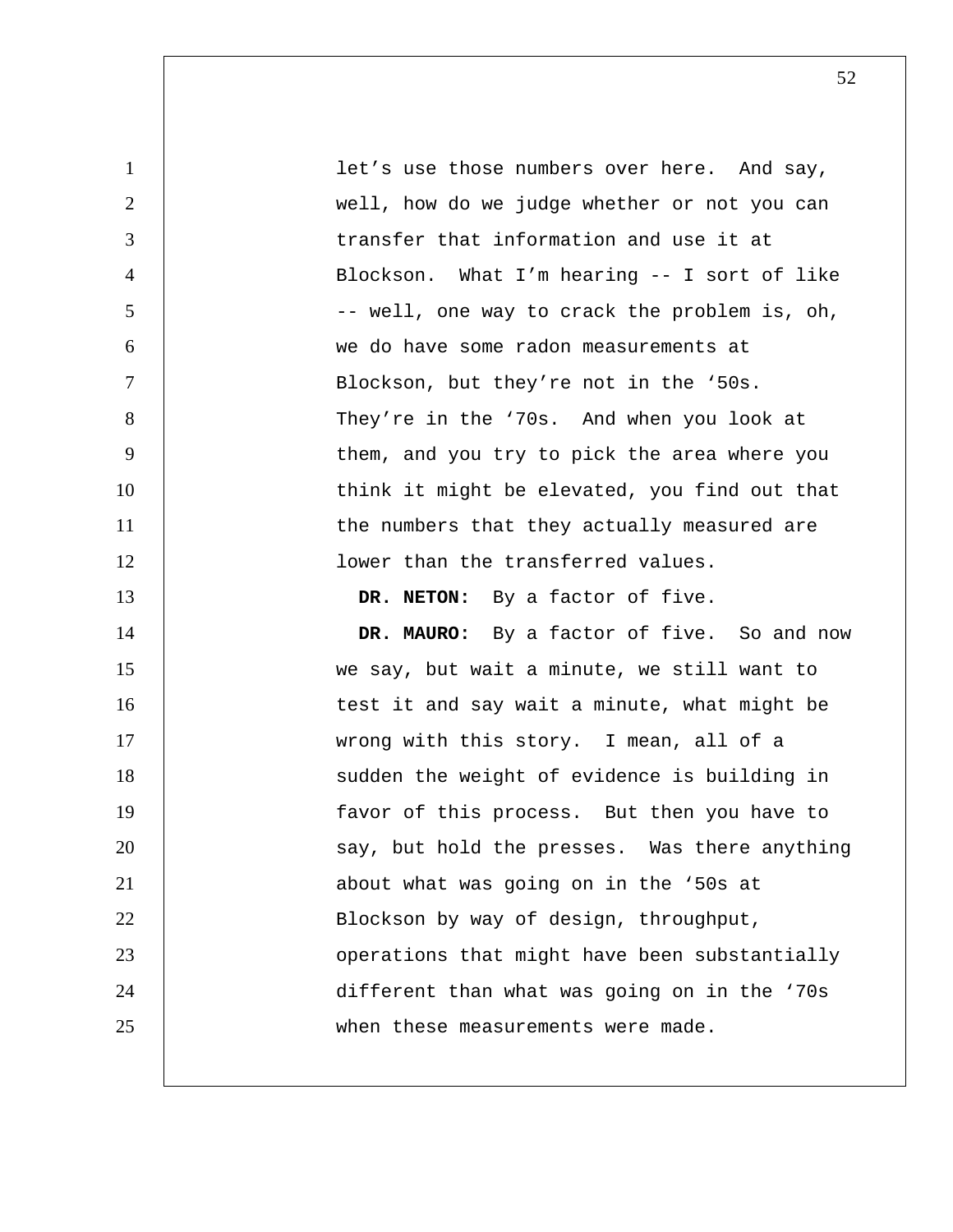1 and that's a reasonable question, and  $\lambda$  and that's a reasonable question, and 2 | right now I guess I don't know if there is an 3 **decisy** 3 answer to that. Whether or not is there any 4 | reason to believe there might have been a 5 difference or maybe reason to believe there 6 might not have been a difference. 7 **DR. NETON:** No, we don't have any definitive 8 | proof although we did ask this question of 9 Brian Burke (ph) who was the author of the 10 | FIPR report, one of the authors of the FIPR 11 The state of the report. And in -0043 we have some 12 communication with him where we ask were there 13 | any significant changes in phosphate plant 14 | processes between the '50s and -- we were 15 **15** asking for FIPR in the '90s, but in the last 16 | 40 years or so. 17 | And his opinion was there were no 18 | significant changes in the construction of wet 19 | process plants between 1950s and even the 20 | 190s. The process remained essentially the 21 **Same.** The chemistry remained the same. 22 | He did go on to further say that while 23 | environmental regulations led to decreased 24 | overall emissions from the plants which is 25 | true, the controls had little or not effect on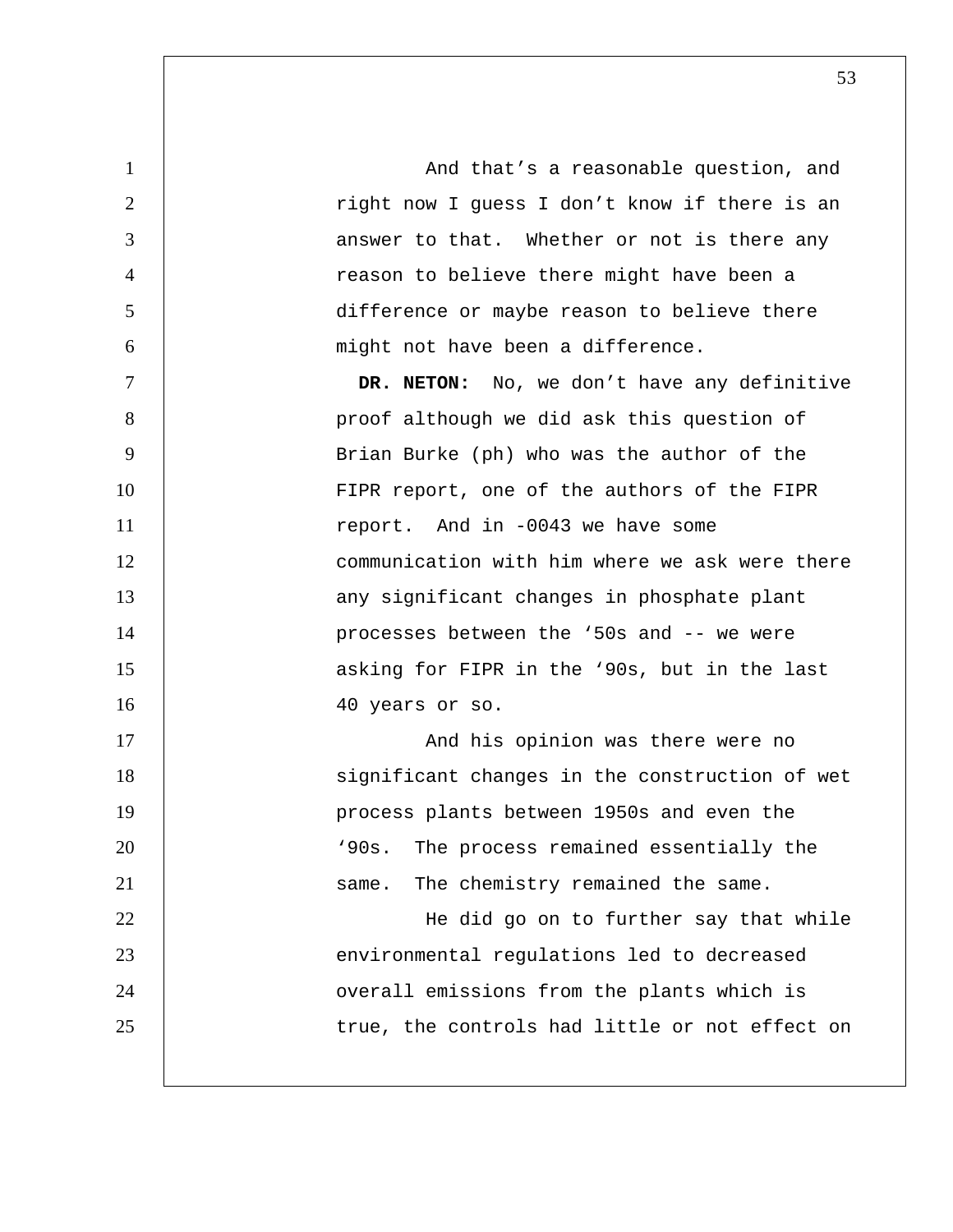| $\mathbf{1}$   | the occupational radon levels in his opinion.  |
|----------------|------------------------------------------------|
| $\overline{2}$ | So we have that little piece. We've not gone   |
| 3              | back because heretofore it's not been brought  |
| $\overline{4}$ | up in issues what the plant looked like in     |
| 5              | 1950 versus 1976. I mean, we certainly have    |
| 6              | workers who worked there during those periods. |
| $\tau$         | MR. PHILLIPS: But to be fair, his              |
| 8              | experience would be in Florida.                |
| 9              | DR. NETON: Well, yeah.                         |
| 10             | MR. PHILLIPS: As far as the process itself,    |
| 11             | I expect that's true. But whether they were    |
| 12             | different ventilation situations in that       |
| 13             | building from the '50s to the '70s, we don't   |
| 14             | know.                                          |
| 15             | DR. NETON: Not with certainty.                 |
| 16             | DR. MELIUS: How did they control emissions,    |
| 17             | environmental emissions?                       |
| 18             | MR. ELLIOTT: They probably didn't.             |
| 19             | DR. MELIUS: Well, he said they lowered         |
| 20             | them, that's why I was --                      |
| 21             | Scrubbers.<br>MR. ELLIOTT:                     |
| 22             | DR. NETON:<br>Charcoal.                        |
| 23             | MR. ELLIOTT: Charcoal in the beds. But         |
| 24             | that probably didn't come on until the '70s or |
| 25             | SO.                                            |
|                |                                                |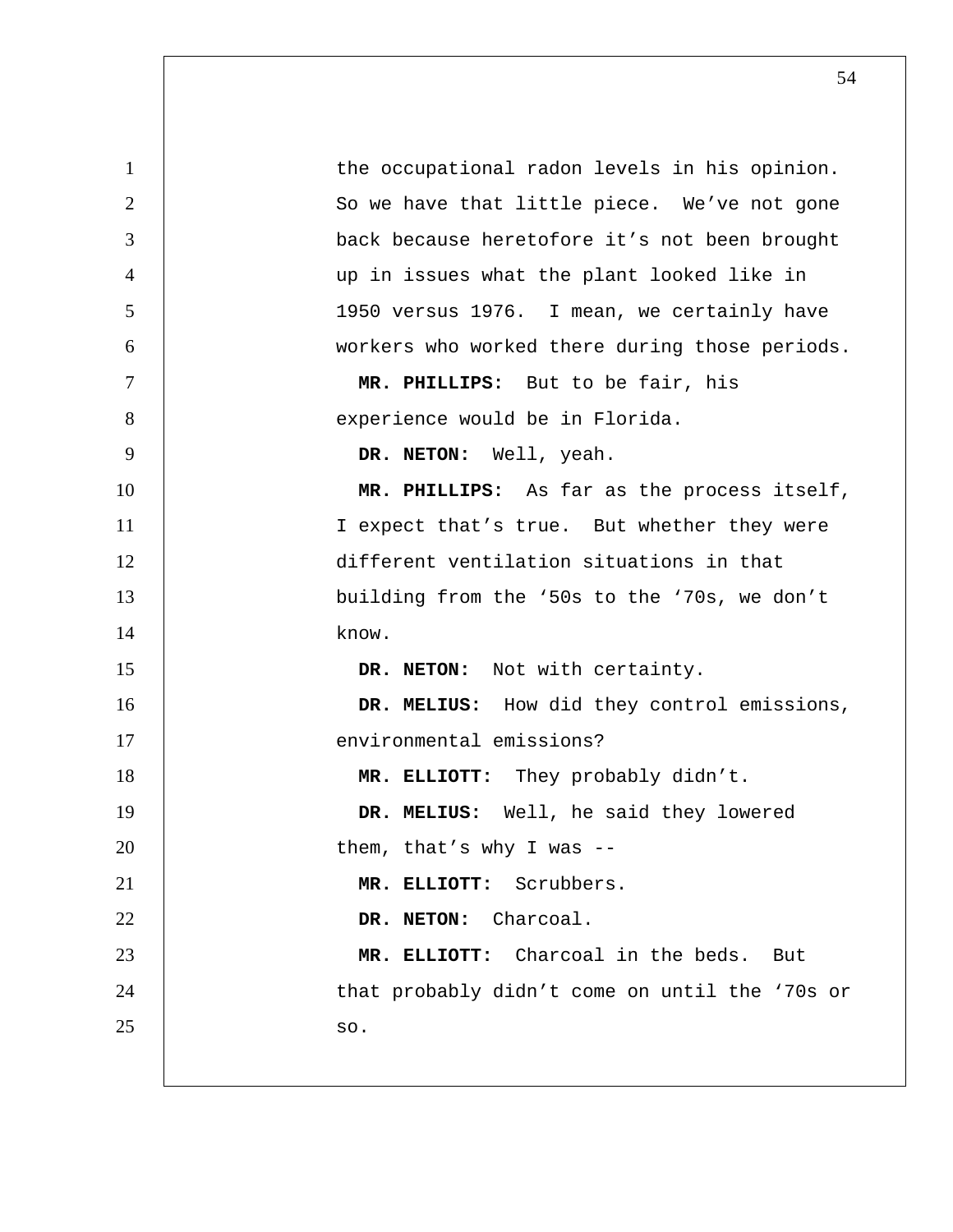**MS. MUNN:** I don't recall any comment from 2 | the worker groups about significant change in process that would have, I mean, additional buildings, additional ventilation, additional, 5 | any kind of change of process. I don't recall 6 | that anything --**DR. NETON:** Did we ask them, yeah. **DR. MELIUS:** The '80s, I don't think it was  $9 \t \t\t \text{the focus --}$ **DR. NETON:** It was not an issue, I mean -- **DR. MELIUS:** Yeah, I know -- **DR. NETON:** -- this whole  $\wedge$  had been blessed **13** off about six months ago and now it's back on 14 and the table. **MR. PHILLIPS:** It was asked about Building 55. **DR. NETON:** Yeah, 55. We never really --**MR. PHILLIPS:** And they described that as having large fans in the upper part which ran **continuously.** But I'm not sure that I ever 21 | Saw anything relative to Building 40. **DR. NETON:** No, we never --**MR. TOMES:** We have asked workers who worked 24 | in 40, locations about ventilation. And all of them that had commented on it said that the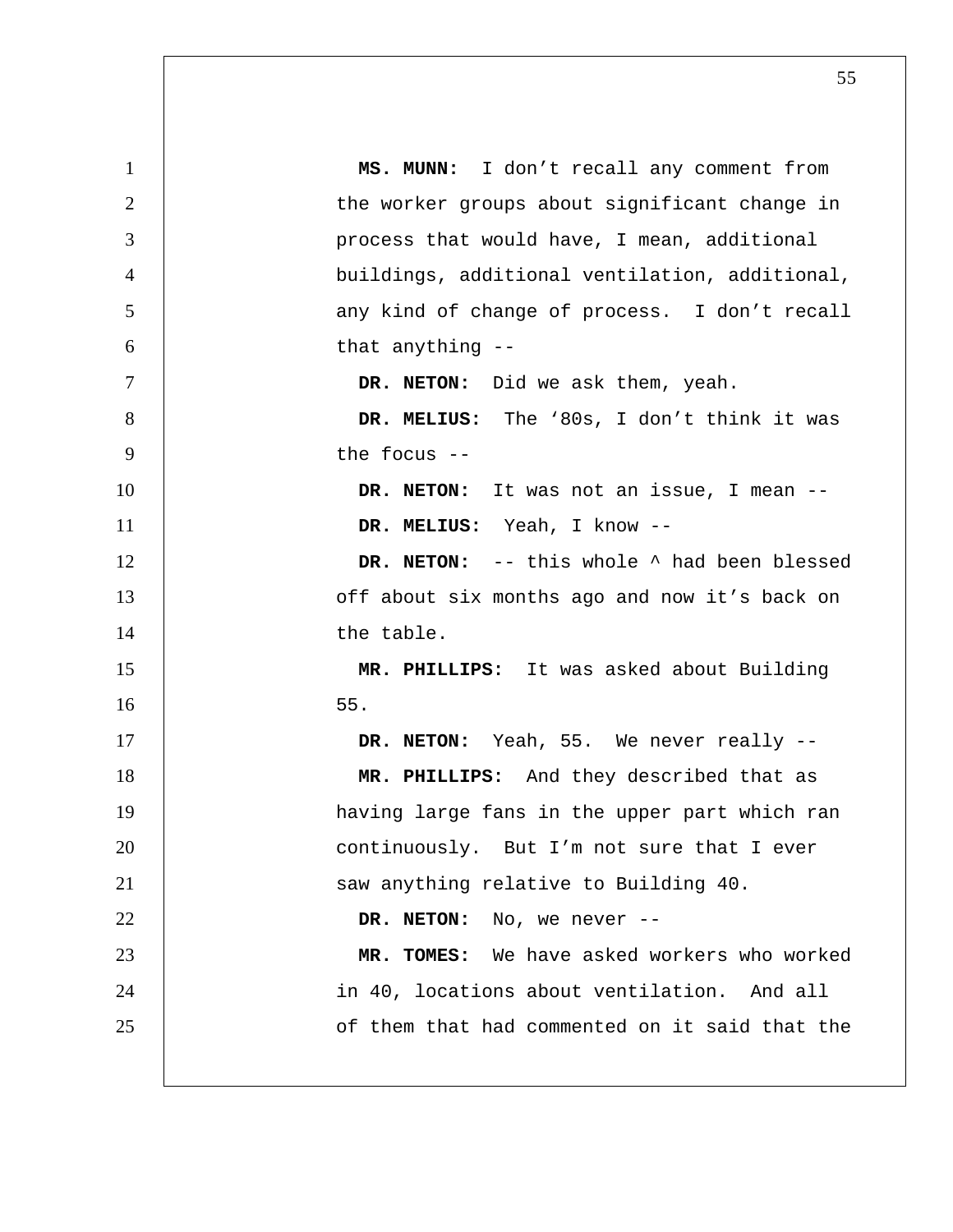1 and facility, any place had dusty operations  $\sim$ 2 ventilation back in that era. So that's about 3 | all I know from the details. 4 **MS. MUNN:** Yeah, but, Tom, you and Chick 5 both were at one of or more of those worker 6 outreach meetings, weren't you? 7 **MR. TOMES:** Uh-huh. 8 | **MS. MUNN:** And I don't recall any indication 9 | that there was a significant change. They 10 didn't say anything about changes in building 11 Structure or anything. 12 **MR. PHILLIPS:** Well, the problem is most of 13 | the focus of that was on Building 55 and 14 | relatively little on Building 40. But we were 15 focused on Building 55 at that time. 16 | Constant Is that correct? Is that basically 17 correct? 18 **MR. TOMES:** I think it's correct. I have 19 had conversations other than meeting with some 20 workers, and it's basically the same. I did 21 ask some details with one of the workers 22 | Specifically about Building 40 just to get a 23 better idea of how the process, material 24 | flowed through the facility. But none of the 25 **conversations indicated, like you said,**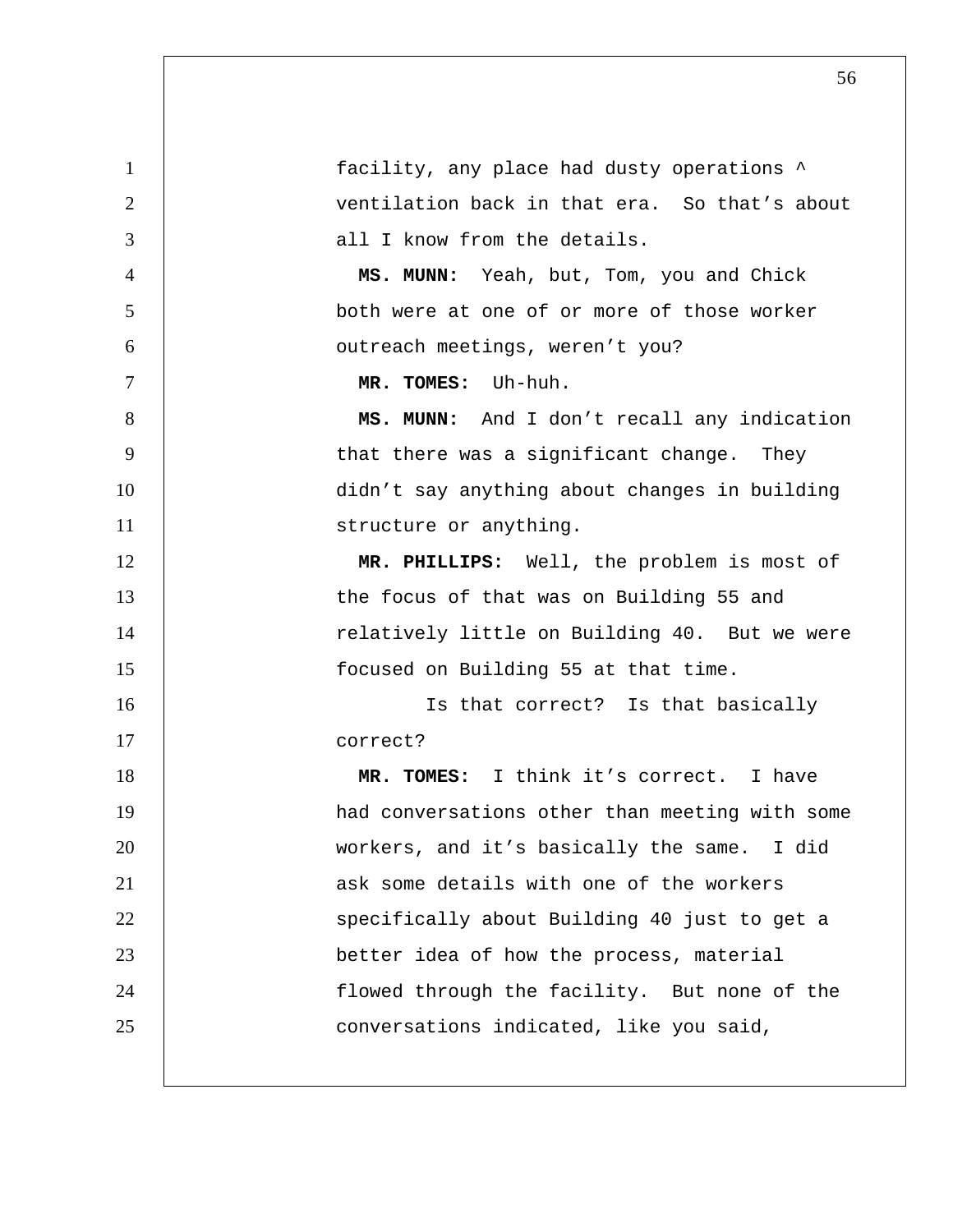| $\mathbf{1}$   | indicated that there was --                    |
|----------------|------------------------------------------------|
| 2              | MS. MUNN: No, change.                          |
| 3              | MR. TOMES: -- substantial change other than    |
| $\overline{4}$ | when in the '50s when they built Building 55   |
| 5              | and made some changes.                         |
| 6              | MS. MUNN: Well, we know about that. That       |
| $\tau$         | was incorporated in the original site profile. |
| 8              | MR. TOMES: Excess capacity, things like        |
| 9              | that.                                          |
| 10             | MS. MUNN: Correct.                             |
| 11             | MR. GRIFFON: This report that we were just     |
| 12             | discussing, this is 1976. ^ '83.               |
| 13             | DR. NETON: Was it '83? I'm sorry. I was        |
| 14             | thinking that there's another EPA report that  |
| 15             | was in '76.                                    |
| 16             | MR. GRIFFON: And I'm sure we have this         |
| 17             | reference on our, I mean, this source          |
| 18             | document, right?                               |
| 19             | DR. NETON:<br>Yes.                             |
| 20             | MR. GRIFFON: Because I'm just looking at       |
| 21             | these calculations. So they only reported one  |
| 22             | working level, and then you just did ratios to |
| 23             | convert for the other --                       |
| 24             | MR. PHILLIPS: If you look at the references    |
| 25             | here --                                        |
|                |                                                |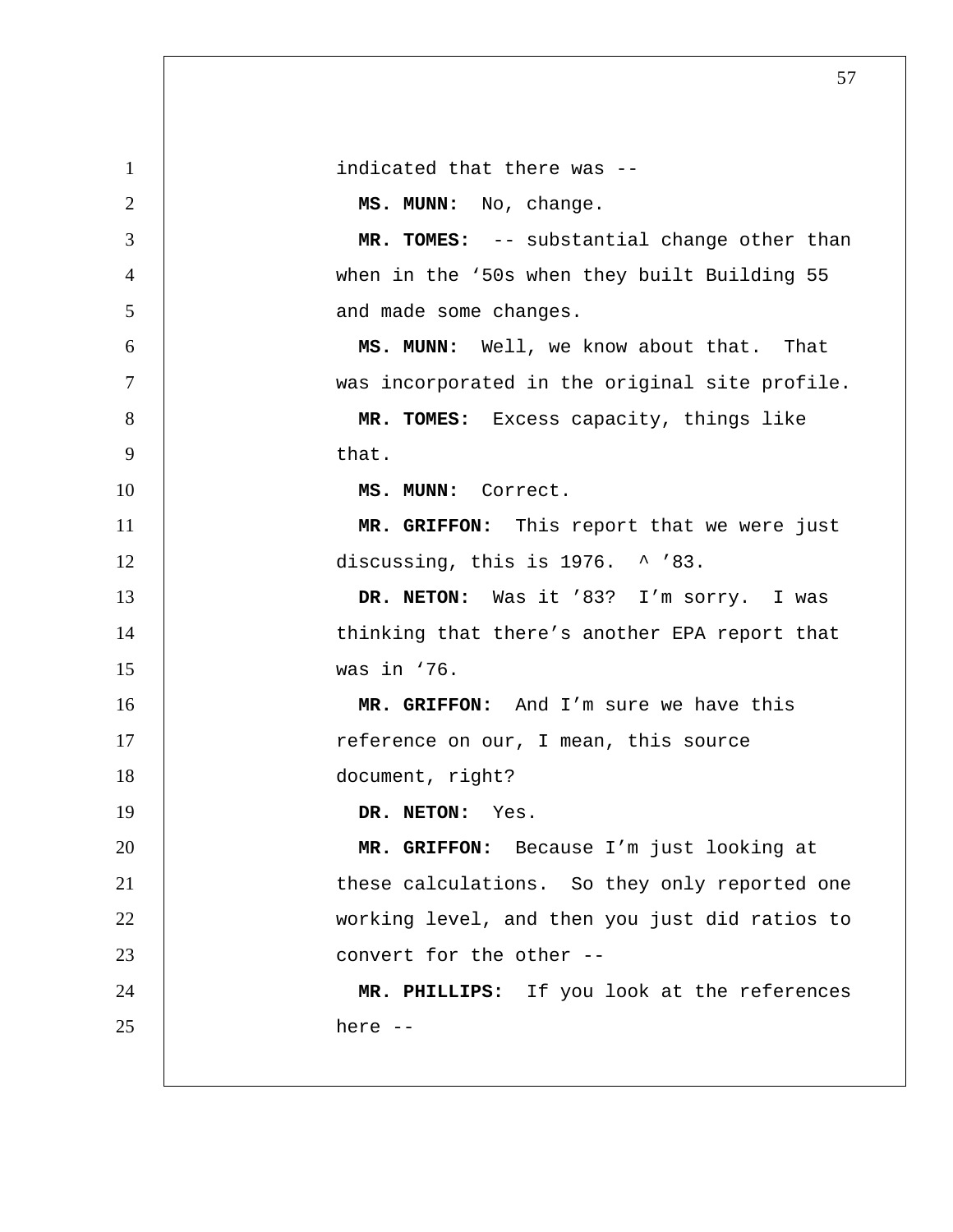1 **DR. NETON:** Yes, it's been out on the O 2 drive for a long time. 3 **MR. TOMES:** And there was that ^ in Building 4 55 in 1970 done by the FUSREP program, and 5 | they were all in the lower ranges we've been 6 discussing. 7 **DR. NETON:** We wouldn't expect the radon 8 | Social levels to be high in '55 because the radium 9 was gone by the time it got here. We've 10 | established that. So again, I'll point out 11 | we're giving people these radon levels and 12 working in Building 55 at the same time which 13 **could** argue is double dipping. We can't 14 | predict where radon would, our theory was we 15 **can't predict where radon was sort of diffused** 16 | throughout the plant. 17 | **MR. GRIFFON:** Well, especially since you 18 **could look at this data.** I mean, your work 19 | **location study there.** Some of your higher 20 values are in the auto shop and the admin 21 | trailer. That's what makes me just raise the 22 | question about any of this data. It could 23 well be, but that's, you know. 24 **DR. NETON:** I think 40 is relevant here. 25 | That's part of the phosphoric acid production.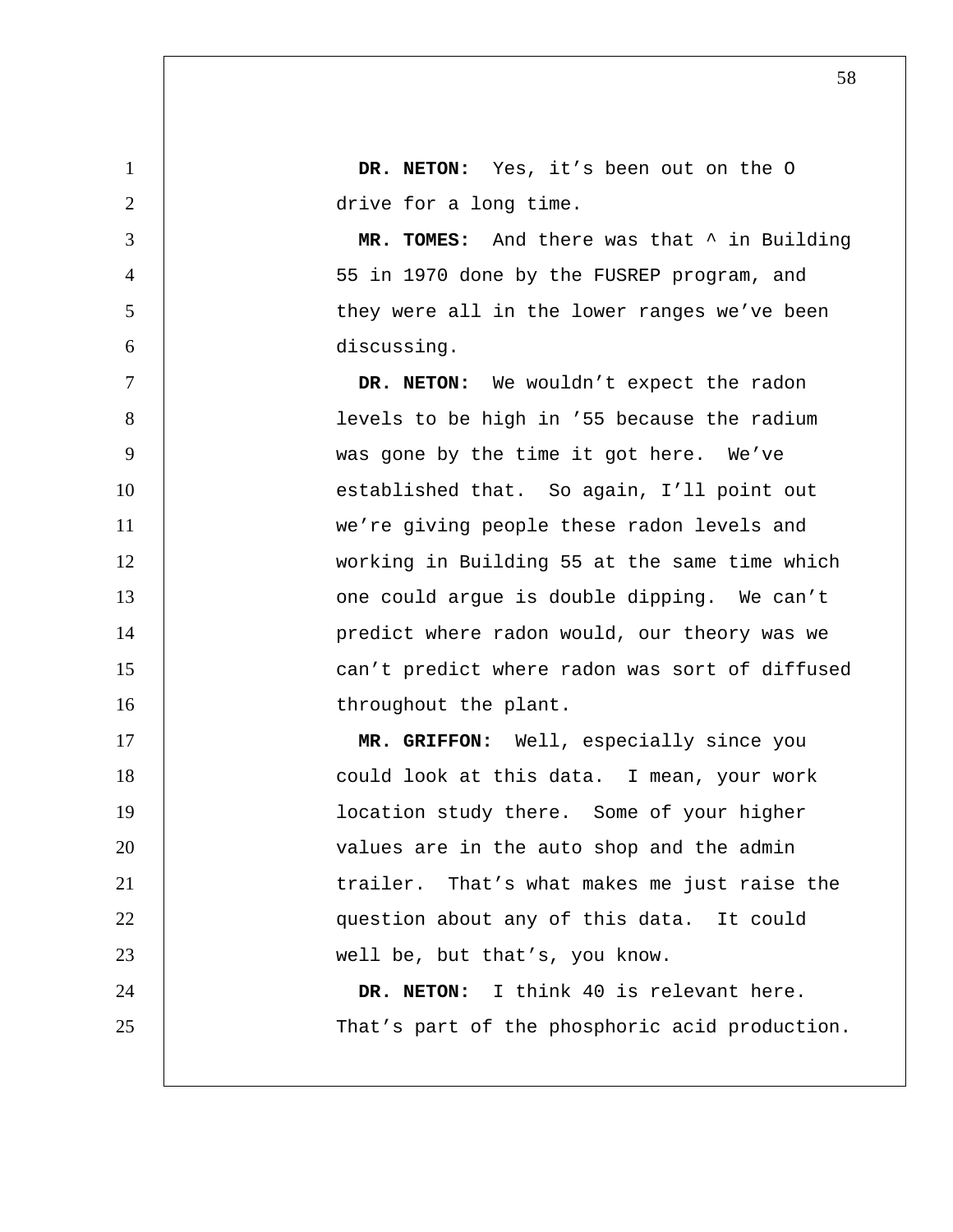You've got to look at what the definition of Blockson Chemical is, right? I mean, it's the Building 55, and I think it says related activities. So we can't start going out onto 5 | the vent stack on the phospho-gypsum pile and taking samples and saying that that's relevant 7 | to this reconstruction I don't think.

**MR. GRIFFON:** But my point, I mean, you're making points that like these stack samples 10 | are some of the highest ones in your distribution. I'm going back to TIB-0043. 12 | But in fact, some of the other higher means **13 are actually in places that I wouldn't have** 14 | expected to be on the high side of the mean.

**DR. NETON:** Right, which could be right next 16 | to the vent stack.

17 | **MR. GRIFFON:** It could be, yeah.

**DR. NETON:** I don't know. I really don't know.

**MR. PHILLIPS:** The highest source of radon is the gypsum stacks, gypsum piles. So I 22 | don't know the relative location to the gyp 23 | pile that you're referring to.

**DR. NETON:** I guess that's what I'm saying 25 | is the process, the samples that were taken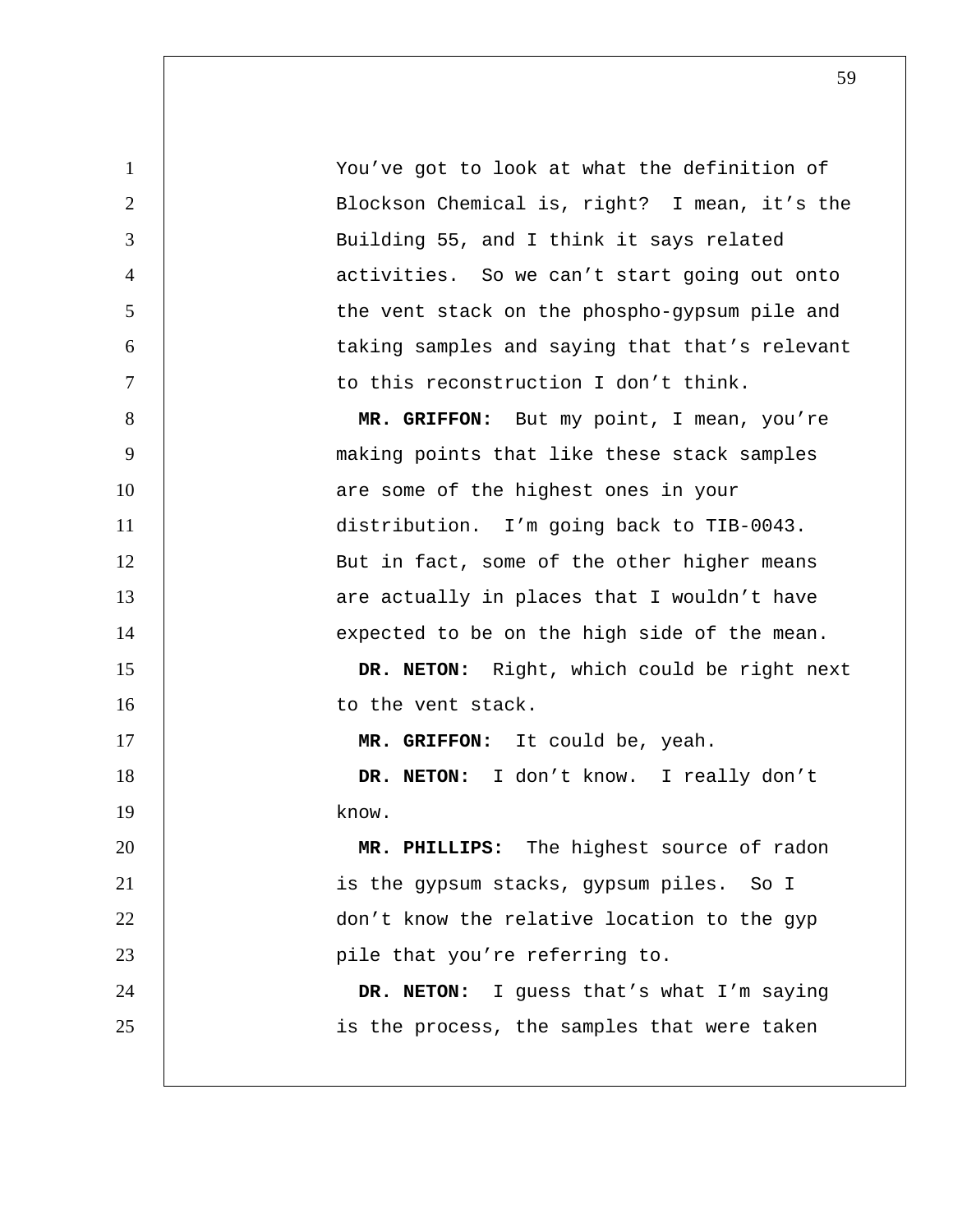1 **1 near process equipment tend to be on the low** 2 | end of the distribution from everything that 3 I've looked at. You don't go into a 4 filtration area or a digester tank area and 5 | Start to see huge levels of radon. I think 6 it's primarily because the concentration of 7 | The source term is pretty low, and 8 it doesn't emanate -- 9 **MR. GRIFFON:** I just expected it to be 10 | higher than the auto shop or the admin 11 | trailers, but they could be next --12 **DR. NETON:** I don't know. That's why I feel 13 | those were the highest, in my opinion they 14 | were the highest samples that were identified 15 | at that plant that were provided. That's what 16 16 the document says. 17 **MR. PHILLIPS:** And all of this relates to 18 | the outdoor versus indoor operations which is 19 | also part of this. And for the time period 20 **that I had I just tried to verify to the** 21 | extent that I could whether the, in general,  $22$  | the Florida phosphate plants were a more open, 23 well-ventilated situation than would have been 24 | Building 40 based on what we know. 25 We believe that Building 40 was fairly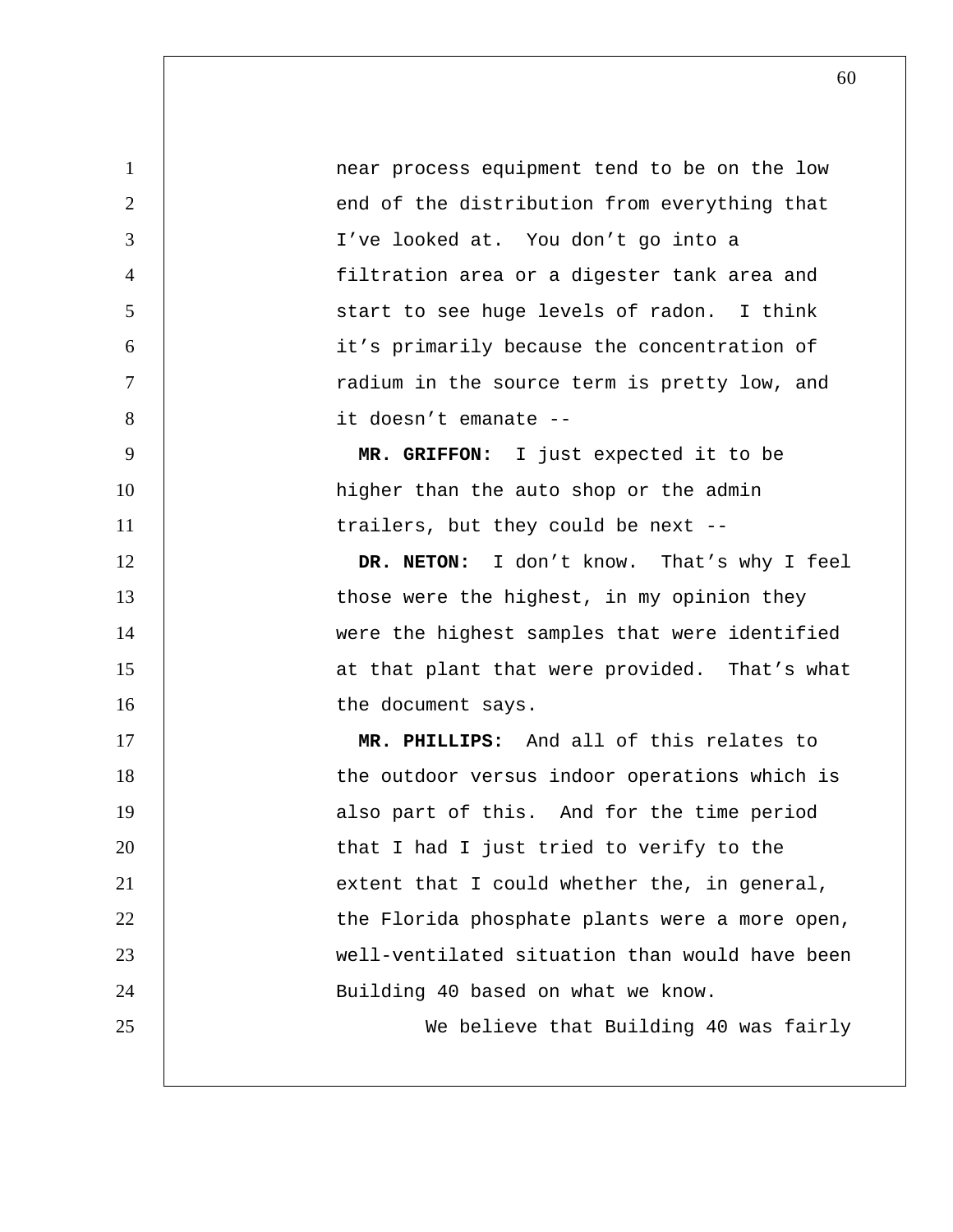1 enclosed based on the information that I could 2 | find as opposed to the Florida situation which 3 |  $\qquad \qquad$  -- and I think most of you got that PowerPoint 4 presentation if we could look at it -- and I 5 | think that's pretty typical of the Florida 6 operations to the best of my knowledge based 7 | containty on my conversations with the people who would 8 | know that. And the fact that the grinding 9 | Operation was within Building 40 came from one 10 | cf the workers, I guess in a telephone 11 interview. 12 | Is that correct, Tom? 13 **MR. TOMES:** Yes. 14 **MR. PHILLIPS:** So I think it's fairly clear 15 | from that that there was a difference relative 16 | to the potential ventilation situation in 17 | Building 40 as opposed to generally the 18 Florida phosphate plants. Now, we don't know 19 | from the FIPR report exactly -- well, I guess 20 | vou can discern a couple of them -- exactly 21 what plants were included in that dataset. So 22 | vou can't say that those were representative 23 | Casa of the general industry in that it was a 24 fairly open operation, but we believe that to  $25$  | be the case. I'm not sure that there's any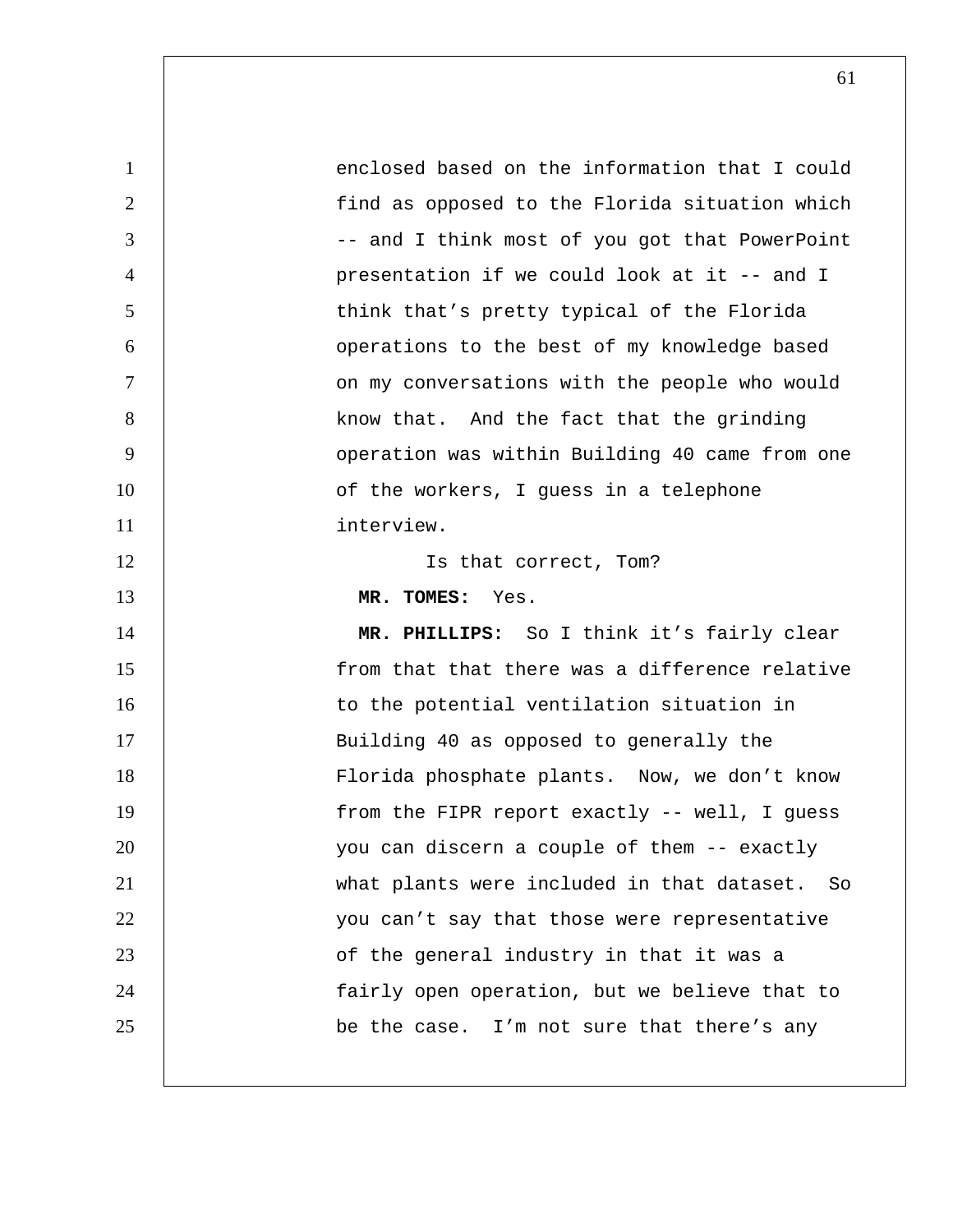1 | argument in that.

**DR. NETON:** Right. **DR. ROESSLER:** Chick, what is your conclusion then the numbers that have been 5 | proposed for the Florida operation, which we agree was probably much more open, compared to what you have here, the actual numbers from

8 | Blockson in 19 -- I think -- 83? To me, when I look at the numbers, the projected or the 10 | proposed Florida numbers are much higher than 11 | what your data from Blockson actually shows.

**MR. PHILLIPS:** A factor of four or five **based** on those measurements.

**DR. ROESSLER:** I'd let you make the 15 | conclusion from that.

**MR. PHILLIPS:** Well, I don't know that I can draw any other conclusion than this is the data that we have for Building 40 under 19 | conditions which we presume to be fairly **consistent with what the operation was during the covered period.** So those are the numbers. 22 | And then we know we can compare those to the bounding numbers that were generated in OTIB-0043. We may argue which the bounding number 25 | might be, and that's still an open question.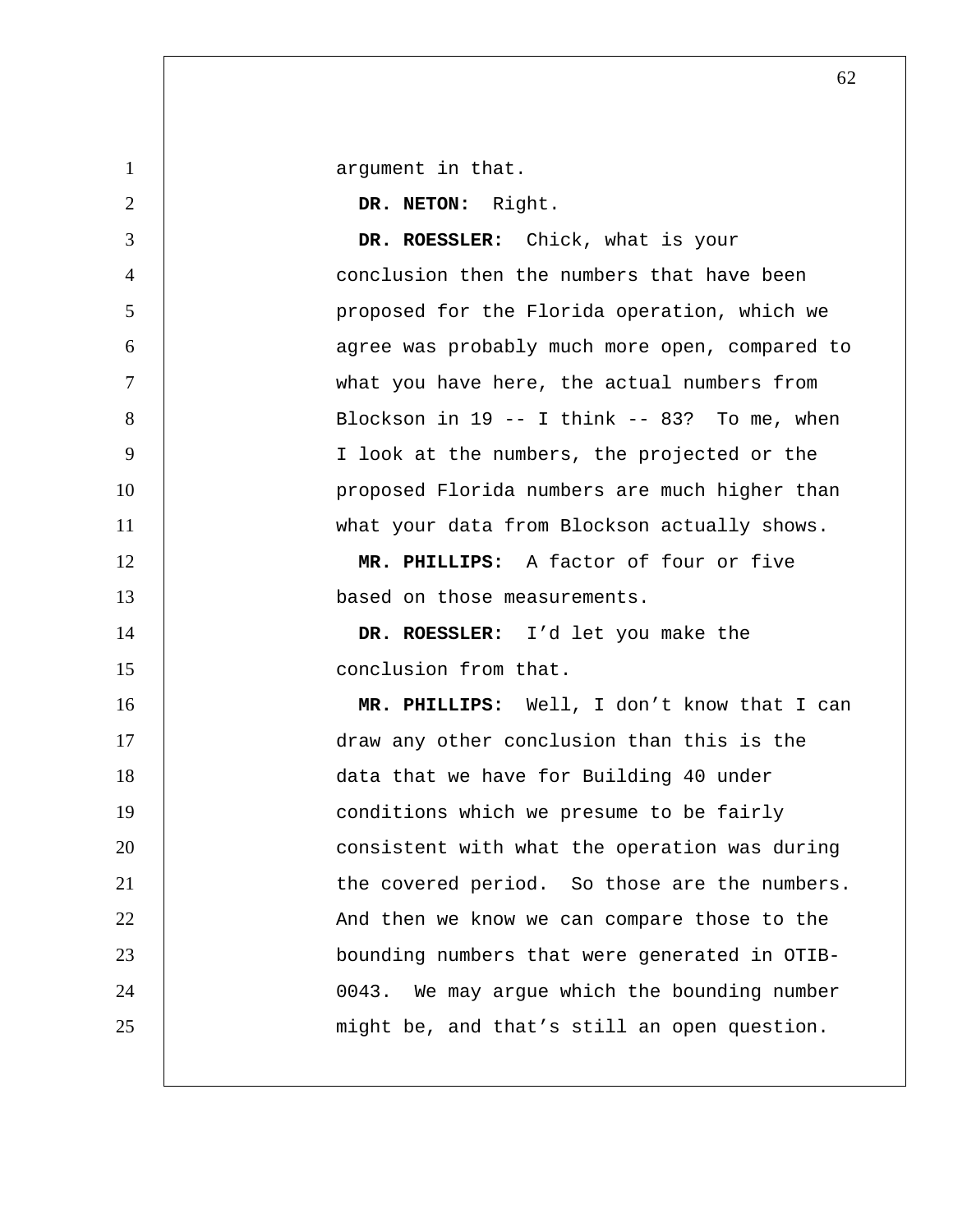1 But they're well within that bounding number. 2 **DR. MAURO:** The way I look at that when I 3 was thinking about it I said, hmm, if the 4 Florida data that we're hanging our hat on is 5 fundamentally more or less an open area and 6 then we're going to transfer that over to the 7 Blockson which sounds like was more or less 8 | closed areas, we've got a problem. 9 | Rut then you say, but we do have data 10 | for Blockson a little later, and that sort of 11 | offsets that concern. And again, we'll get to 12 | that point where we've got a weight of 13 evidence. So I would say without that -- I 14 guess 1970 Blockson data? 15 **DR. NETON:** 'Eighty-three. 16 **DR. MAURO:** 'Eighty-three data for Blockson, 17 | the open versus closed could have been a 18 | pretty serious conversion problem; how do we 19 go from here to here. But that sort of 20 | cffsets it. It sort of says, wait a minute, 21 yeah, that difference might very well have 22 **existed.** The difference is open versus 23 | Closed. But obviously it could not have had a 24 | profound impact because we wouldn't have seen 25 | Such low values. So that ameliorated a little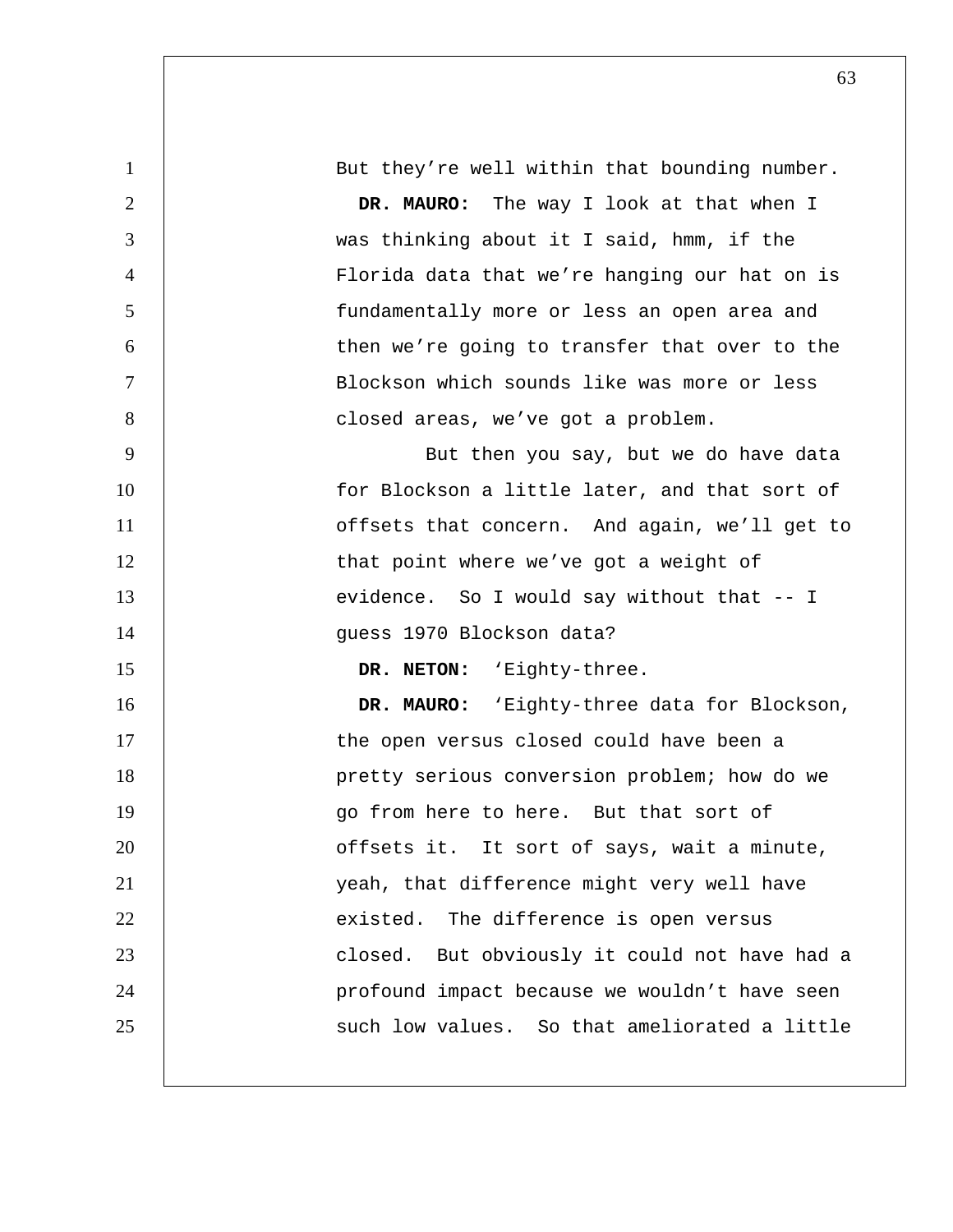| $\mathbf{1}$   | bit my concern of the open versus closed.                 |
|----------------|-----------------------------------------------------------|
| $\overline{2}$ | MS. MUNN: So the bottom line now is, has                  |
| 3              | this discussion been focused enough to respond            |
| $\overline{4}$ | to items A, B, C and D that marks our                     |
| 5              | concerns. A, distribution includes not only               |
| 6              | individual data points but also means. SC&A               |
| $\overline{7}$ | recently identified this. That's been                     |
| 8              | addressed. I don't know if it's been put to               |
| 9              | bed.                                                      |
| 10             | B, Table B-3, some of the data seems a                    |
| 11             | bit strange. Auto shop, gypsum stack, office,             |
| 12             | all have 95 percent CLs less than the medians.            |
| 13             | MR. GRIFFON: I think we didn't really talk                |
| 14             | about that one, but I think Harry looked at               |
| 15             | the source report and gave me an explanation              |
| 16             | of that one. So --                                        |
| 17             | MR. PHILLIPS: That's not what it seems.                   |
| 18             | MR. GRIFFON: -- I was misinterpreting that                |
| 19             | I don't think that's a 95 <sup>th</sup> percentile. I was |
| 20             | misreading that table. I didn't go to the                 |
| 21             | source document. That's sort of off the table             |
| 22             | as a question.                                            |
| 23             | MS. MUNN: C, measurements for Florida study               |
| 24             | were down in the '90s. Blockson operated in               |
| 25             | the '50s. Is it possible to demonstrate basic             |
|                |                                                           |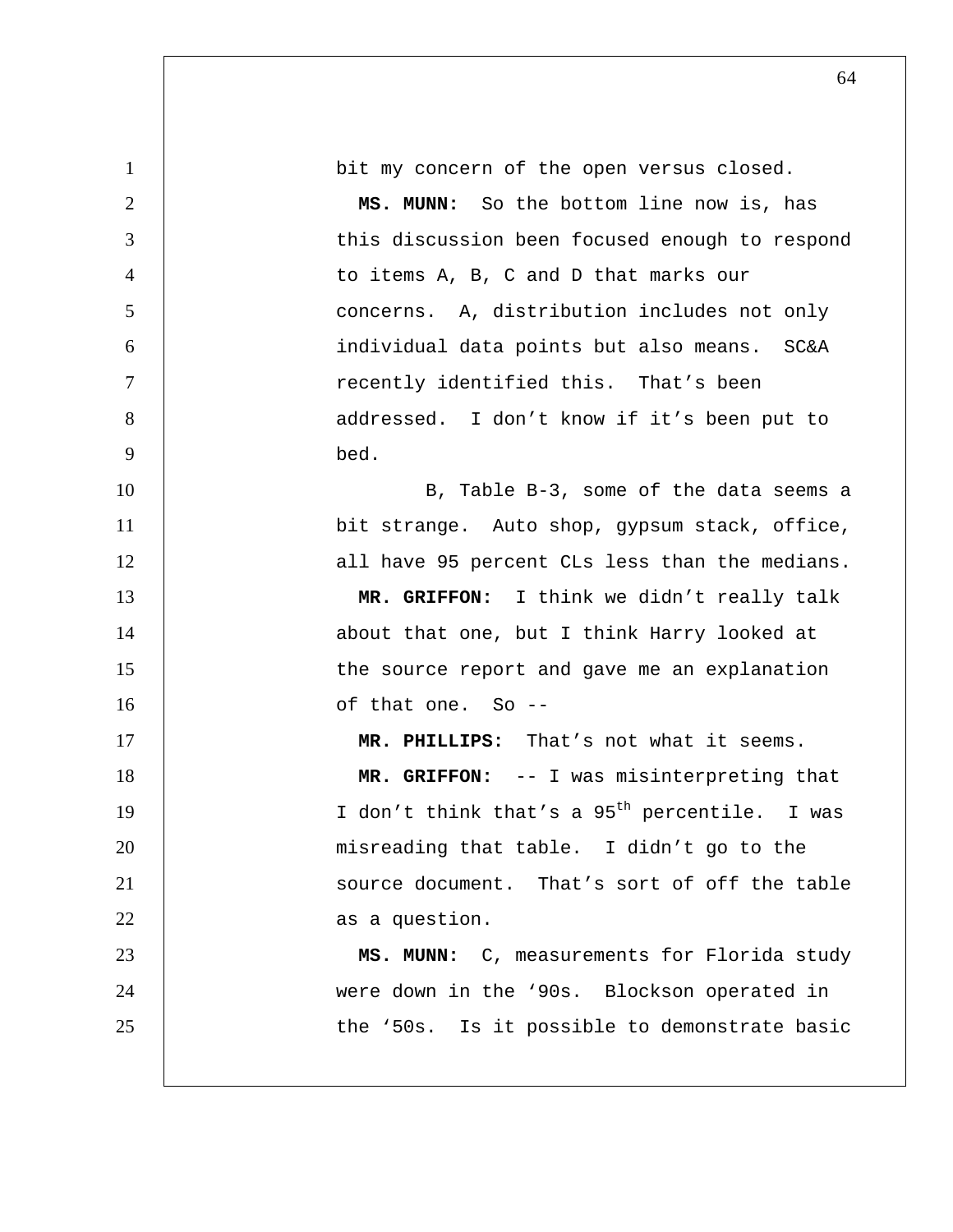^ improvements especially ventilation wouldn't 2 | have drastically lowered the airborne levels of all contaminants in the '90s. And we did discuss that. **MR. GRIFFON:** I mean, we have a new piece for me anyway, I knew it was referenced, but I didn't think we were, but it's in the '80s 8 | again. It's not in the '50s, but there's some 9 | evidence at least Blockson-specific so pretty close to a '50s. **DR. MELIUS:** Yeah, it's getting closer. **DR. NETON:** It's at the facility, and it's 13 within, you know --**DR. MELIUS:** But I think we have open questions on were there changes in the facility -- **DR. ROESSLER:** But we also have that one 18 | remark from, we have the comment by FIPR that 19 | vou just read that he doesn't have any 20 | evidence that things really changed over time 21 | with regard to ventilation. **DR. NETON:** In his opinion. **DR. ROESSLER:** Yeah, in his opinion. So we 24 a have that. **DR. NETON:** There's that piece.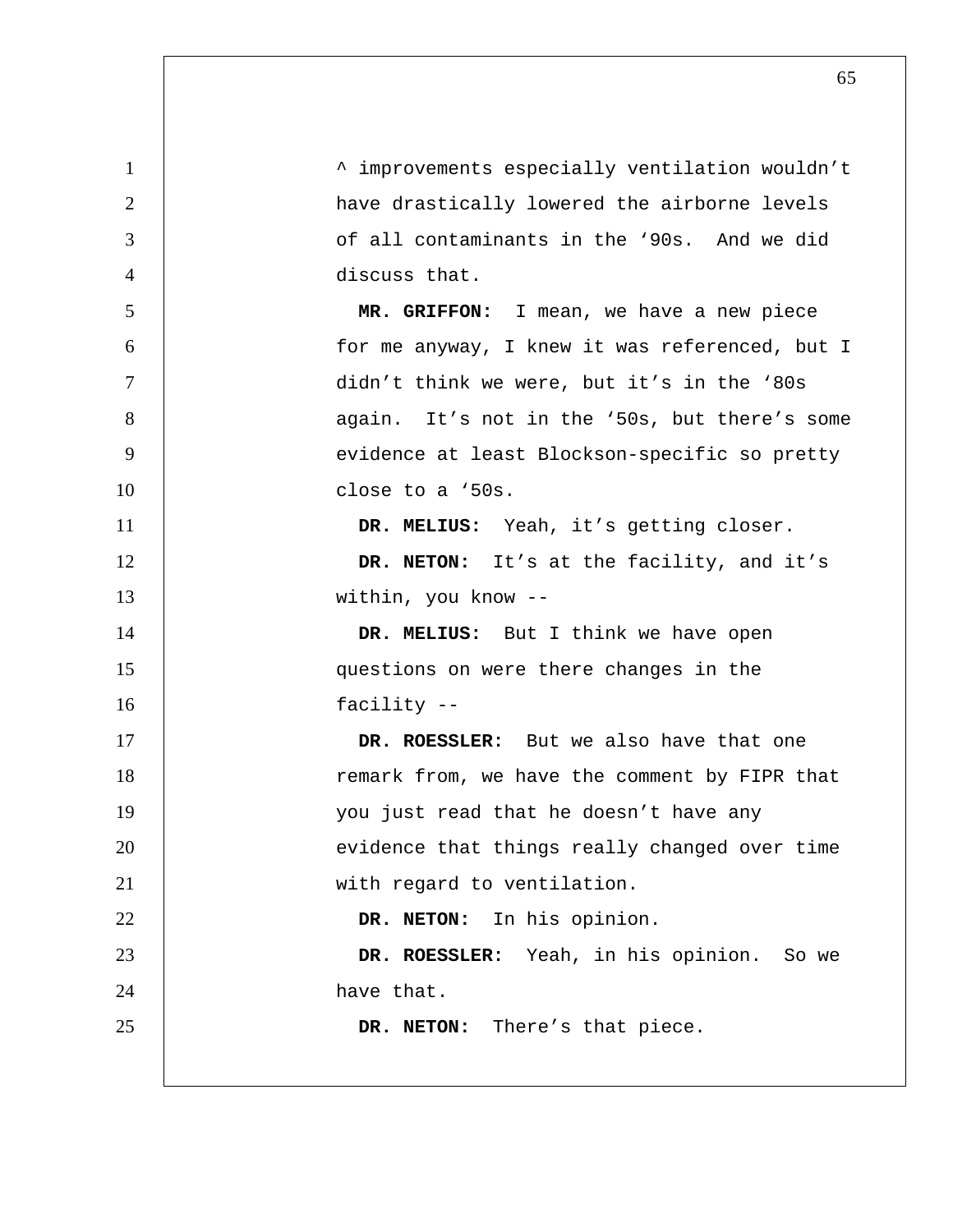1 **DR. ROESSLER:** But I agree, it would be --2 **MR. GRIFFON:** It might be process focused 3 a rather than -- yeah, I don't know. 4 **DR. NETON:** And the conservatism built in as 5 a factor of five different is also there, I 6 mean, so even if there were some changes, one 7 has to wonder would the changes be sufficient 8 | to reduce the levels by a factor of five. I 9 | mean, there's ways one can get about that I 10 | suppose. 11 **MR. GIBSON:** That's putting an awful lot of 12 weight into what one man says about one issue 13 | that's completely away in another state. I 14 | mean, you know, we don't put that kind of 15 weight in a worker's statement so -- 16 **DR. ROESSLER:** That's only one supporting --17 **DR. NETON:** It's just one piece of a -- like 18 John's argument, weight of the evidence kind 19 | of situation. The weight of the evidence is 20 we have no evidence that the radon exposures 21 | in the phosphate industry have been much 22 | higher than what we're presenting here. 23 **MR. PHILLIPS:** I think the way that I would 24 look at that is his statement I think is 25 **correct** in that the processes have not changed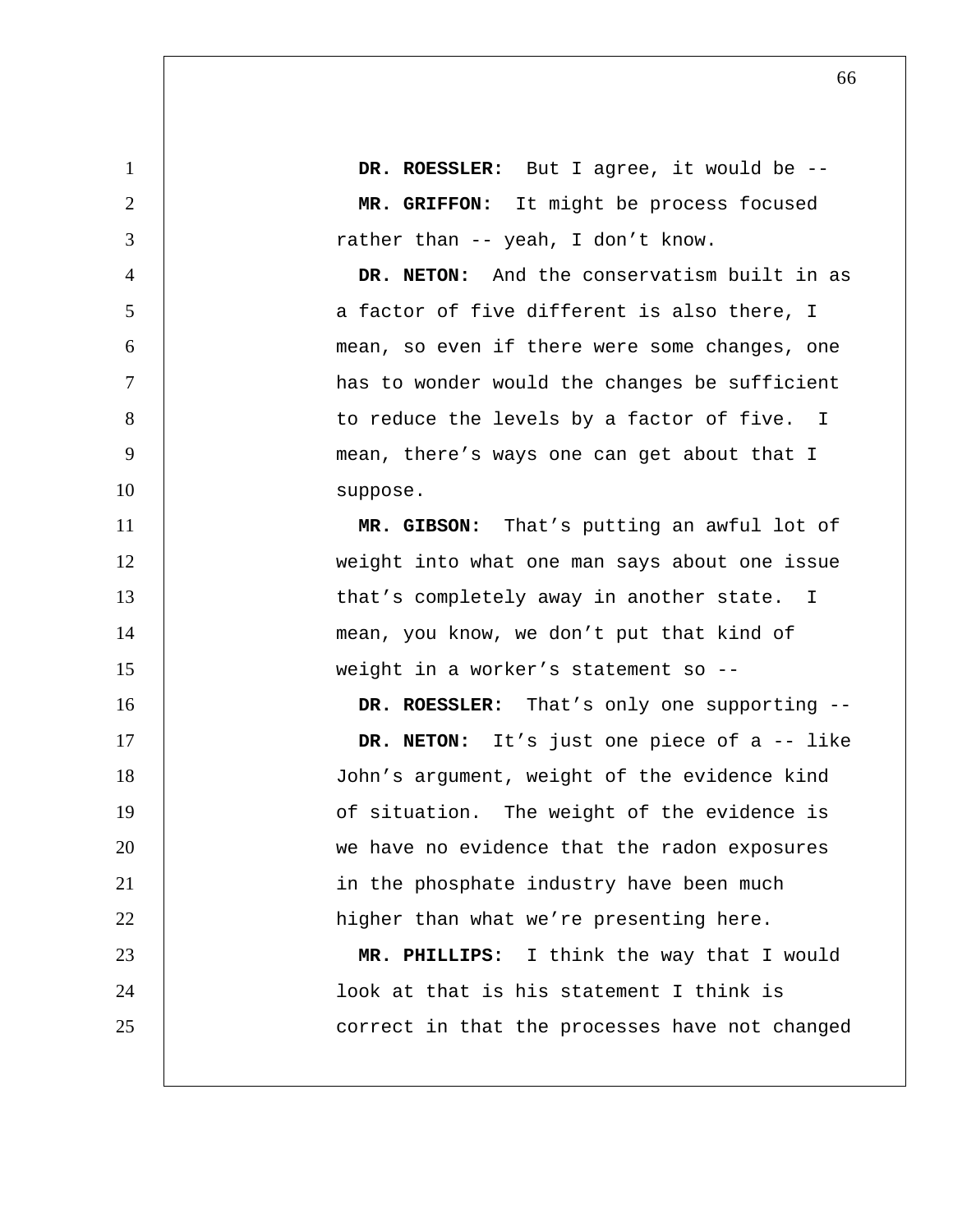| $\mathbf{1}$   | over that time period. Now, again, his         |
|----------------|------------------------------------------------|
| 2              | experience is in Florida, and you would not    |
| 3              | expect a ventilation situation to change       |
| $\overline{4}$ | because that's mostly outdoors. I mean, not    |
| 5              | outdoors. It has a top over the facility.      |
| 6              | So you wouldn't expect anything to             |
| $\tau$         | happen relative to ventilation, but I don't    |
| 8              | know that you can directly apply that          |
| 9              | statement to Building 40 because we don't know |
| 10             | in Building 40 if any of the, anything was     |
| 11             | done to improve or the ventilation in Building |
| 12             | 40 so that the radon levels were less. So I    |
| 13             | think that we don't know.                      |
| 14             | MS. MUNN: But, Mike, as we said earlier, we    |
|                |                                                |
| 15             | have discussed these issues in both broad      |
| 16             | stroke and detailed with the workers at        |
| 17             | Blockson, and the two meetings that we had     |
| 18             | there, none of the three people who are here   |
| 19             | who attended those meetings recall any comment |
| 20             | about changes to the process.                  |
| 21             | MR. GRIFFON: And you weren't talking about     |
| 22             | Building 40. I think everybody said that,      |
| 23             | too.                                           |
| 24             | MS. MUNN: Yeah.                                |
| 25             | DR. MELIUS: One, you weren't talking about     |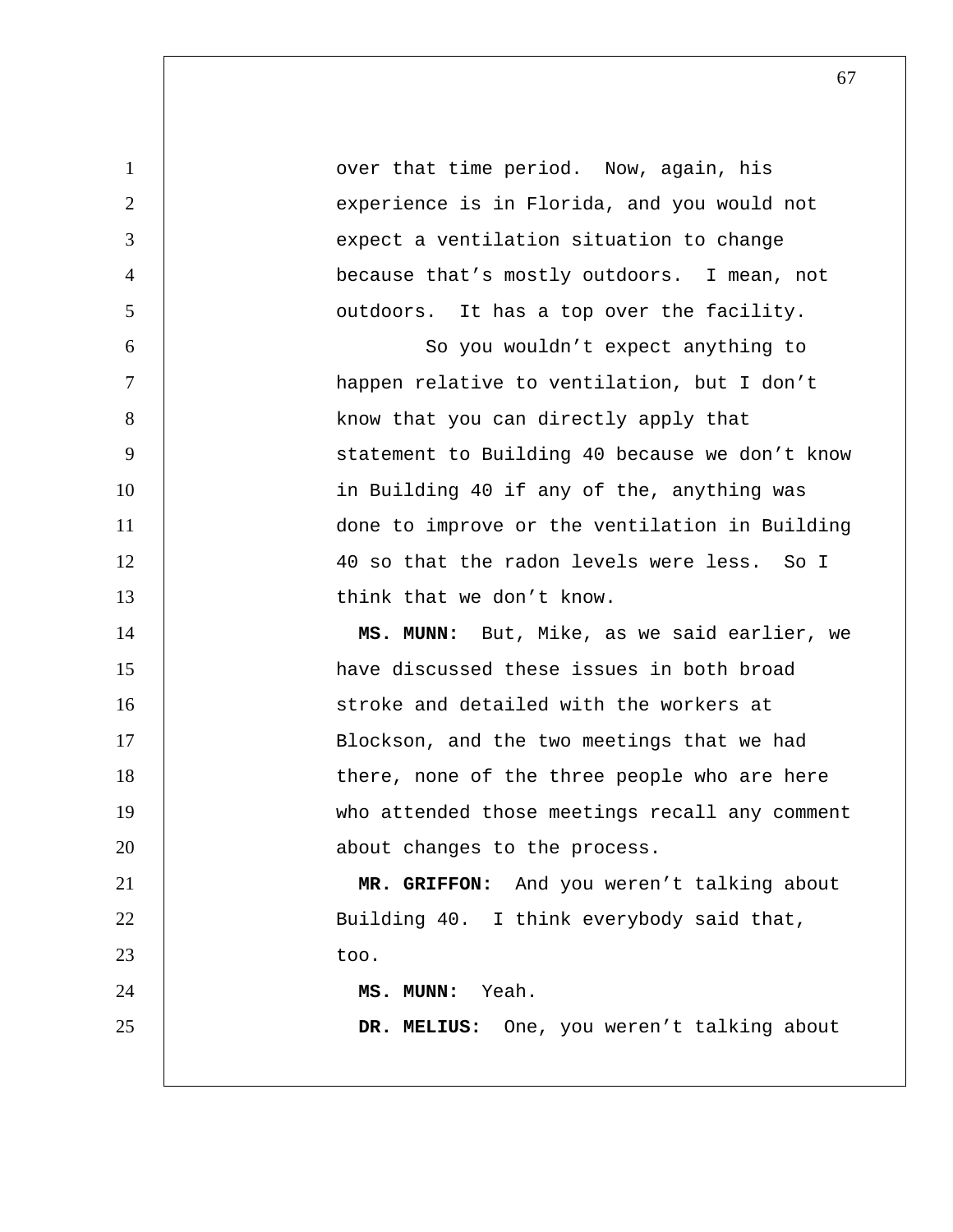| $\mathbf{1}$   | Building 40. Number two, you weren't talking   |
|----------------|------------------------------------------------|
| $\overline{2}$ | about the 1980s I don't believe.               |
| 3              | MS. MUNN: The overall process.                 |
| $\overline{4}$ | DR. MELIUS: And I think it would be helpful    |
| 5              | to go back and, I mean, the way I look at it   |
| 6              | is let's find out, you know, which we should   |
| $\tau$         | be able to, were there changes between the     |
| 8              | '50s and 1980s in Building 40's ventilation,   |
| 9              | production rate and so forth. Is that doable?  |
| 10             | DR. NETON: It's attemptable. I mean, if        |
| 11             | that's what's the desire of the working group, |
| 12             | we can certainly --                            |
| 13             | MR. GRIFFON: The other question I had asked    |
| 14             | John -- I realize it was sort of misdirected.  |
| 15             | I should have been asking NIOSH -- was did you |
| 16             | have the numbers -- and maybe this would be a  |
| 17             | quick no on this one -- but did you have       |
| 18             | anything, enough information about source term |
| 19             | or production levels to actually go back and   |
| 20             | do a sort of from the source term calculation  |
| 21             | of what sort of radon levels could have        |
| 22             | existed in the process buildings, you know,    |
| 23             | using conservative factors like building size  |
| 24             | and ventilation rates, air exchange rates,     |
| 25             | whatever. I don't know if you had enough       |
|                |                                                |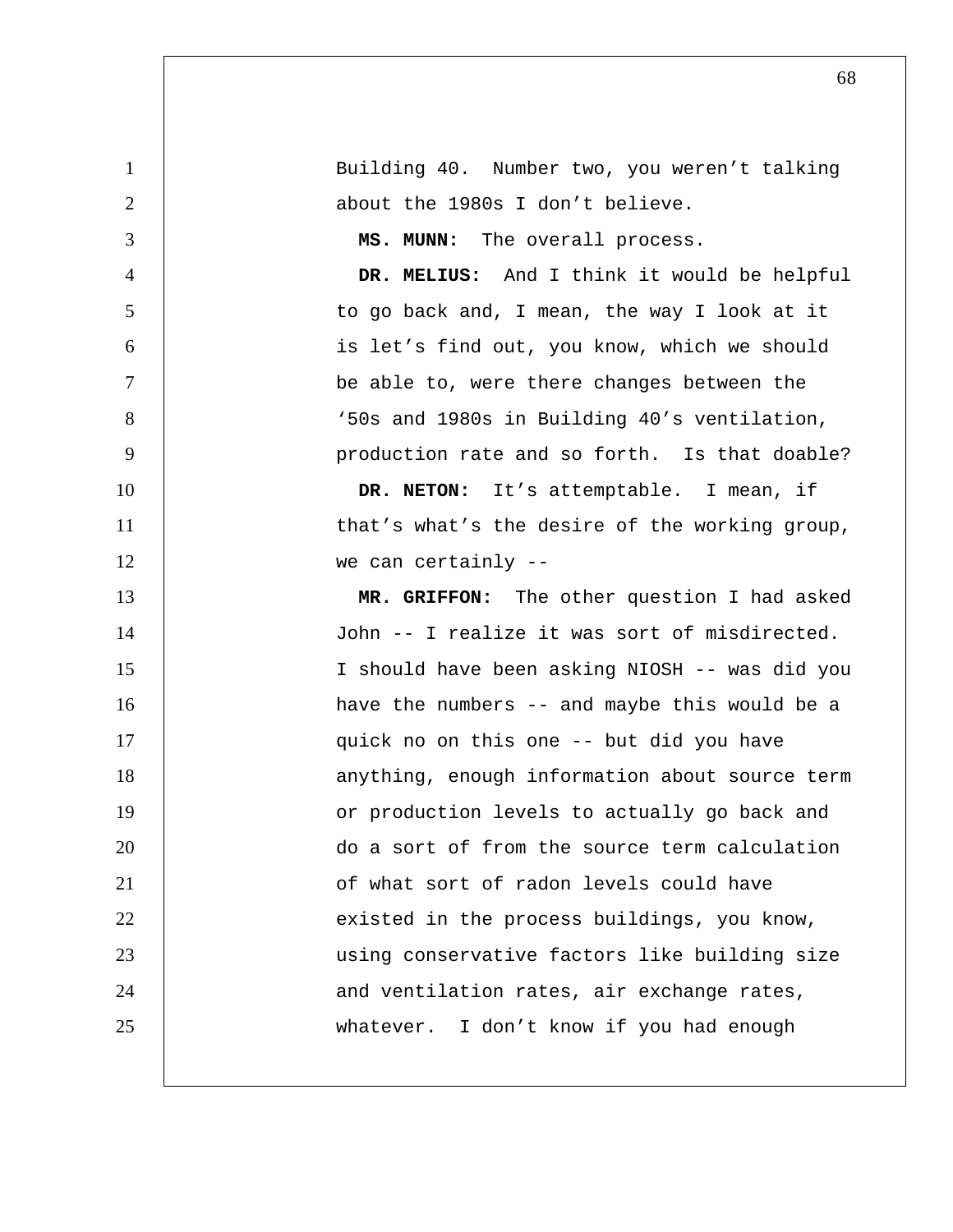1 source term information to even attempt that. 2 **DR. NETON:** We have production numbers 3 through '61, I guess, but I don't think we 4 have production levels through, but yeah, we 5 would have production numbers for '53 and '61 6 and based on building --7 **MR. GRIFFON:** The reason I say that is just 8 | that that smell test that I'm asking about. 9 | Like these levels are upper background levels, 10 | and if you've got a big source production --11 **DR. NETON:** When you start ventilating 12 building one air change per hour, you're going 13 | to reduce considerably. There are, I mean, we 14 didn't go to this level, and I'm not promising 15 | to do this, but there are red rad build 16 incorporates radon contamination, but then you 17 | Get into other contamination fractions and all 18 | that kind of stuff and it's --19 **MR. GRIFFON:** And the parameters are key. 20 | The air exchange is key so we don't know any 21 | more information about that. 22 **DR. NETON:** I think what one could establish 23 possibly is what increase in ventilation would 24 be required to reduce a building -- I think

25 | Building 40 might still be there actually.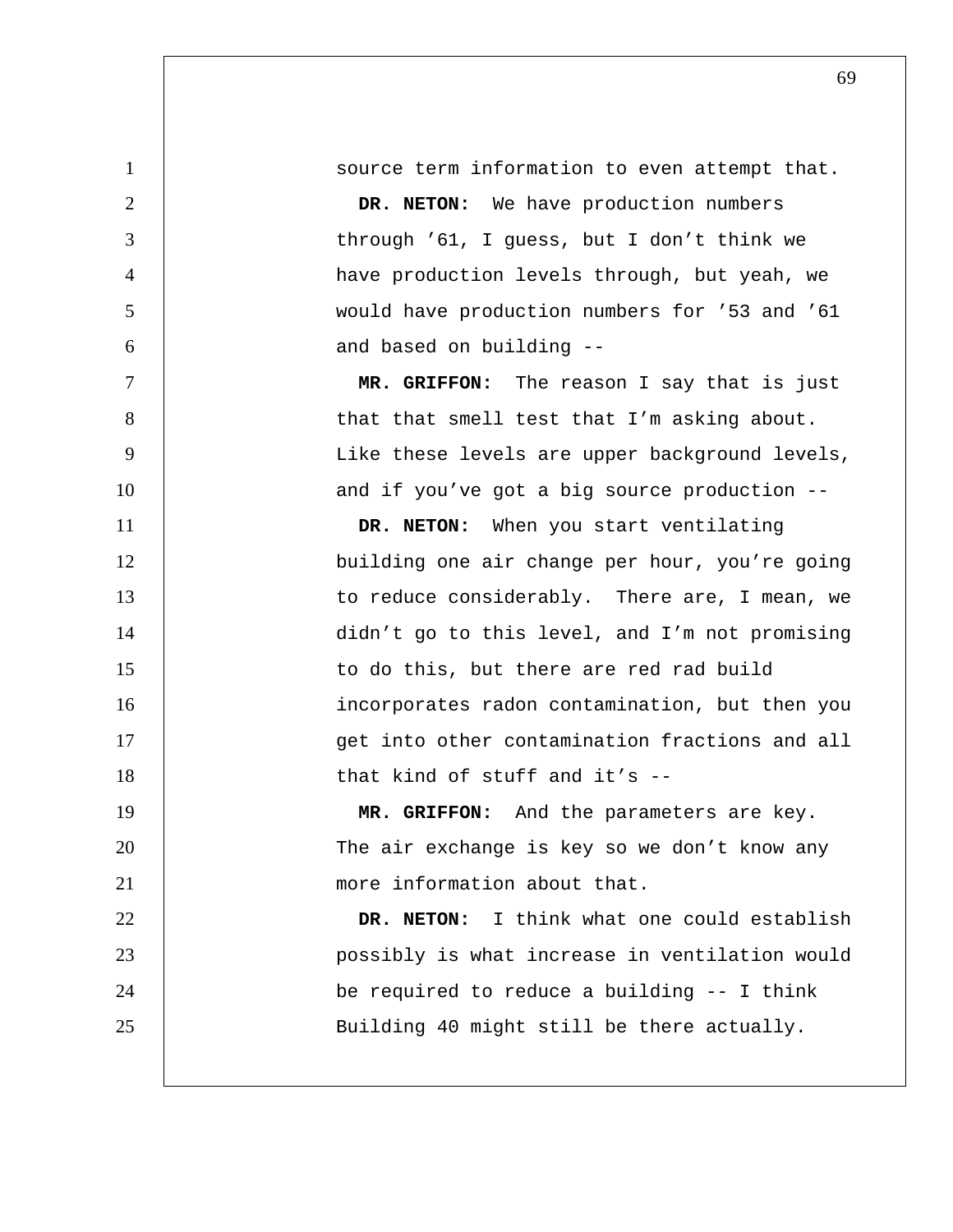What ventilation would be required to reduce 2 | it by a factor of five, for example, over what was measured in '76. And does that seem -- **DR. MELIUS:** 'Eighty-three. **DR. NETON:** 'Eighty-three, I'm sorry. I've got this '76 FUSREP report in my brain. So 7 | Chere are some things that could be done. I 8 | mean, if that's the desire of the working

9 group, we could certainly ascertain that. I 10 | don't know how quickly we could do that 11 | though.

12 | **MS. MUNN:** Would that satisfy the concerns? 13 That's the only real question is would that 14 | kind of calculation, would that kind of --

15 **MR. GRIFFON:** Well, again, in my opinion 16 | that would add to the weight of the evidence. 17 | If you do that it's just another piece.

18 **DR. MELIUS:** If not, I'd need some further 19 | information or understanding on overall on 20 This issue of sort of northern operations 21 versus southern operations. Because we know 22 | ventilation's a key factor, and we have these 23 open-sited facilities down in Florida that 24 | we're using as data.

25 **DR. NETON:** But I think Chick pointed out,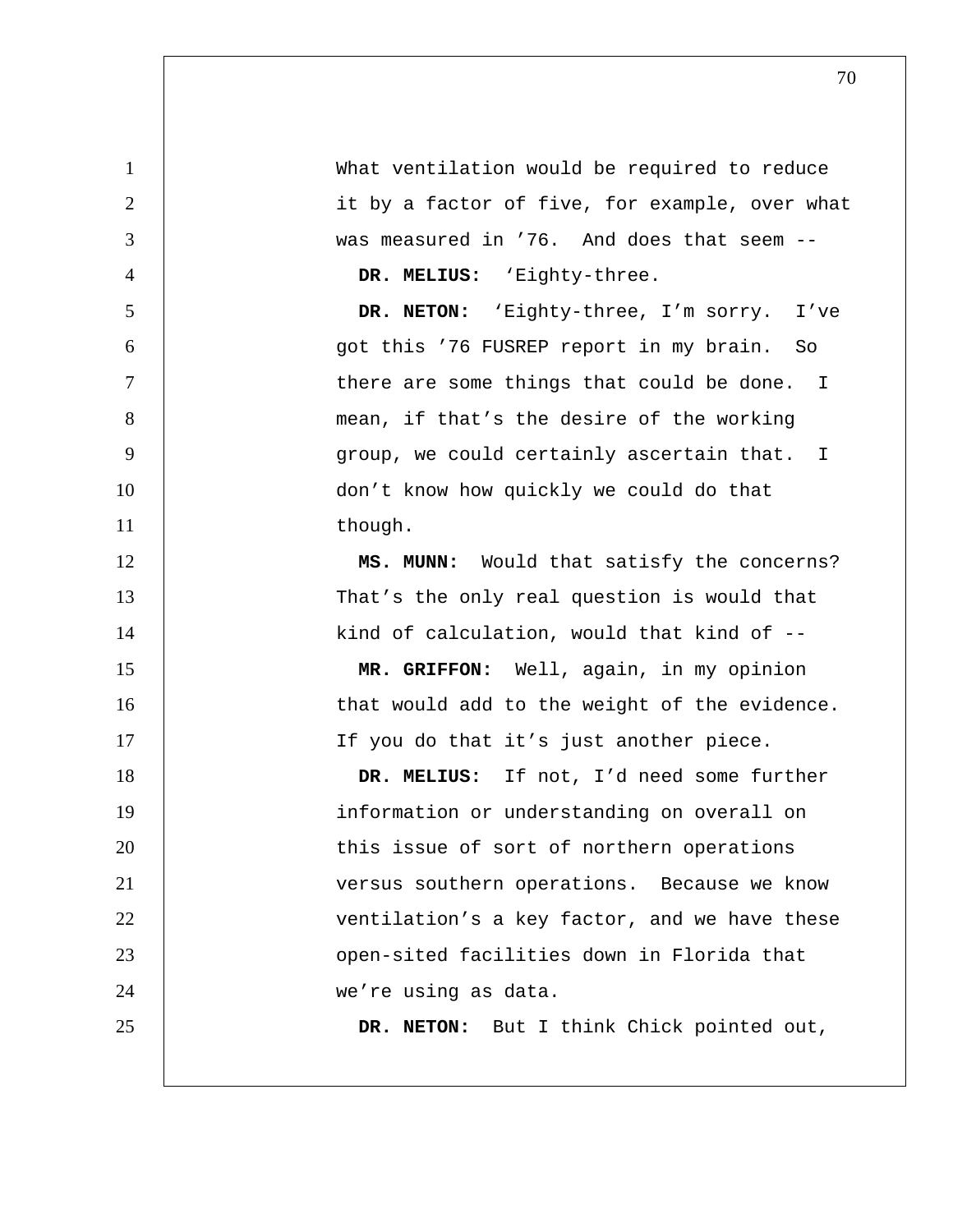| $\mathbf{1}$   | well, if the FIPR data represents the high end |
|----------------|------------------------------------------------|
| $\overline{2}$ | of their facilities, and then the FIPR data    |
| 3              | bounds the high-end value that we measured in  |
| $\overline{4}$ | Building 40, I think that sort of that open-   |
| 5              | ended building kind of goes away. The          |
| 6              | question is --                                 |
| $\tau$         | MR. GRIFFON: Is that the high end?             |
| 8              | DR. MELIUS: That's the last question. What     |
| 9              | I'm saying is this question. 'Eighty-three,    |
| 10             | looking at what data we have is the first      |
| 11             | priority. If we can't get further              |
| 12             | information, then I'd like to better           |
| 13             | understand if the potential for any other data |
| 14             | that might exist from other facilities that    |
| 15             | might address this issue. Now maybe it's so    |
| 16             | variable and so facility-specific once you     |
| 17             | enclose because then it becomes an issue more  |
| 18             | of what your ventilation rates are and how     |
| 19             | those might have changed over time that that's |
| 20             |                                                |
| 21             | DR. NETON:<br>I agree.                         |
| 22             | MR. PHILLIPS: There is another piece of        |
| 23             | evidence that I tried to get literally as I    |
| 24             | was coming up here, but there was a study      |
| 25             | done, I think it was in '77, of a phosphate    |
|                |                                                |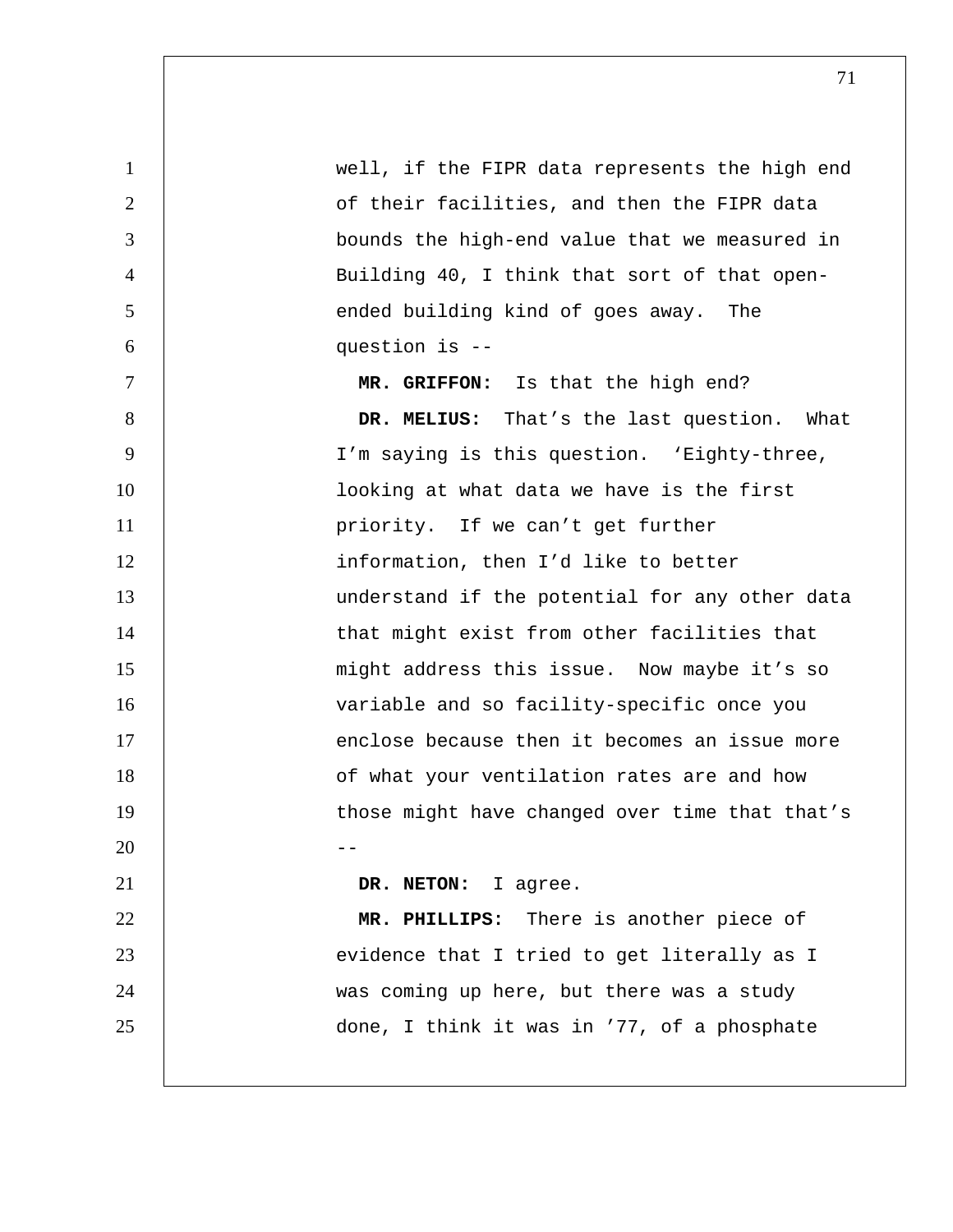1 **plant in Idaho.** I suspect it represented more 2 | cf a closed building situation. We have the 3 Tradon numbers in there. I just can't get to 4 | the right person to find out whether that was 5 an open or a closed operation. But I have 6 phone calls to that, so that may be -- and 7 T interpretence were relatively low, too. They were 8 | like 0.22 picocuries. 9 **DR. MELIUS:** Larry, didn't NIOSH, they had 10 | that phosphate study. I remember most of it 11 | being in Florida, but I remember --12 **MR. ELLIOTT:** I don't know if that came out 13 **13** of Idaho or how many northern sites, if any, 14 | that they looked at. 15 **DR. MELIUS:** Someone look back and see -- 16 **MR. PHILLIPS:** But there is that study, and 17 | the radon value is available in that building 18 | where the grinding operation took place. If I 19 | can get to the right person to confirm whether 20 | that was an enclosed or an open situation, 21 | that would be another piece of data to add to  $22$  this. 23 **MR. TOMES:** That was the EPA report. 24 **MR. PHILLIPS:** Correct. 25 **DR. NETON:** We used that for some of our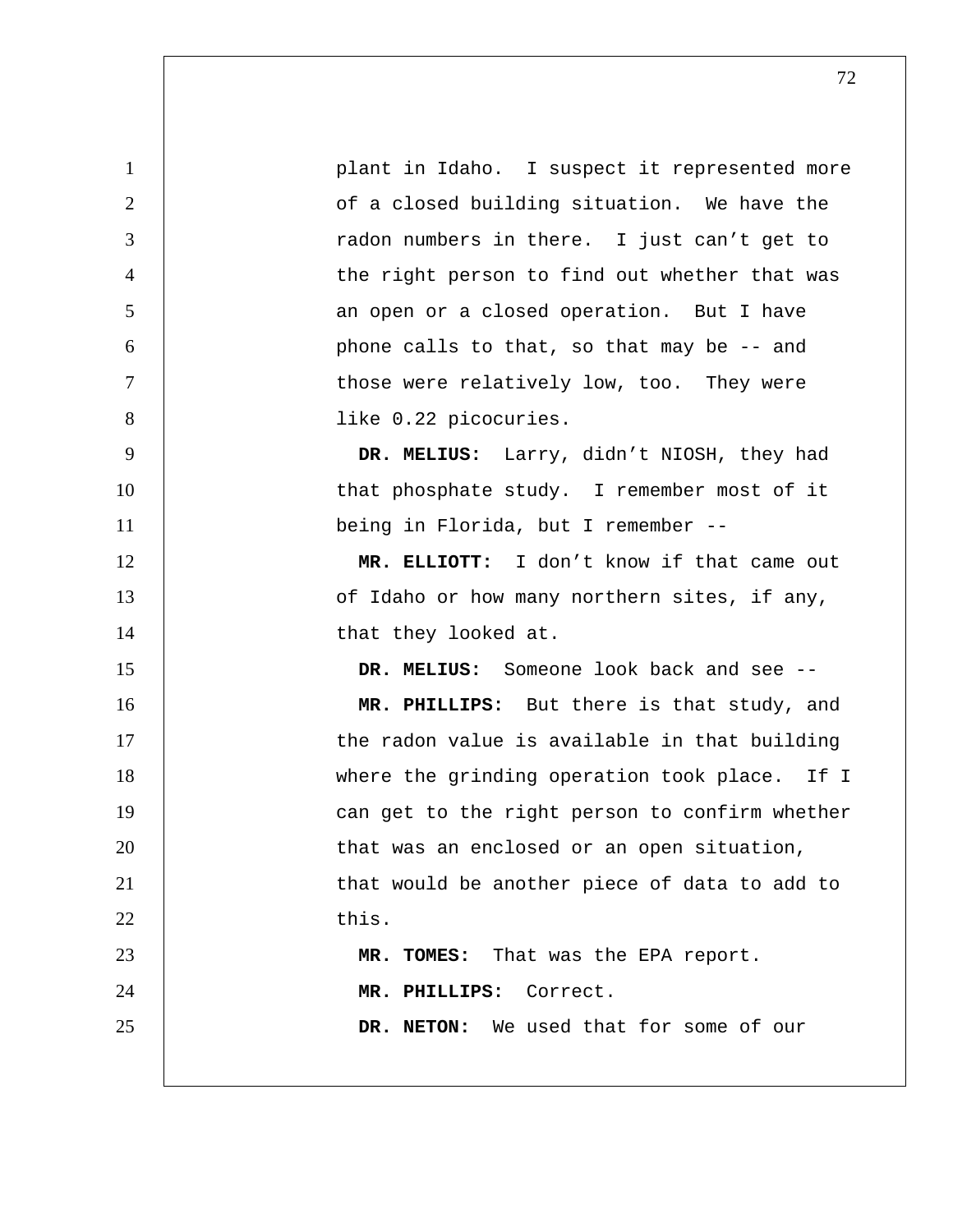| $\mathbf{1}$   | other stuff. We used it for the airborne.      |
|----------------|------------------------------------------------|
| $\overline{2}$ | But we didn't look at the --                   |
| 3              | MR. PHILLIPS: I called the author and got      |
| $\overline{4}$ | him in a national park somewhere, but he only  |
| 5              | wrote the report. He didn't do the field       |
| 6              | study so he wasn't --                          |
| $\tau$         | MR. ELLIOTT: Have you talked to Tom Bloom?     |
| 8              | DR. NETON: No, we have not.                    |
| 9              | MR. ELLIOTT: We need Tom Bloom who's a         |
| 10             | NIOSH investigator on this phosphate study,    |
| 11             | and he's retired now, but we ought to call him |
| 12             | and get his take on what the data contains.    |
| 13             | DR. NETON: He's already working for us on      |
| 14             | the RECA.                                      |
| 15             | MR. ELLIOTT: We may have to go look at the     |
| 16             | data.                                          |
| 17             | DR. NETON: I think the first thing though      |
| 18             | is maybe to talk to some of these workers who  |
| 19             | worked in the buildings and say what were the  |
| 20             | changes between the '50s and 1970s. And if     |
| 21             | they say nothing happened, then maybe $-$ -    |
| 22             | MR. GRIFFON: Especially as OSHA came in.<br>T. |
| 23             | think you want to                              |
| 24             | DR. NETON: That's unlikely to be the case.     |
| 25             | Somebody can remember some change. But we can  |
|                |                                                |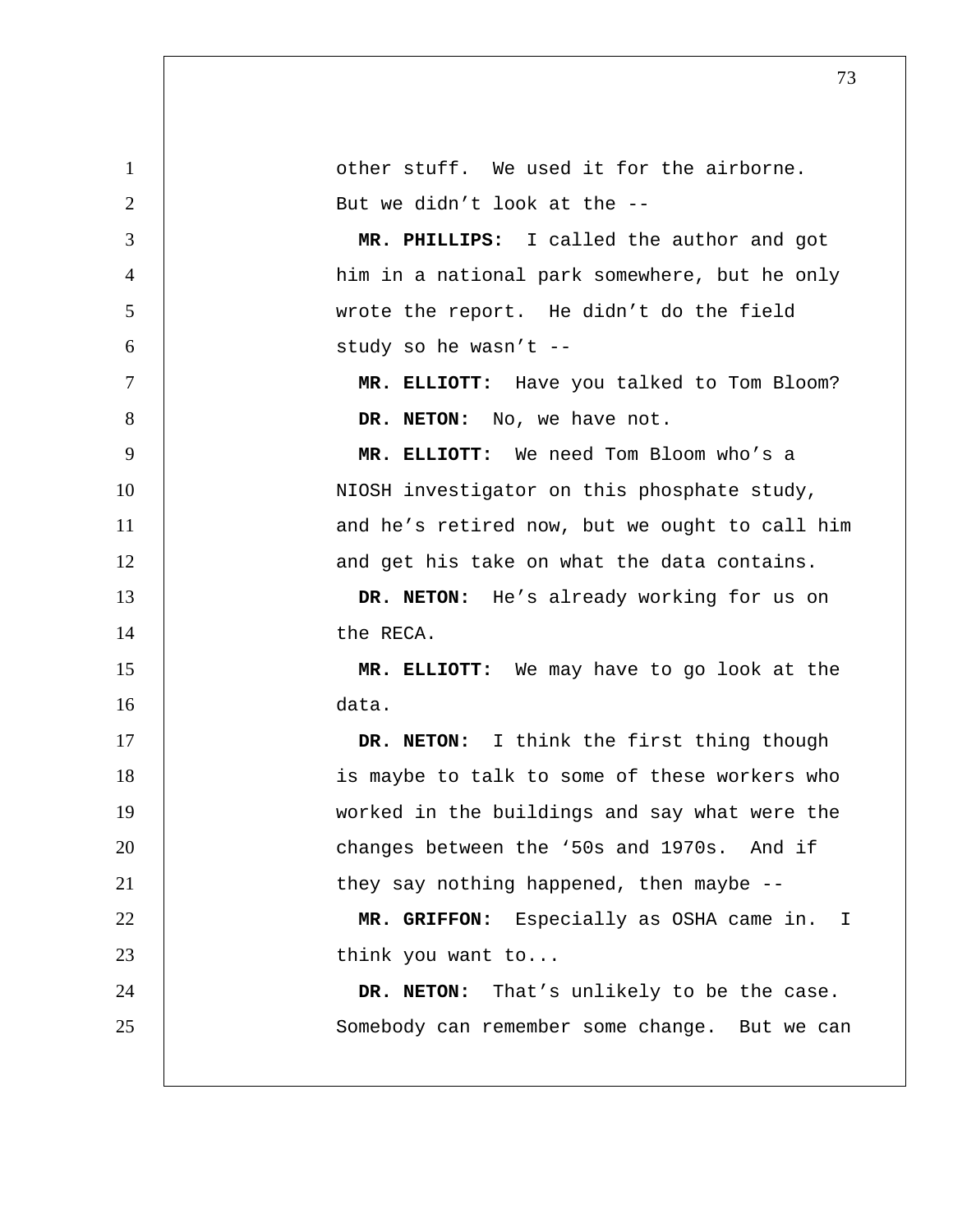1 | sort of say what effect would that have and 2 | then couple that with an analysis saying, 3 **J** okay, we feel like we're a factor of five 4 above what we think is reasonable, even a 5 | highest value, and if those changes that we've 6 discovered, what would it take to make it so 7 much higher, sort of a bounding based on 8 | ventilation changes. If you know the size of 9 | the building, and you know -- then you put the 10 | radon in there, and you know the ventilation - $11$   $-$ 12 **MR. GRIFFON:** Actually on parameter 13 basically. 14 **DR. NETON:** You can actually come up with 15 | the effect I think. It shouldn't be that 16 difficult. 17 **MR. ELLIOTT:** Didn't we take a set of 18 questions to Blockson workers from the focus 19 | group? But we didn't talk about 40. 20 **DR. NETON:** Yeah, but we never asked them. 21 **MR. TOMES:** There was some mention in 22 **passing but later on outside the public** 23 meeting we interviewed five people at one 24 | point, and then I called another person back. 25 | So I talked to at least six people by phone,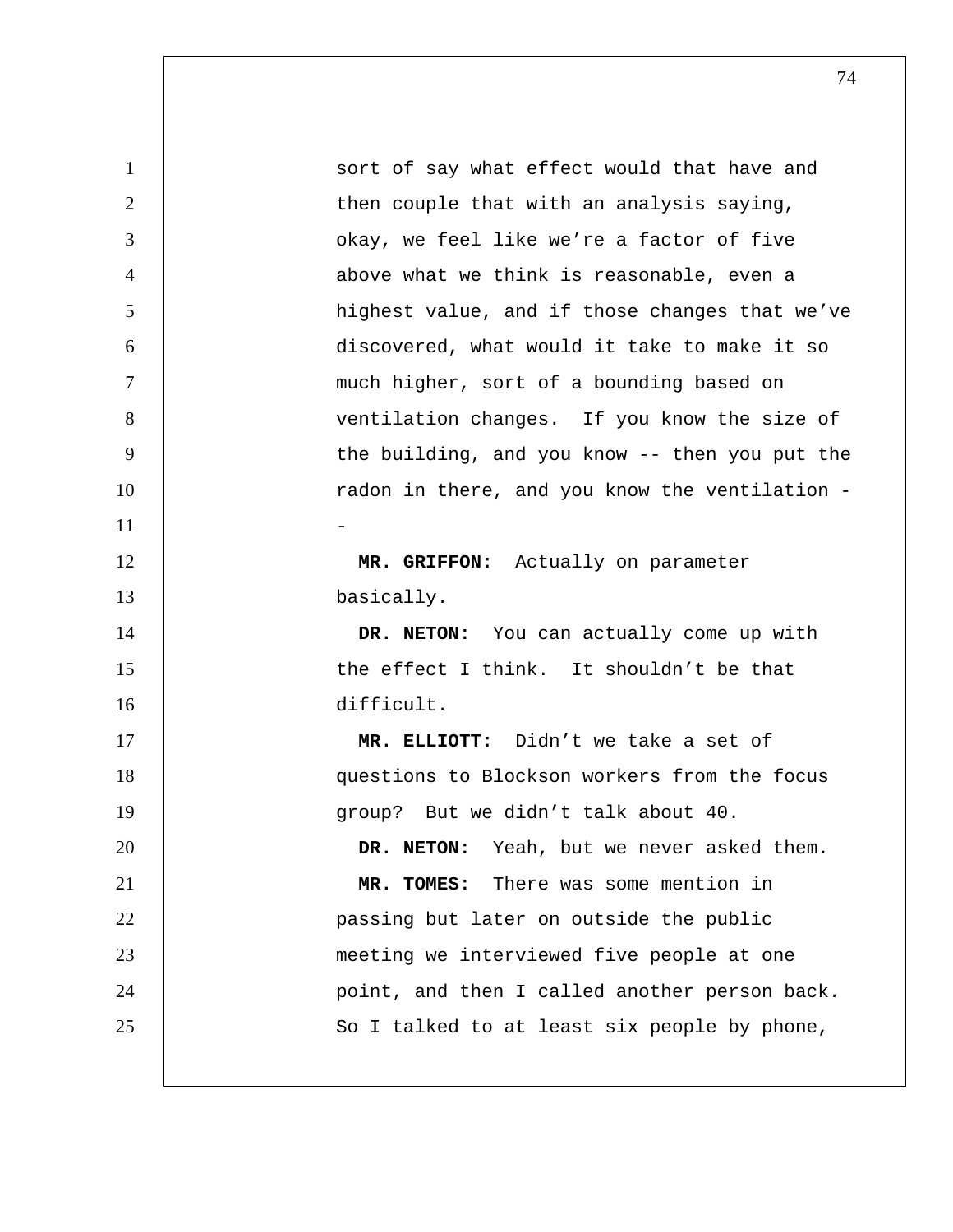1 and one of those gentlemen worked the Calciner 2 which was right next to Building 40 so he 3 | Should know if there was any major structural 4 changes during that time period. It won't 5 | answer air change ratio or anything like that, 6 but he would be aware of any major changes. 7 | And there are also a couple of other people 8 | that we talked to who worked in that building  $9 \t\t \t that -$ 10 **DR. NETON:** Well, we could get approximate 11 dimensions of the building, the closedness of 12 | it, you know, was it completely, any sort of 13 **parameter that we could use to --**14 **MR. ELLIOTT:** To expedite this might I 15 | Suggest that Chick and Tom, you guys get on 16 | the phone together with your list of contacts 17 | including Tom Bloom and at one time both of 18 | vou hear what they have to say. 19 **MS. MUNN:** It would appear to be very 20 helpful -- 21 **MR. GRIFFON:** It might be useful to have a 22 work group member on there, too. 23 **MR. ELLIOTT:** If you want, Mark, that's 24 | fine. I'm just saying --25 **MR. GRIFFON:** I mean since --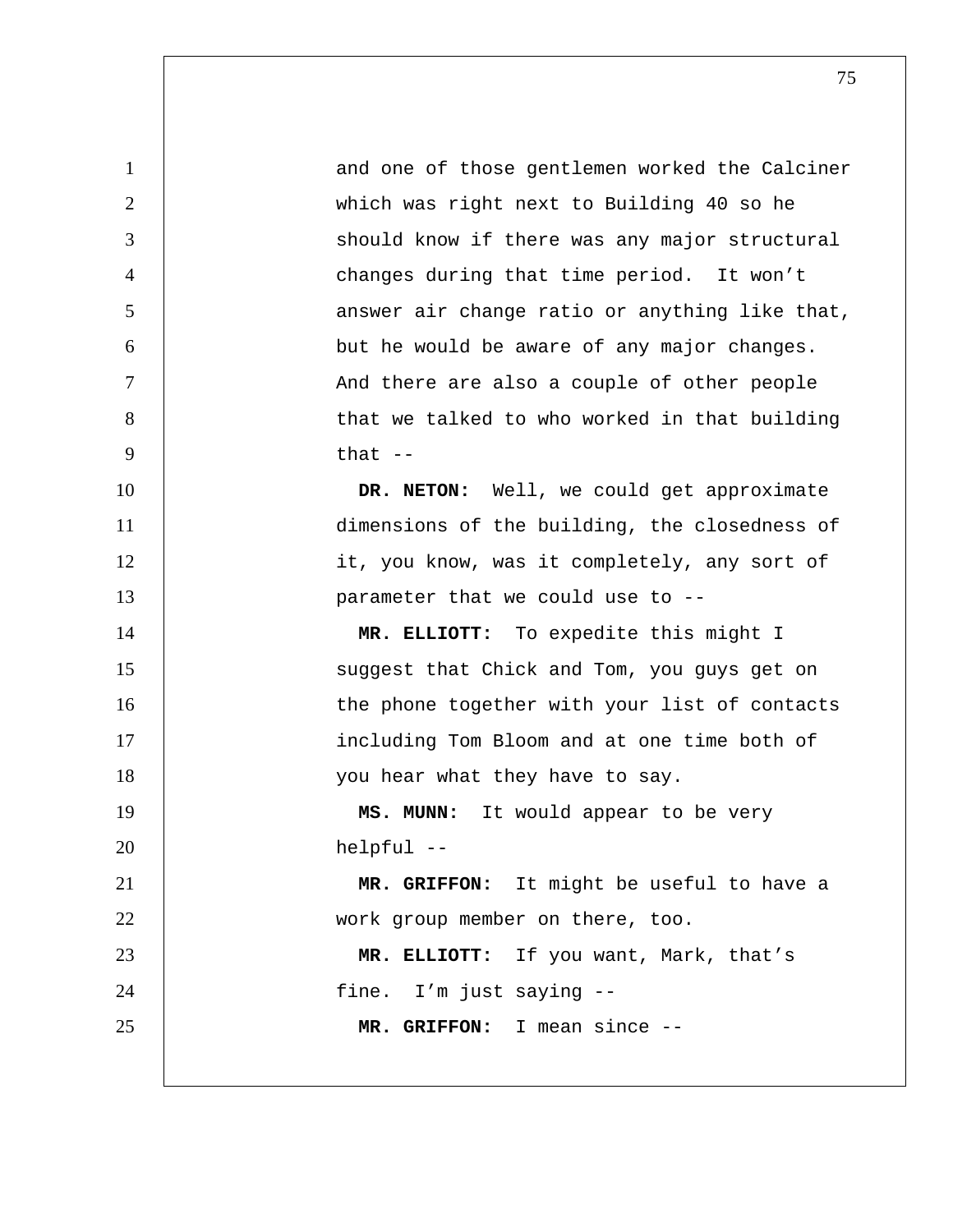1 **MR. ELLIOTT:** -- let's not have too many 2 | different efforts going out to touch these 3 people. Let's do it one time and hear the 4 answers at once. 5 **DR. NETON:** You're honorary work group. 6 **MR. GRIFFON:** I'm honorary work group 7 | member. I wouldn't mind being on that call. 8 **DR. BRANCHE:** If that's okay with you, 9 Wanda, I could have a work group member there,  $10 \quad | \quad \text{too.}$ 11 **MR. GRIFFON:** Can I ask one -- I think we're 12 | kind of leaving this subject with some 13 | actions. But on page 13 in the TIB-0043 14 | there's a reference to this Virginia-Carolina, 15 Chick mentioned this 0.2. But my point on 16 | this one is, this is a reality check for me, 17 | this last sentence. 18 | Basically, they conclude that the 19 levels are between 0.6 and 0.9 picocuries per 20 liter at this facility. And the last sentence 21 | Says, "However, the measurements occurred 22 **before remediation and after the uranium** 23 | extraction facility ceased operation and was 24 | torn down, only a concrete pad remained." I 25 **don't know that there was much more**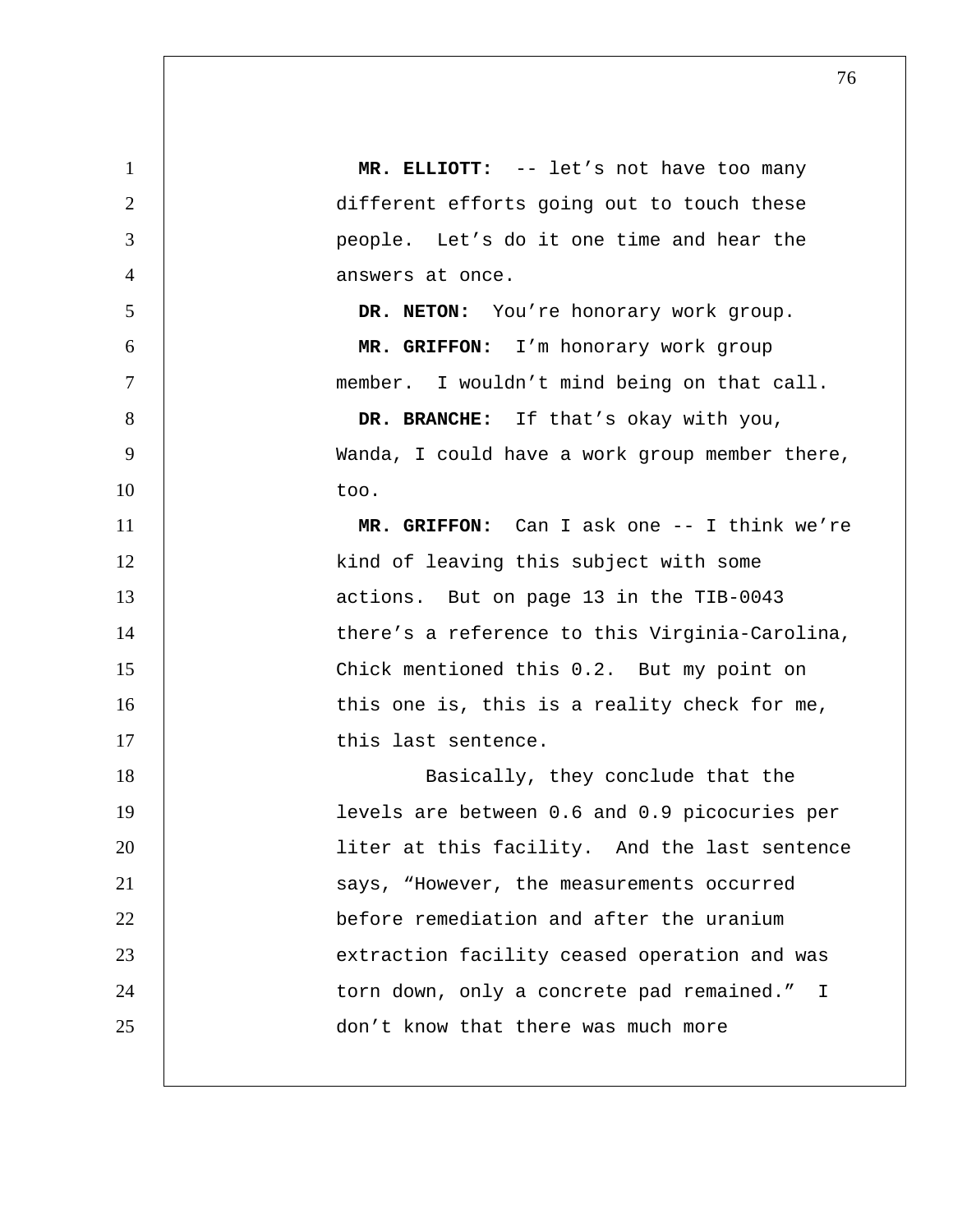1 ventilation than that. I mean, the building 2 didn't exist, right? 3 **DR. NETON:** But we didn't use this for 4 anything. 5 **MR. GRIFFON:** But -- you didn't use it for 6 anything, right. But your mean and your 7 distribution falls right in the middle of 8 | that. So when we're saying, you know, when 9 we're looking to some data for use in dose 10 | reconstructions, all I'm saying is, wait a 11 | second, 0.75 is the mean. 12 | I know we're using 2.3, right? But 13 | the average that we're measuring in these 14 | Operating facilities supposedly in Florida 15 | that are supposed to be representing exposures 16 | in the '50s fall right in the middle of an old 17 | concrete pad from a facility that was torn 18 down. I think if people look at this they 19 | say, wait a second. 20 **DR. NETON:** I don't know, Mark. 21 **MR. GRIFFON:** Am I misinterpreting this? 22 **DR. ROESSLER:** Are you talking about, this 23 | is picocuries per liter. What was the number 24 | that you referred to? Is that working 25 numbers?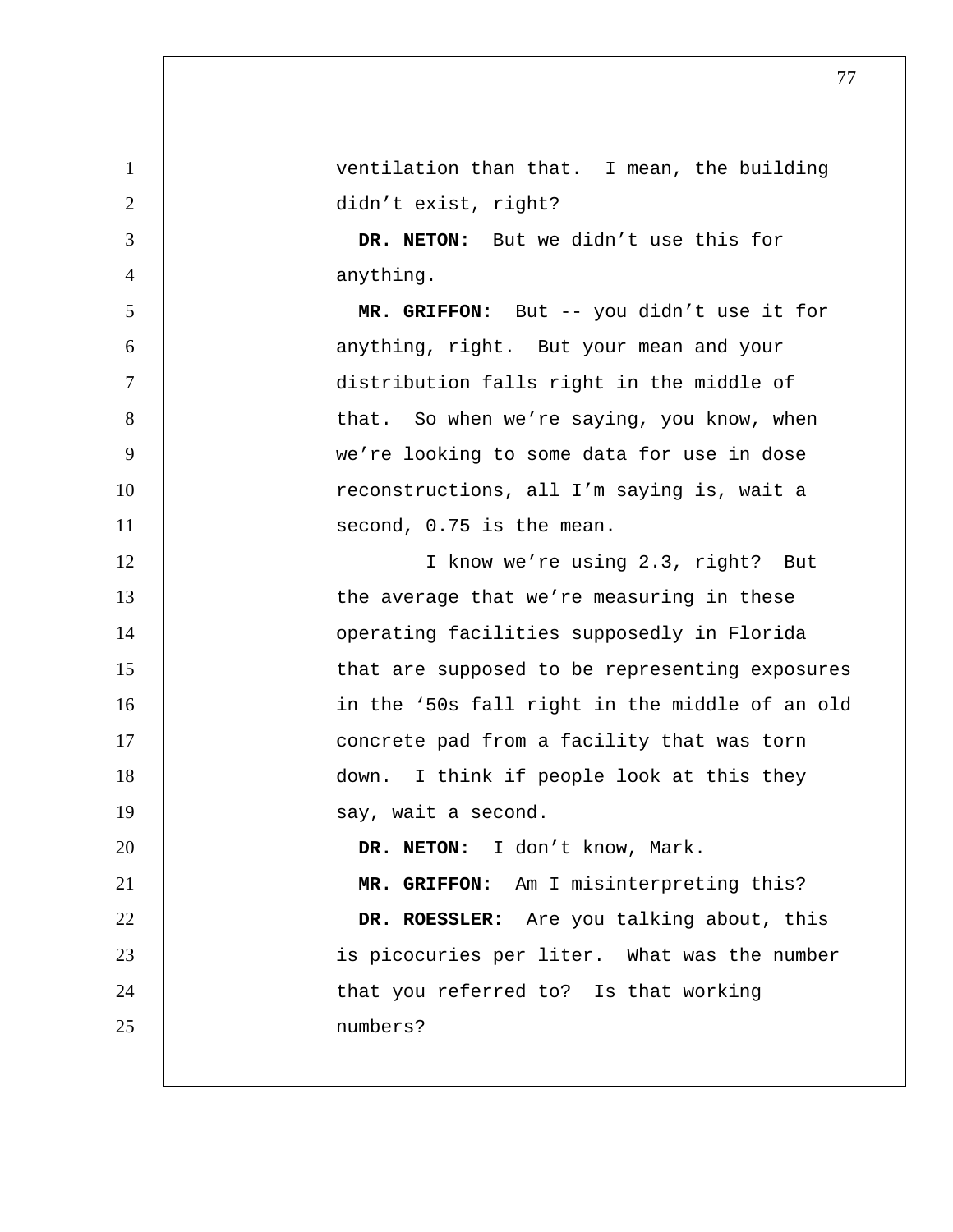| $\mathbf{1}$   | MR. GRIFFON: I thought 0.75 was picocuries             |
|----------------|--------------------------------------------------------|
| $\overline{2}$ | per liter. Am I wrong? 2.33 is picocuries              |
| 3              | per liter.                                             |
| $\overline{4}$ | DR. NETON: I think it is somewhere in that             |
| 5              | vicinity.                                              |
| 6              | DR. ROESSLER: Yeah, 2.33.                              |
| $\tau$         | MR. GRIFFON: Well, that's the 95 <sup>th</sup> and the |
| 8              | mean was 0.75.                                         |
| 9              | So again, I'm saying not that it                       |
| 10             | couldn't happen, but --                                |
| 11             | DR. NETON: Well, what it strikes me as                 |
| 12             | being if these things were sufficiently open,          |
| 13             | if they were almost equivalent to outdoor              |
| 14             | operations --                                          |
| 15             | MR. GRIFFON: Well, and that's the question             |
| 16             | of going back either --                                |
| 17             | DR. NETON: But then we've got the Blockson             |
| 18             | data to suggest that that's not inappropriate.         |
| 19             | So I think to me the key thing is to take the          |
| 20             | '80 Blockson data and try to give people some          |
| 21             | assurance that it's appropriately bounded for          |
| 22             | the '50s given what we know about the building         |
| 23             | size, ventilation rates or changes that may or         |
| 24             | may not have happened.                                 |
| 25             | MR. ELLIOTT: I was just about to ask for               |
|                |                                                        |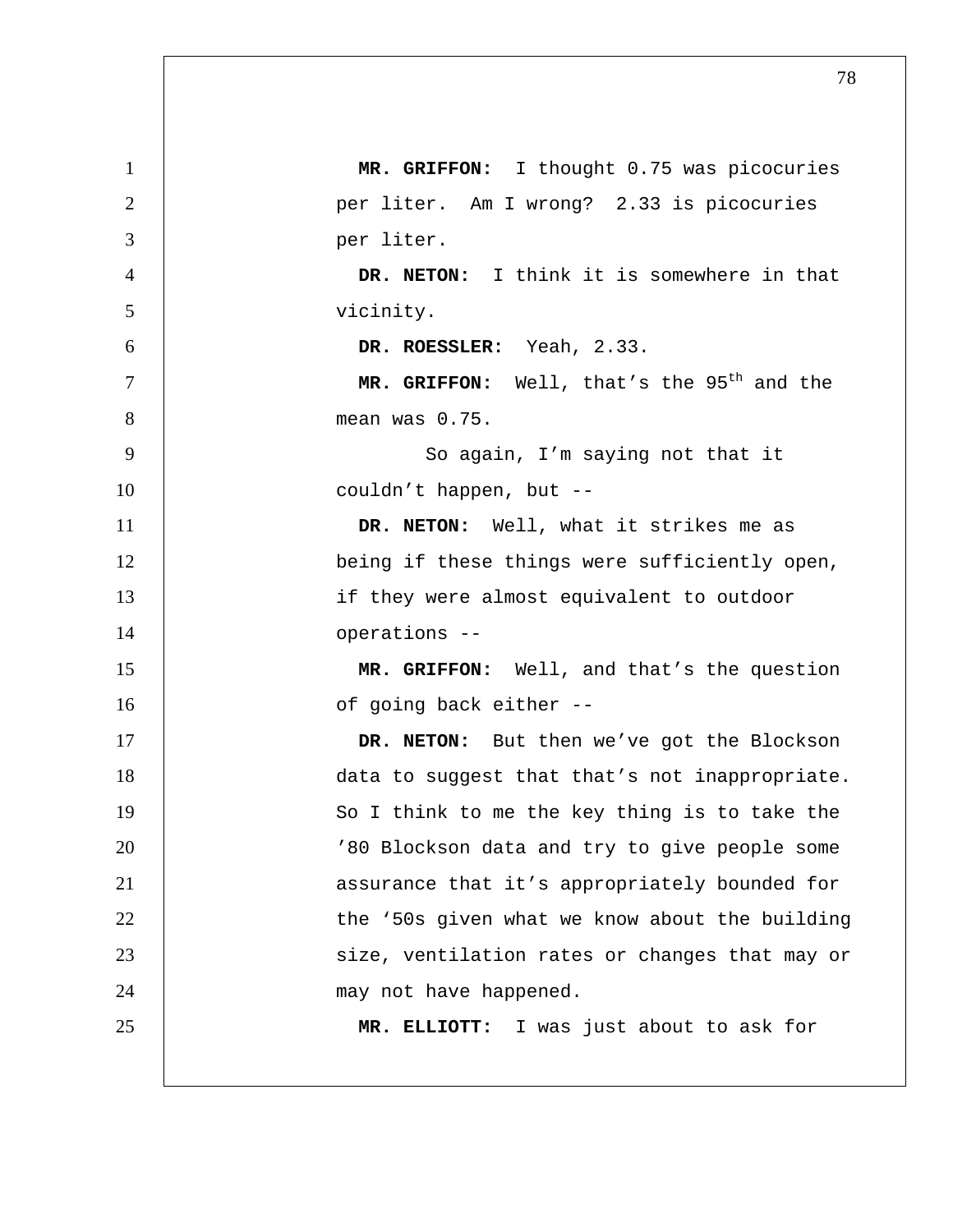1 the record could somebody succinctly and 2 | concisely state what it is that is at issue 3 here so that we can pursue it to ground. I'm 4 wandering back and forth in my mind thinking 5 | this is below any occupational limit, the data 6 that we're working with. So what is at risk 7 here? What's the problem? I really want to 8 hear that on the record so that we can make 9 | Sure we pursue this to ground. I mean, are we 10 | losing a lot of dose here? Is that what's 11 | being speculated?

12 | DR. MAURO: Along those lines I know you're 13 **13** making reference to the occupational, but if I 14 | recall the lung dose of picocurie per liter is 15 | Conthe order of rems for the year. Is that 16 **correct?** In other words the effect of whole 17 | body dose from one picocurie per liter is on 18 | the order of 200 millirem per year. That's 19 | the effect of whole body dose. Then lung dose 20 **has got to be a factor of ten higher than** 21 | that. So we're not, even though we're within 22 | the occupational limit, even one picocurie per 23 | liter is going  $\sim$  with its associated progeny 24 | is going to deliver a pretty high dose. 25 **DR. NETON:** Be careful. IREP doesn't use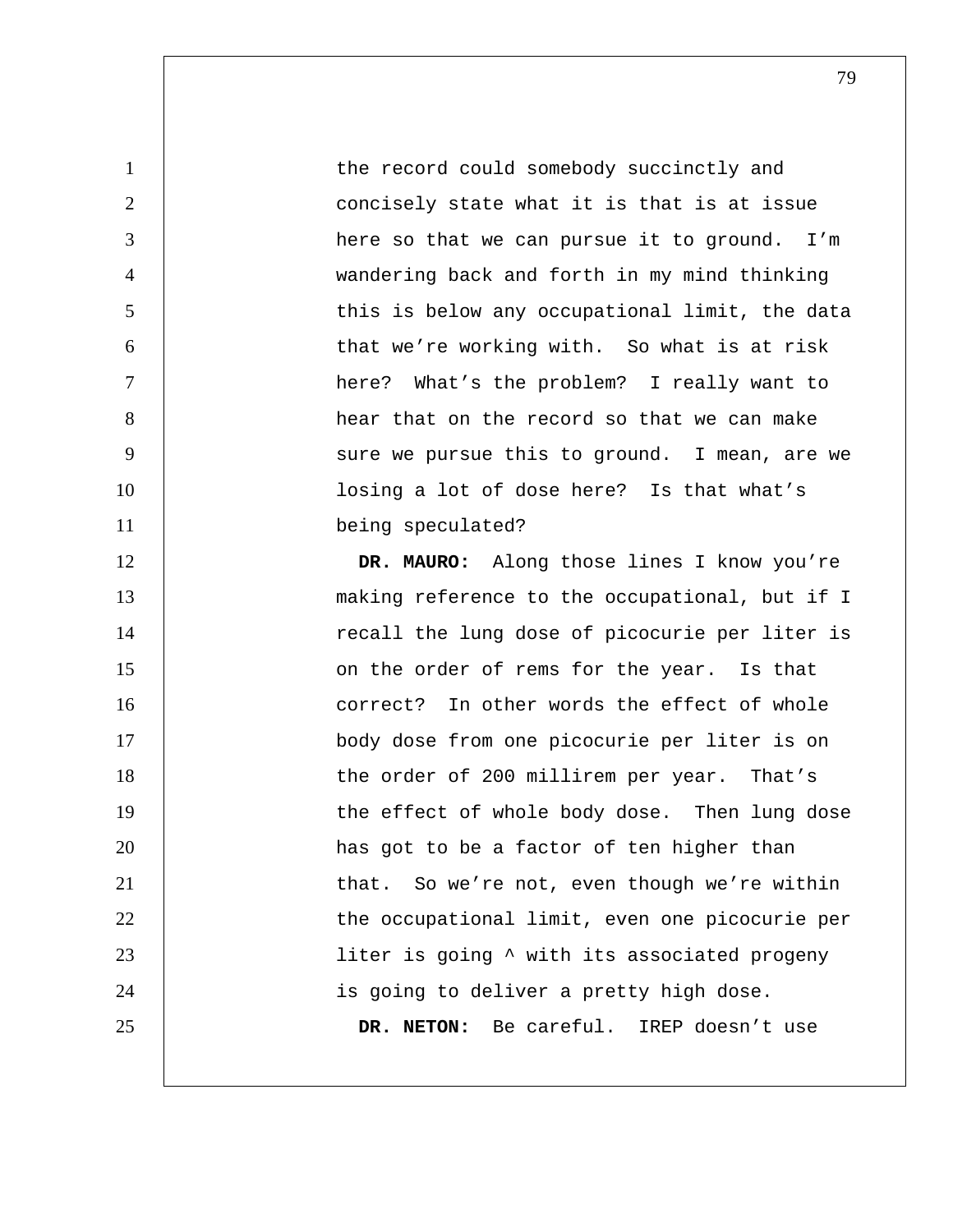| $\mathbf{1}$   | dose at all. We go directly from working       |
|----------------|------------------------------------------------|
| 2              | levels to risk --                              |
| 3              | DR. MAURO: Right, and that's fine. But I'm     |
| $\overline{4}$ | saying assuming that the dose is somehow a     |
| 5              | surrogate for risk, I do think it doesn't take |
| 6              | very much --                                   |
| $\tau$         | MR. ELLIOTT: Well, I agree --                  |
| 8              | DR. MAURO: -- for radon to give you a nice     |
| 9              | dose is all I'm saying.                        |
| 10             | MR. ELLIOTT: I think we're all in agreement    |
| 11             | on that, but the point still remains. We need  |
| 12             | to be very succinct and concise for the record |
| 13             | here so that we pursue this to ground.         |
| 14             | MR. GIBSON: Larry, this isn't going to be      |
| 15             | for this working group, but just for the       |
| 16             | record from my point of view, the whole thing  |
| 17             | is not going to be satisfied until we get to   |
| 18             | the bottom line of this whole surrogate data   |
| 19             | issue. You don't have data for Blockson, and   |
| 20             |                                                |
| 21             | MS. MUNN: Yes, we do.                          |
| 22             | MR. ELLIOTT: We do have data for Blockson.     |
| 23             | MR. GIBSON: But you're using surrogate data    |
| 24             | to try to recreate doses, and it just --       |
| 25             | MR. ELLIOTT: And it's our position that        |
|                |                                                |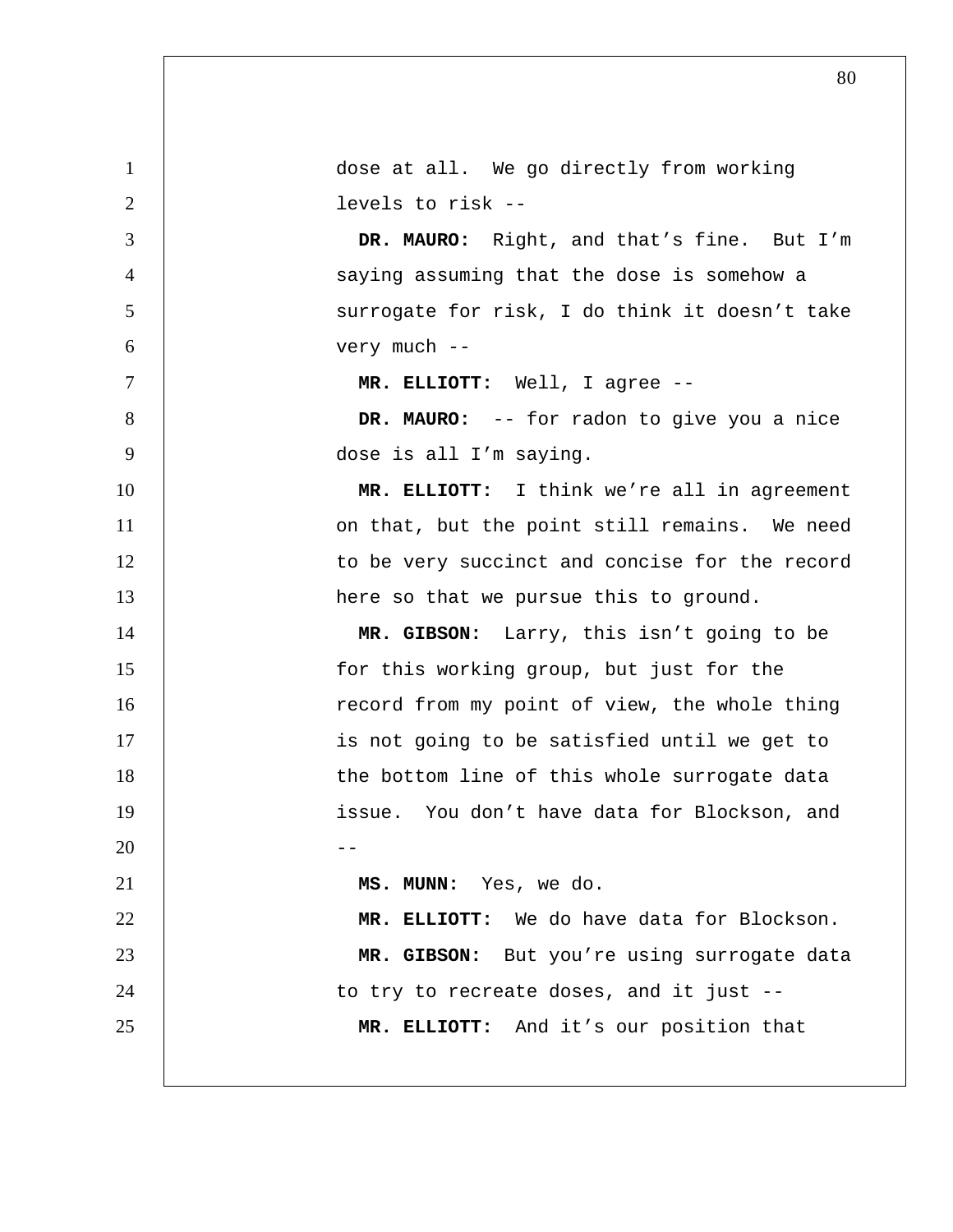we're allowed to do that in our regulation. **MR. GIBSON:** I understand that. But it's my 3 | position that until I understand it better, I'm just not comfortable with the use of 5 | Surrogate data. It's not the data that **6 b** actually took place at the site. I know that the scientific people can establish why it's 8 | justified. I know that's your position that 9 | vou're allowed to do that. But for the record 10 | it's my opinion I'm not comfortable with it at 11 this point. **MR. ELLIOTT:** And I respect that, and I understand that. It's just that in the **balance here we have a number of claims that** 15 | we need to move forward. **MR. GIBSON:** I just want to put my **b** overarching --**MR. PHILLIPS:** Can I go back and comment just briefly on this Virginia-Carolina issue? What you have to remember with the Florida plant is you have additional sources of **1** outdoor radon. You have the lines which are in proximity, and you also have large rock 24 | piles with the tunnels in close proximity to 25 | these plants, whereas you don't have that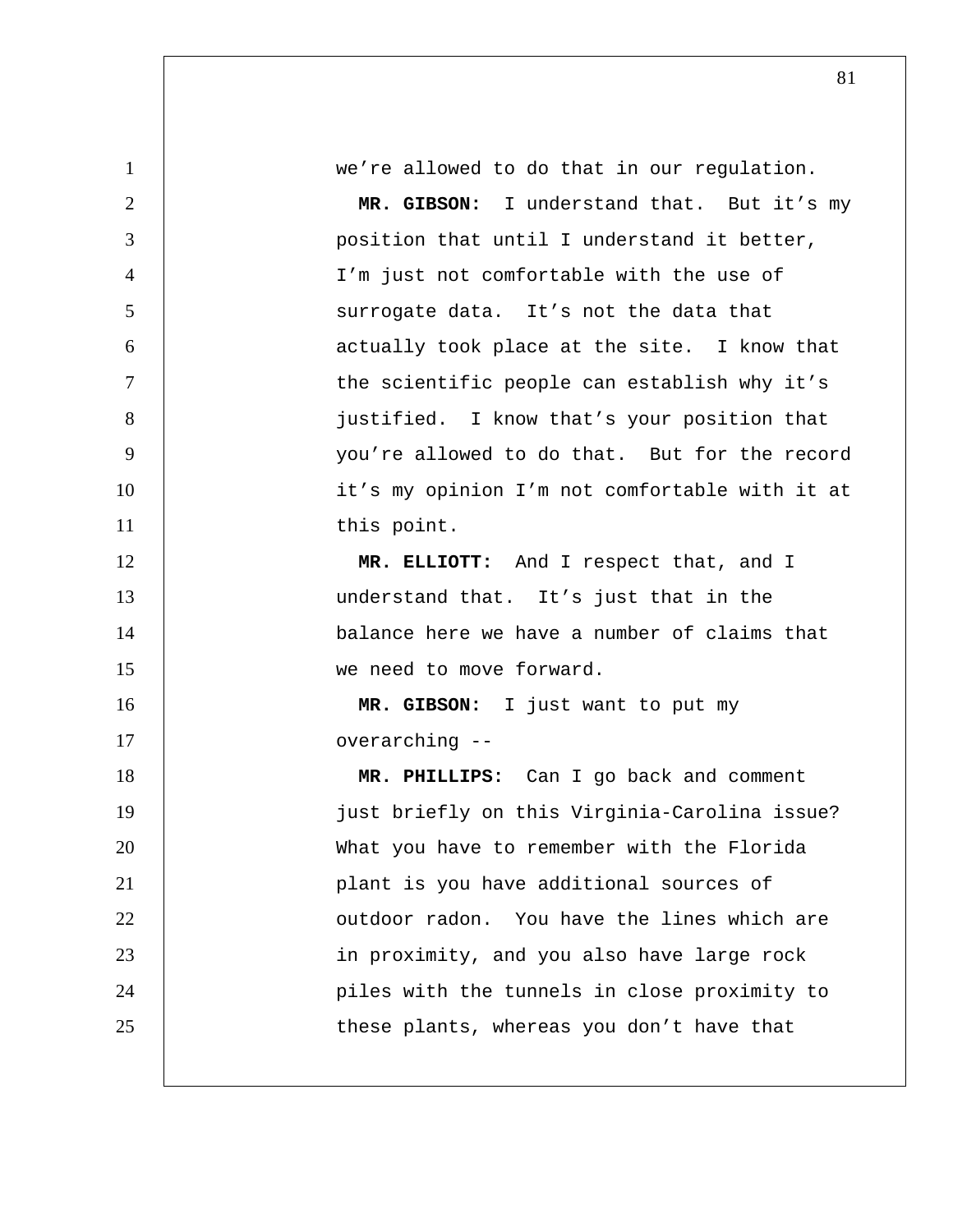| $\mathbf{1}$ | situation at Blockson. So those are large      |
|--------------|------------------------------------------------|
| 2            | sources of out --                              |
| 3            | MR. GRIFFON: Would you have those in the       |
| 4            | Virginia, you were saying --                   |
| 5            | MR. PHILLIPS: This is the Florida plant.       |
| 6            | DR. BRANCHE: It's Virginia-Carolina, but       |
| $\tau$       | it's in Florida. Is that right?                |
| 8            | MR. ELLIOTT: Is it a mine or a quarry?         |
| 9            | DR. BRANCHE: That's a revelation. It's         |
| 10           | called Virginia-Carolina, but it's in Florida? |
| 11           | MR. ELLIOTT: When you say mine, are you --     |
| 12           | DR. BRANCHE: Is that correct?                  |
| 13           | MR. ELLIOTT: -- is it an actual mine or is     |
| 14           | it a quarry?                                   |
| 15           | MR. PHILLIPS: Well, they call them mines,      |
| 16           | but they're open pit mines.                    |
| 17           | MR. ELLIOTT: Open pit. The majority of         |
| 18           | these, in Pennsylvania there's one mine,       |
| 19           | underground facility, that I know of that they |
| 20           | Generally, it's an open pit quarry.<br>took.   |
| 21           | MR. PHILLIPS: I don't know if they showed      |
| 22           | it in that slide presentation, but you see     |
| 23           | these tunnels. What that is are when they      |
| 24           | mined the phosphate ore, and they put it in    |
| 25           | large piles of phosphate ore, and it has       |
|              |                                                |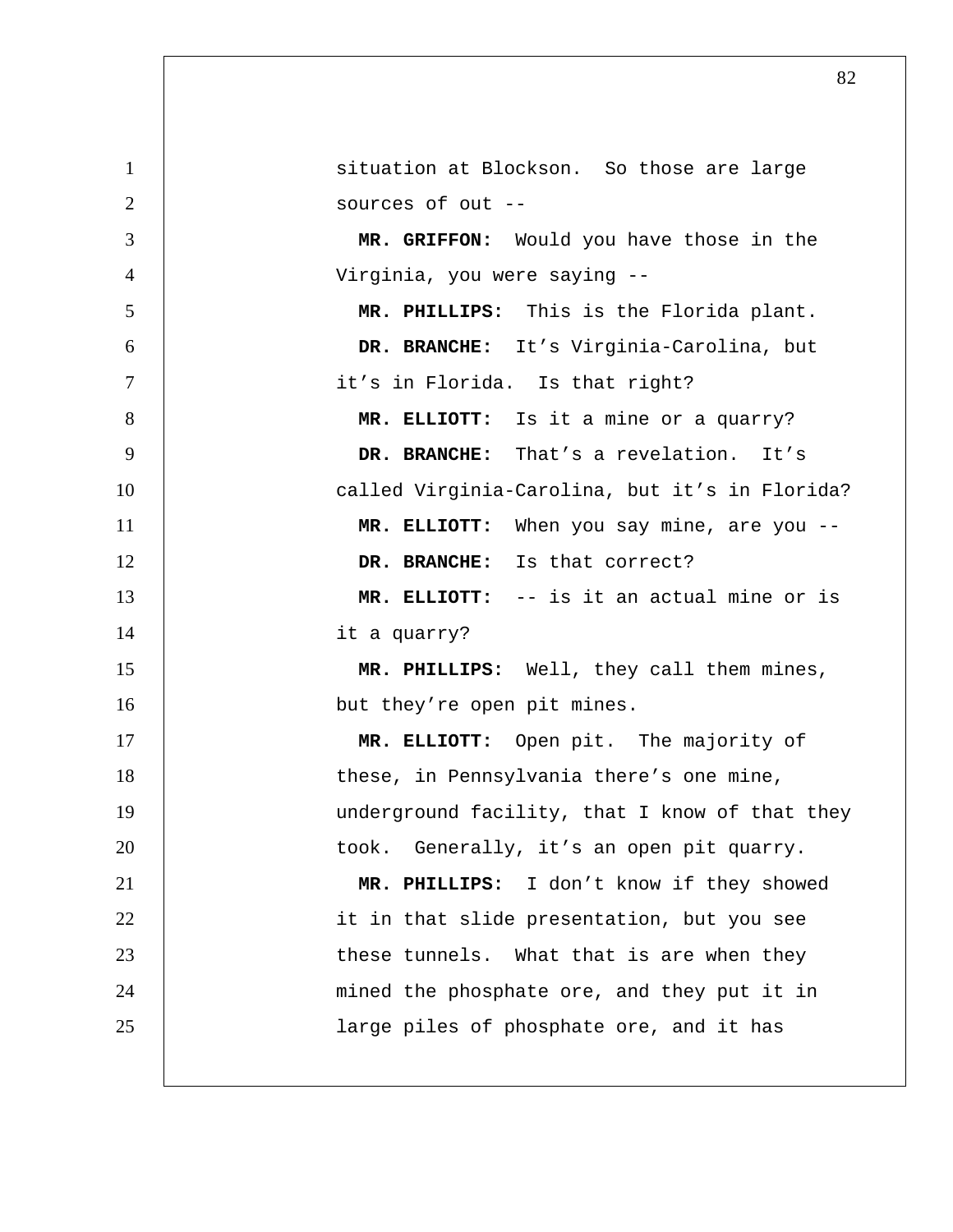varying amounts of phosphate in it. And they would do tunnels under these in order to blend that. And that's where the tunnels, that's the radon in the tunnels. So you have two additional sources of outdoor radon at the Florida plant that they're in close proximity 7 | to the mine and large piles of rock. **ACTION ITEMS MS. MUNN:** Before we go any further let me 10 | Go down, I have five items that I have 11 | recorded that we've discussed as possibilities 12 | for further action. One can't help but be 13 | concerned over the continuing question of how relevant this is to dose reconstruction and where we really need to be going. I'm going 16 | to go through these five items. 17 | First, I have there's going to be any 18 | changes in the building process or the process ventilations in Buildings 40 or 25. Talk to workers and find out if there is any additional information we've missed. 22 | Two, what kind of ventilation could have resulted in a factor of five reduction

25 | Three, Chick's going to check on data

from the '50s to the '80s.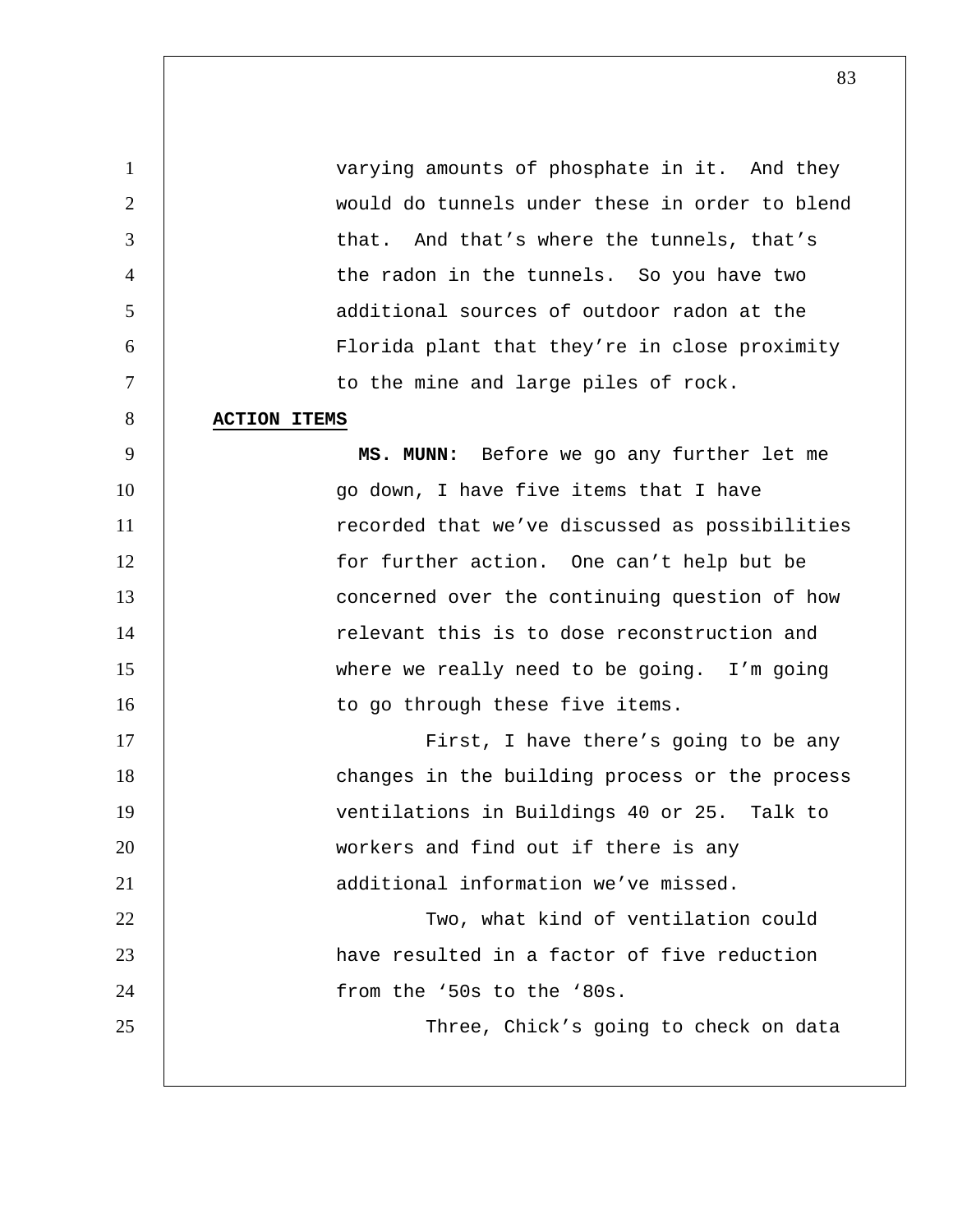| $\mathbf{1}$   | from the western regions to see of the author  |
|----------------|------------------------------------------------|
| $\overline{2}$ | and the folks who worked on that have specific |
| 3              | data that would be helpful.                    |
| 4              | Four, NIOSH is going to involve Tom            |
| 5              | Bloom in what we're doing here.                |
| 6              | And, five, there's going to be a               |
| $\tau$         | technical call with Tom, Chick, myself, Mark   |
| 8              | to discuss pulling all of this together and my |
| 9              | sixth item is the one that Larry brings up. I  |
| 10             | still don't have a concise specific about what |
| 11             | we're trying to achieve here. What exactly do  |
| 12             | we want all of this activity to end up with?   |
| 13             | If we are not going to accept surrogate data   |
| 14             | for any reason, then we need to get that out   |
| 15             | on the table.                                  |
| 16             | DR. MELIUS: Can I make one --                  |
| 17             | MS. MUNN: You were out when that was           |
| 18             | brought up.                                    |
| 19             | I know, but I have one minor<br>DR. MELIUS:    |
| 20             | correction to your first point which was       |
| 21             | looking at Building 40 and 55. It's not just   |
| 22             | worker interviews. There may be                |
| 23             | documentation, too. I don't know what's        |
| 24             | available, and so let's investigate that in    |
| 25             | some way. I'm not saying generate new reports  |
|                |                                                |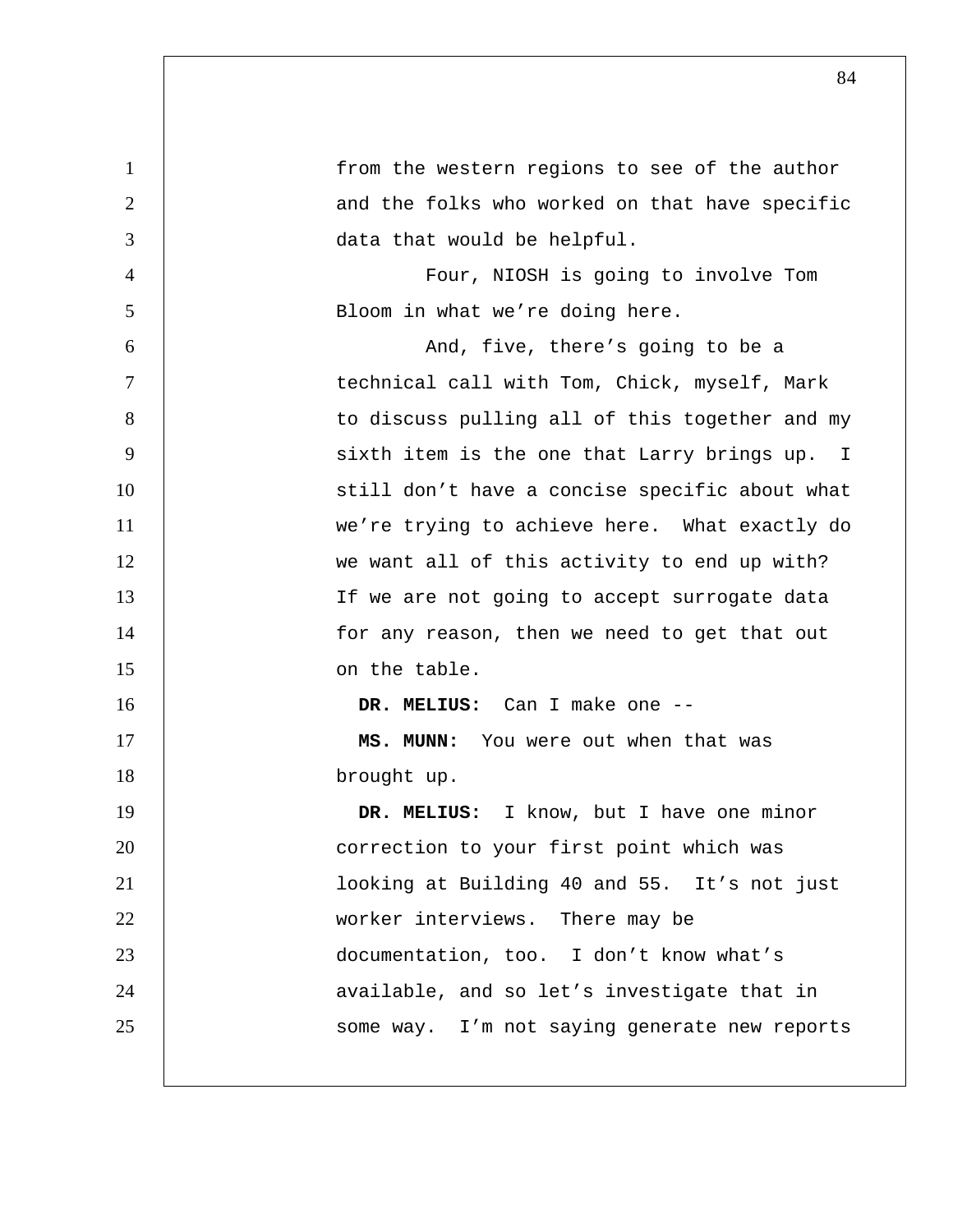1 or anything, but let's see what would be 2 | available. Because I'm just not sure the 3 question's ever been asked, and it may be 4 available in some of the other histories of 5 the -- other documentation that's been done. 6 **DR. BRANCHE:** Is it Building -- I know 7 Building 40, but is it Building 25 or 55? 8 **MS. MUNN:** Fifty. 9 **DR. MELIUS:** Fifty-five. 10 **MR. TOMES:** Twenty-five is another name 11 you'll hear called for Building 40. At one 12 | time it was called 25. They changed the name 13 to Building 40. 14 **DR. BRANCHE:** Okay, so 40 is 25 and 15 Virginia-Carolina is in Florida. 16 **DR. NETON:** We're all juggling a lot of 17 data. 18 **MS. MUNN:** My concern about these five 19 | issues still is, and what does this bring us 20 | to. And if we are not going to accept 21 | Surrogate data at the outset, then there's no 22 | need in doing any of this because if you will 23 | not, one, accept the Blockson data that we 24 | have as being adequate for what we have to do, 25 | and two, will not accept the surrogate data as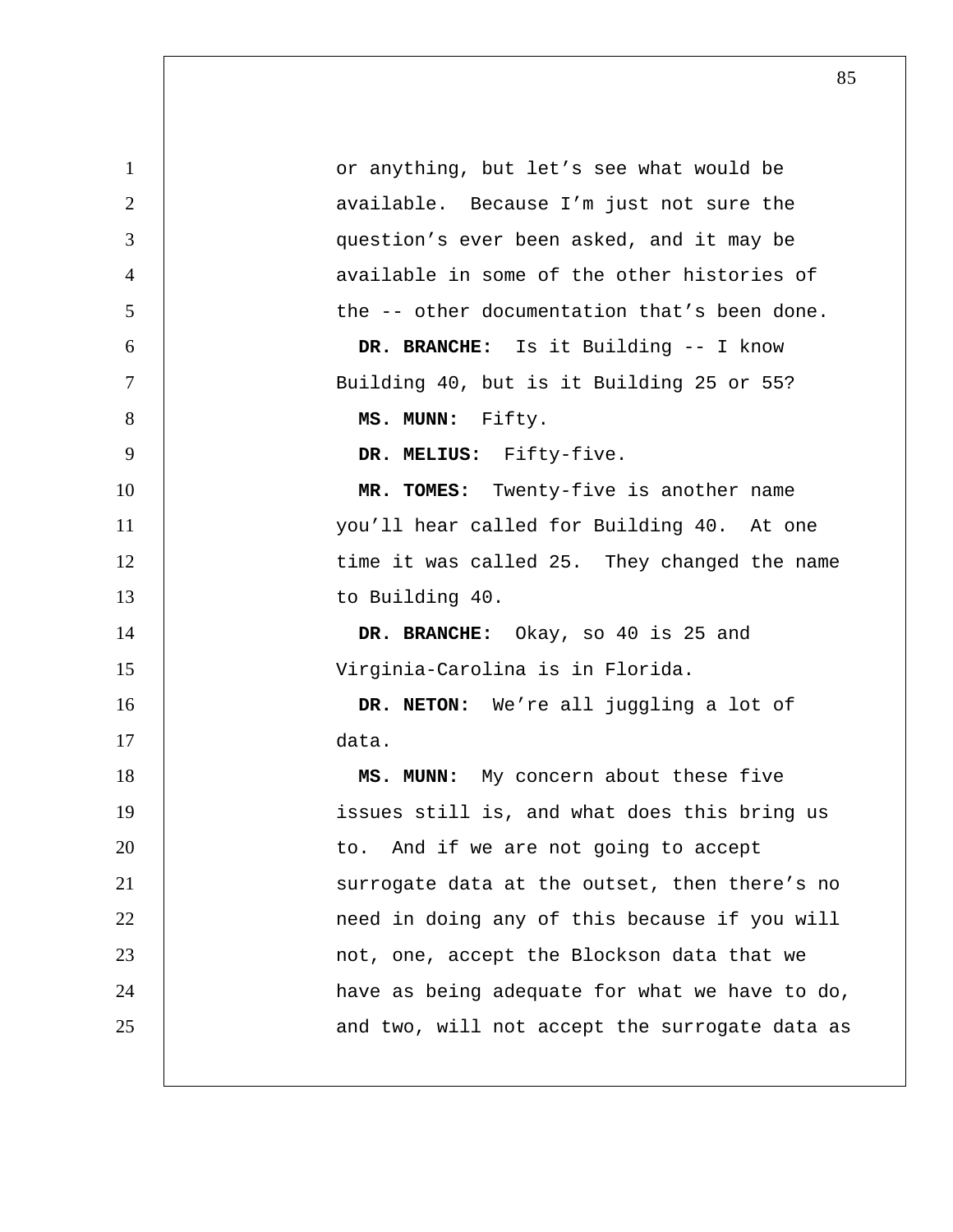| $\mathbf{1}$   | being referenceable and a reasonable standard, |
|----------------|------------------------------------------------|
| $\overline{2}$ | then we're wasting our time and spinning our   |
| 3              | wheels by going further.                       |
| $\overline{4}$ | So if we can get that $--$ I suggest           |
| 5              | that we take a ten-minute comfort break and    |
| 6              | have everybody give some thought to what are   |
| 7              | we trying to achieve, the bottom line, and     |
| 8              | what we're going to do here, and is it going   |
| 9              | to get us any further down the road. So let's  |
| 10             | all sign off for ten minutes, well actually,   |
| 11             | back here at 11:15.                            |
| 12             | DR. BRANCHE: Back here at 11:15. We'll         |
| 13             | mute until then.                               |
| 14             | (Whereupon, the working group recessed from    |
| 15             | $11:05$ a.m. until $11:15$ a.m.)               |
| 16             | DR. BRANCHE: The Blockson meeting is           |
| 17             | beginning again.                               |
| 18             | Ms. Munn.                                      |
| 19             | Oh, excuse me. Those of you who are            |
| 20             | participating by phone I really risk sounding  |
| 21             | like the phone police, but you'd be amazed how |
| 22             | difficult it is for people who are             |
| 23             | participating by phone to hear if a person     |
| 24             | leaves their line open. If someone who's on    |
| 25             | the line could please acknowledge that you can |
|                |                                                |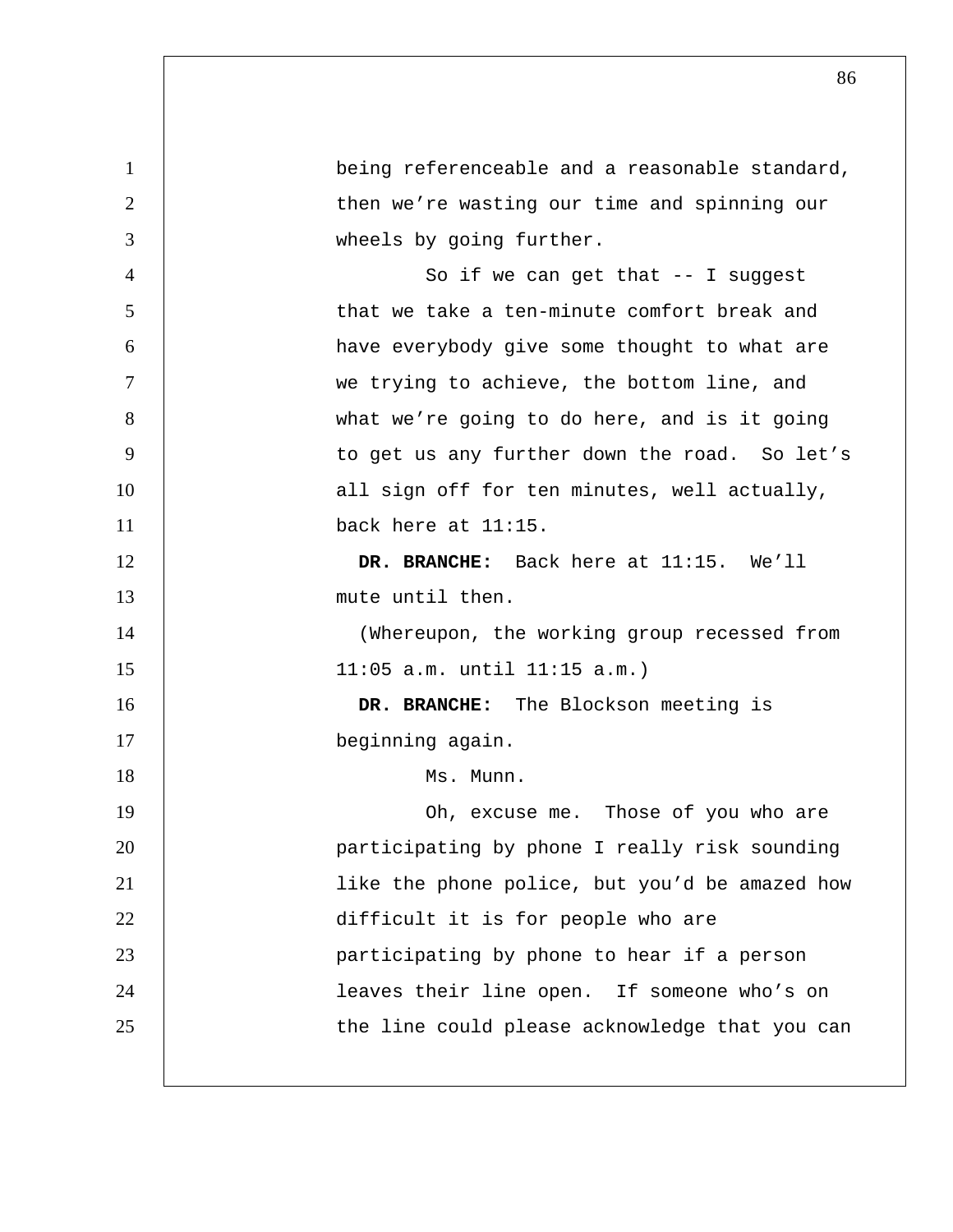1 | hear me, I'd appreciate it. 2 **UNIDENTIFIED SPEAKER (by Telephone):** Yes. 3 **DR. BRANCHE:** Okay, thank you. 4 | Robert Mand again, if everyone who's 5 participating by phone could please mute your 6 phones, we would appreciate that. If you 7 don't have a mute button on your phone, then 8 | please dial star six, and then when you're 9 | ready to speak, then use that same star six. 10 | It's important for everyone participating by 11 | phone to mute your lines so that everyone on 12 | the phone can hear the conversation here in 13 the room. 14 Ms. Munn. 15 **WORK GROUP'S GOAL** 16 **MS. MUNN:** Has anyone given any considered 17 | thought to my request that you give us a 18 bottom line? What do we have as a bottom line 19 | for this work group? What are we trying to 20 **1 accomplish by these five things we've** 21 | indicated we will try to attempt to do? 22 | This is a little disconcerting because 23 if we have these five additional actions to 24 | take care of between now and the time that 25 we've tentatively committed to have a comment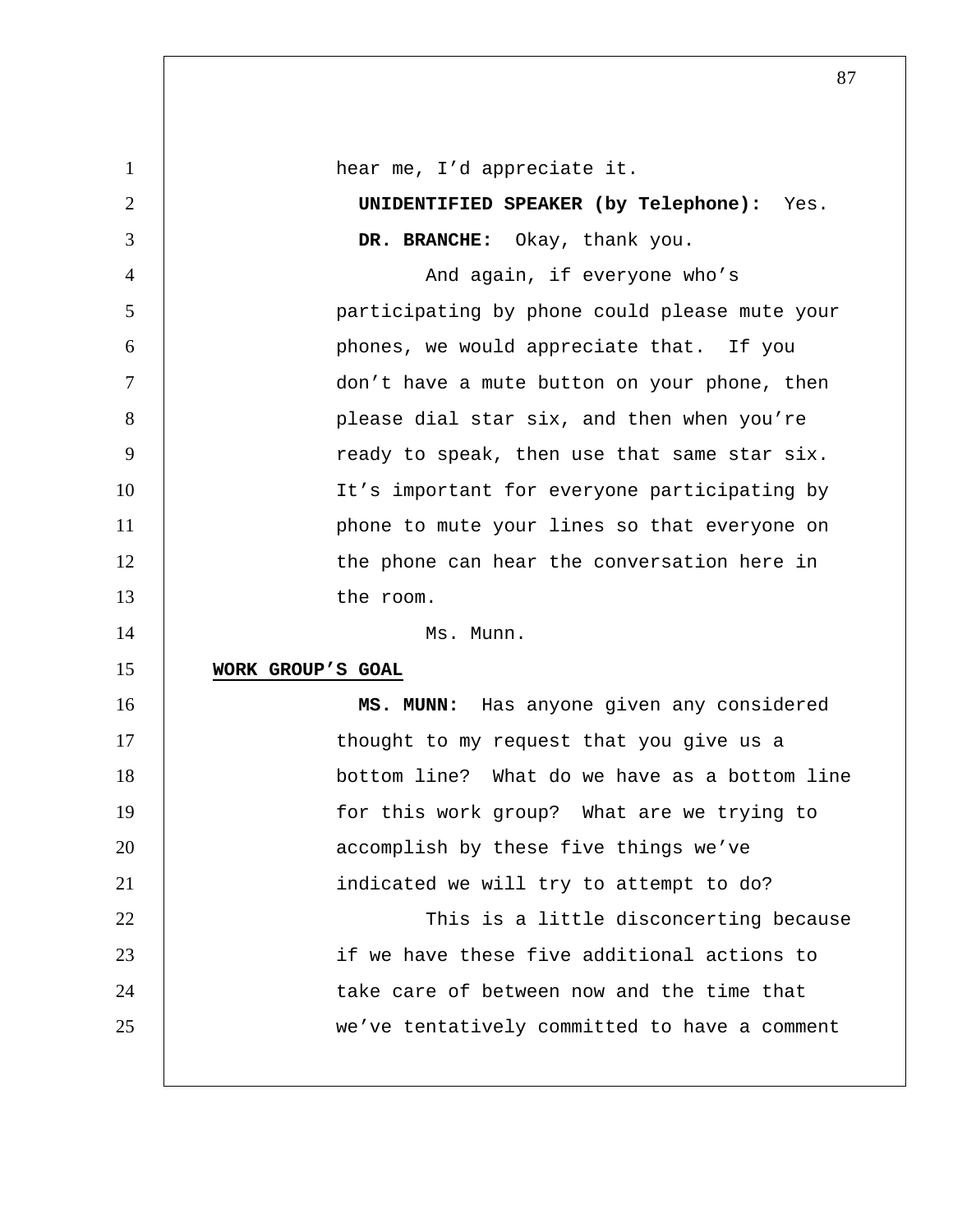1 for the Board with regard to our efforts, then 2 we have a lot of work to do in the next two 3 weeks and there's a lot of work being done on 4 other things as well. 5 So bottom line? Anyone's bottom line? 6 Are we going to be able to accept surrogate 7 data at all or are we going to be able to come 8 | to some conclusion with respect to the 9 completeness of the data that we do have? Can 10 we do that here before we leave or not? 11 **DR. MELIUS:** Well, I can tell you that where 12 | my bottom line is that I am quite skeptical of 13 | using, relying on Florida data for a site in 14 Illinois. But I think that the information 15 | that we are going to be collecting -- and this 16 | is for radon obviously -- is the information 17 | that these actions will help. And I agree 18 | that, as John and Jim have put it, it's a 19 weight of the evidence issue, and let's see 20 what the evidence shows. And I think we've 21 | outlined issues and we'll weigh the evidence. 22 **MS. MUNN:** So what I think I'm hearing then 23 | is go forward with these five items as quickly 24 | as we can. I'll summarize them by e-mail and 25 | Send them to everyone to make sure that I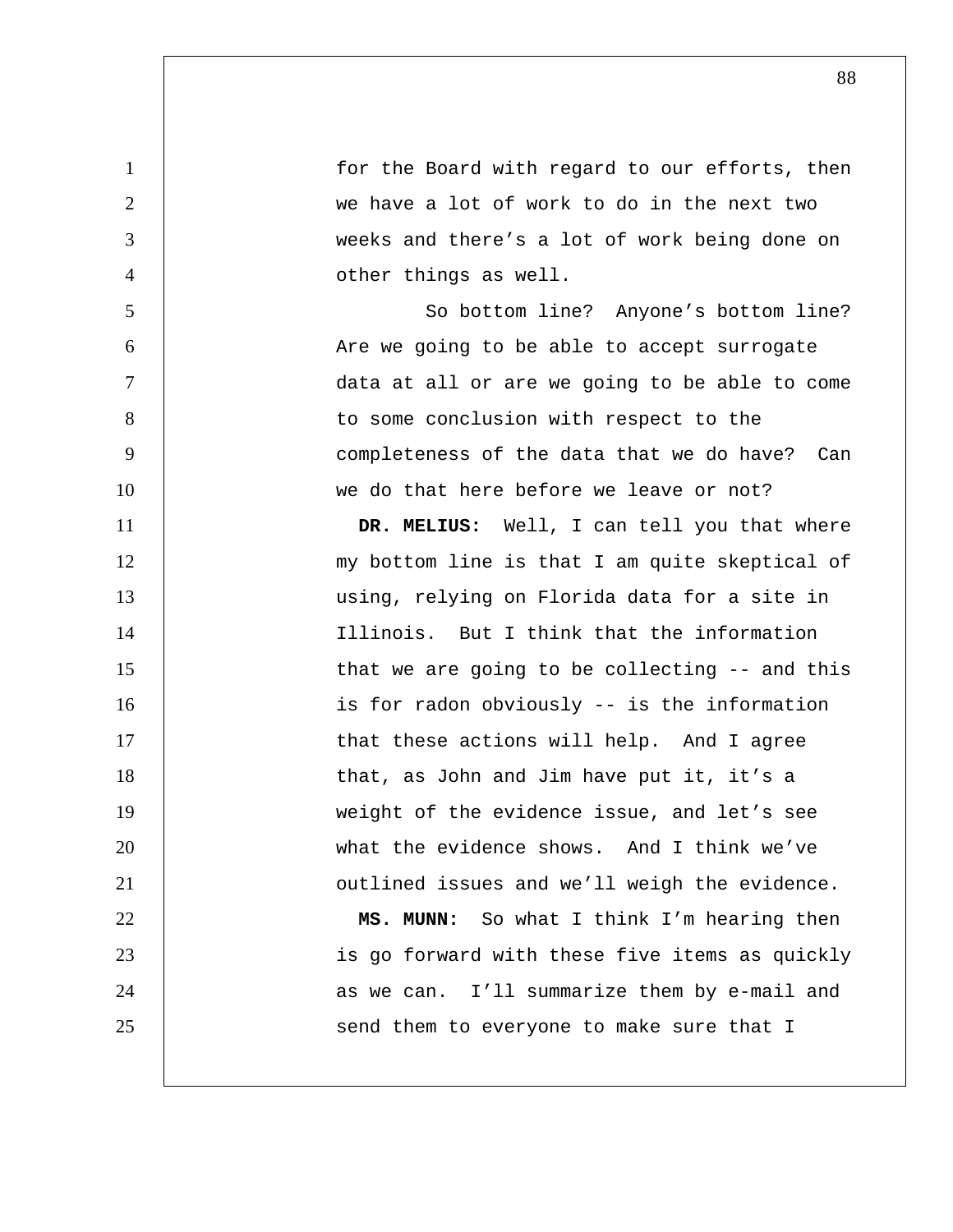| $\mathbf{1}$   | have, we have them reasonably agreeably.       |
|----------------|------------------------------------------------|
| $\overline{2}$ | MR. GRIFFON: The only other item, Wanda, I     |
| 3              | just keep on the table, I don't think there's  |
| $\overline{4}$ | any action, but the statistical analysis. I    |
| 5              | just got those files. I'd like to look at      |
| 6              | them. And it may end up, if that's like the    |
| $\overline{7}$ | final thing, I think it may end up as that's a |
| 8              | non-SEC issue, but I still want to have an     |
| 9              | opportunity to look at that data, you know,    |
| 10             | the proposed ^ by SC&A at least.               |
| 11             | MS. MUNN: And, Mark, I'll rely on you to       |
| 12             | relay to both John and Chick and Tom what      |
| 13             | those specific points are that you want to     |
| 14             | make as you're going through that, and I'll -- |
| 15             | DR. BRANCHE: With copies to you, right?        |
| 16             | MS. MUNN: -- with copies to me. And please     |
| 17             | let me know when we can have that              |
| 18             | teleconference, hopefully sooner than later.   |
| 19             | DR. BRANCHE: I'd like to use this              |
| 20             | opportunity given that request. It's come to   |
| 21             | my attention that there have been a number of, |
| 22             | at least a few requests that have happened for |
| 23             | this work group, assignments as it were, to    |
| 24             | SC&A, that were not necessarily copied to      |
| 25             | Wanda and certainly didn't copy me. And I'll   |
|                |                                                |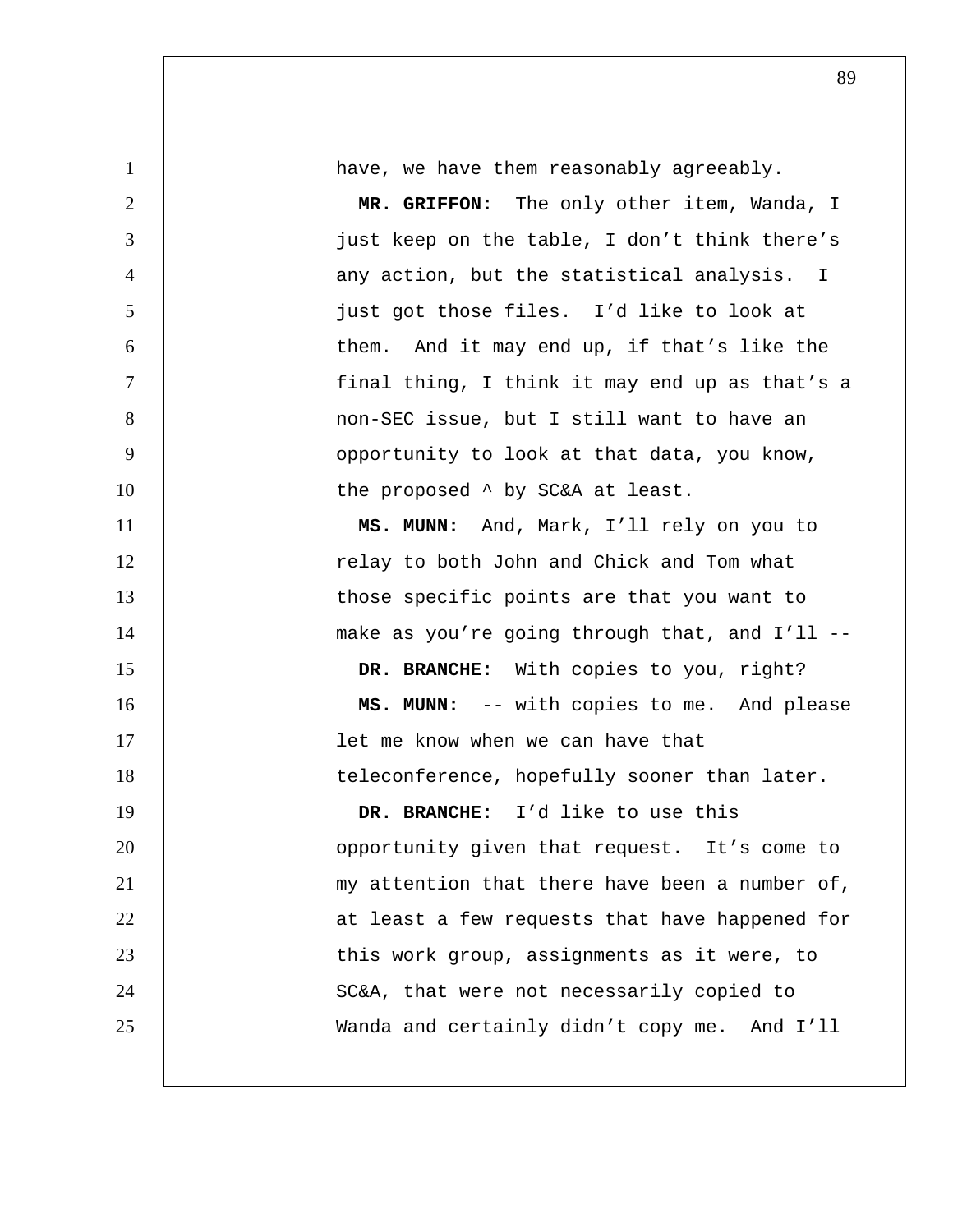1 be sending out a general announcement to all 2 | the Board members, but that we ought not to 3 have that happen. 4 So when you make your requests, 5 | Specifically for requests for SC&A to do their 6 work. It's important that Wanda as the work 7 group Chair be copied so that it really is 8 | under her, under the aegis of her leadership 9 | for this work group. But it's also important 10 | that you copy me. Thank you. 11 **MR. ELLIOTT:** Can I take a stab here? 12 | **MS. MUNN:** Yes, please. 13 **MR. ELLIOTT:** I would offer that what these 14 | items, these action items are staged to do is 15 | to inform the working group as to whether or 16 | mot the radon dose modeling for Blockson based 17 upon data from similar facilities is 18 | appropriate to use or not. Does that get it? 19 **MR. GRIFFON:** Or is sufficient to bound 20 dose. 21 **DR. NETON:** Have we bounded the dose. 22 **MR. ELLIOTT:** I'm just trying to get a 23 **clear, concise, for the record what we're** 24 | trying to do. 25 **DR. MELIUS:** You reached a conclusion in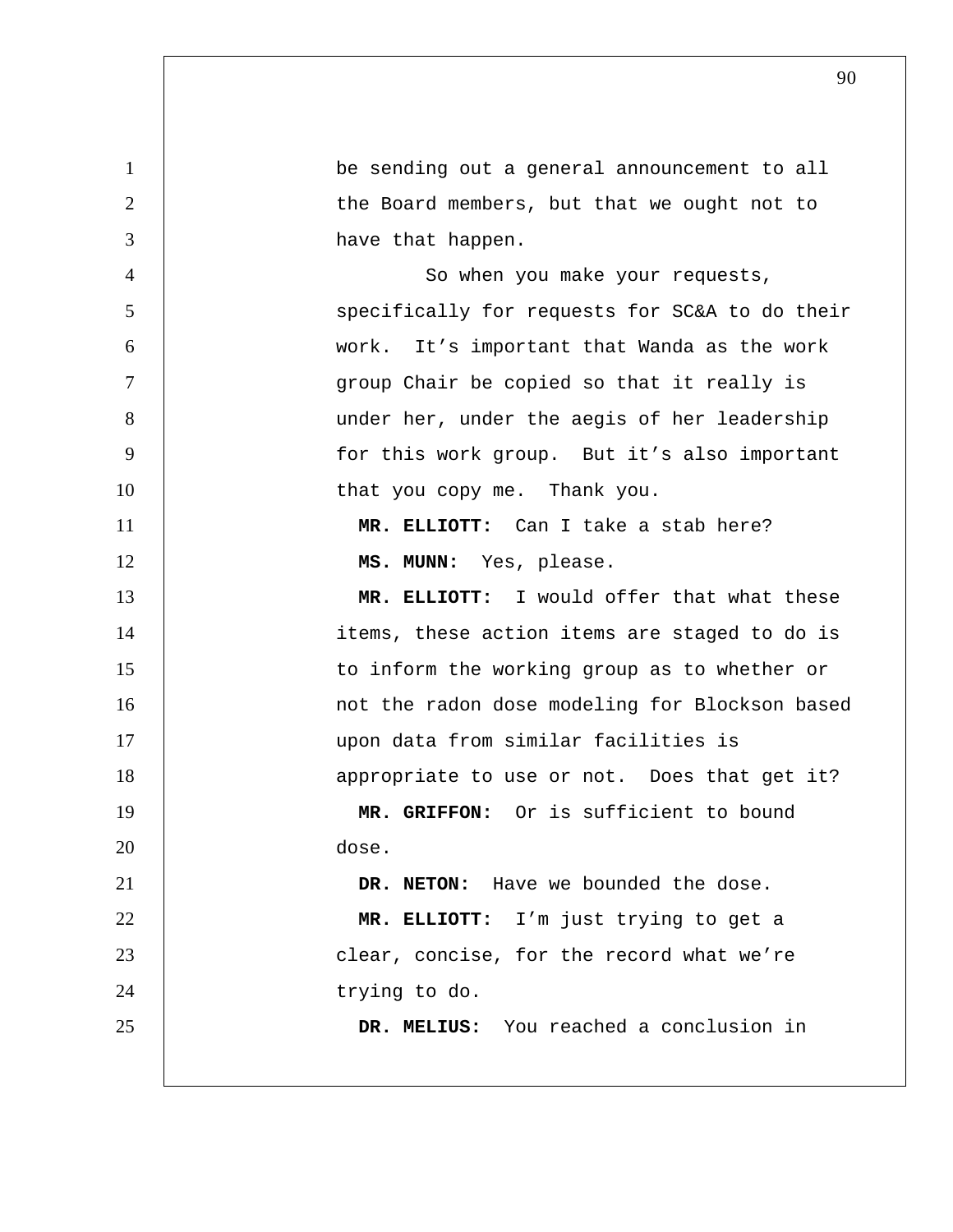1 doing the site profile and so forth that the 2 radon data that you had from Blockson was not 3 Sufficient by itself so you relied on the 4 Florida data for the most part and so forth. 5 | And so the question is is that appropriate. 6 And I think we're looking for what's the 7 | evidence that would support that, supporting 8 | the Blockson data, and so we have some 9 | evaluation of that. Supporting that may be 10 | more general stuff related to the OTIB but as 11 applicable to the Blockson site and northern 12 | sites and close types of information. 13 **DR. NETON:** I think I've got a pretty good 14 | handle. I do have one question though. In 15 | the first item you mention process ventilation 16 | Changes in 40, and I think you also said 55. 17 | Are we, I'm not sure we need to look at 18 | Building 55. It's not really, 40 is the 19 | relevant building that we're concerned. 20 **MS. MUNN:** Forty is the relevant building 21 for me, but I was hearing concerns expressed 22 **b** about when 55 came into this. 23 **MR. GRIFFON:** I think I might have said 24 1955. 25 **DR. MELIUS:** I was quoting Wanda.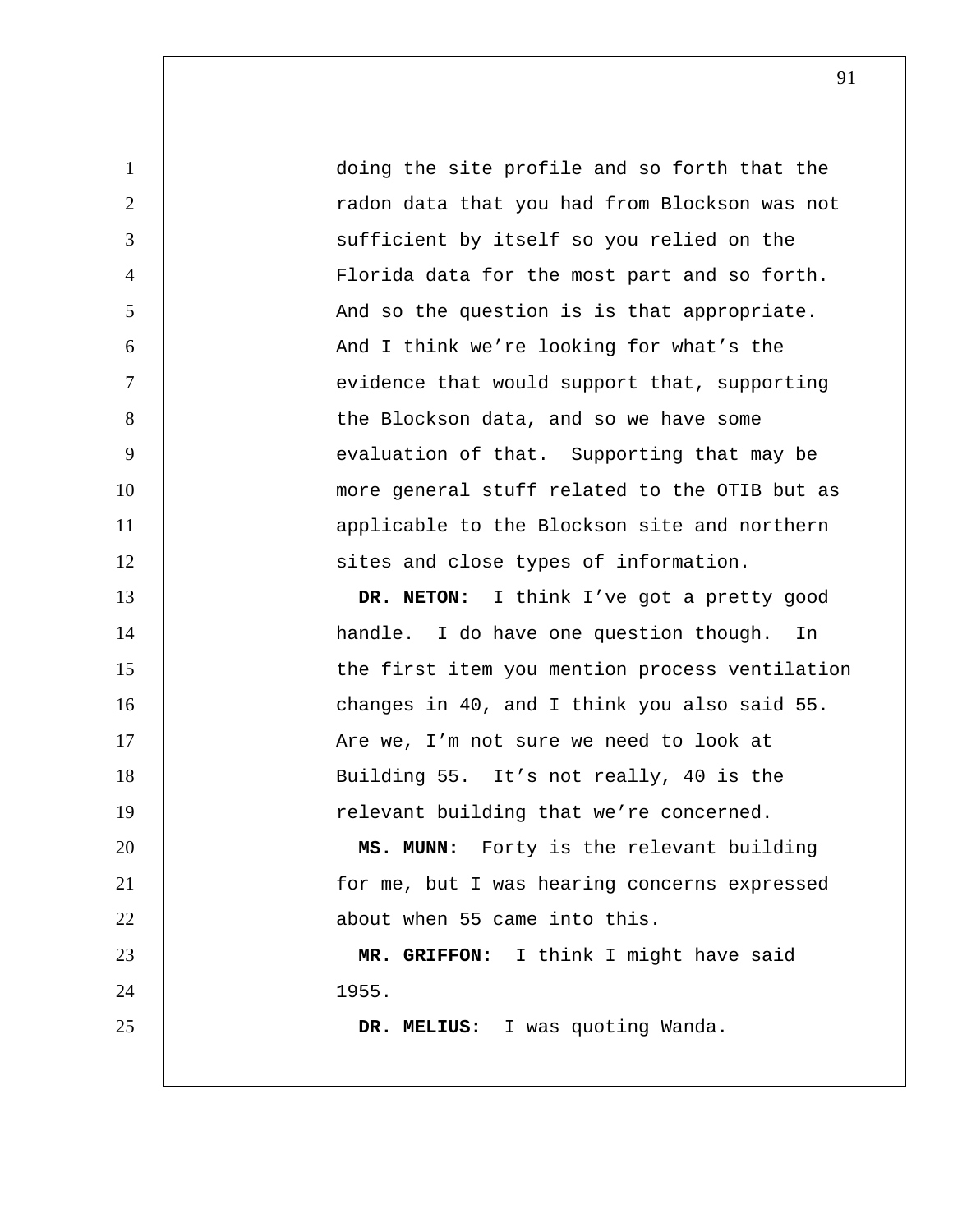**DR. NETON:** Fifty-five I think we all agree 2 | would be low potential for radon because the radium source term had been removed before the 4 | material got there. 5 | **MS. MUNN:** Well, that was my understanding, but I had thought I heard concerns expressed but do we know whether there was an increase 8 | Corra decrease in production and something that 9 | had gone on in 55 that would affect us. If  $\qquad$  that's  $-$ **MR. GRIFFON:** I thought I said in the '50s. I don't know. **DR. BRANCHE:** I thought you were talking 14 | about the time period as opposed to a building. **MR. GRIFFON:** Yeah, the time period that I was talking about, but maybe someone else said Building 55. **MS. MUNN:** Okay, that's wonderful. I would 20 | be more than happy to take Building 55 off 21 | the, we're just talking about Building 40. Yes, Gen. **DR. ROESSLER:** I have one additional thing 24 | that was brought up and I want to point it **July 25** out. That as you talk to people and analyze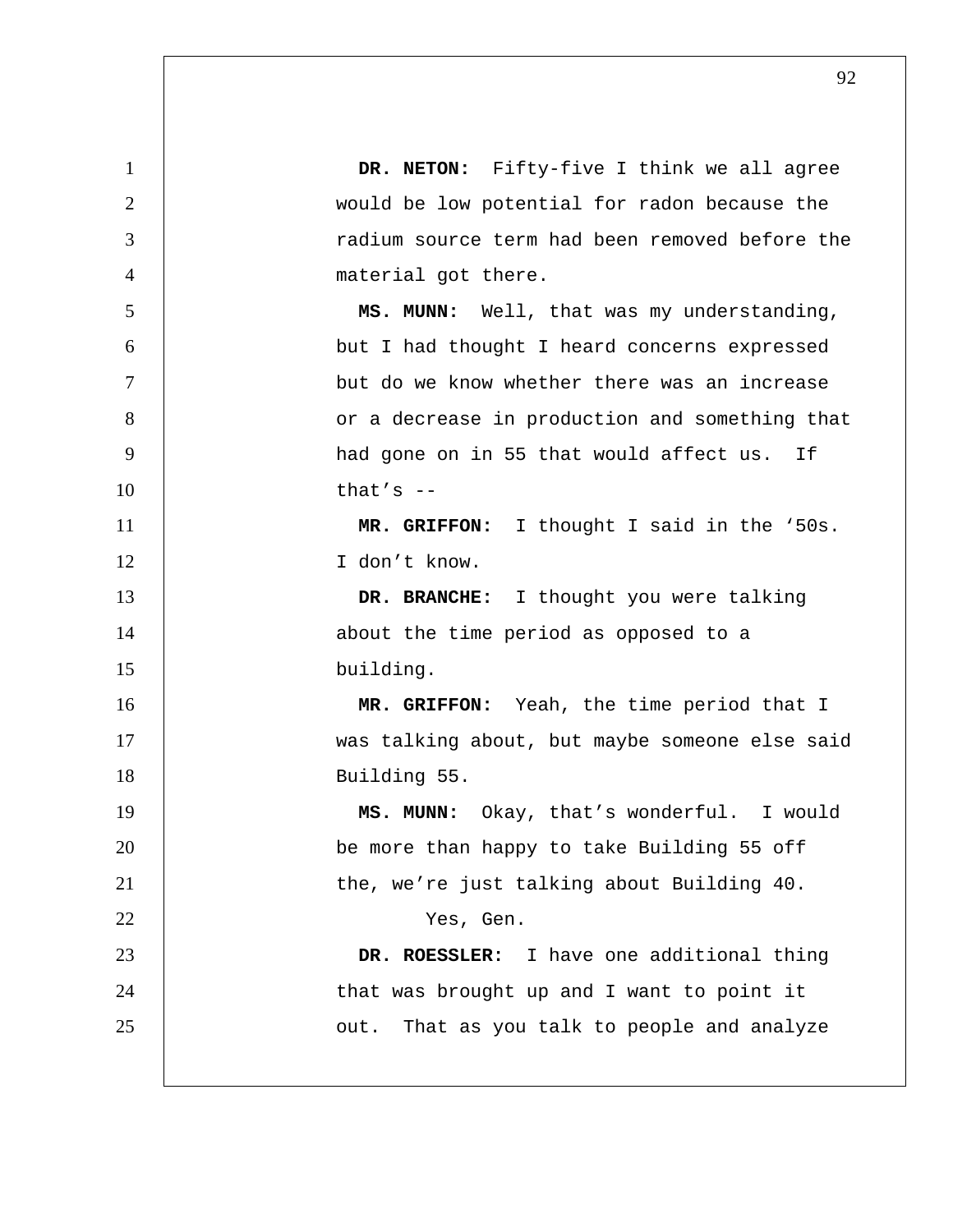1 all of this, the difference between the 2 Florida plant and the Blockson plant, of 3 course, general operation is important. But 4 keep in mind what was said about the 5 difference between Blockson and Florida is not 6 only the open ventilation that didn't occur in 7 Building 40, but the background levels which 8 it was pointed out that in the Florida 9 | Situation this was in an environment probably 10 | enhanced radioactivity with it being in a 11 | mining area and with it being in the vicinity 12 **12** of other levels. I think that was an 13 | important point that we have to keep in mind. 14 **MS. MUNN:** Which would increase the 15 background. 16 **DR. ROESSLER:** Which would increase the 17 | levels, and it would I think answer perhaps 18 Mark's comment about how come the levels were 19 | high in the auto shop and other places. 20 There's probably a high background there which 21 wouldn't have occurred at Blockson. 22 **DR. MELIUS:** This is a quantitative 23 comparison so it's going to be, it's not going 24 | to be ventilation yes, ventilation changes no 25 | or something. It's going to be we'll have to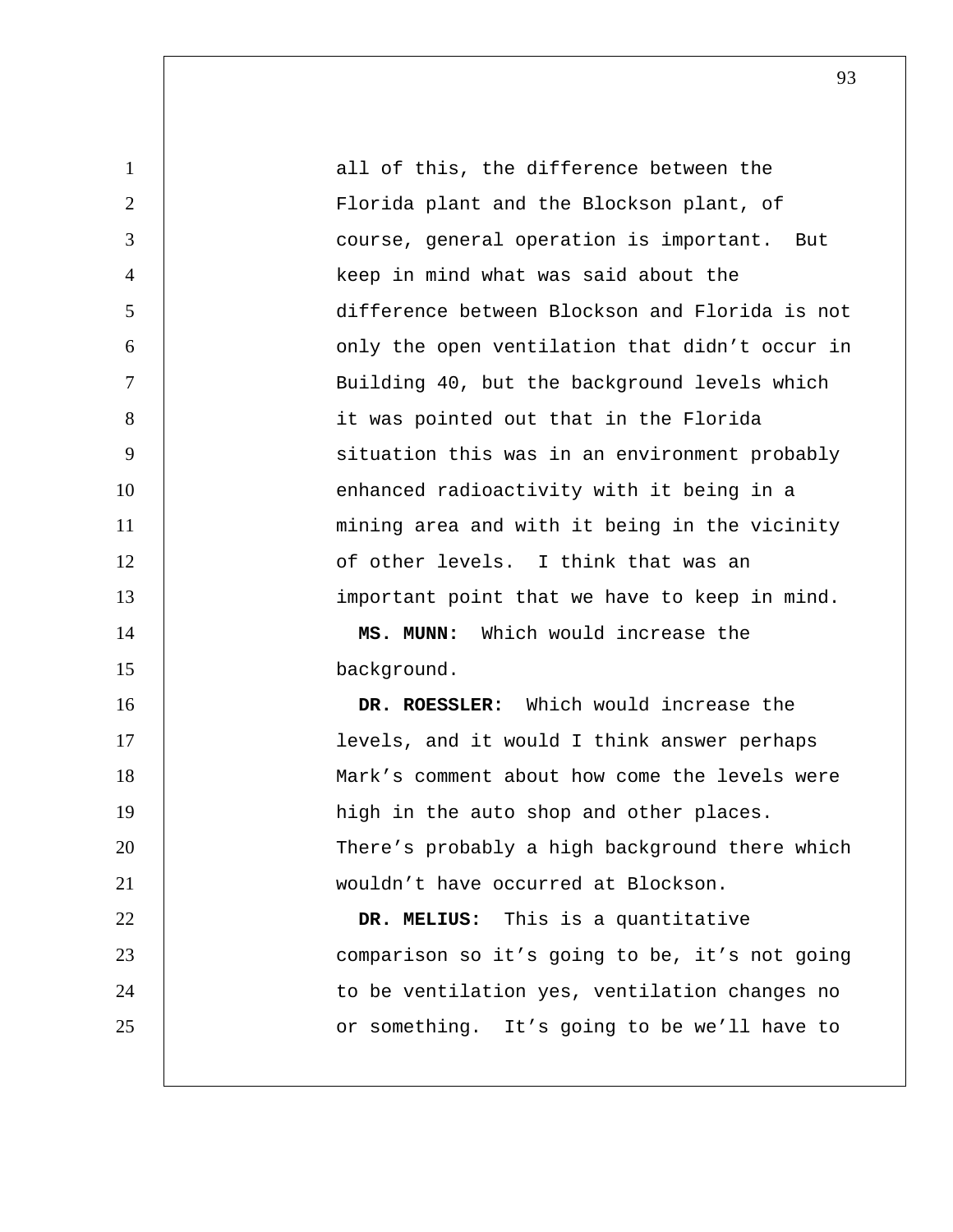look at it overall. **DR. ROESSLER:** Yeah, but it's something to keep in mind. **MR. GRIFFON:** And I don't know if there's 5 | any more information on the source data, or I'm sure you guys have exhausted that possibility that there might be results, raw 8 | data, from the phosphate study, the Florida, 9 | whatever it's called, FIPR. **DR. NETON:** We can get the raw data. Well, 11 | the raw data are probably there. I mean, I don't know if we can; I'm in contact with the 13 | person, Brian Burke's still in the system, and he's still in the Florida Institute of 15 | Phosphate Research. In fact, I've got an e-16 | mail in to him now regarding some other 17 | questions. But I'm not sure the raw data would be meaningful though. I guess I'm not **clear, I think we believe the statistical 1 analysis that SC&A has done to reconstruct the, to use the variants to reconstruct the**  |  $95<sup>th</sup>$  percentile if we had the individual data points, I'm fairly confident that that number 24 | is correct if we're given their --**MR. GRIFFON:** I haven't looked at it the way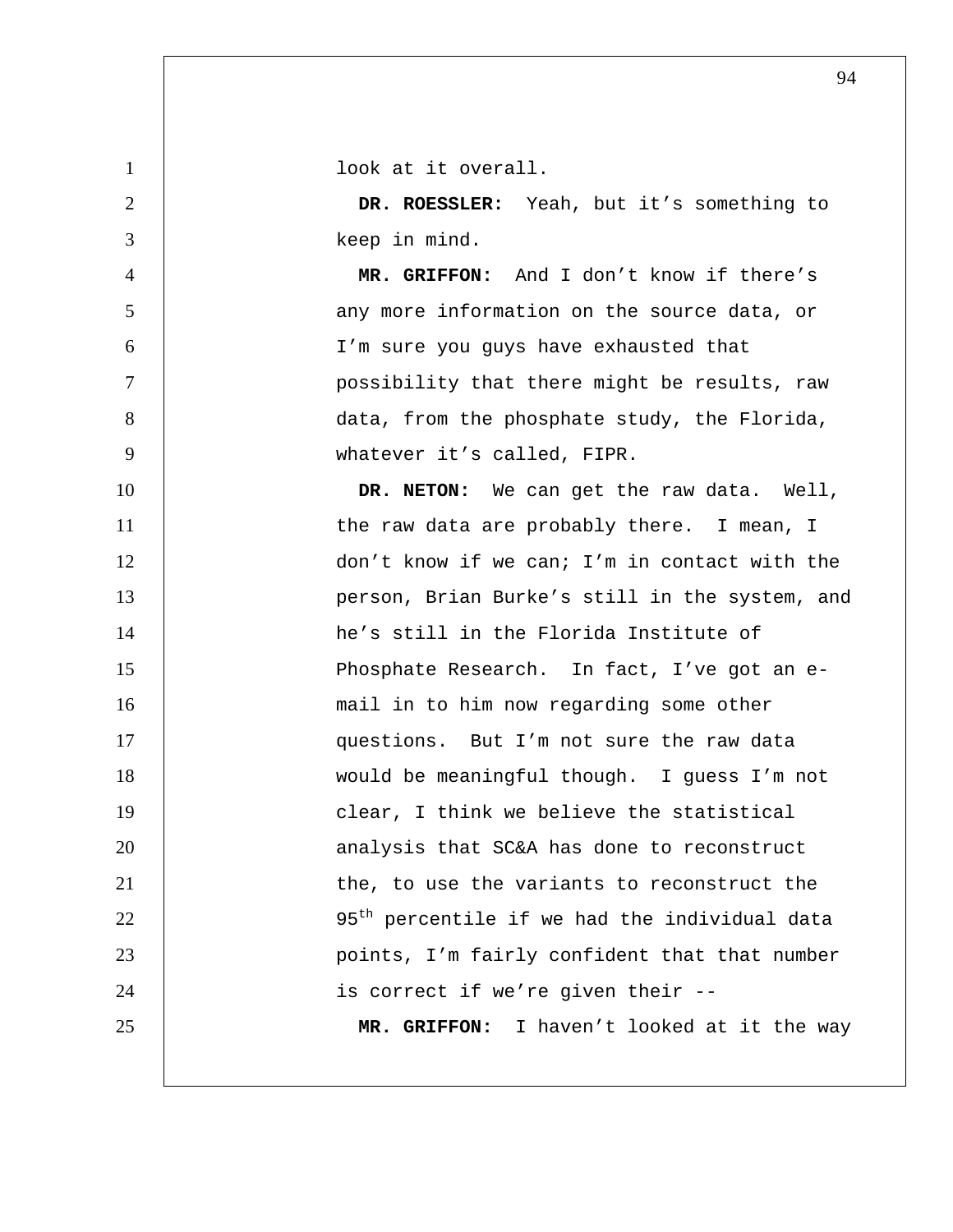1 | vou have, and I do want to  $\uparrow$  that. But I was 2 | thinking while we're at the meeting if it's 3 not difficult to get your hands on that, you 4 | know, it would just, it might be nice to have 5 it there, you know, just wondering how less 6 | than technical things were treated, were they 7 | I haven't looked at the data the way you 8 | have but the raw data might clear up some of 9 | those questions. 10 **DR. ROESSLER:** When you talk about raw data, 11 | and you talked about source, in this report, 12 | the surrogate data report that came out on 13  $\vert$  March 29<sup>th</sup>, there's a page talking about the 14 | amount of ore processed at each of the 15 facilities. And I think that's sort of the 16 foundation for this source term calculation. 17 **MR. GRIFFON:** I mean more of the radon 18 measurement results. 19 **DR. ROESSLER:** Yeah, but I think this is 20 | another. When you speak about source 21 | apparently the data exists for the amount 22 **processed.** 23 **DR. NETON:** When you -- I'm sorry, Gen. 24 **DR. ROESSLER:** No, that's it. 25 **DR. NETON:** When you have the mean and the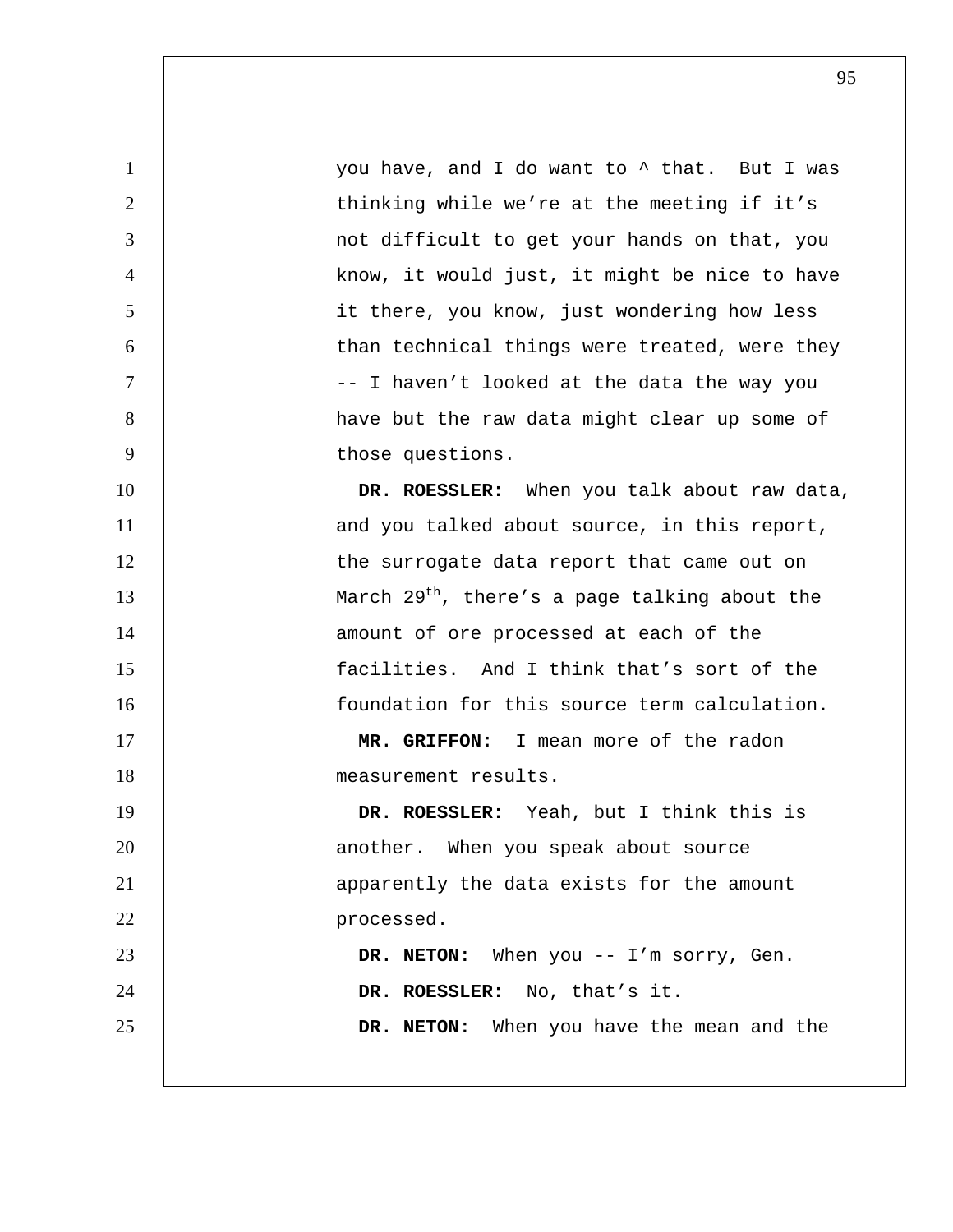variants and n, you have basically what you 2 | need to come up with how that would expand out 3 | in an analysis. I can ask to see if we can get the raw data. I mean, that's certainly doable. I don't know whether we can get -- **MR. GRIFFON:** That's the easy thing. I think you're right especially if that Table B-8 | 4, you said that you have the variants and 9 | other information for that table as well? **DR. NETON:** Yeah, and -- **MR. GRIFFON:** It's not in your report. It was in the -- **DR. NETON:** -- it's in the source document, 14 | and in fact, if you add that set of data it increases, essentially the medium value stays 16 | pretty much the same. And what happens is you **increase the geometric standard deviation** because of the variability that's not been 19 | included. And that makes sense. **MR. GRIFFON:** In these values there was no 21 | effort to subtract out a background radon **level**, was there? **DR. NETON:** Not to my knowledge. **MR. GRIFFON:** I didn't think so. That was **b** the other reason for  $\hat{\ }$ .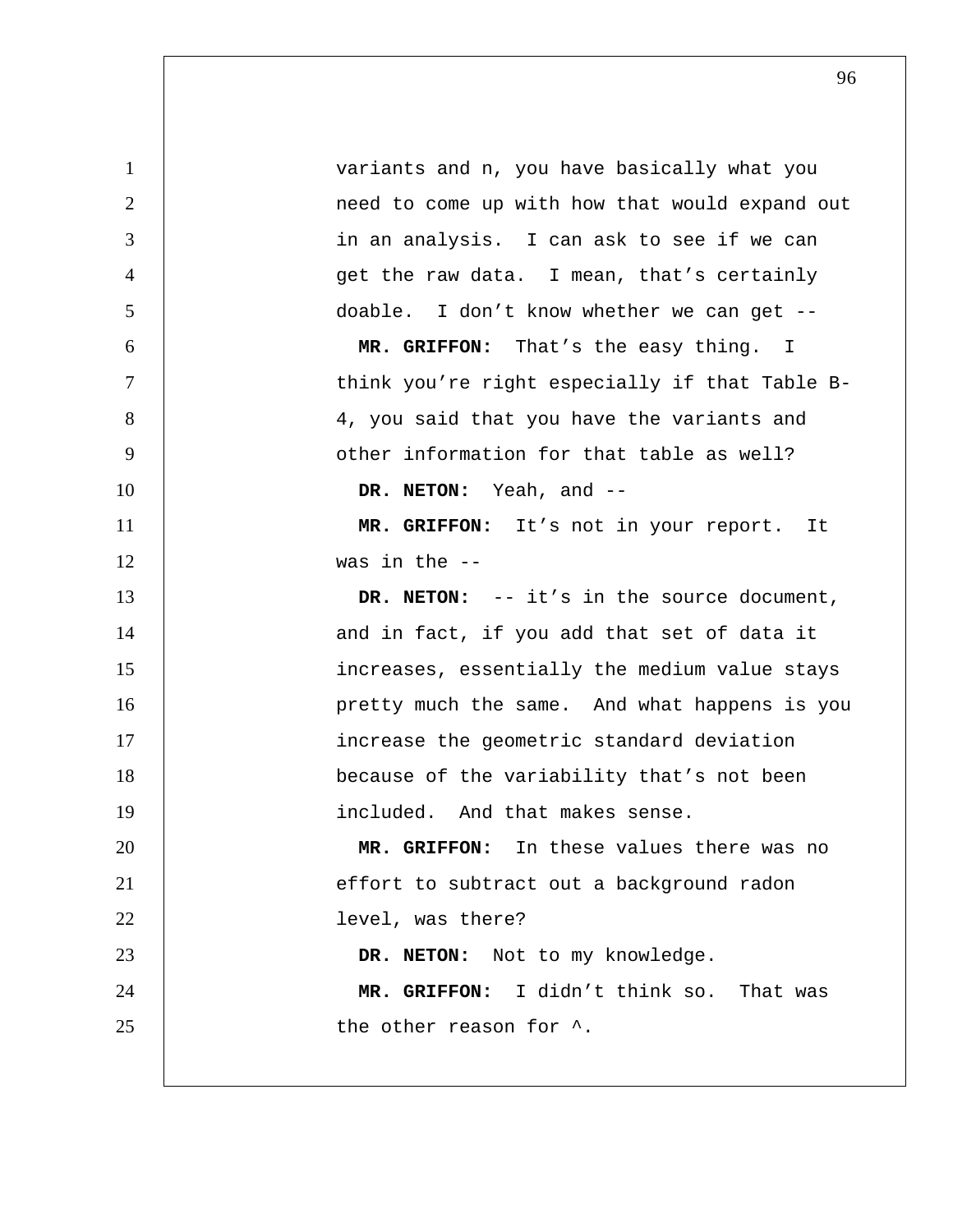**DR. NETON:** I think one of those values that you see southwest of the plant may be one of 3 those kind of attempts to establish background. You see there's one column that you questioned; it's southwest. It's the only one that didn't exceed four picocuries per liter in that column, and that was put there 8 | sort of as a, what is baseline in this area, 9 | and I think it was about two, three-tenths of 10 a picocurie per liter. **MS. MUNN:** So do I have another action item 12 | here regarding exchange of data? **DR. NETON:** Well, I can request the 14 | information. I mean, that's easy. Whether we 15 | get it or not is beyond our control. **MR. ELLIOTT:** And how quickly --**DR. NETON:** How quickly. I may or may not **be successful.** I can at least try. **MS. MUNN:** All right, I'll try to get this 20 | cut to you tomorrow when I'm back in harness, 21 and we need to then establish the earliest possible date for us to have that technical **call that we were talking about. DR. BRANCHE:** Excuse me. 25 | There are some people participating by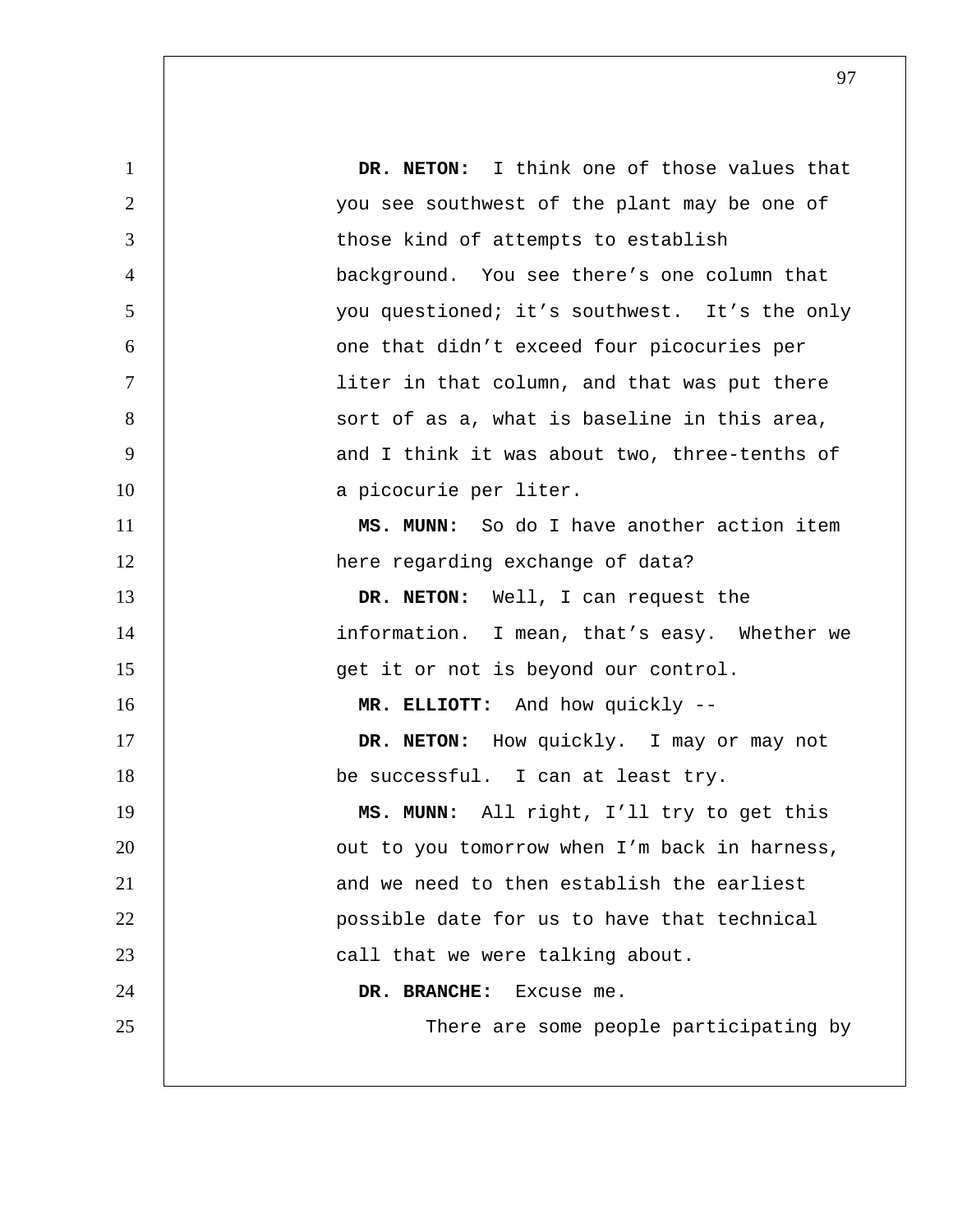| $\mathbf{1}$   | phone. Could you please mute your line? If     |
|----------------|------------------------------------------------|
| $\overline{2}$ | you don't have a mute button, then please use  |
| 3              | star six. Thank you.                           |
| $\overline{4}$ | Sorry, Wanda.                                  |
| 5              | MS. MUNN: That's quite all right.              |
| 6              | I'm a little concerned because our             |
| $\overline{7}$ | schedule in St. Louis does not have us meeting |
| 8              | any time before things pick up, and there's -- |
| 9              | DR. BRANCHE: If you dare, there's Monday       |
| 10             | evening.                                       |
| 11             | MS. MUNN: Yeah, there is Monday evening.       |
| 12             | That's the only time that I see it would be    |
| 13             | possible at all for us to get together to see  |
| 14             | if we've been able to resolve these questions  |
| 15             | reasonably enough. We have essentially a week  |
| 16             | and a half in which to do that.                |
| 17             | So I'll get the information out to             |
| 18             | I will hope any of you who have action<br>you. |
| 19             | items here will keep me posted especially.     |
| 20             | Dr. Branche and I need to know whether we're   |
| 21             | progressing to the point where we're going to  |
| 22             | be able to provide any kind of report at the   |
| 23             | St. Louis meeting or not.                      |
| 24             | DR. ROESSLER: Should we take an                |
| 25             | availability for Monday evening of the group?  |
|                |                                                |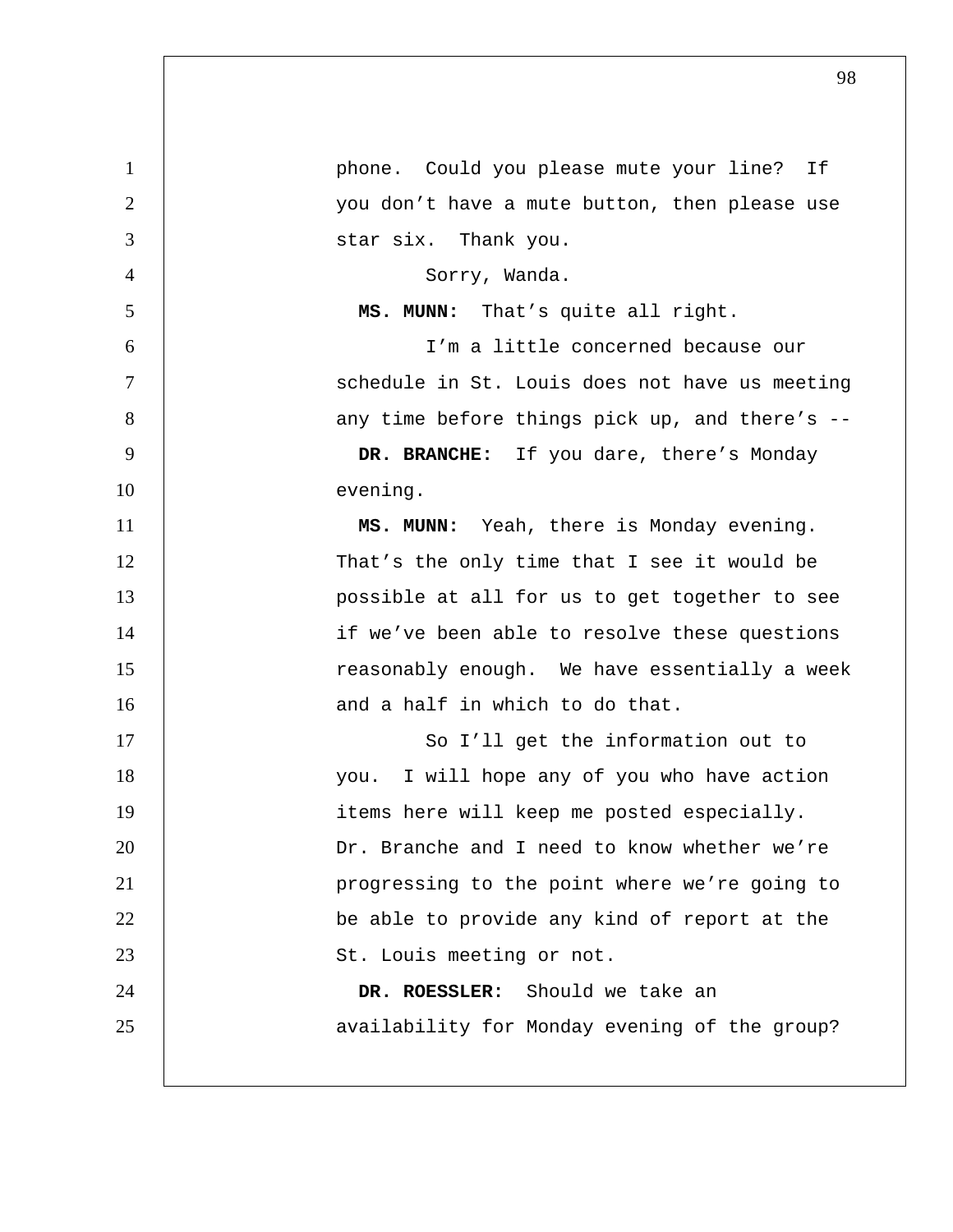1 **MS. MUNN:** It probably would be a good idea. 2 I don't see that we can possibly have anything 3 | prior to that time. And personally, I would 4 be loathe to make any kind of recommendation 5 to the Board without our having cleared up 6 these issues that we're talking about here 7 today. So let's do the best we can with the 8 time. 9 **DR. MELIUS:** I mean, I'll make it easy in 10 | terms of what Gen was asking. I'm not 11 | available Monday evening. I'm not coming out 12 | until some time on Tuesday. 13 **MS. MUNN:** Okay. By telephone are you 14 available? 15 **DR. MELIUS:** No, I have a commitment. 16 **DR. ROESSLER:** Review for us what's going on 17 | Christine. Christine. 18 **DR. BRANCHE:** There's a Nevada Test Site 19  $\vert$  meeting the morning of the 23 $^{rd}$ . Then our site 20 | visit to Weldon Springs, the Mallinckrodt 21 | Interpretive Center, and then you have a free 22 evening. 23 **DR. ROESSLER:** But we're tied up all 24 afternoon. 25 **DR. BRANCHE:** No. I would say that my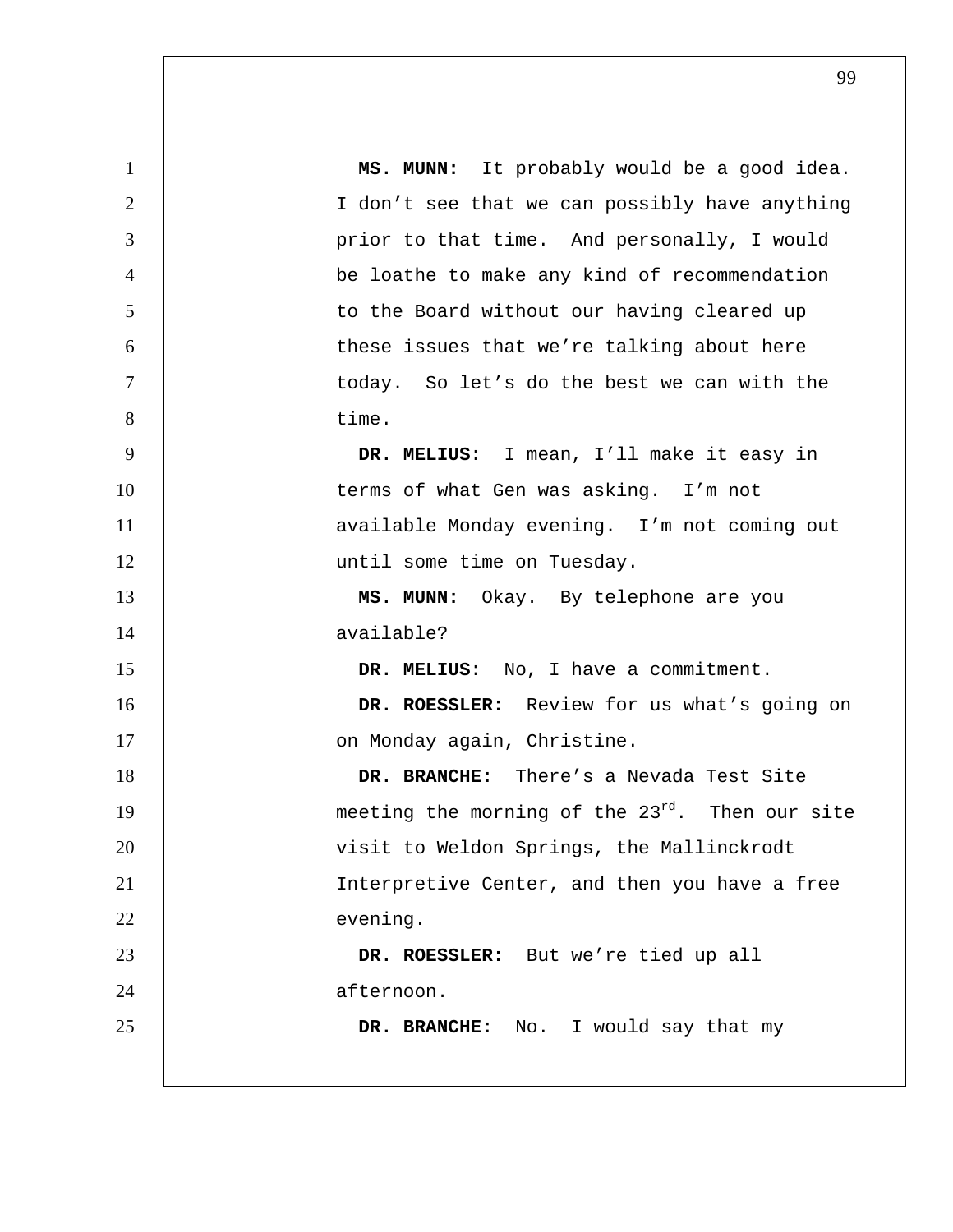1 understanding is that the tour, et cetera, 2 would take about an hour. It's going to take 3 3 about 45 minutes at the most to get from the 4 hotel to the location. We're leaving the 5 hotel at 12:15, sorry, 12:30 arriving around - 6 | South T'd say we'd be finished at the site by 7 | three o'clock at the latest and probably back 8 | at the hotel by four o'clock at the absolute 9 latest. I mean, that's if we just really take 10 | our, just really drag our feet. 11 **DR. ROESSLER:** So we would have a four 12 | colock time available for those of us who are 13 | there and for participation by phone. 14 **MS. MUNN:** For a five o'clock. The other 15 question then becomes, Jim, if you're coming 16 in on Tuesday -- 17 **DR. BRANCHE:** You've got the Procedures 18 meeting, and I believe you're taking us right 19 up to lunch -- 20 **MS. MUNN:** Oh, I am. 21 **DR. BRANCHE:**  $--$  Ms. Munn. 22 **MS. MUNN:** Absolutely. Yeah, we'll go right 23 | to lunch with Procedures. And I don't 24 | remember what the agenda --25 **DR. BRANCHE:** That's because you haven't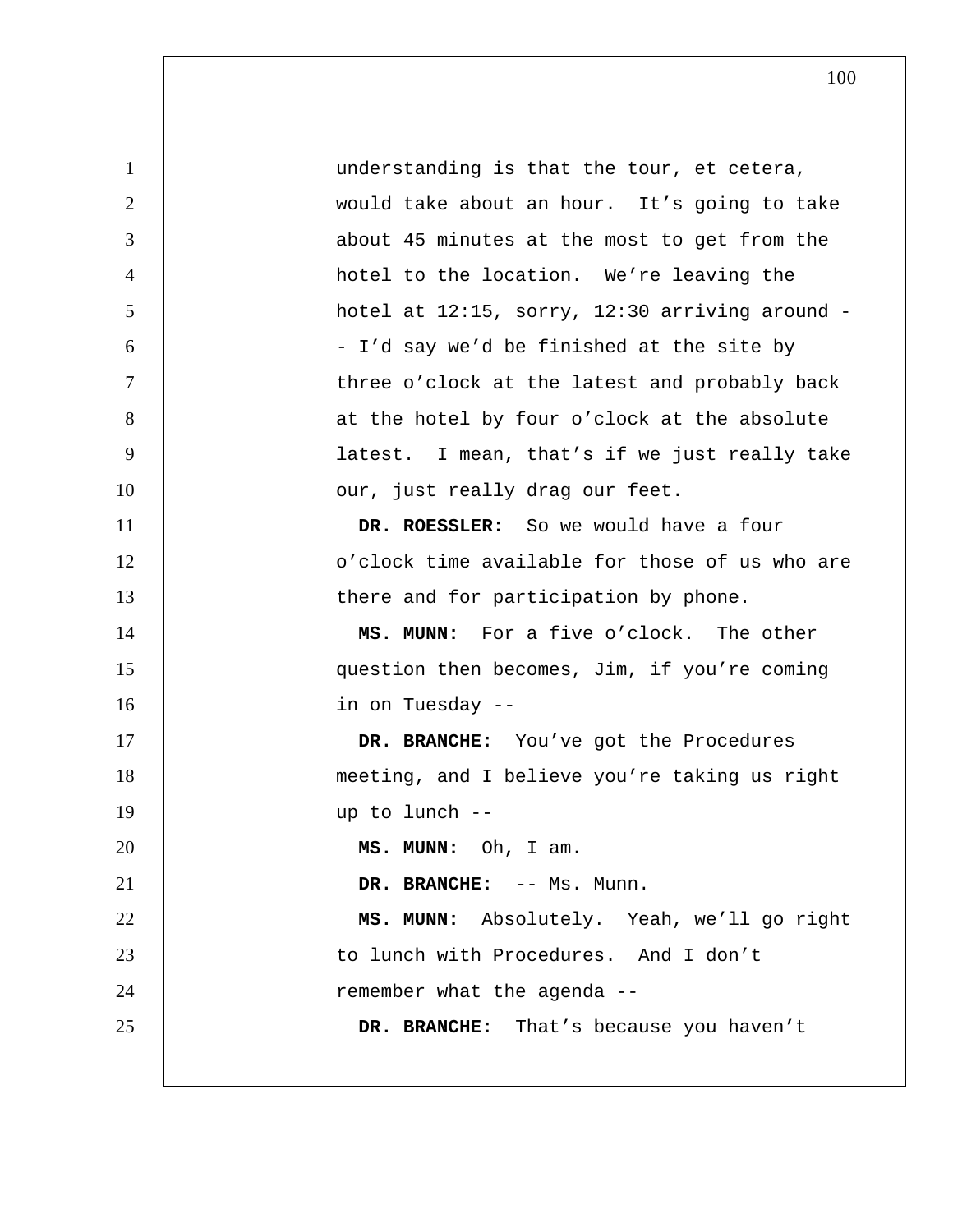1 | seen it.

2 **MS. MUNN:** We don't have public hearings 3 Monday night, do we?

4 **DR. BRANCHE:** Yes, we do. The evening 5 period that is after the dinner hour is on 6 that Wednesday. Currently, I have scheduled - 7 | Southeast Order Thaven't set it up because I haven't 8 finished my discussion with Dr. Ziemer about 9 | the agenda. But at this juncture the public 10 | comment period is scheduled from 4:00 p.m. to 11 | 5:00 p.m. which is a little earlier than what 12 | vou're accustomed to.

13 **DR. ROESSLER:** On Tuesday?

14 **DR. BRANCHE:** On Tuesday, so the afternoon, 15 | the public comment period that immediately 16 **follows** the Board meeting is currently 17 | Scheduled from four to five. That could 18 change before I send it out. But we're not 19 | starting on that Tuesday until 1:00 p.m. 20 **DR. ROESSLER:** So we're back to Monday at

21 | maybe four o'clock.

22 **MS. MUNN:** Well, but if we do --

23 **DR. BRANCHE:** But Dr. Melius is not going to 24 be there.

25 **DR. ROESSLER:** He said he wasn't available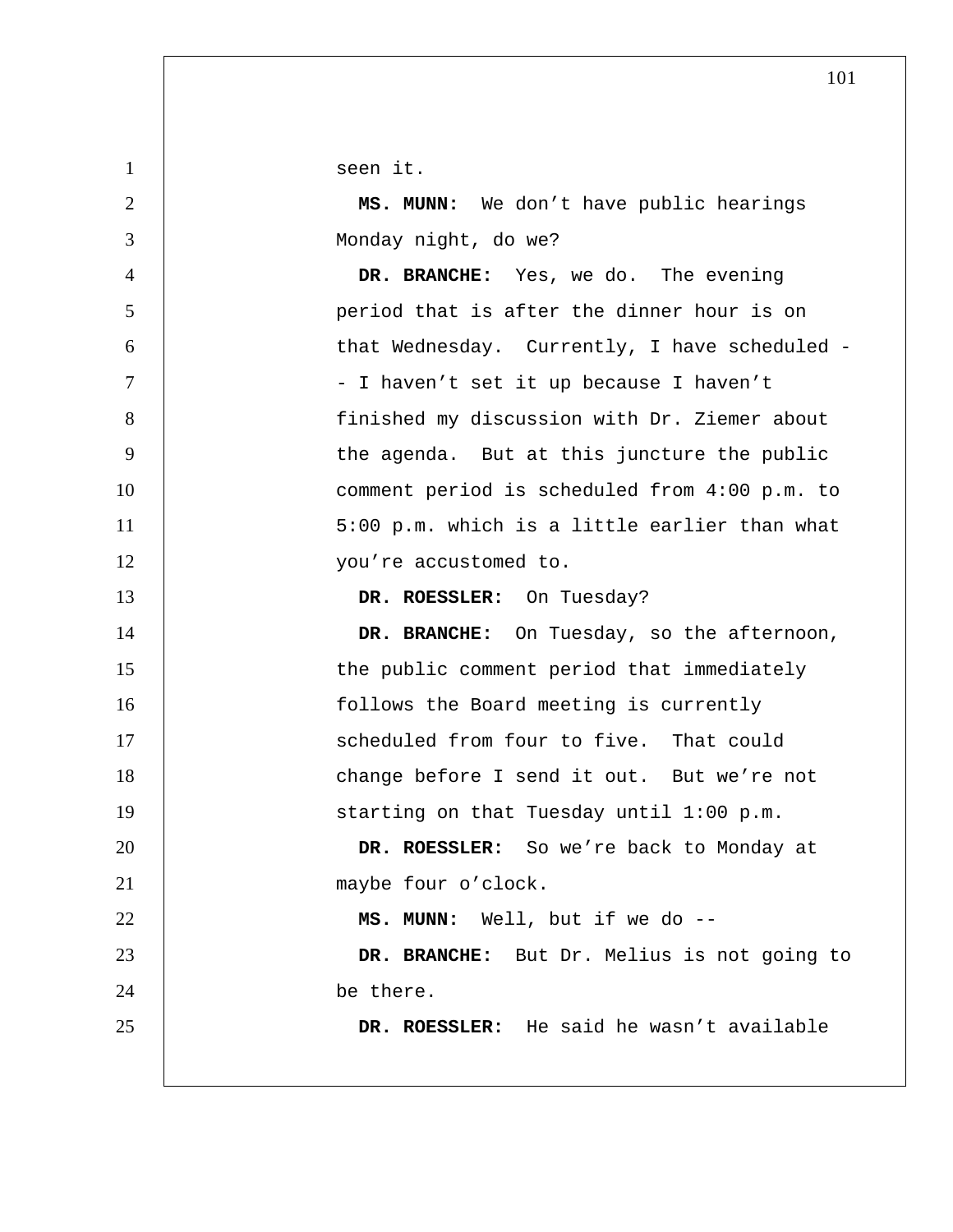1 | that night.

**MS. MUNN:** Yeah, he says he's not going to be there, not be available until Tuesday. **DR. MELIUS:** Yeah, I've got to be in New York City Monday night, and I'm going to be most likely not available even by phone because I'll drive down to the city late, and 8 | the New York State Thruway does not have cell **phone service. DR. BRANCHE:** Especially if you're driving. **DR. MELIUS:** I have a hands-free. **DR. BRANCHE:** I'll remind you guys I come 13 | from an injury prevention background. **DR. MELIUS:** Hands-free, Bluetooth, whatever it's called. And I'm sure Wanda would not 16 distract me during the call. 17 | **MS. MUNN:** I certainly would be as distracting as possible during the call so 19 | it's not a wise idea. If you're going to be 20 | in Tuesday, and public comment is early in the day, is there any possibility that we can 22 | Schedule a one-hour meeting late Tuesday like 23 | Seven to eight or something of that sort on 24 | Tuesday? Can we do that? Because we're **certainly not going to have the kinds of**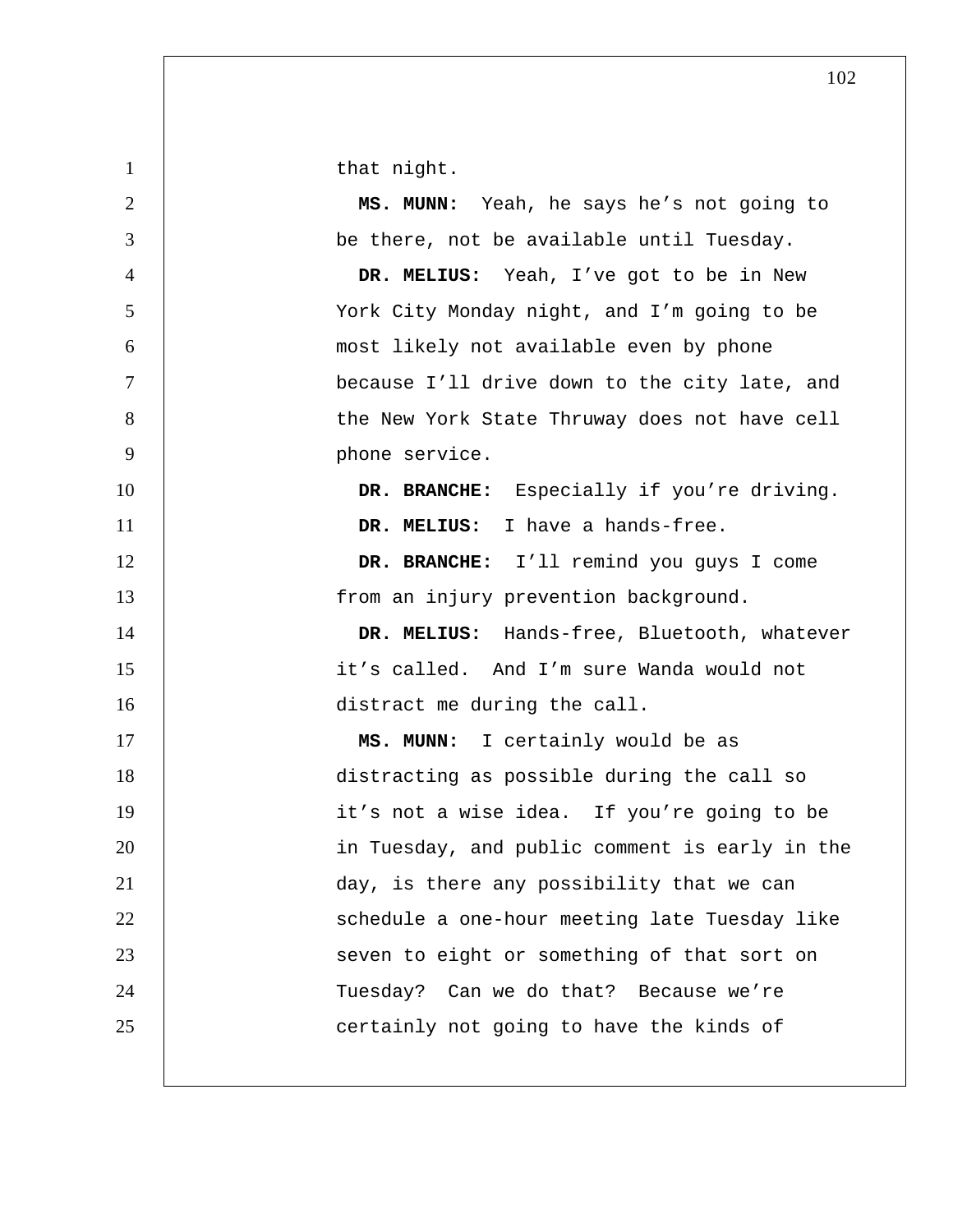| $\mathbf{1}$   | discussions we're having here. It's going to  |
|----------------|-----------------------------------------------|
| $\overline{2}$ | be fairly straightforward I think. We will or |
| 3              | will not have --                              |
| $\overline{4}$ | MR. GRIFFON: You're talking like 30 to 45     |
| 5              | minutes, right?                               |
| 6              | MS. MUNN: Yeah, right.                        |
| $\tau$         | DR. MELIUS: Excuse me. I was distracted.      |
| 8              | What time does the meeting end on Tuesday?    |
| 9              | DR. BRANCHE: Currently I have the public      |
| 10             | comment period scheduled from four to five on |
| 11             | that first day.                               |
| 12             | DR. MELIUS: Why don't we just meet at five    |
| 13             | o'clock?                                      |
| 14             | MS. MUNN: Or at the end of the public         |
| 15             | comment period, whichever comes first.        |
| 16             | DR. MELIUS: We're all there.                  |
| 17             | MS. MUNN: Good, fine. Then one hour for us    |
| 18             | at the close of public comments.              |
| 19             | DR. BRANCHE: I'll write this down because     |
| 20             | I've got to get this to Zaida. So the         |
| 21             | Blockson work group is going to meet on       |
| 22             | Tuesday, June 24 <sup>th</sup> --             |
| 23             | MS. MUNN: At the close of public comment.     |
| 24             | DR. BRANCHE: Shall I say ten minutes after?   |
| 25             | Fifteen minutes after the close?              |
|                |                                               |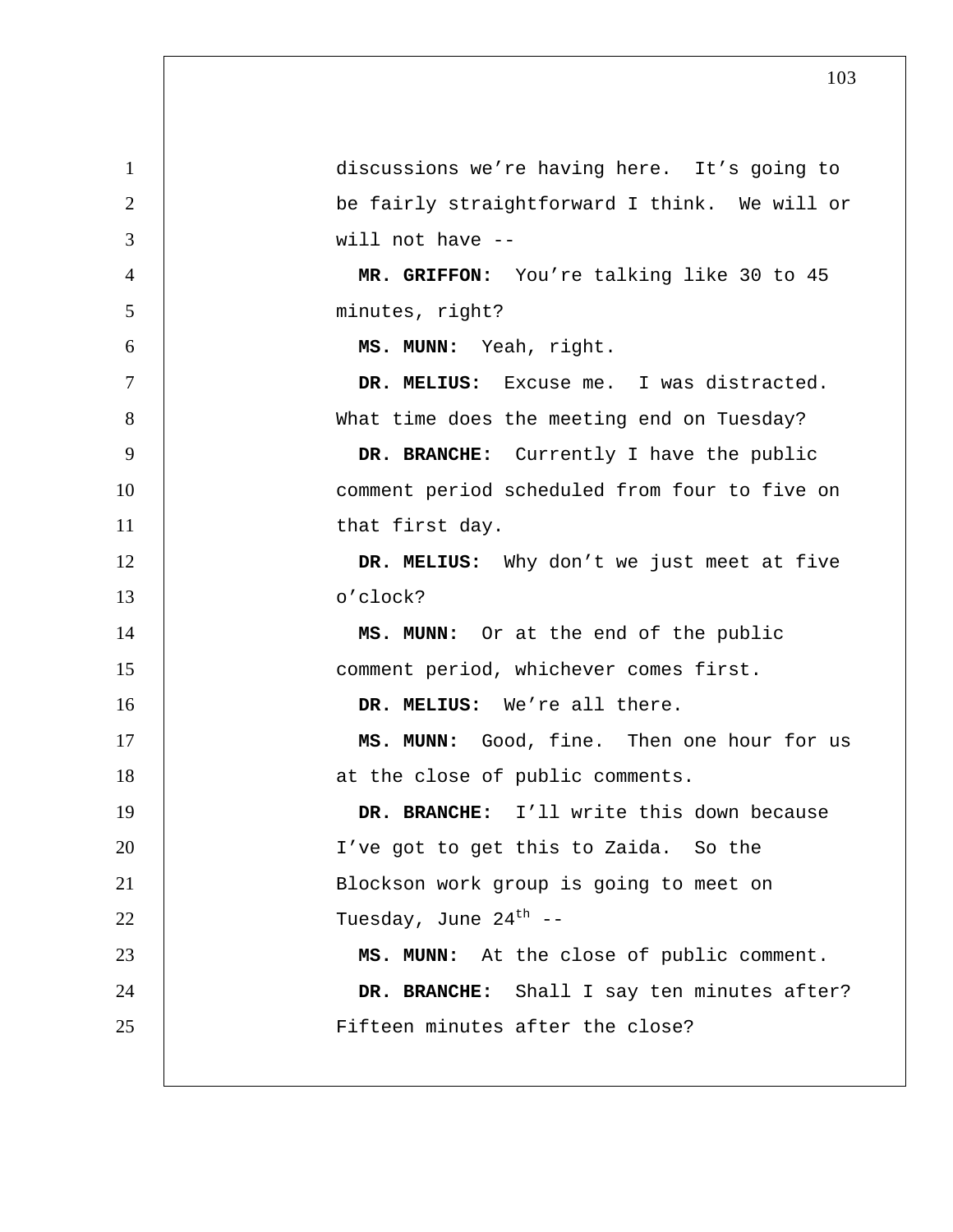1 **MS. MUNN:** Yes, fifteen minutes after close 2 for one hour. 3 **DR. BRANCHE:** All right, we'll send this in. 4 For one hour. 5 **MS. MUNN:** And I'm going to --6 **DR. BRANCHE:** Excuse me. For one hour or -- 7 **MS. MUNN:** For one hour. 8 **DR. BRANCHE:** Thank you. 9 **MS. MUNN:** You bet. 10 | And I hesitate to leave here without 11 | establishing a time for our next telephone 12 call. 13 **DR. BRANCHE:** The technical call? 14 **MS. MUNN:** The technical call, but we need 15 | to accomplish some of these other things I 16 | think before we can do that. So all I can ask 17 | at this moment is if you'll send me your 18 | availability for phone calls. 19 **DR. BRANCHE:** But don't you need to include 20 | people who are workers on that technical call 21  $\vert$  and Mr. ^? 22 **MS. MUNN:** On that technical call, no, I 23 | think the NIOSH attorney talked to Mr. Borum\* 24 | separately. And if we need any input from 25 | that, then we'll include that in the technical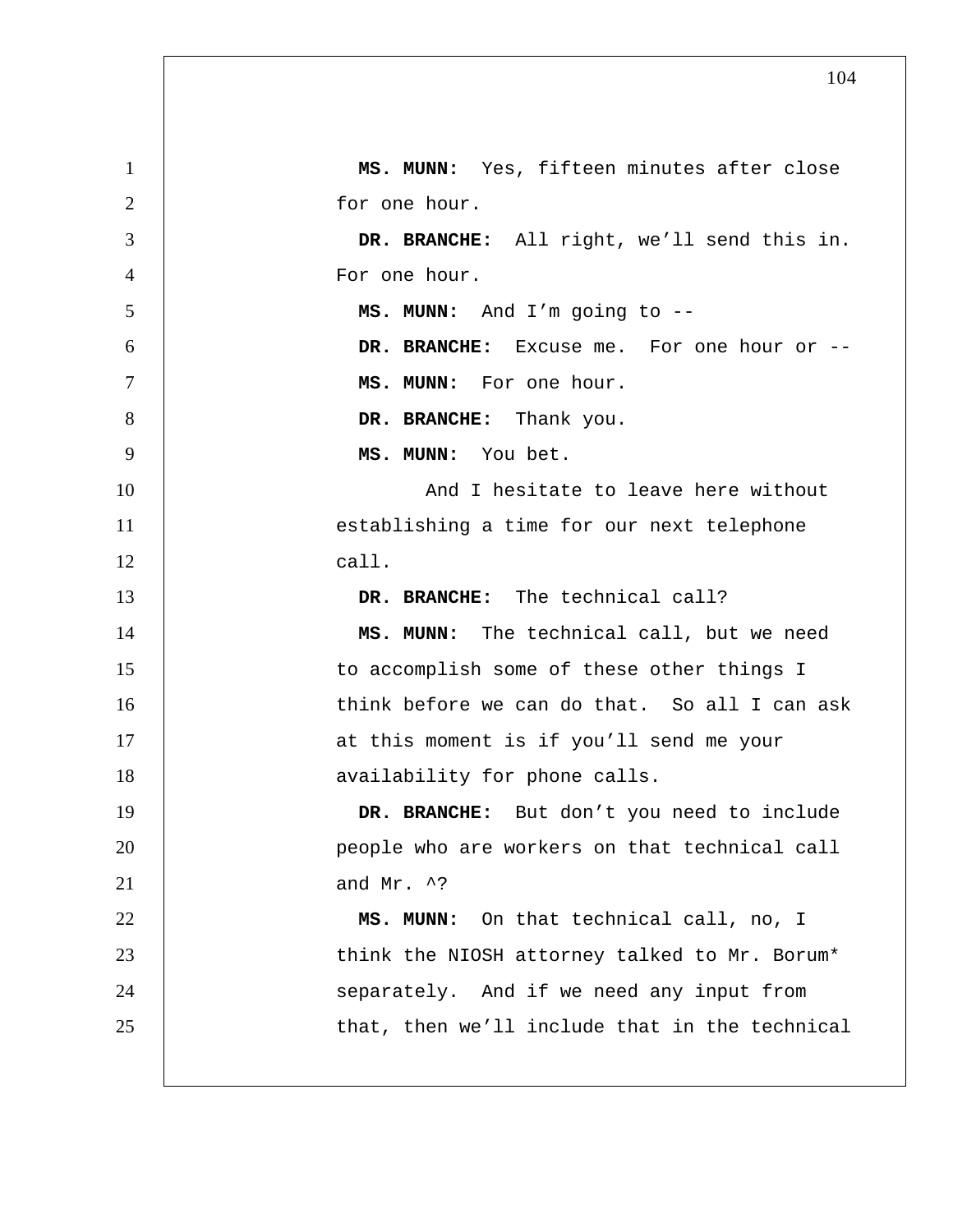| $\mathbf{1}$   | call. But the week of the $16^{\text{th}}$ , $17^{\text{th}}$ , $18^{\text{th}}$ , |
|----------------|------------------------------------------------------------------------------------|
| $\overline{2}$ | 19 <sup>th</sup> , 20 <sup>th</sup> that's obviously the week that we're           |
| 3              | going to have to have that call, preferably                                        |
| $\overline{4}$ | mid-week.                                                                          |
| 5              | DR. NETON: I'm out of town the whole week,                                         |
| 6              | but I think Tom's available. Tom is                                                |
| $\tau$         | available.                                                                         |
| 8              | MS. MUNN: Okay.                                                                    |
| 9              | MR. TOMES: Are you referring to -- excuse                                          |
| 10             | me. Are you referring to the calling the                                           |
| 11             | workers?                                                                           |
| 12             | MR. ELLIOTT: I think she's referring to a                                          |
| 13             | working group technical call which may not                                         |
| 14             | comprise the whole working group.                                                  |
| 15             | MS. MUNN: No, it doesn't comprise the whole                                        |
| 16             | group. It's a technical call.                                                      |
| 17             | DR. ROESSLER: You're talking about NIOSH,                                          |
| 18             | SC&A, as many of the work group as can be --                                       |
| 19             | MS. MUNN: Mark, me.                                                                |
| 20             | MR. ELLIOTT: So you want to have your work                                         |
| 21             | done before, as much as you can, before that,                                      |
| 22             | I guess.                                                                           |
| 23             | MR. GRIFFON: I thought the original concept                                        |
| 24             | was actually what Larry was saying was we're                                       |
| 25             | going to talk to these individuals who might                                       |
|                |                                                                                    |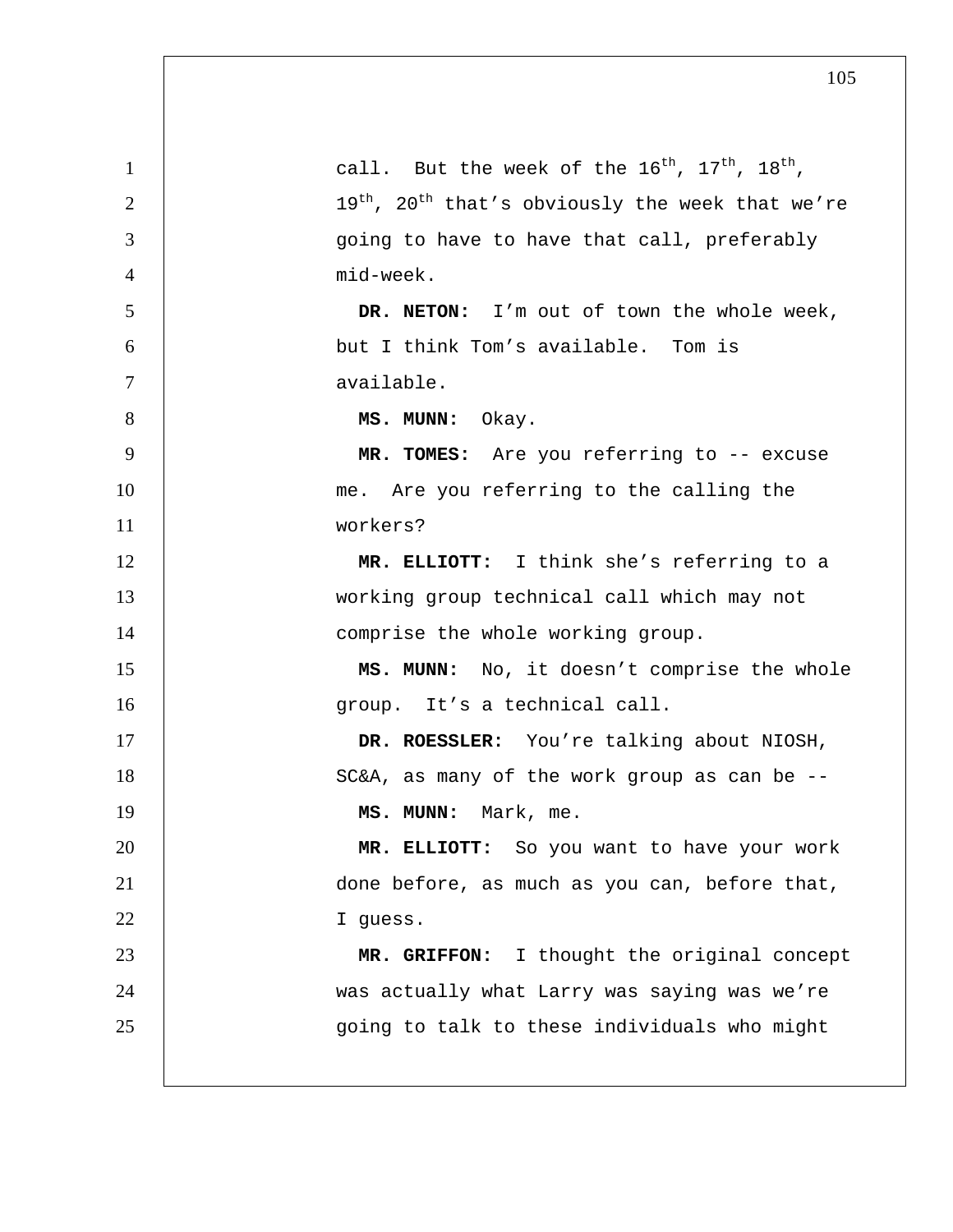1 know something about process history to have 2 | SC&A and NIOSH on the phone at the same time, 3 and I said maybe the work group also. I 4 thought that was what we were, you know, when 5 it was initially brought up I thought we were 6 going to have these people, experts or worker 7 | experts, you know, whoever, on the phone with  $8 \quad | \quad \text{us.}$ 9 **DR. NETON:** Yeah, I thought that was part of 10 | item number one which is determine the process 11 ventilation documentation interviews. 12 **MR. GRIFFON:** That's fine. I thought I 13 **heard Larry suggest that maybe we could get --**14 **DR. NETON:** No, that's true. I think that's 15 | all part of number one. 16 **MR. GRIFFON:** I'm not sure what we're going 17 | to talk about on a technical call. 18 **DR. NETON:** Yeah, I don't know. Wanda added 19 | that. I'm not sure --20 **DR. ROESSLER:** What we want to see is if 21 | NIOSH and SC&A sorting out with the work group 22 **being there to ask questions and sorting out** 23 what they concluded. 24 **DR. NETON:** As a kind of status? 25 **DR. ROESSLER:** Yeah, just where are we at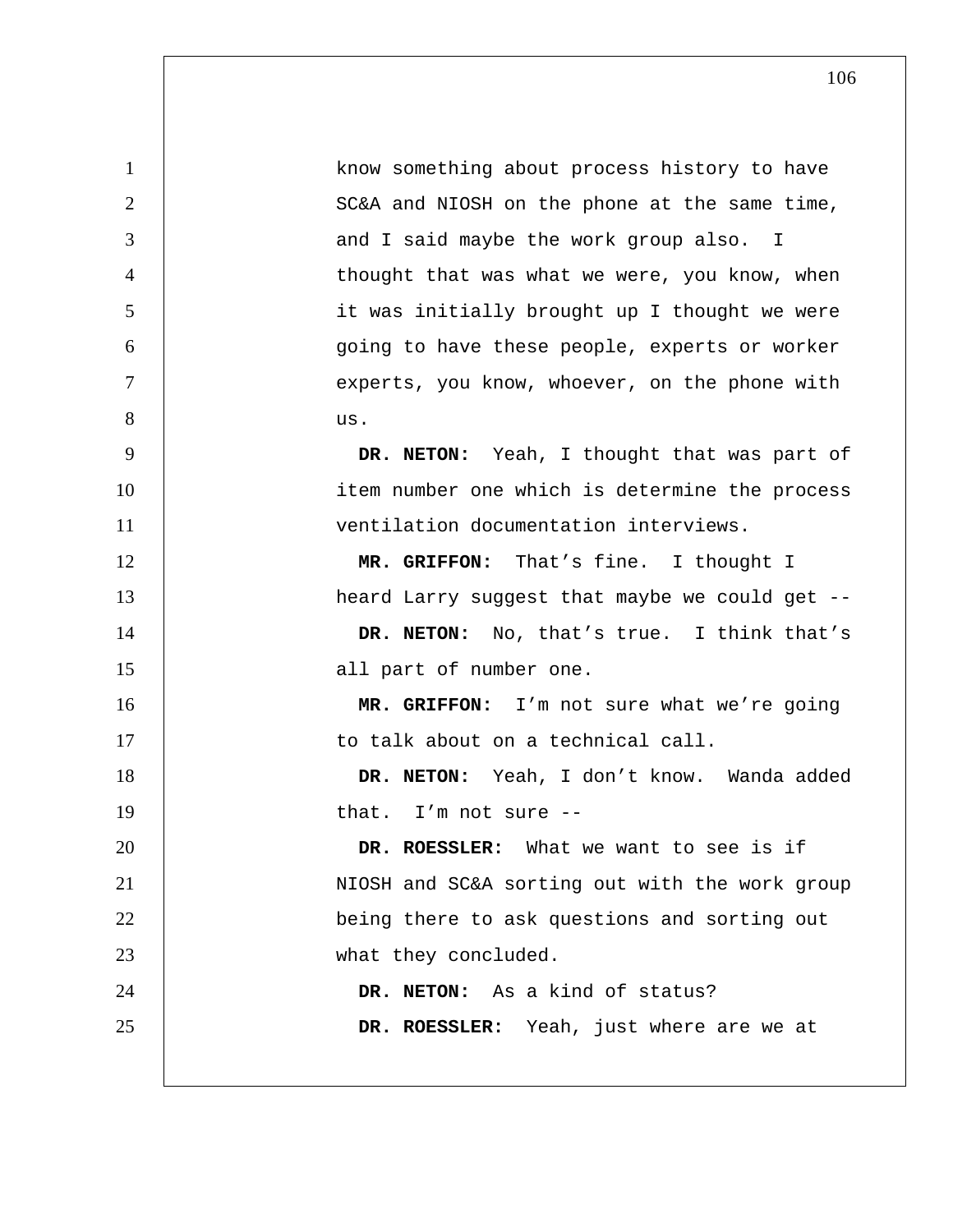1 | this point before we get into the work group 2 meeting. 3 **MR. GRIFFON:** So it should be as close to 4 | the Board meeting as possible probably, right, 5 toward the end of that week then. 6 **DR. NETON:** See, that'd be better for me. 7 I'm coming back I think Thursday that week. 8 | MS. MUNN: I guess now I'm confused. And 9 |  $\Box$  one of the reasons I'm confused is because I 10 | know how difficult it is to arrange a time 11 | when you can get together with workers and 12 | trying to arrange a time for the workers, 13 Chick, Tom -- 14 **DR. ROESSLER:** No, this isn't including the 15 workers. It was my understanding. I thought  $16$  that  $-$ 17 **DR. BRANCHE:** There's two different 18 | understandings about what this technical -- I 19 | thought that what Mark said reflects my notes. 20 **MR. GRIFFON:** Originally that's what I 21 | heard, but if it's a different construct,  $22$  that's fine. 23 **DR. BRANCHE:** But it's up to you, Wanda, 24 what you want. 25 **MS. MUNN:** Well, it's my understanding that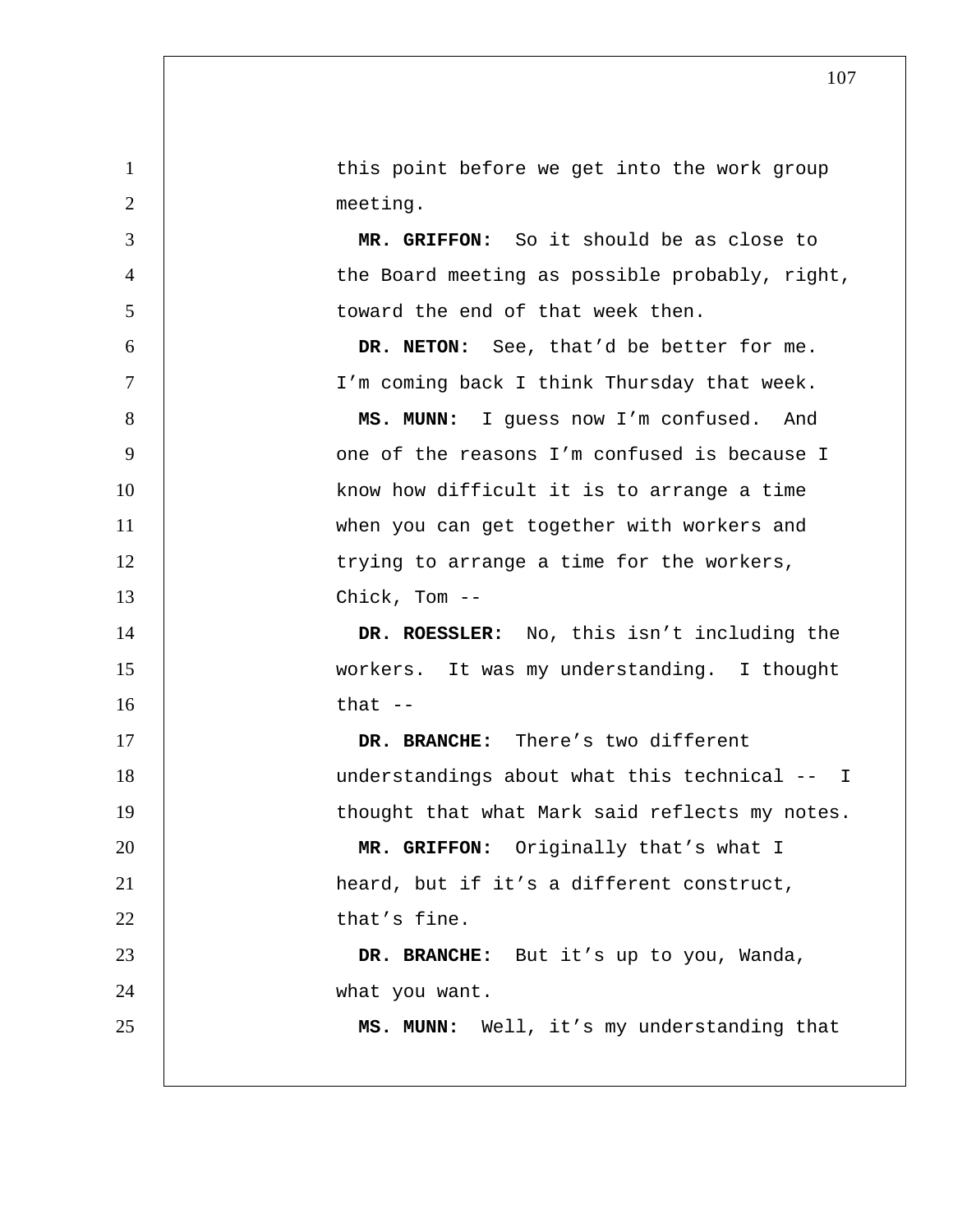1 these contacts, the individual contacts, were 2 | source going to go on from the various individuals 3 involved. And then Tom, Chick, you and I were 4 going to discuss that and try to relay the 5 core of the information or any new information 6 that was gathered to the entire group. I was 7 | Seeing these action items as a separate thing 8 | entirely, as individual action items. If I'm 9 mistaken and misunderstanding what the desire 10 | of the group is, please let me know.

11 **MR. ELLIOTT:** It just seems to me and the 12 | Suggestion that I made if Tom Tomes is going 13 | to talk to Tom Bloom, he ought to have Chick 14 | and anybody else that wants to be privy to 15 | that conversation on the line. If Chick's 16 going to call a prior worker, contact his, or 17 | Tom's going to call the prior worker contacts 18 | that we have, then we ought to do that jointly 19 | with whoever wants to be engaged. 20 | And then I think your paradigm could 21 | still play out where you still have a 22 **technical call with all the members of the** 23 work group that you want or those that can be

24 in participation to cover the bases of what

25 | vou learned in those other contacts. That's,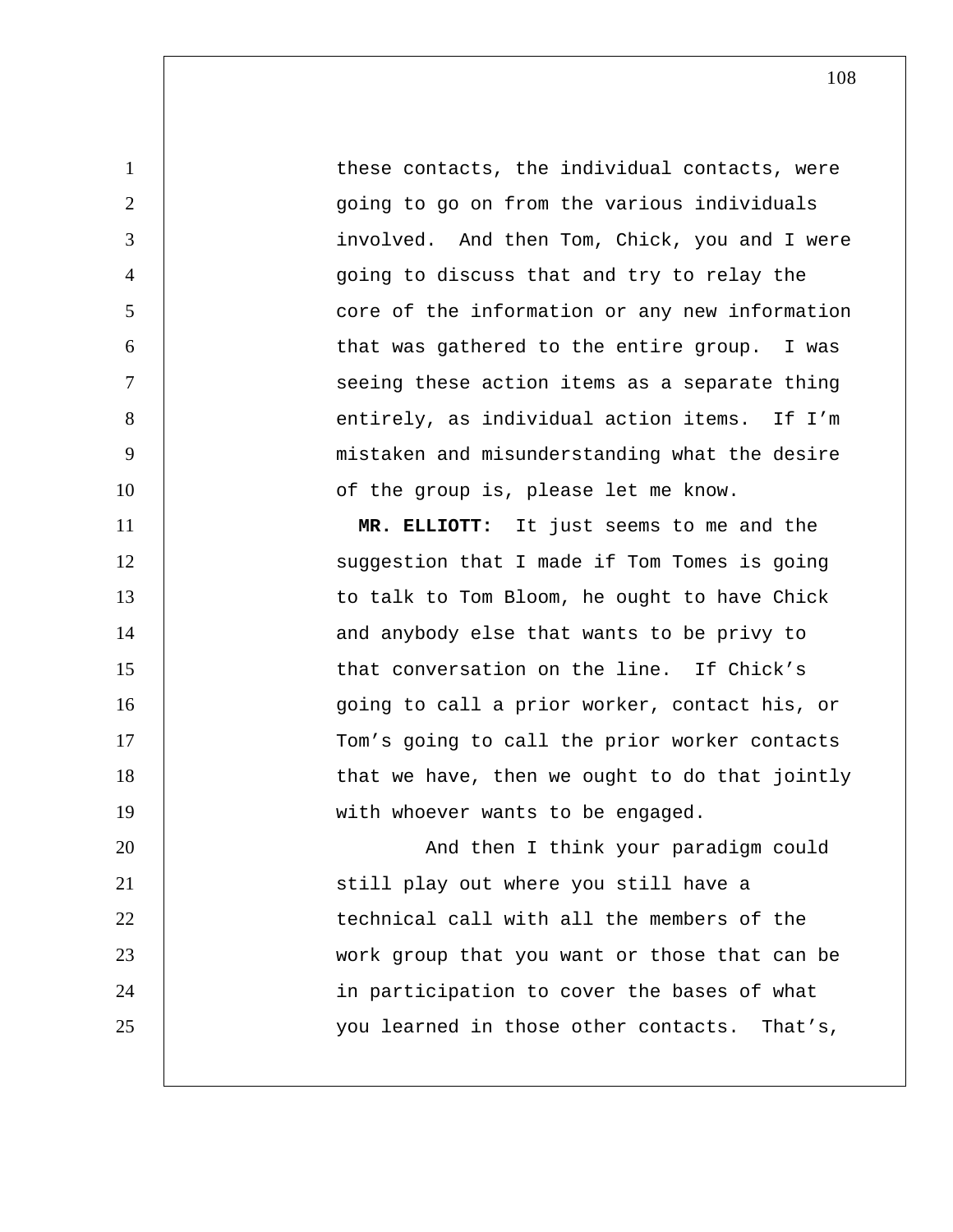1 I think, where I saw this going, but it's only 2 | a suggestion I'm offering. 3 **MS. MUNN:** I think that's appropriate 4 because my thought when I said earlier as we 5 go through each of these steps, please keep 6 Christine and me involved in what you're doing 7 | so that as you're going along, as we can join 8 | in, we will if it's possible. But you're not 9 going to get very many members of this group I 10 | think sitting in on many of these calls 11 | because we're all busy doing other things. 12 | **MR. GRIFFON:** So you're suggesting -- I 13 | think this makes sense, Wanda, that as you 14 | make these contacts, maybe by e-mail you can, 15 | Tom or John or Chick, can say, can let the 16 work group know. 17 **MS. MUNN:** Advising us. 18 **MR. GRIFFON:** Yeah, I'm going to interview 19 | by phone this individual on whatever. Because 20 | vou've got to be, you've got to go by their 21 Schedule. 22 **MS. MUNN:** We have to do that, absolutely. 23 **MR. GRIFFON:** And if you're available and 24 want to join us, here's the 1-800 number or 25 whatever, you know.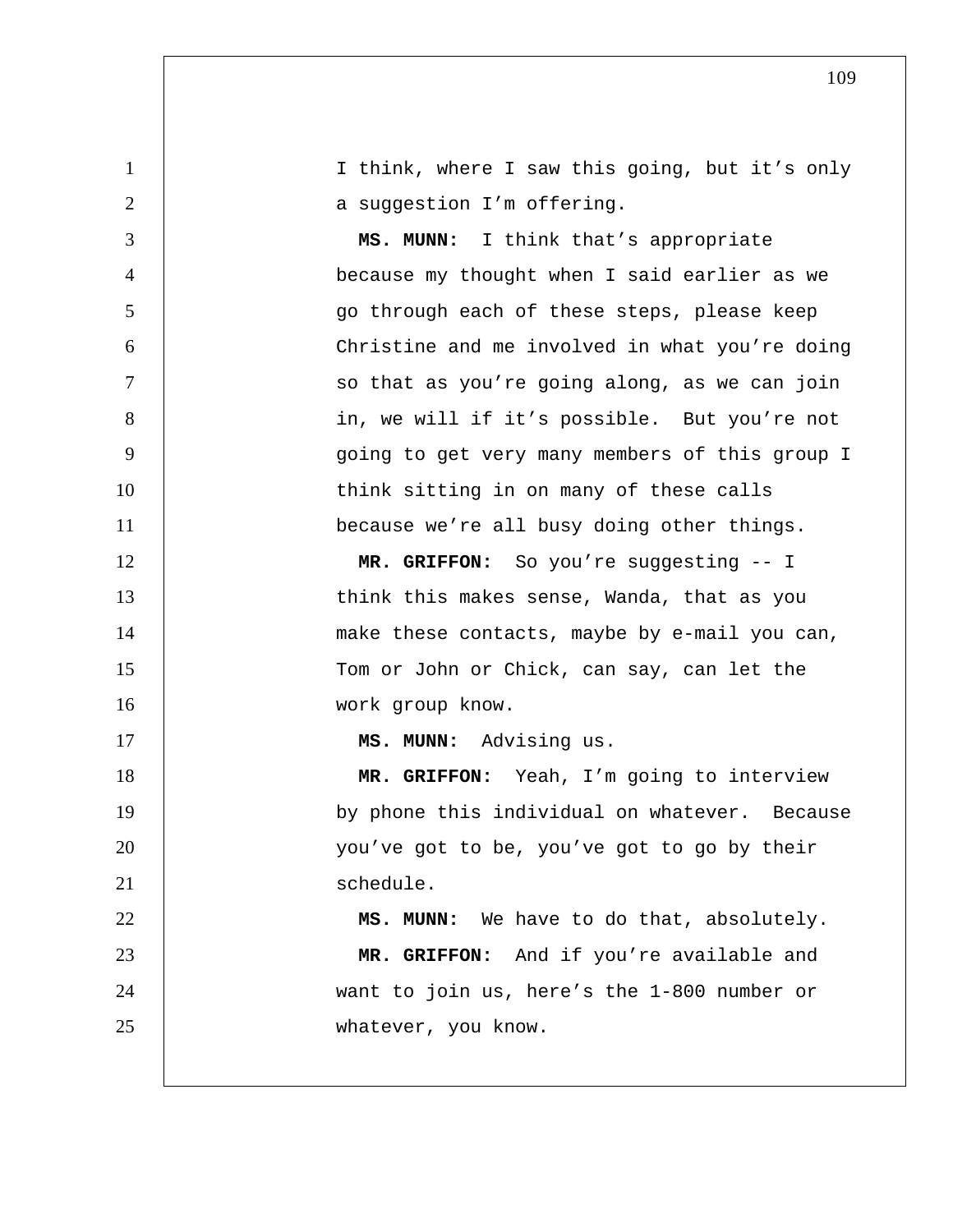**MS. MUNN:** Yes, that's exactly --**MR. GRIFFON:** -- that's fine. **MS. MUNN:** Yeah, that's what I have in mind 4 --**MR. GRIFFON:** And have the technical call to sort of pull it all together. **MS. MUNN:** Is just pull it all together. 8 | That's my grand plan because I don't see how we can do anything else in coming to the next 10 | ten days. All right, I'll get that out to you. **MR. ELLIOTT:** John, I'm sorry. I didn't **know that -- I didn't want to commit.** Who do you want, Chick or -- I want to know who Tom 15 | can coordinate with on this. **DR. MAURO:** Why don't you contact me. I'll 17 | make sure everybody that needs to be involved  $\sim$ **MR. ELLIOTT:** Okay, thank you. 20 I'm sorry. **MS. MUNN:** That's quite all right. **Are we where we need to be with** 23 | respect to the radon issues then? **DR. MELIUS:** Can I make one more comment? I would just remind everybody that there's also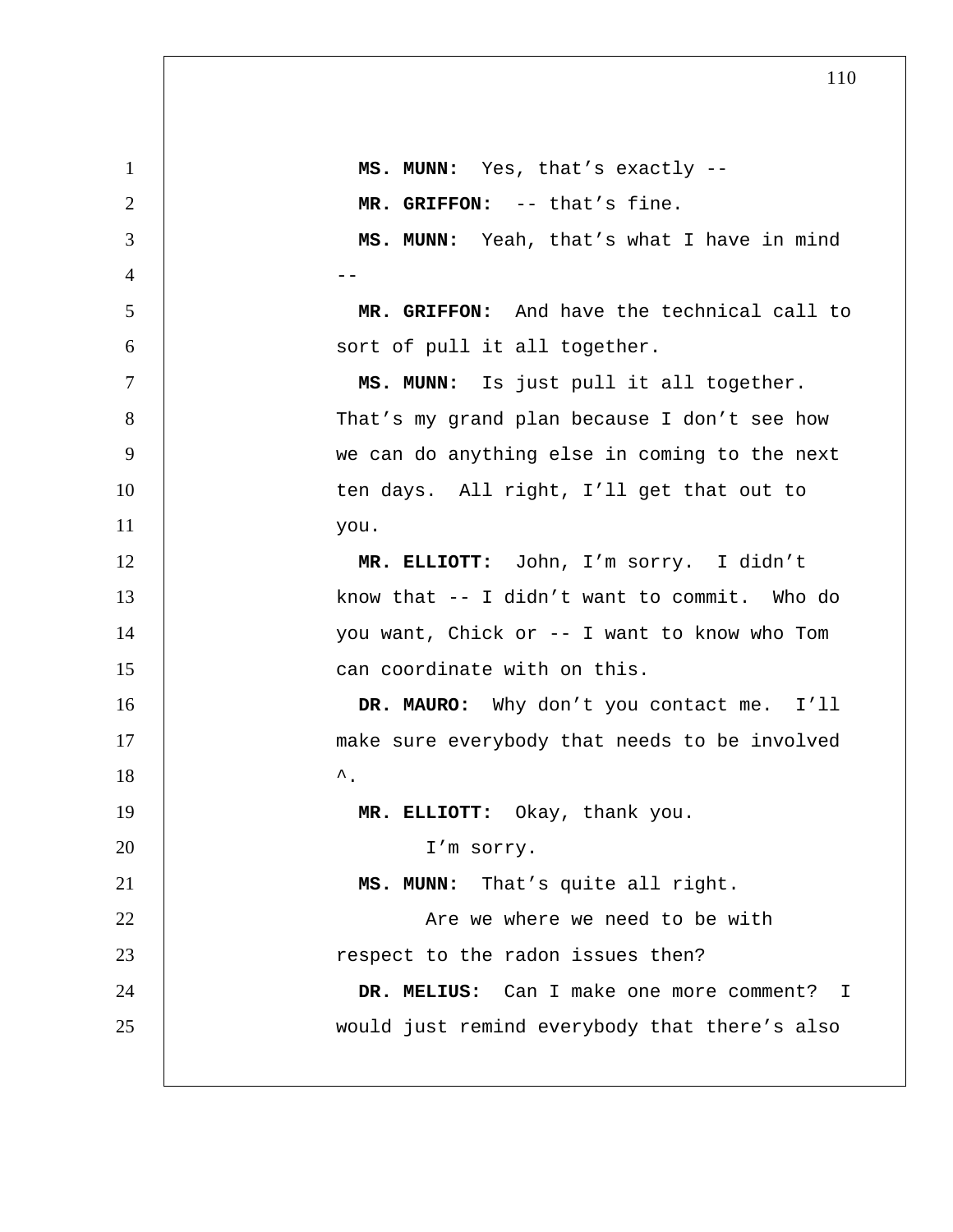1 a petitioner and other people from the site 2 and a congressional interest in this case. 3 | And I think we need to be operating as much as 4 decreedence of  $a -$  is the information available and as open 5 a fashion as possible on this. And the 6 tighter we get with timetables and so forth, 7 | the more difficult that gets to be. And let's 8 | see where we are, but in terms of the types of 9 information and so forth. 10 **MS. MUNN:** Who do you want us to have on 11 copy, Jim? 12 **DR. MELIUS:** I don't think there's anything 13 | to copy on right now because I haven't heard 14 | anything being developed or whatever. 15 **MS. MUNN:** No, but as these individual 16 | contacts are put together, if you feel that we 17 | **need to have other individuals other than this** 18 working group aware of what we're attempting 19 | to do in the next ten days, please let me 20 **know, and then I'll try to make sure that** 21 | they're on copy. 22 **MR. GRIFFON:** And then it also may be wise 23 | to contact the petitioner and say we're 24 looking to interview some people that have 25 particular knowledge of, and do you have any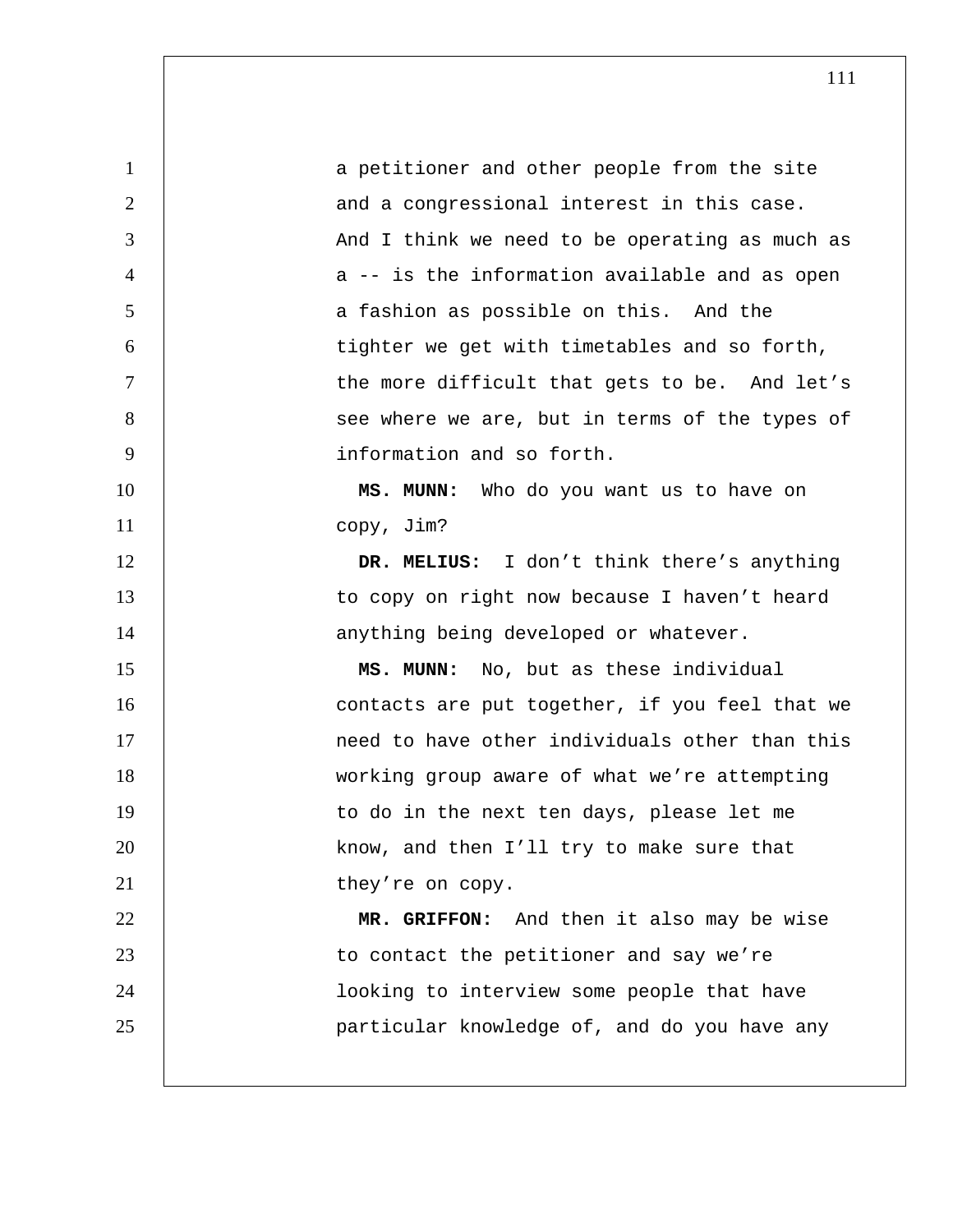1 | suggestions. I don't know if that's, you 2 know. 3 **DR. BRANCHE:** Who are you suggesting would 4 contact the petitioner? 5 **MR. GRIFFON:** NIOSH. 6 **DR. BRANCHE:** Okay. 7 **MR. ELLIOTT:** Well, we have our lists of 8 **8** contacts, I think, and certainly we try to 9 | keep these petitioners apprised of all our 10 | activities on a petition. So that doesn't 11 | typically go to inviting them or -- it's 12 | mainly notifying them. It doesn't include in 13 | all regards an invitation. We'll welcome if 14 they want --15 **DR. NETON:** We may get a list of some -- 16 **MR. ELLIOTT:** -- we don't want to overwhelm 17 | one individual with 15 people on the phone. 18 | DR. MELIUS: No, no, no, I'm not suggesting 19 | that. I think it's, just make sure they're 20 kept informed. 21 **MS. MUNN:** Just let them know what we're 22 doing. 23 **MR. ELLIOTT:** Yeah, yeah, they have a -- 24 **DR. MELIUS:** We have a staff person who's 25 been very involved in this who just, you know,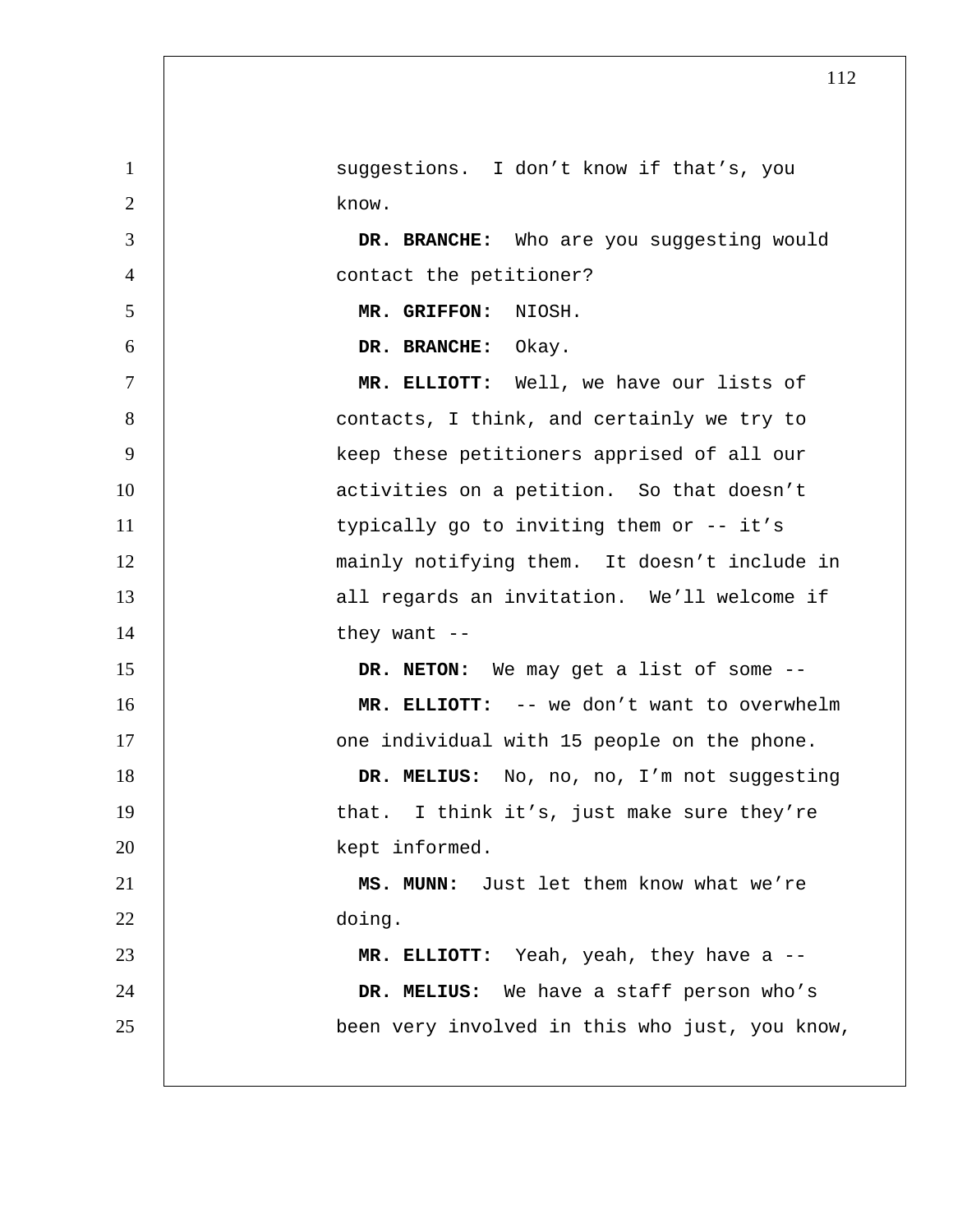1 keep everybody up to date on process and what 2 | reports have been, that we have reports here 3 | that have, clearly have not been Privacy Act 4 cleared yet.

## 5 **SUFFICIENCY OF DATA**

6 **MS. MUNN:** Very good. I think we know where 7 we're going with radon. The only other item 8 | that we have on the table is the question of 9 | sufficiency of data. There have been concerns 10 | expressed that the data that we have is not 11 | sufficient for us to come to conclusions. I'm 12 | not sure exactly how to begin to address that, 13 | and exactly what needs to be said or how we 14 | can address it. I'm open totally to any 15 | suggestions.

16 **DR. MELIUS:** I have a number of questions, 17 | Come of which I raised earlier which is more of 18 | a general question about the approach used. 19 | And that is that as I understand it, NIOSH has 20 | taken the uranium monitoring data and 21 calculated uranium intakes based on that data 22 **dege** or based on what was available for, well, a 23 | number of people that were in these 24 | operations. It doesn't cover their complete 25 | vears of operations. There's two or three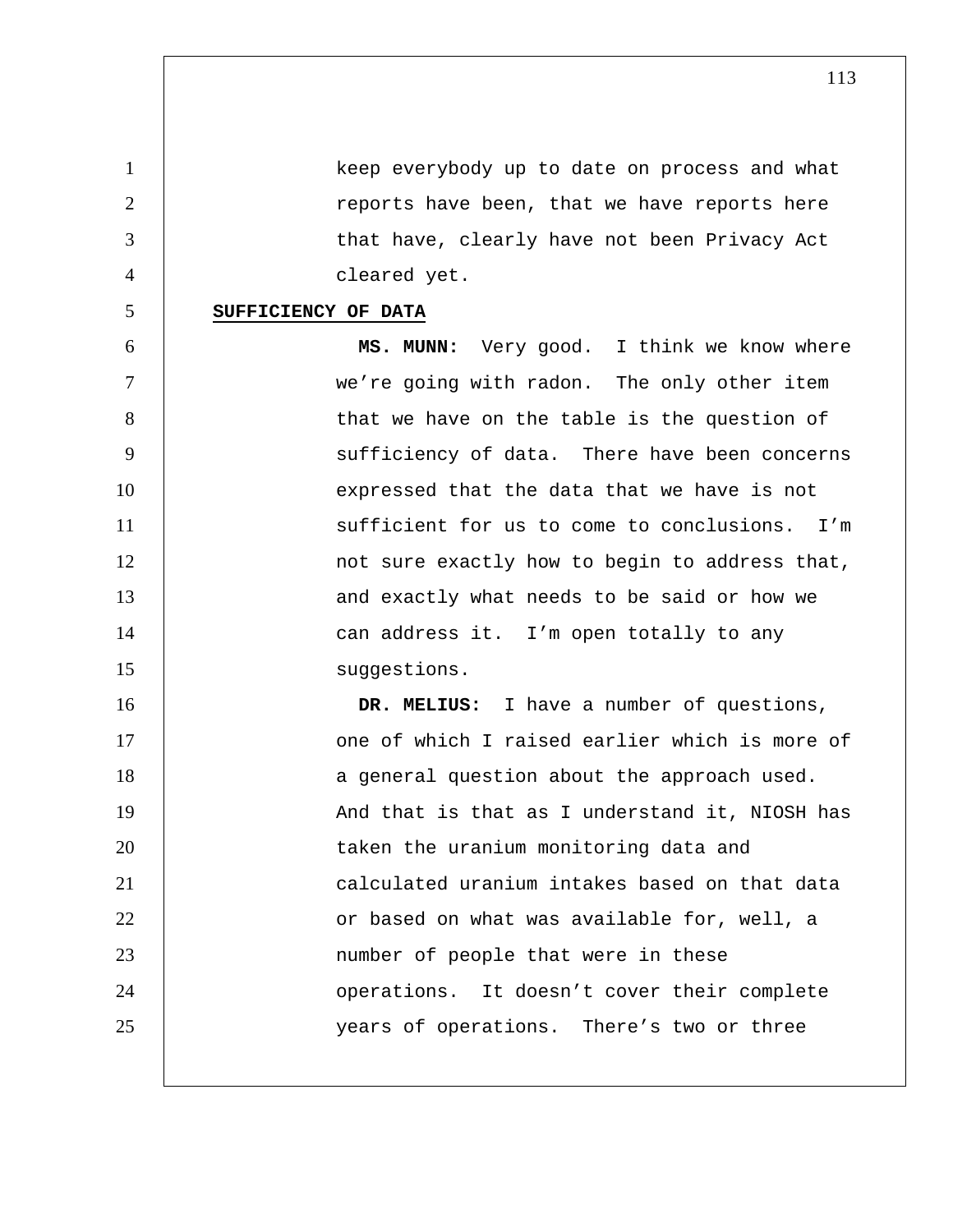1 years that are missing unusually at the end, 2 | not the beginning. Usually we have the 3 opposite issue. 4 And as best I can tell without trying 5 to go in and match up all the information and 6 so forth, we have limited information about 7 | the individuals that are covered by that 8 | monitoring data. And my concern is what I 9 | expressed earlier when we started talking 10 | about the radon, is we are treating this as a 11 | single distribution and a value was taken from  $12$  that, in this case,  $95<sup>th</sup>$  percentile. 13 | And that has been applied to anybody 14 who, as I understand it, that would apply for 15 **compensation, be a claimant, and for whom** 16 | there was not monitoring data available or 17 | Some limitation to that monitoring data. And 18 | my concern is that we're taking a single 19 distribution based on everybody that was 20 monitored, and then applying that to people 21 **that worked in different job tasks who would** 22 **have different exposures.** 23 | And that's explored a little bit in  $24$  |  $\,$  like Chick's report dated March 27<sup>th</sup>, 2008. I 25 doubt that's been Privacy cleared, and I'm not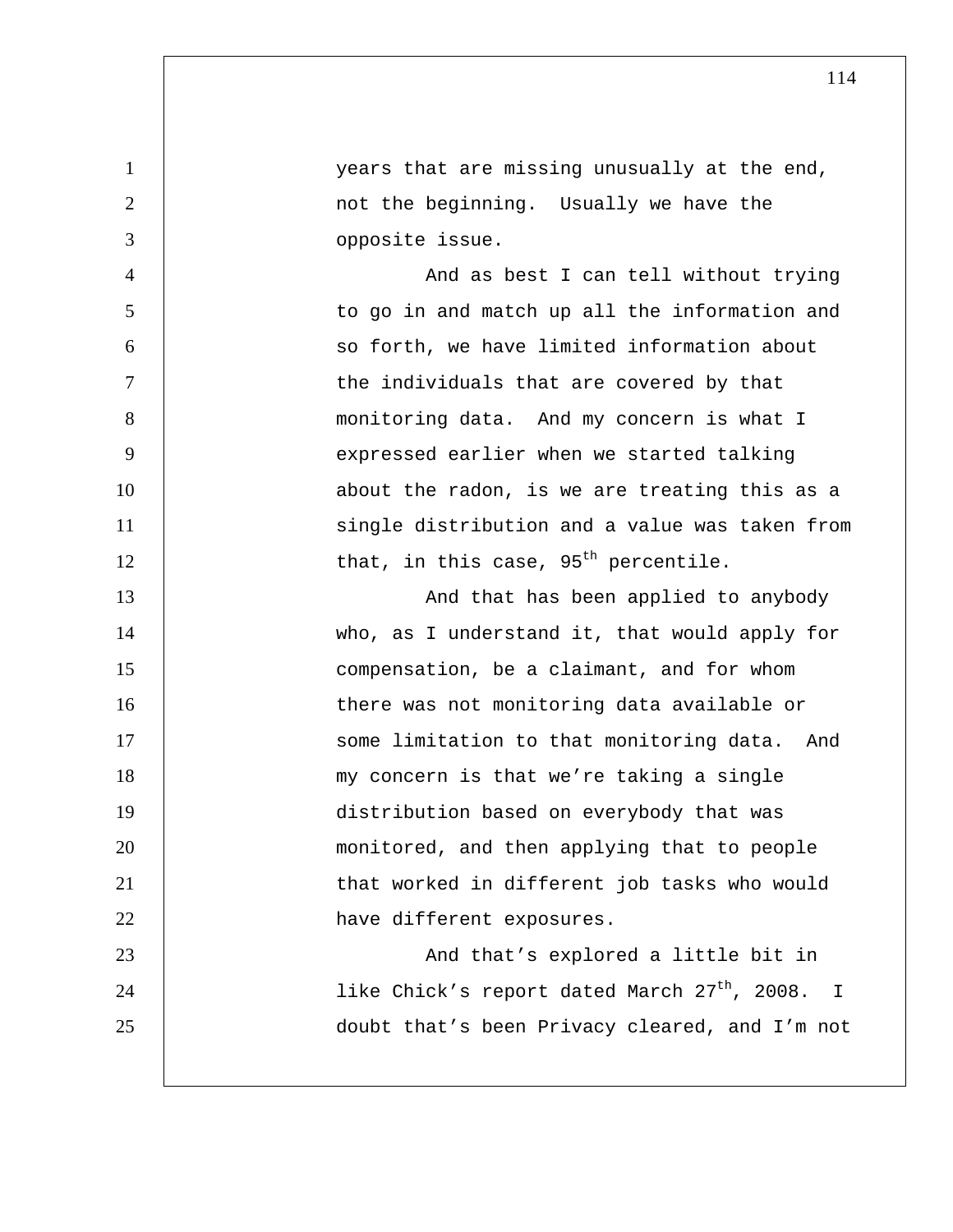1 | sure that matters in terms of this discussion. 2 It would seem to me that it would be, that 3 **decision** that approach is not appropriate for 4 individuals in high risk, in higher exposed 5 populations, people handling the material and 6 | so forth. Because they, in fact, would have a 7 different distribution. 8 We have enough information to believe 9 | that these people would have higher exposures 10 | than they would actually have a different

11 distribution of exposure. So that when we 12 | have an unknown from that group, then one 13 | Should be applying their distribution in some 14 **Fig.** 2 estimate based on their distribution, not 15 based on the distribution of everybody that 16 | was sampled at the facility. 17 **MR. TOMES:** Well, the data that we have we 18 believe it to be for the workers who were 19 | mainly working in Building 55. And the basis

20 **for our assumption that is favorable, that** 21 **those workers in Building 55 received the** 22 | highest exposures. And we have on some of 23 | those workers we know what they did, and we 24 | have data for people who actually handled the 25 materials they were trimming up after it was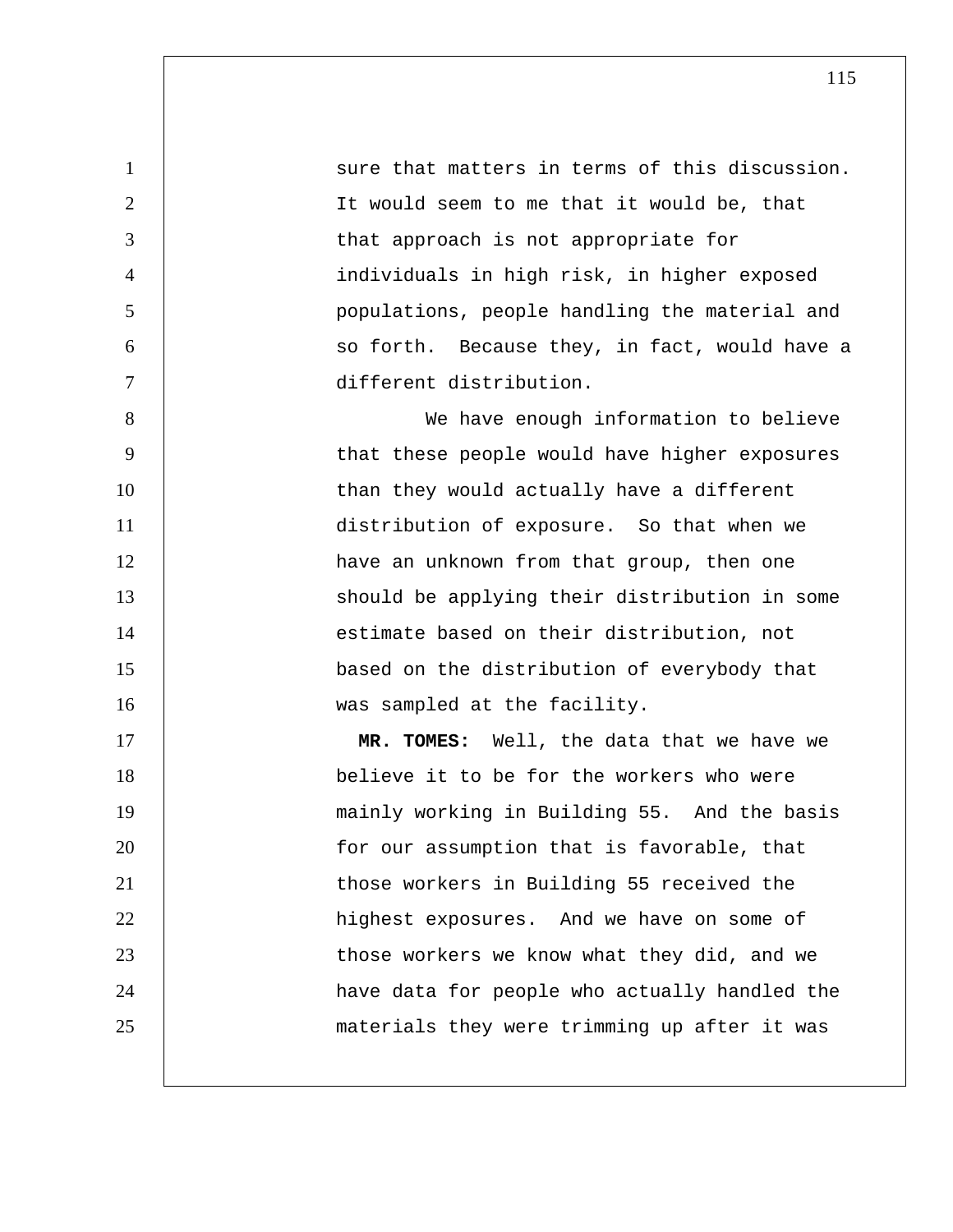1 dried and the operators in that building. 2 So it's our belief that we have 3 captured the data for those workers who were 4 most highly exposed in... And even though 5 | there is a small amount of data, it's in line 6 with the amount of workers who actually worked 7 | in the building. 8 **B DR. MELIUS:** When capturing that, you are 9 | mixing those with people that have much lower 10 | exposures. In fact, the people get the 11 detailed information there are people in job 12 | categories that are not comparable to people 13 | that would be in process operators or whatever 14 | within that building. And the question is, my 15 question is, is the distribution you're using 16 | that mixes everybody together, everybody 17 | that's sampled together, are the appropriate 18 distribution to be using for people that 19 | apply, individuals that apply. 20 **DR. NETON:** I think there's maybe a slight 21 | misunderstanding, and maybe I'm misunderstood. 22 | We actually do two separate analyses, do we 23 not? I mean, we do an intake based on what we 24 believe to be the highest exposure in Building 25  $\vert$  55. But then do we not also look at the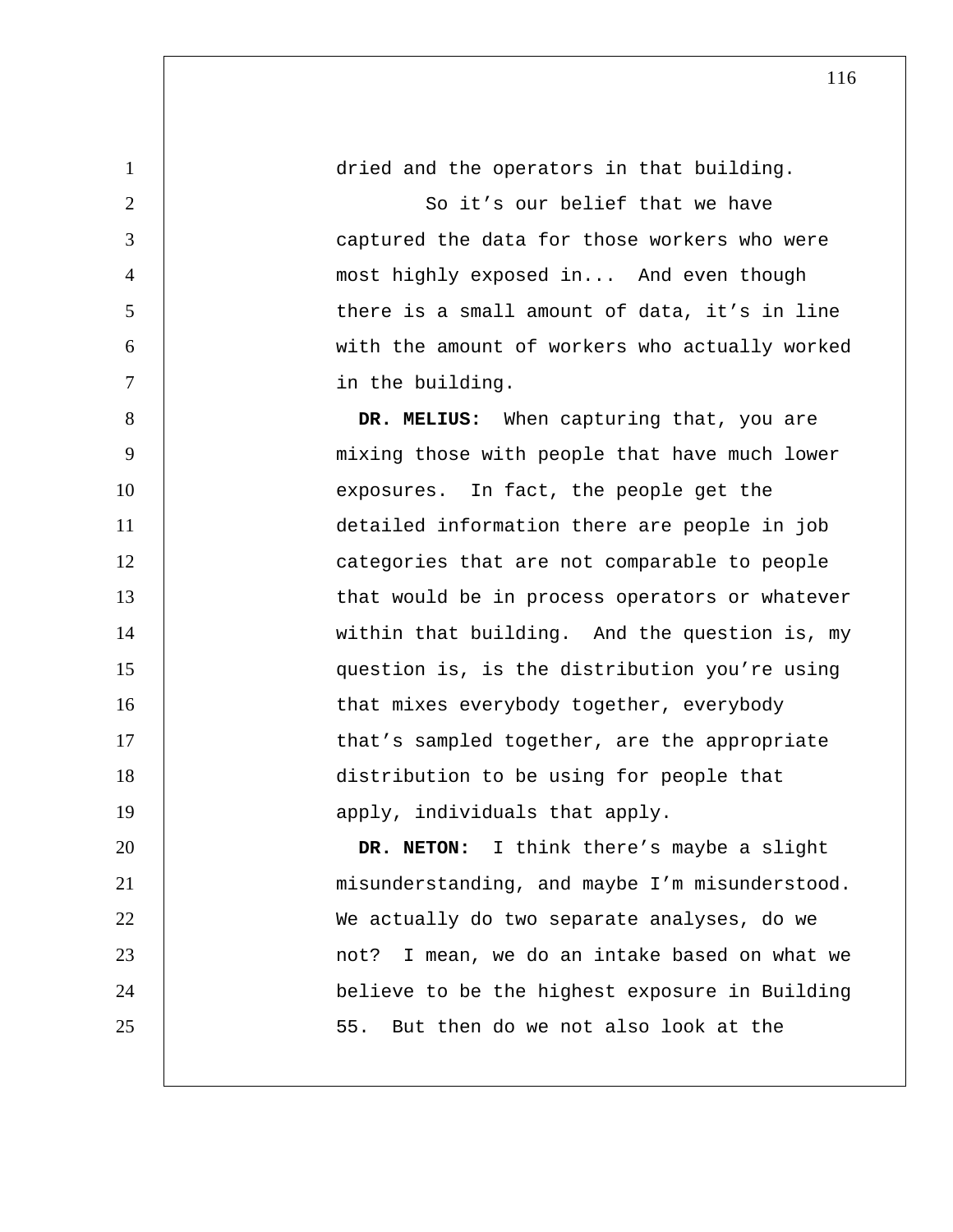1 exposure in the balance of the plant and the 2 worker would get the highest dose. So we 3 picked the highest exposure that was out in 4 | essentially the calcining area I think, the 5 calcining area where we thought is the other 6 highest operation in the plant. And we would 7 pick the highest dose of those two to apply to 8 | the workers. So it's not just a single 9 distribution. 10 **DR. MELIUS:** Albeit, it's still, you know, 11 | it doesn't reflect the distribution for people 12 | that are working in that building. 13 **DR. NETON:** It doesn't. It's hot. It's the  $14$  | 95<sup>th</sup> percentile. So are you suggesting that we 15  $\parallel$  can't use coworker data then and pick a 95<sup>th</sup> 16 | percentile? I mean, that's what we've done. 17 | It's a coworker study. 18 **DR. MELIUS:** What I'm actually questioning 19 | is your basic coworker model, which is that --20 **DR. NETON:** You don't think it's high 21 enough? 22 **DR. MELIUS:** -- that you're not, what I'm 23 | Saying is that you're not actually using 24 | coworkers. What should be the definition of 25 **coworker?** Is a security guard a coworker for,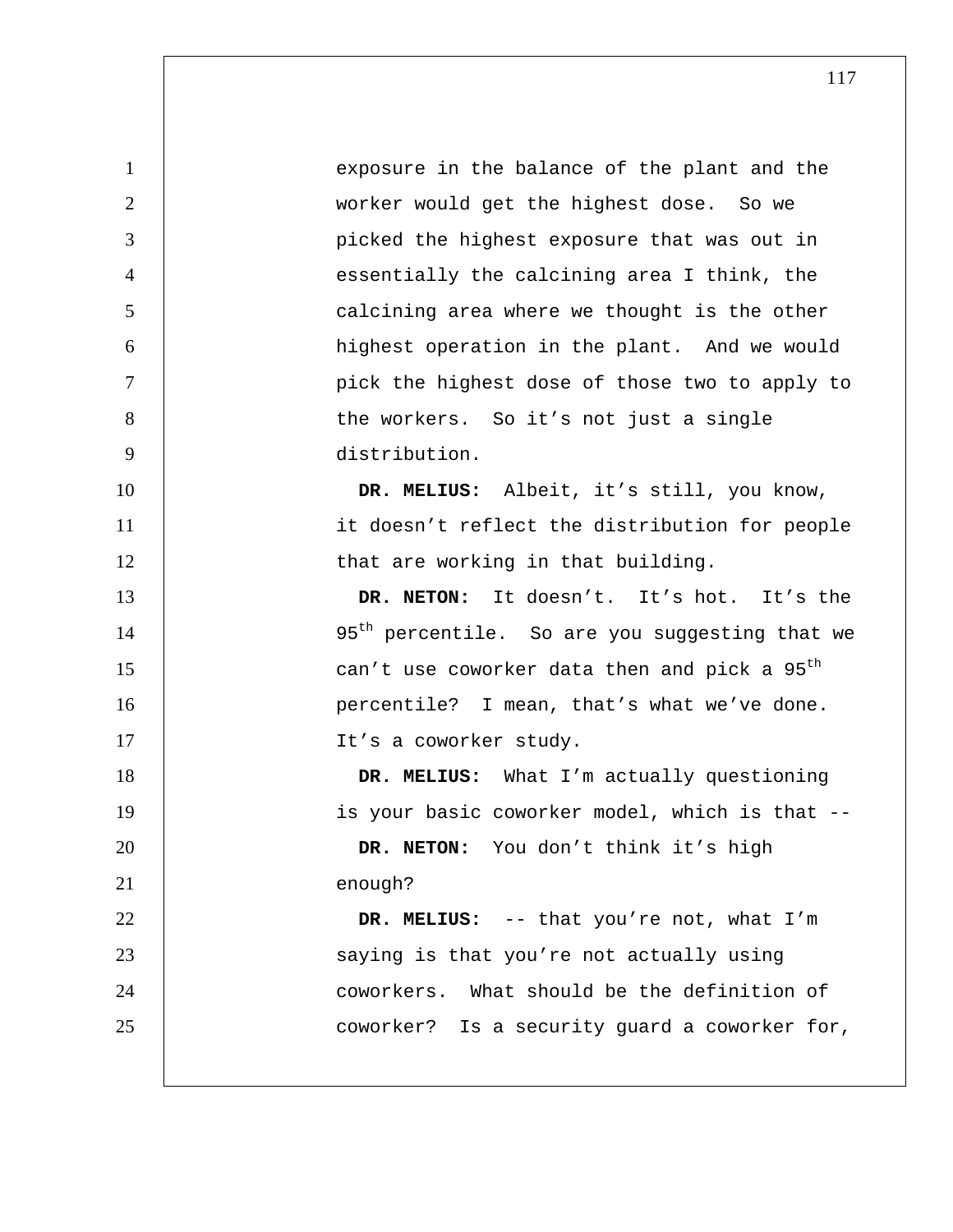1 you know, the chemical plant operator?

**DR. NETON:** We've done that substantially on 3 almost every site, and you're saying that it's not -- we believe that that's a bounding 5 | analysis for that worker. It's high. It's certainly on the high end, but it's bounding, plausibly bounding.

8 **DR. MELIUS:** Is it bounding is my question. 9 **DR. NETON:** I don't know why it wouldn't be. 10 | Can you posit a scenario that's higher in 11 | Blockson than what we've assigned? It's all 12 documented in the site profile, why we believe 13 | that that value is sufficiently bounding. 14 | There's no one that could have gotten a higher 15 |  $exposure than that or 95<sup>th</sup> percentile. I'd be$ 16 | interested to hear why you think that that's 17 | not plausibly bounding.

18 **DR. MELIUS:** I don't think that that's the 19 | appropriate methodology to be used to develop 20 | a bound, in particular to develop a bound, but 21 | then doing two things. One, applying it to a 22 | person -- two steps -- one, applying it to a 23 person that's within the time period when 24 | there was monitoring. Secondly, you're then 25 | applying it to a person that worked during a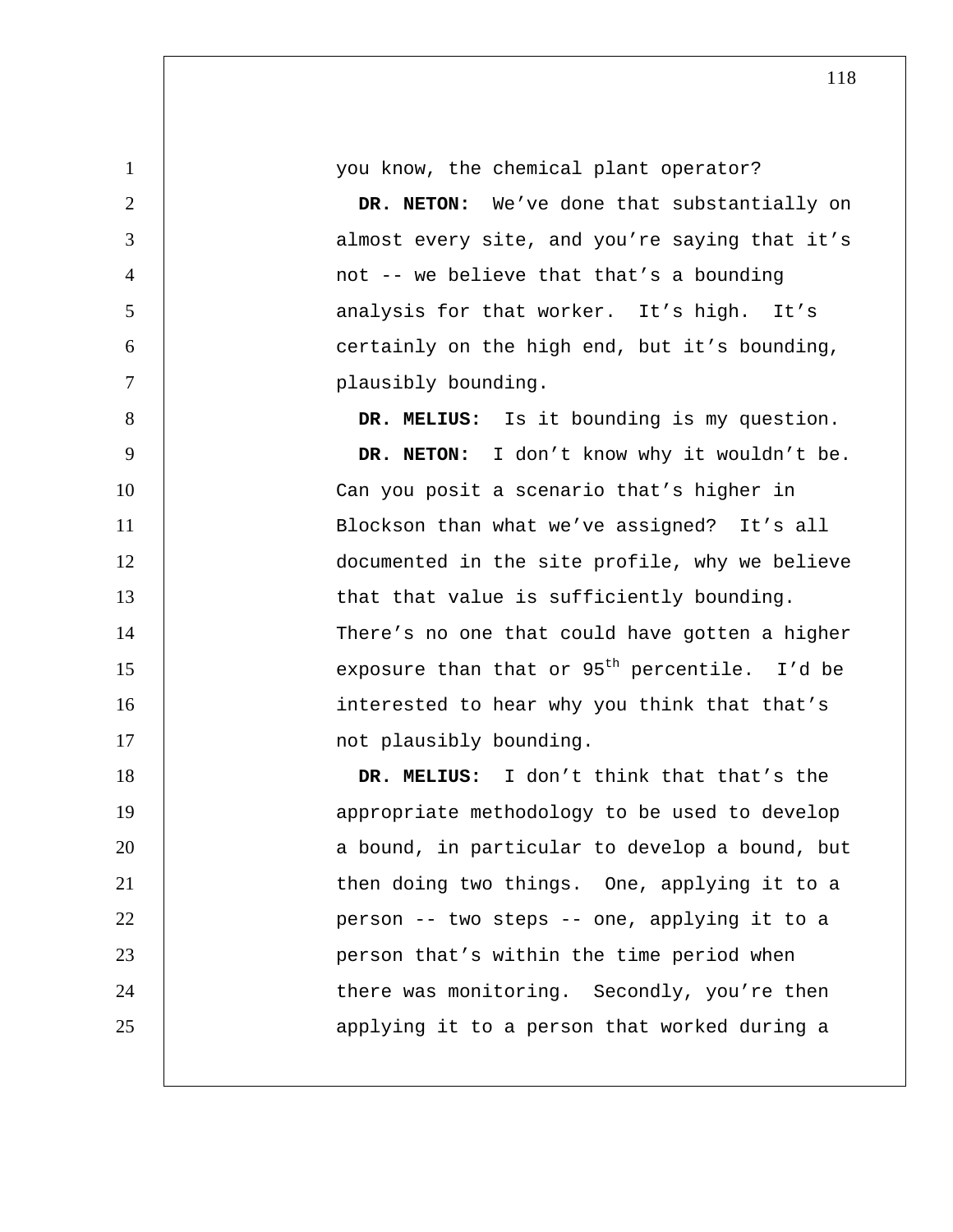1 time period when there was not monitoring, 2 | which is a separate --3 **DR. NETON:** I'm confused as to what your 4 argument is. I don't see it. 5 **DR. MELIUS:** My argument is that the basis  $\begin{array}{ccc} 6 & | & \text{for your 95}^{\text{th}} \text{ percentile distribution is the} \end{array}$ 7 wrong basis. 8 **DR. NETON:** We have reconstruction exposures 9 | to uranium in Building 55 that is covered 10 | under the facility. We've taken urine samples 11 | from workers who were exposed to the uranium  $12$  | and taken a  $95<sup>th</sup>$  percentile intake and assigned 13 | that to all workers and saying that that is a 14 | bounding value for all workers who were 15 | exposed in the plant. I don't know where else  $16$  --17 | DR. MELIUS: What I'm saying is you should 18 be only taking the distribution for, if I'm a 19 **chemical operator in that plant, then you** 20  $\vert$  should be using the, apply to me the 95<sup>th</sup> 21 percentile for the distribution for chemical 22 **dege is a constructed** in the plant, the 23 | available monitoring data for them. 24 **DR. NETON:** When we have no monitoring data, 25 | we are allowed to use coworker data, and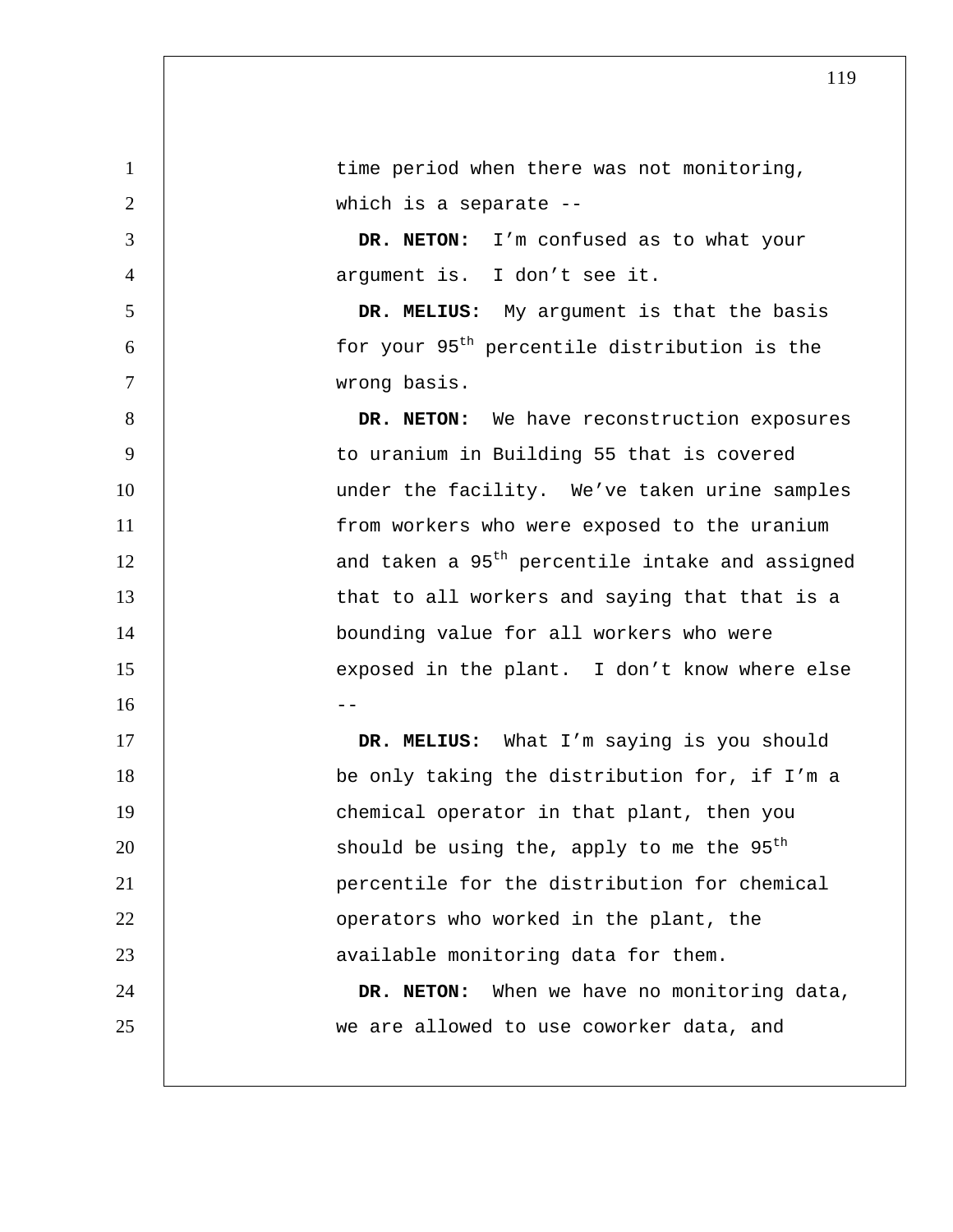1 **that's what we've done.** And we defined 2 | coworker data as a bounding analysis. We've 3 done this at Bethlehem Steel. This is not 4 just a Blockson issue. You're raising a much 5 larger issue. 6 **MR. TOMES:** I would like to mention this 7 distribution on this particular set of data. 8 I've analyzed this numerous ways just to make 9 | Sure that I'm faithful for the specific issue  $10$  | that you're referring to. The 95<sup>th</sup> percentile 11 | value of this distribution is actually higher 12 | than the highest individual exposed data we 13 | have. And so basically we're saying that this 14 | data covers the operators because we know a 15 few operators who were in the upper end 16 distribution. But when we fit the data and 17 | the way we ranked it, fit it, that we are 18 | actually exceeding that value. So we are 19 | saying that there is, that this covers the 20 | highest exposed person. So that we --21 **DR. MELIUS:** Yeah, but that's 22 | misunderstanding the statistics. You're now 23 modeling -- the question is how are you 24 | applying it to people that haven't been 25 monitored. And you don't know if the people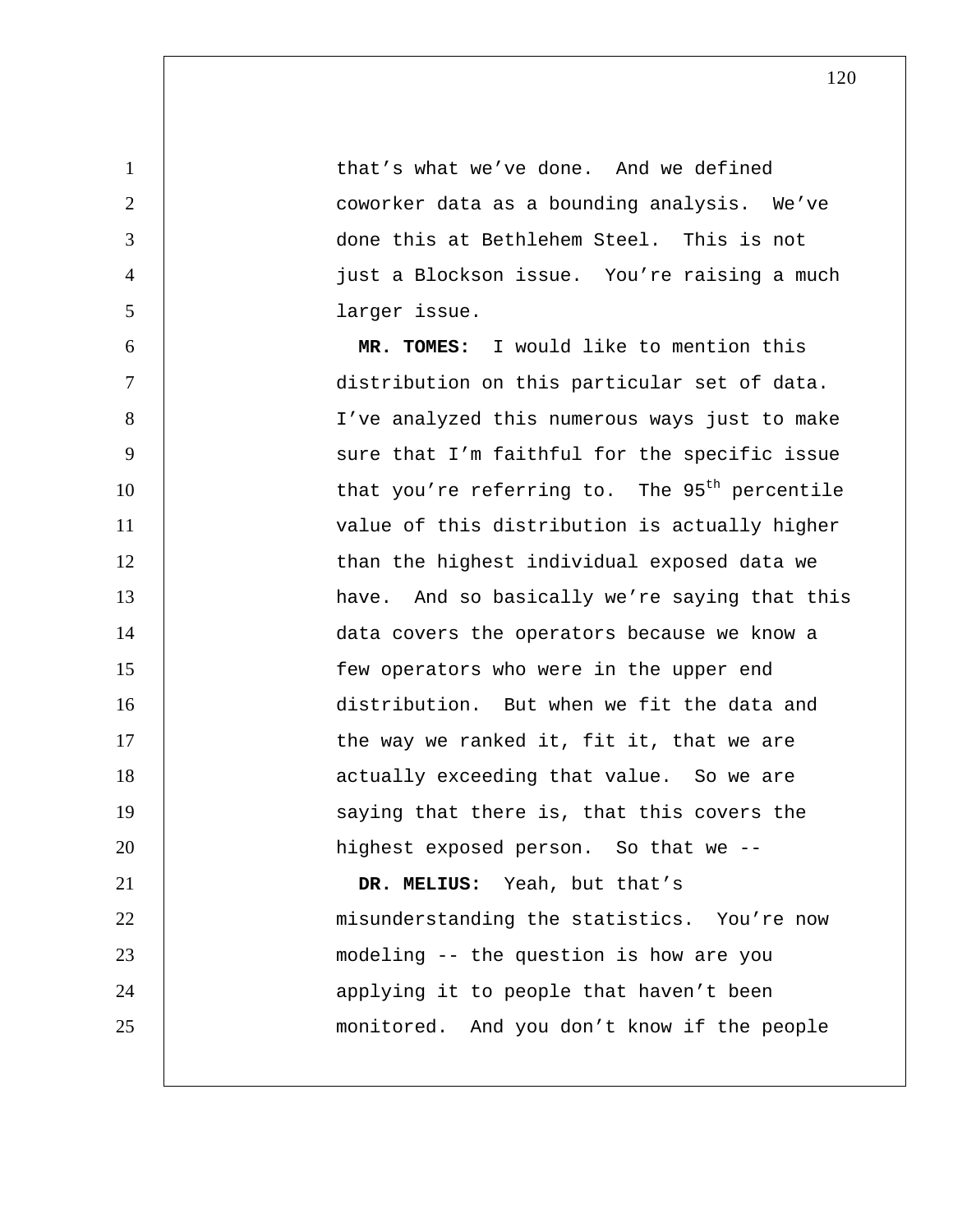**that haven't been monitored would have a** 2 | higher or not. I mean, using the 95<sup>th</sup> percentile is what it is. And simply one would expect it to be higher. Some of it depends on your sample size and the basic distribution of your raw data. It's a statistical analysis. **MR. TOMES:** Well, it's based on assumption 9 | that we do have data on those operators in 10 | Building 55 that is based on the assumption, and we do have  $-$ **DR. MELIUS:** You're mixing them in with 13 | other people. I'm saying that I don't think 14 | it's appropriate. This is what the individual dose reconstruction, that if I have somebody 16 16 that's a chemical operator, I ought to be looking at the distribution -- an unknown 18 | exposure chemical operator -- that I should be using the distribution for chemical operators 20 | in some point on that distribution. 21 | **MR. TOMES:** It actually lowers the 95<sup>th</sup> **percentile value if you exclude the lower** values because -- **DR. NETON:** We're confident that all those 25 exposures are lower than what we're assigning.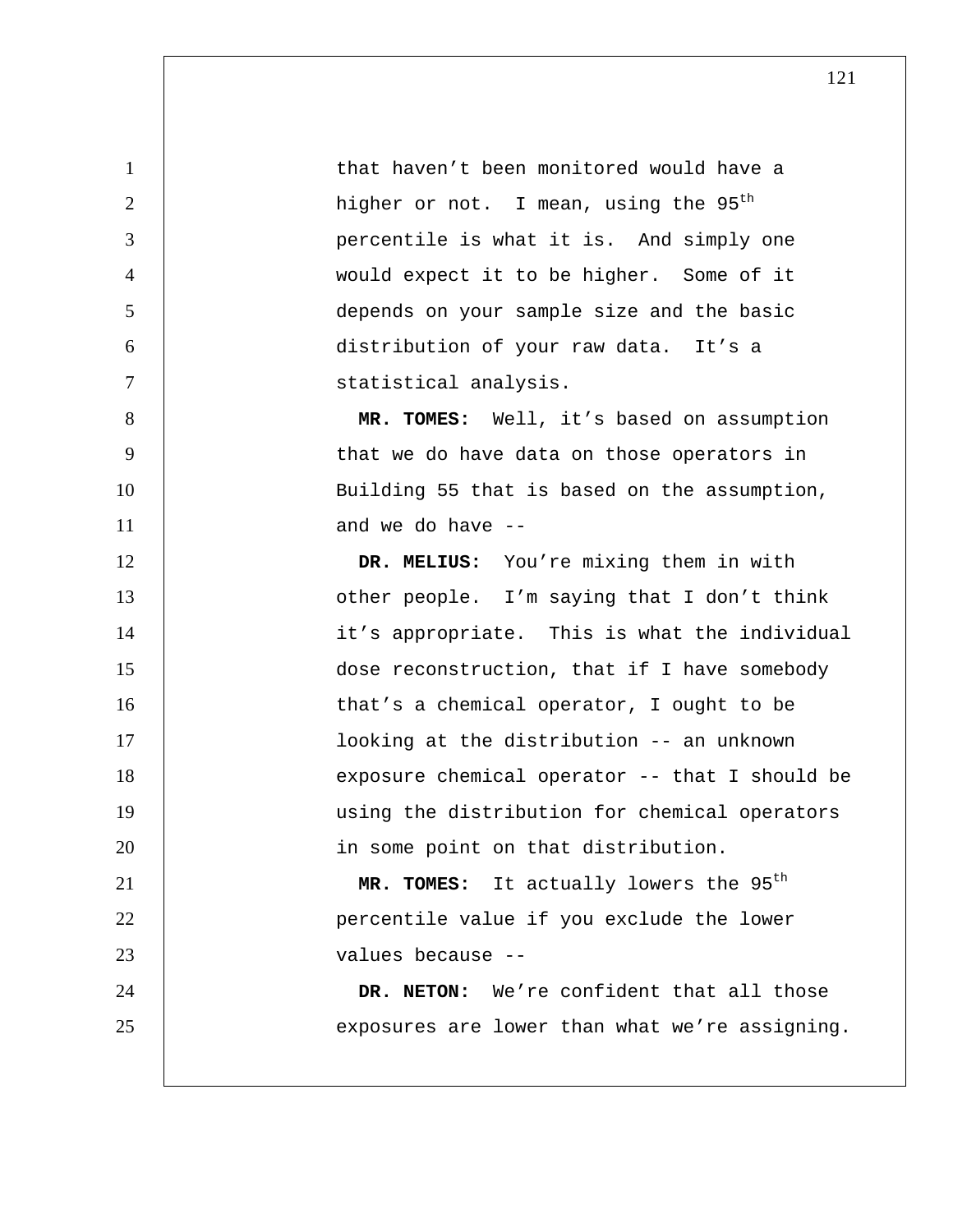**DR. MELIUS:** Why are you confident? **DR. NETON:** Because it's the 95<sup>th</sup> percentile of the plausible exposure scenario that 4 | generated the highest dose in the building. **DR. MELIUS:** You don't know that. **DR. NETON:** Yes, we do. **DR. MELIUS:** No, you don't, Jim. You know 8 | it based on what you, what samples you have. 9 | You don't know it based on what people that 10 | weren't sampled. **DR. NETON:** We've looked throughout the balance of the plant and picked out the **calcining operation at the highest airborne** 14 | area in the plant in Building 40 and are using 15 that in Building 40. And we're using the uranium drumming operation in Building 55 as 17 | bounding. I can guarantee you that no one 18 | received a plausible higher dose than that in 19 | those two facilities. I think it's well described in our site profile. **DR. MELIUS:** Well, I guess we'll just disagree. **DR. ROESSLER:** Well, Jim, are you bringing 24 | this up -- I don't quite follow this unless you're bringing it up as a fairness criteria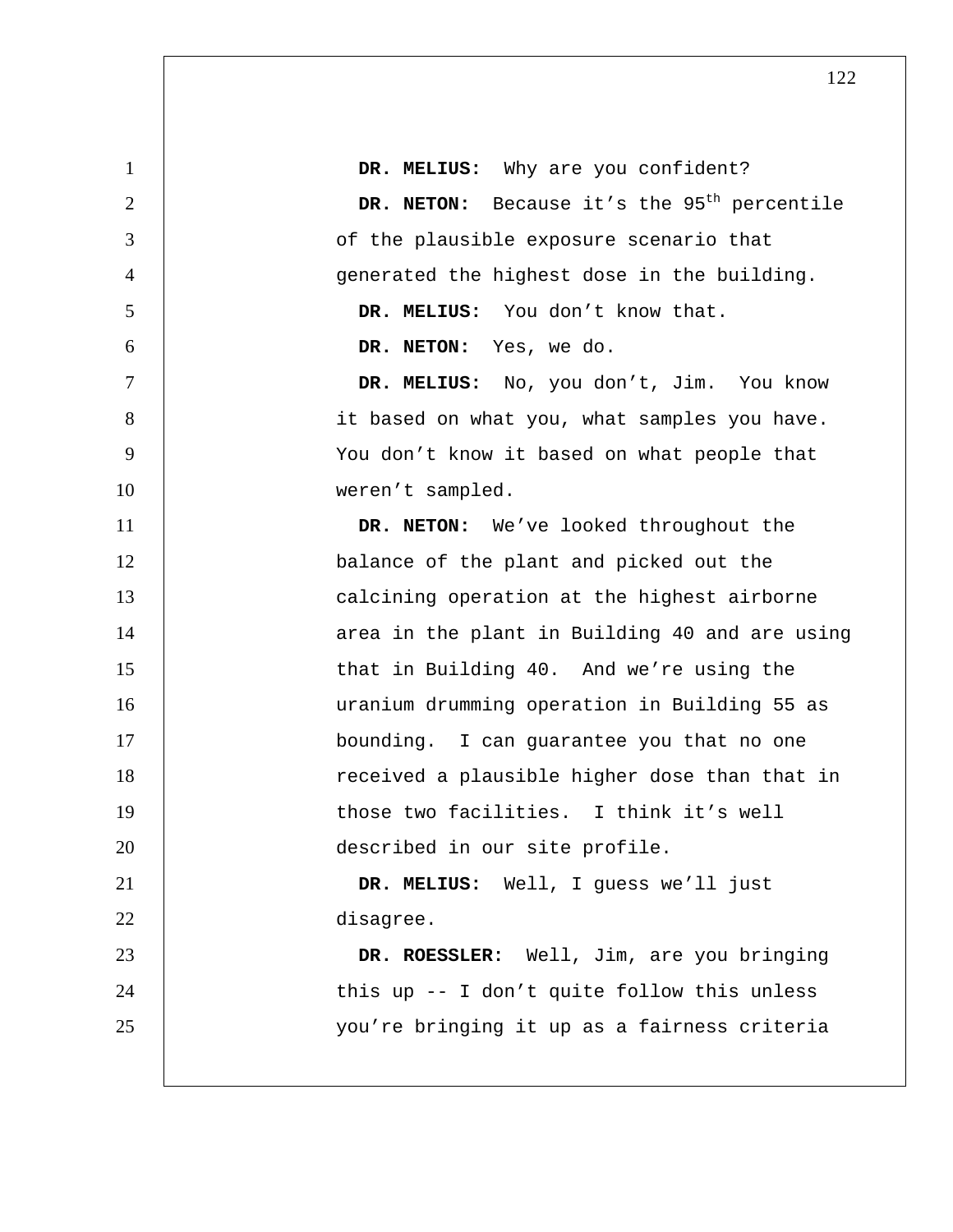1 which I read the surrogate data criteria, and 2 | there's one that was brought up but not really 3 listed in there. And that was the fairness. 4 | Are you saying that because the doses would be 5 calculated so high that that's not fair to use 6 this? 7 **DR. MELIUS:** No, no. 8 **DR. ROESSLER:** I just wanted to make sure. 9 **DR. MELIUS:** What I'm basically questioning 10 | is the approach NIOSH is using in their 11 | coworker model that lumps everybody together 12 | in terms of all those people within the 13 **facility together or within parts of a** 14 | facility together. And the people actually 15 **have, we know that those are the sum of a** 16 | number of different distributions. There are 17 | operators. There are whatever. I don't want 18 | to violate Privacy stuff. But there's people 19 with lesser exposures. They're all thrown 20 | into that. 21 **MS. MUNN:** So let me see if I can restate 22 | the position. As I am hearing it, the 23 position is you find unacceptable any coworker 24 data that is not based on workers with similar 25 job titles and similar job experience.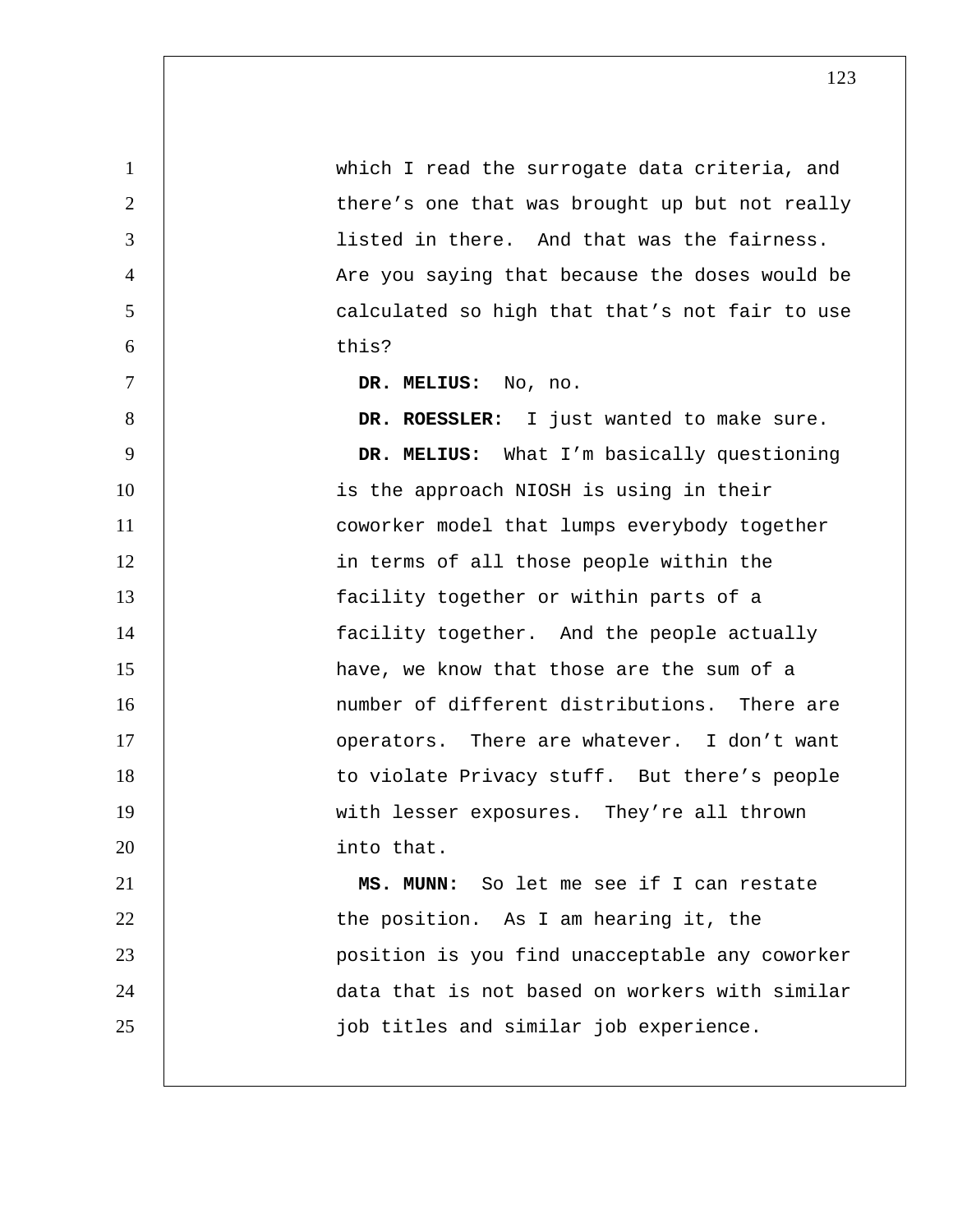| $\mathbf{1}$   | DR. MELIUS: Correct.                                       |
|----------------|------------------------------------------------------------|
| $\overline{2}$ | MS. MUNN: So that any aggregate which looks                |
| 3              | only at the highest numbers although we've                 |
| $\overline{4}$ | determined that that would be more than                    |
| 5              | claimant favorable and would, in fact, result              |
| 6              | in a much larger number of people being                    |
| $\overline{7}$ | potentially compensated than otherwise.                    |
| 8              | DR. MELIUS: It's not a question of that it                 |
| 9              | may be claimant favorable for the person in                |
| 10             | the low exposed group. The question is what's              |
| 11             | an appropriate and claimant favorable for the              |
| 12             | person in the higher exposed population.                   |
| 13             | MS. MUNN: Well, what I think --                            |
| 14             | Go ahead, Jim.                                             |
| 15             | DR. NETON: That's what we've done. We                      |
| 16             | picked the highest exposure scenarios and                  |
| 17             | modeled them and picked the 95 <sup>th</sup> percentile. I |
| 18             | would challenge someone to show us an exposure             |
| 19             | scenario that is potentially higher than what              |
| 20             | we've modeled in the plant. We've looked very              |
| 21             | closely at this operation, and this is it. I               |
| 22             | $don't --$                                                 |
| 23             | DR. MELIUS: Well then we just disagree.                    |
| 24             | That's all I, okay.                                        |
| 25             | MS. MUNN: But if we disagree, then this                    |
|                |                                                            |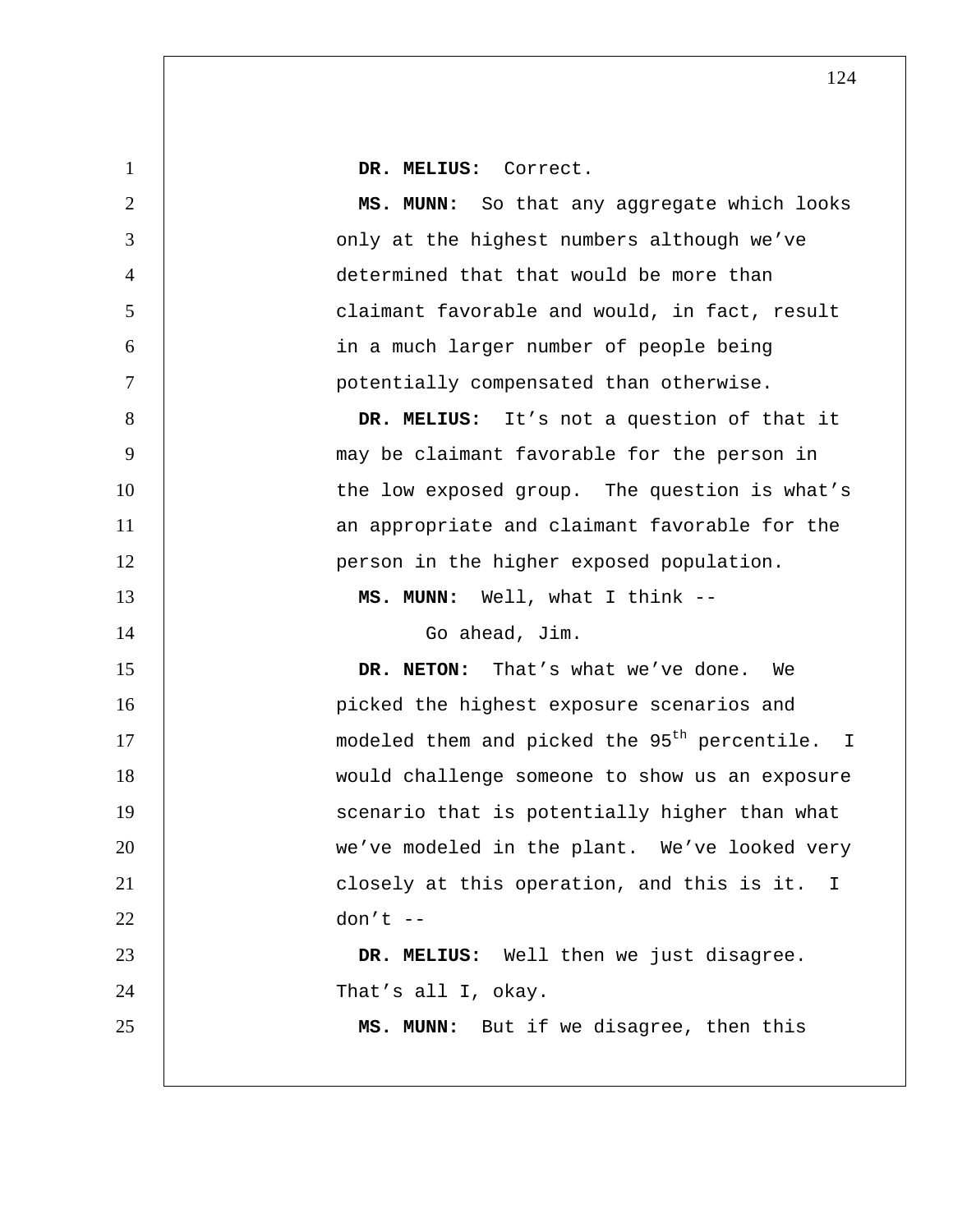1 brings our entire process to a screeching halt 2 | because if we disagree on the ability to use  $3$  | appropriate 95<sup>th</sup> percentile coworker data as it 4 has been used. And if we disagree on the 5 | adequacy of data that is presented, then I do 6 not believe that it's possible for us to come 7 | to any conclusion other than it can't be done. 8 **B. MELIUS:** What can't be done? 9 **MS. MUNN:** What this program is attempting 10 | to do can't be done. 11 **DR. BRANCHE:** That's not what I heard Jim 12 say. 13 **MS. MUNN:** Well, try to rephrase it for me. 14 **DR. BRANCHE:** Certainly. I understand that 15 Jim has a contention, and his contention is -- 16 and you'll correct me if I've misunderstood 17 you -- it's not that the coworker model is 18 | invalid, but rather that there should be 19 | Categories for the coworkers for which doses 20 apply. 21 | So as you said, workers with similar 22 | experiences, should their dose if unavailable 23 for a particular individual, the individual 24 | for whom a dose is not available, the coworker 25 information that's used to reconstruct their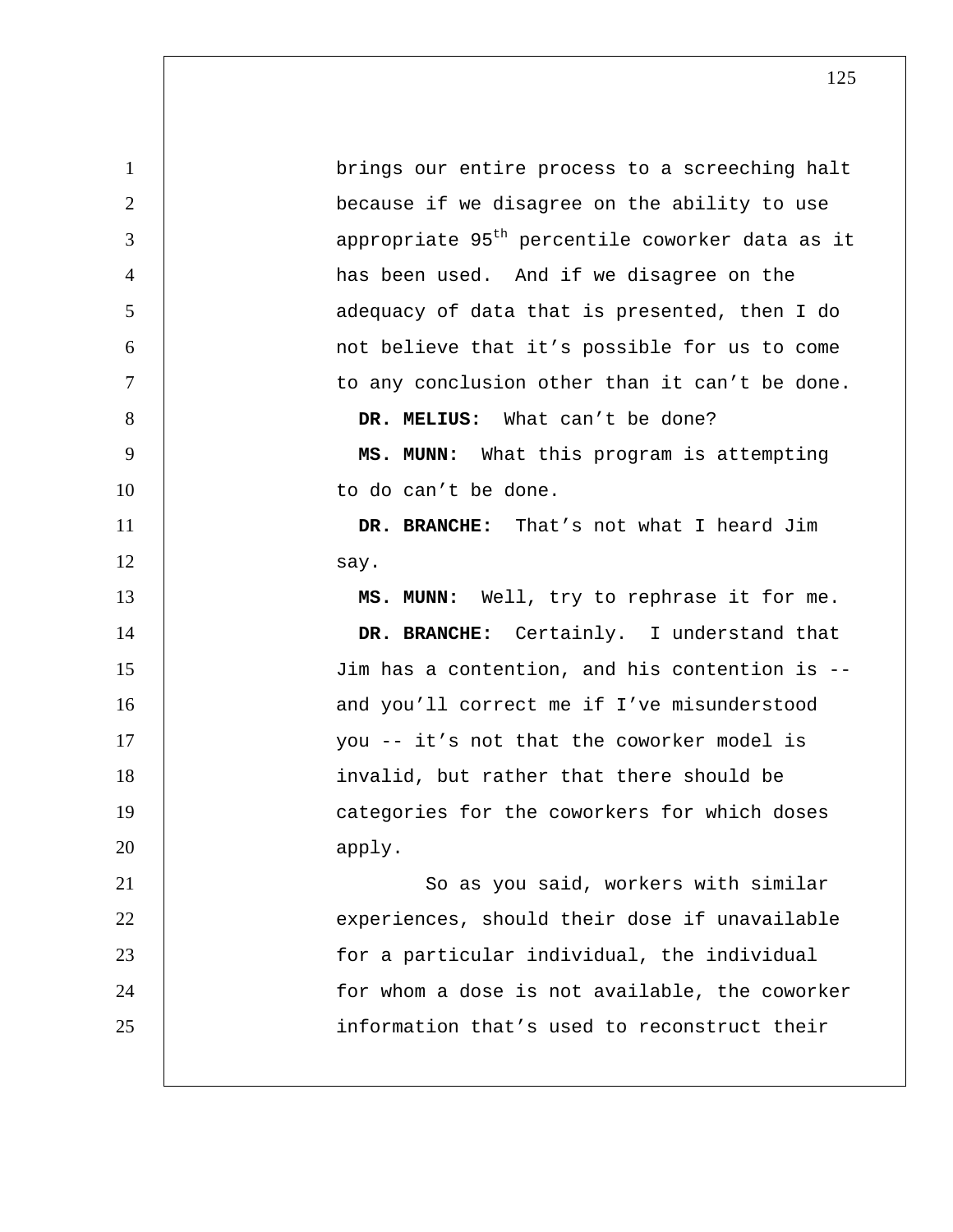1 dose should be of a similar work experience or 2 | a similar job title. 3 Is that correct? You're asking for a 4 categorization. 5 **DR. MELIUS:** Yeah, it should be their 6 coworkers. 7 **DR. BRANCHE:** However, now, given that 8 | that's what you're saying --9 Did you want to say something, Emily? 10 | **MS. HOWELL:** I actually have a question. I 11 usually refrain from asking questions during 12 | these meetings, but I just want to be clear. 13 | Is it proper -- maybe this is a factual, 14 | scientific question -- would it be proper to 15 be categorizing workers if we were to do so by 16 | their job title? Because I would assume that 17 | a person could have a job title, but one 18 production engineer could work in Building 40, 19 | another could work in some other building. 20 | And would it be proper then to just 21 lump all of those production engineers 22 | together? Would it be more proper if you're 23 | going to need a categorization to categorize 24 | them based on the buildings that they were in? 25 Because couldn't a security guard in Building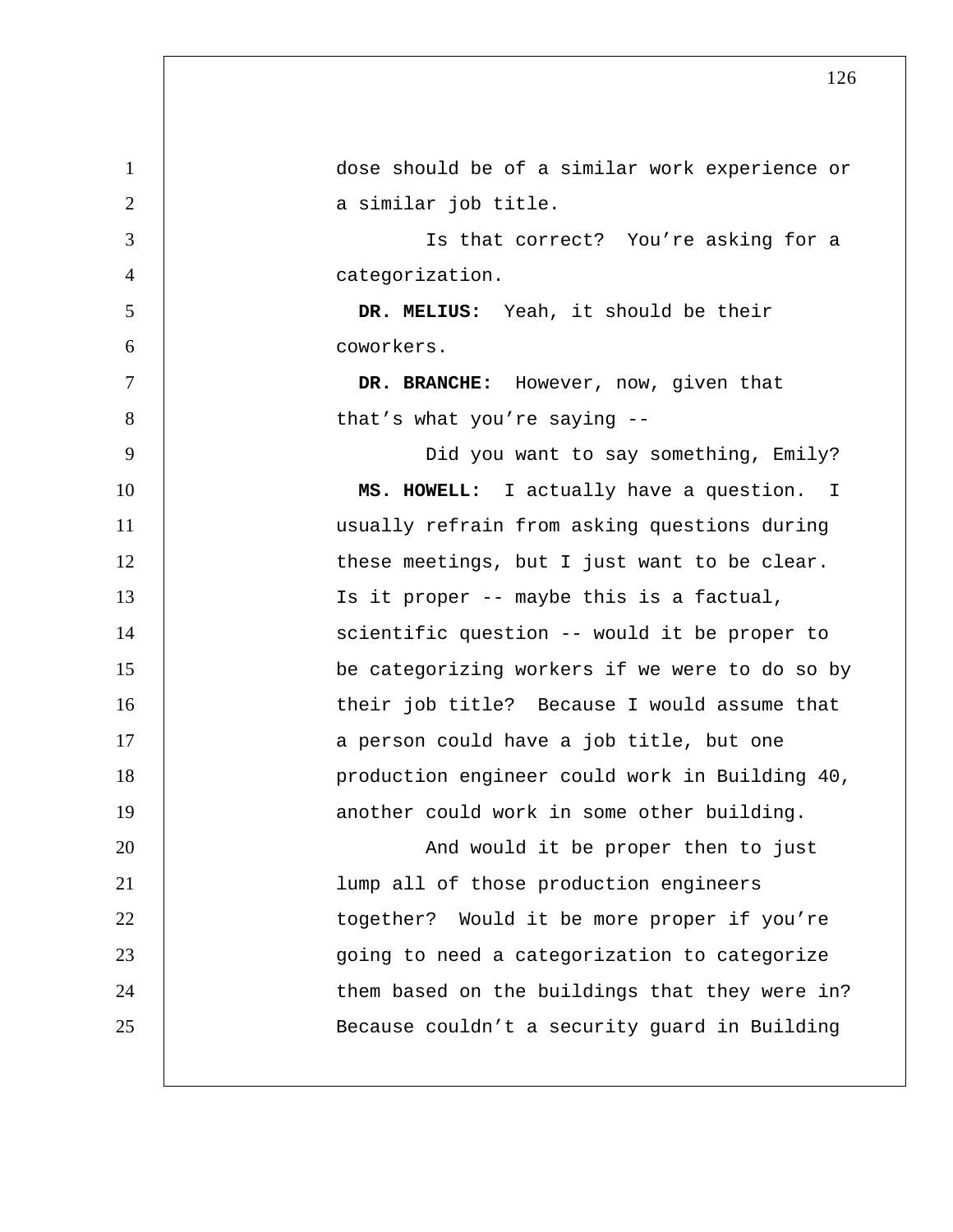1 40 have more, have a more close exposure rate 2 | to the production engineer in Building 40 than 3 | two different production engineers? 4 **DR. MELIUS:** You're absolutely right, but 5 | and I think we're using chemical operator as a 6 hypothetical or a factor that would impact 7 | exposure. The mean exposure for a chemical 8 | Coperator -- I was actually keeping within a 9 | single building, would be a certain. Now if 10 | vou had chemical operators that roamed from 11 | building to building, moved from building to 12 building, had multiple buildings, then there'd 13 **be other ways at looking of how to take into** 14 **14 14 account their characterization.** 15 | My concern is lumping everybody into 16 | Cone large coworker model and assuming that

17  $\parallel$  that is claimant favorable taking the 95<sup>th</sup> 18 | percentile, that is claimant favorable. And 19 | to apply it to everybody even though the 20 | individual claimant that's applying would be 21 | Someone that is, you know based on your CATI 22 **interview or whatever, that that person is a** 23 chemical operator.

24 **DR. BRANCHE:** I can't imagine that your 25 question, this is the first time that your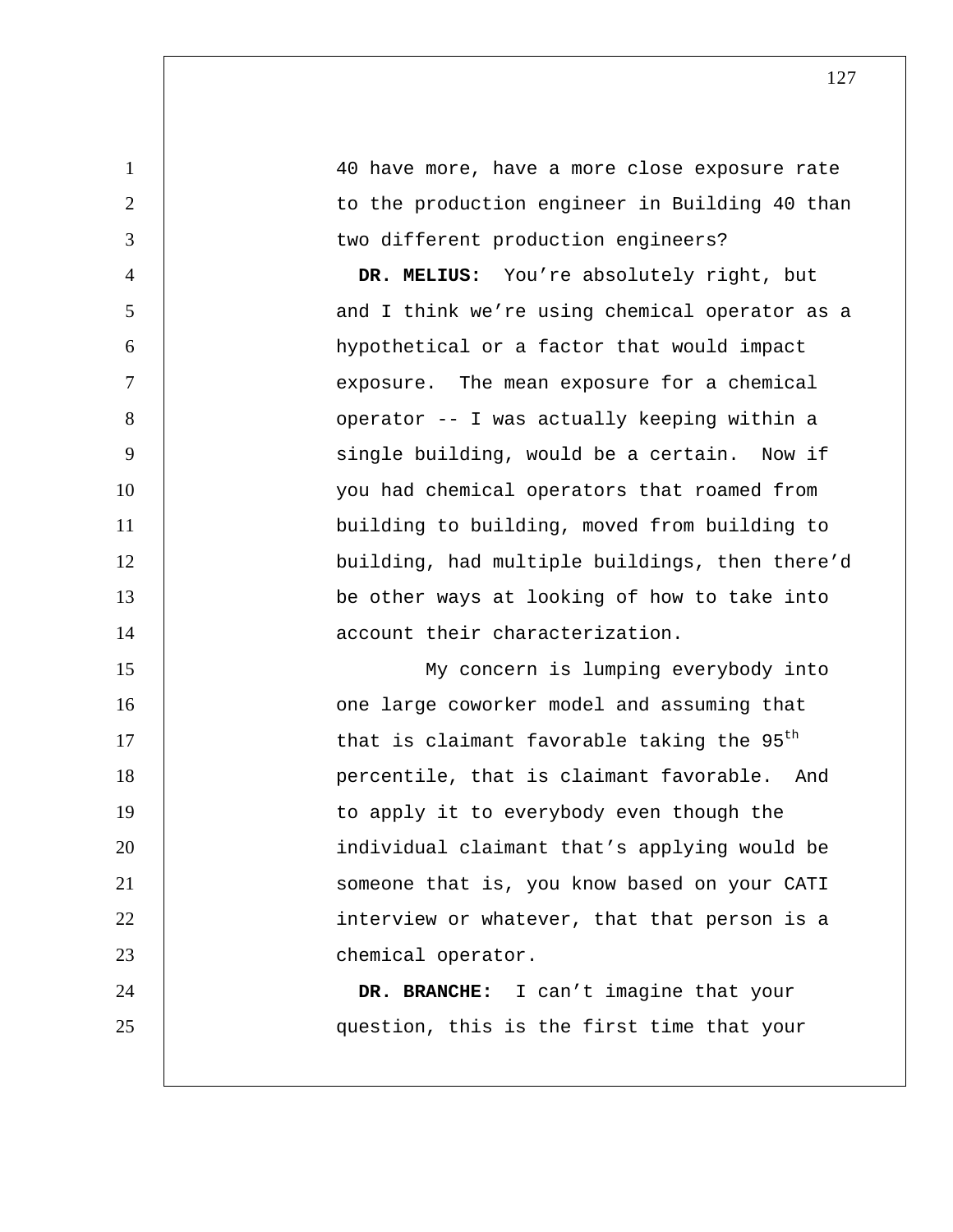1 question has come before this group. So how 2 | have you responded to that in the past? 3 **DR. NETON:** It's not been an issue until 4 this point. 5 **DR. BRANCHE:** Oh, it's not? 6 **DR. NETON:** No. 7 **MS. MUNN:** This is one of the things that we 8 | have heard repeatedly though in site after 9 | site after site in worker group after worker 10 | group after worker group. We don't do the 11 | same job all the time. We don't work in the 12 | Same place all the time. And so the final 13 | Concern then is since you can't identify where 14 | I was at any given time, and you can't tell 15 | from my job title what my actual work or where 16 | my actual work position was, how can you 17 | possibly tell me what my dose has been. 18 | And the approach that has been taken 19 | as being the most favorable for all claimants 20 | is our 95<sup>th</sup> percentile approach based on the 21 | record that we have. The highest exposed 22 **individuals form the basis for that.** If we 23 **cannot** identify where each of these people 24 were, and that's the argument we hear all the 25 | time, then if we take the position that I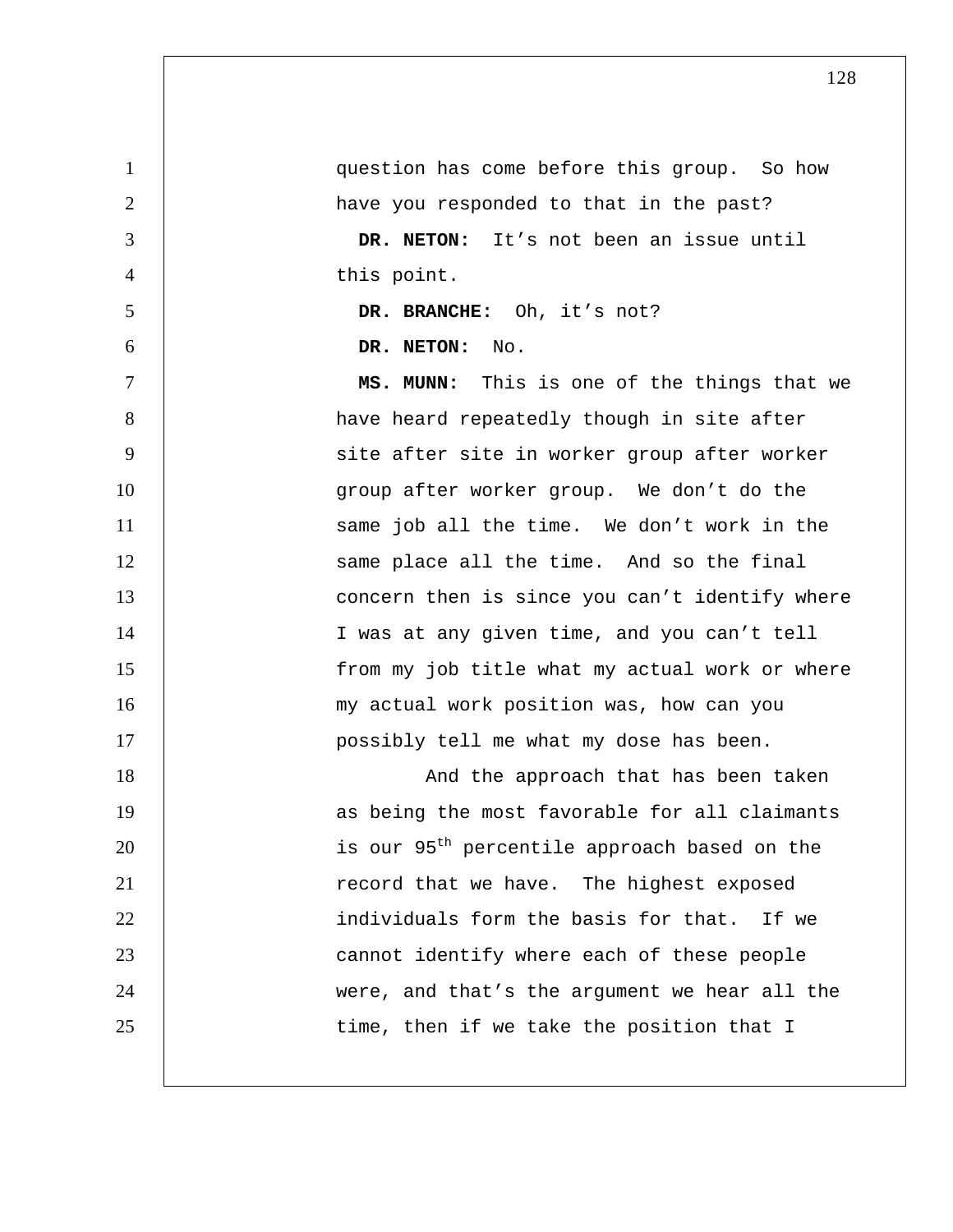| $\mathbf{1}$   | think I'm hearing presented here, that leads   |
|----------------|------------------------------------------------|
| $\overline{2}$ | me to the conclusion that we cannot do what    |
| 3              | we're charged with doing, and what we have     |
| $\overline{4}$ | done successfully for a number of years.       |
| 5              | DR. MELIUS: Some of us would argue whether     |
| 6              | it's been done successfully, but I think the   |
| 7              | point is that, I mean, the fact that           |
| 8              | Christine's question is, the point is the way  |
| 9              | we've approached reviewing these --            |
| 10             | DR. BRANCHE: It's not my question. I was       |
| 11             | simply restating your --                       |
| 12             | DR. MELIUS: Well, no, your observation was     |
| 13             | that we have, the way we've reviewed these     |
| 14             | we've tended not to ask these questions.<br>We |
| 15             | review procedures in a very general fashion.   |
| 16             | We don't apply them to particular sites.       |
| 17             | We do dose reconstructions and                 |
| 18             | reviews, and we don't look at the procedures   |
| 19             | behind those reviews. And we do SEC            |
| 20             | evaluation reviews, and we tend to focus on    |
| 21             | certain issues, and this has not been one of   |
| 22             | the issues that's been focused on for some     |
| 23             | reason, usually because some other issue       |
| 24             | becomes more important.                        |
| 25             | MR. GRIFFON: But I mean where it has come      |
|                |                                                |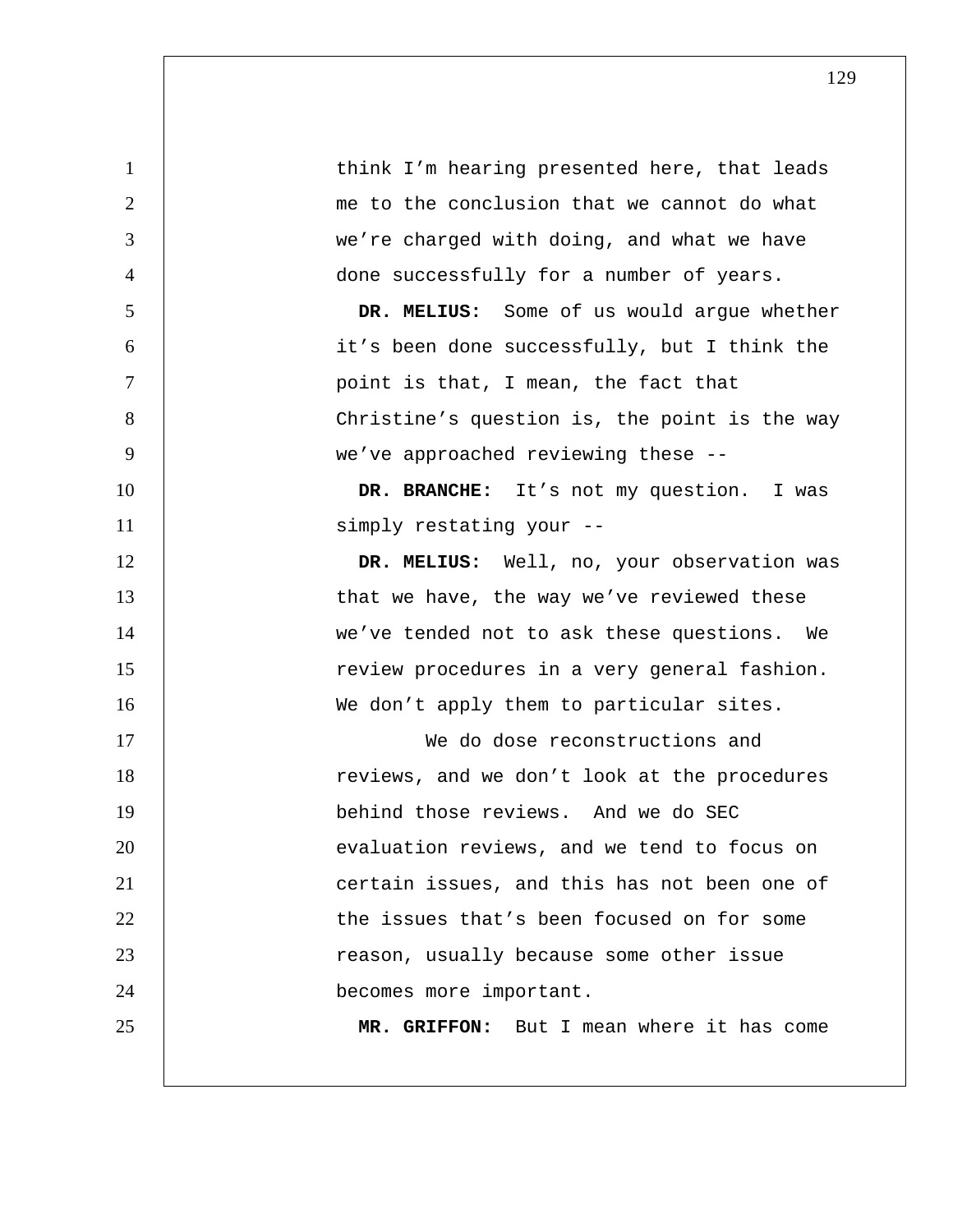1 up -- I'm sorry. I had a phone call, but 2 where it has come up is that we have delved 3 | into the question of representativeness. And 4 | again, I haven't looked at this. I mainly 5 came in for the radon thing. But we have 6 asked the question of with the data you have 7 do you, does it adequately represent, and I 8 | think SC&A might have explored this already --9 **DR. NETON:** I think they have. 10 **MR. GRIFFON:** -- adequately represent, and 11 does it adequately represent the higher 12 exposures. 13 **DR. NETON:** Well, I'd like to speak to that 14 | because we actually have two distributions at 15 | Blockson Chemical. We have the uranium urine 16 | Samples that were used to bound the exposures 17 | and dust concentrations that existed in 18 | Building 55. And then in this Table 2, we 19 | have a list of 15 or so upper loaded dust 20 **concentrations** in the phosphate industry in 21 | milligrams per cubic meter. And by a factor 22 | of ten the highest value is 50.4 milligrams 23 | per cubic meter in the phosphate industry; we 24 | applied that to workers. 25 | And so we would take the highest dose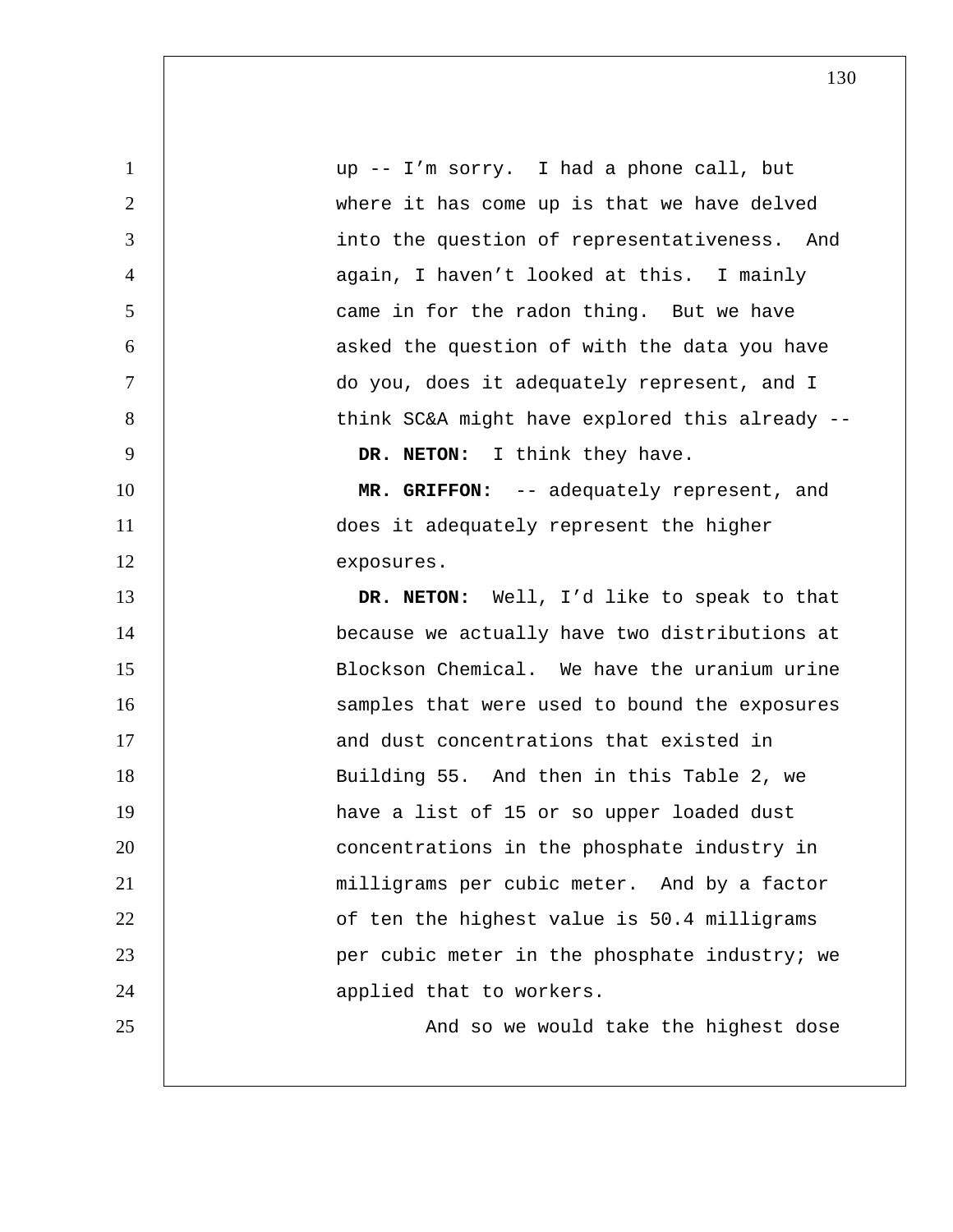| $\mathbf{1}$   | from either of those two and assign it to the  |
|----------------|------------------------------------------------|
| $\overline{2}$ | case. So I think we have covered the balance   |
| 3              | of the plant. I don't see where there's a      |
| $\overline{4}$ | situation where there are subpopulations of    |
| 5              | workers out there that are receiving lower     |
| 6              | dose than they could have received.            |
| $\overline{7}$ | Now, if the issue is though that we            |
| 8              | should use the coworker exactly for the type   |
| 9              | of worker that they, a model for the type of   |
| 10             | job they did, that is not practical in this    |
| 11             | program because 50 year old data workers       |
| 12             | oftentimes survivors don't know the job title  |
| 13             | of their spouse or whatever. They've           |
| 14             | forgotten. They were on temporary work         |
| 15             | assignments for two years, and it doesn't show |
| 16             | up in the personnel record. It's just not      |
| 17             | practical to develop, even if we could,        |
| 18             | individual models for job categories. It's     |
| 19             | just not possible. And so without this         |
| 20             | approach, we try to bound given the            |
| 21             | distributions we can and pick the highest of   |
| 22             | the two. That's what we're doing, and I guess  |
| 23             | $I'm$ at a loss $-$                            |
| 24             | DR. BRANCHE: I'm looking at the law.           |
| 25             | DR. NETON: -- as to why that's not             |
|                |                                                |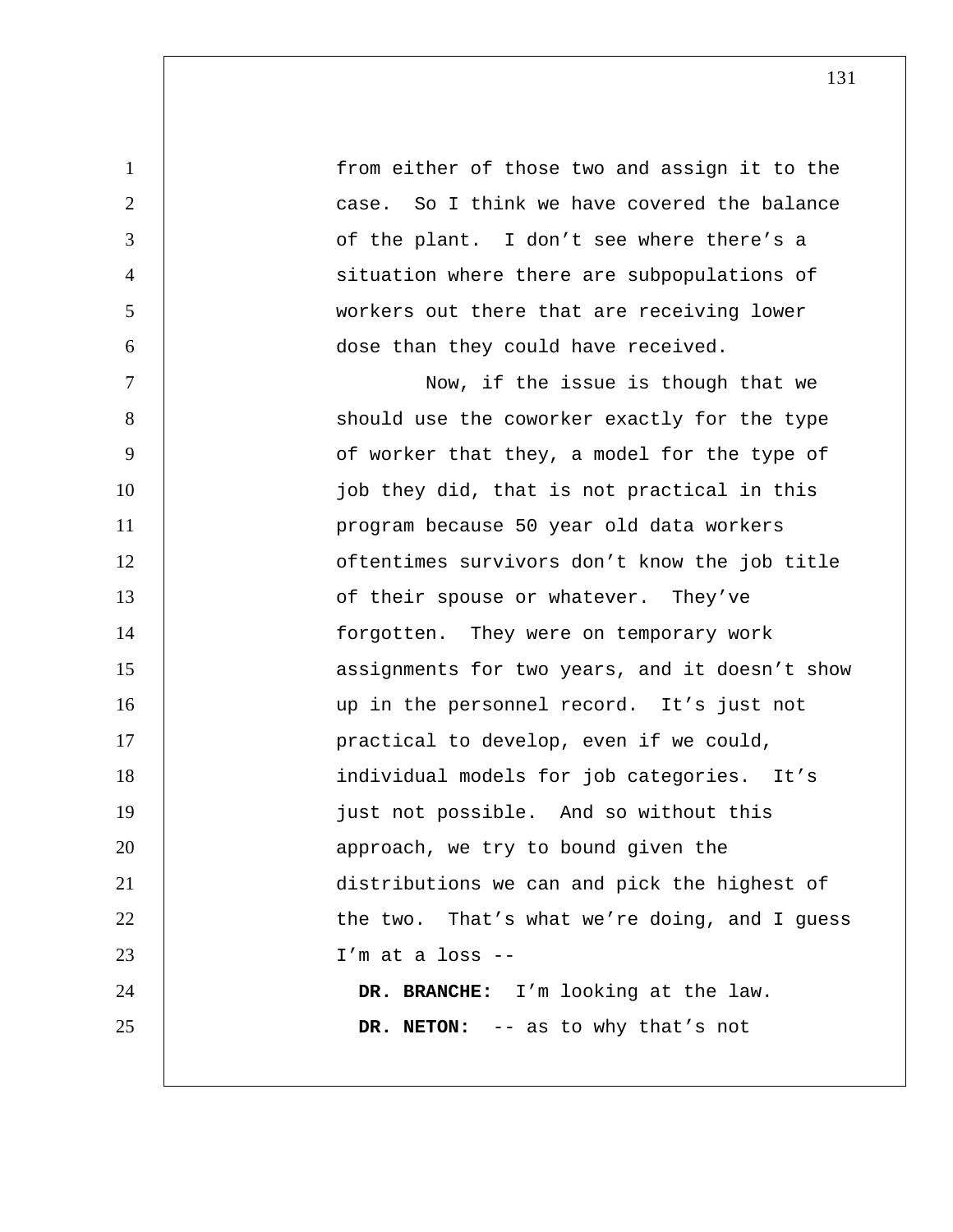1 appropriate. 2 **MR. ELLIOTT:** I don't think the law says 3 anything about coworker distribution. 4 **DR. BRANCHE:** Not the distribution, just 5 | that you can use data. 6 **DR. NETON:** And this is clearly not 7 Surrogate data in the sense that it's data 8 | from the facility, in my opinion. 9 **MS. HOWELL:** Well, we've always defined 10 | coworker and surrogate data distinctly. 11 | They're not the same thing. 12 **DR. NETON:** So now whether the data within 13 | the plant can be applied to all workers in the 14 | plant and bound that, and I think is what's 15 | being brought to question here. 16 **DR. MELIUS:** Does that  $\hat{ }$  give you  $\hat{ }$  dose 17 **17 example 17** reconstructions with sufficient accuracy? 18 **DR. NETON:** And I'd submit that we've done 19 | that for virtually every site. 20 **DR. MELIUS:** And I think you've made an 21 | assumption that doing -- again, for the sake 22 | of argument -- there's not adequate data to do 23 | it by job title, and I don't think you've ever 24 bried. 25 **DR. NETON:** Yes, we have. We have done that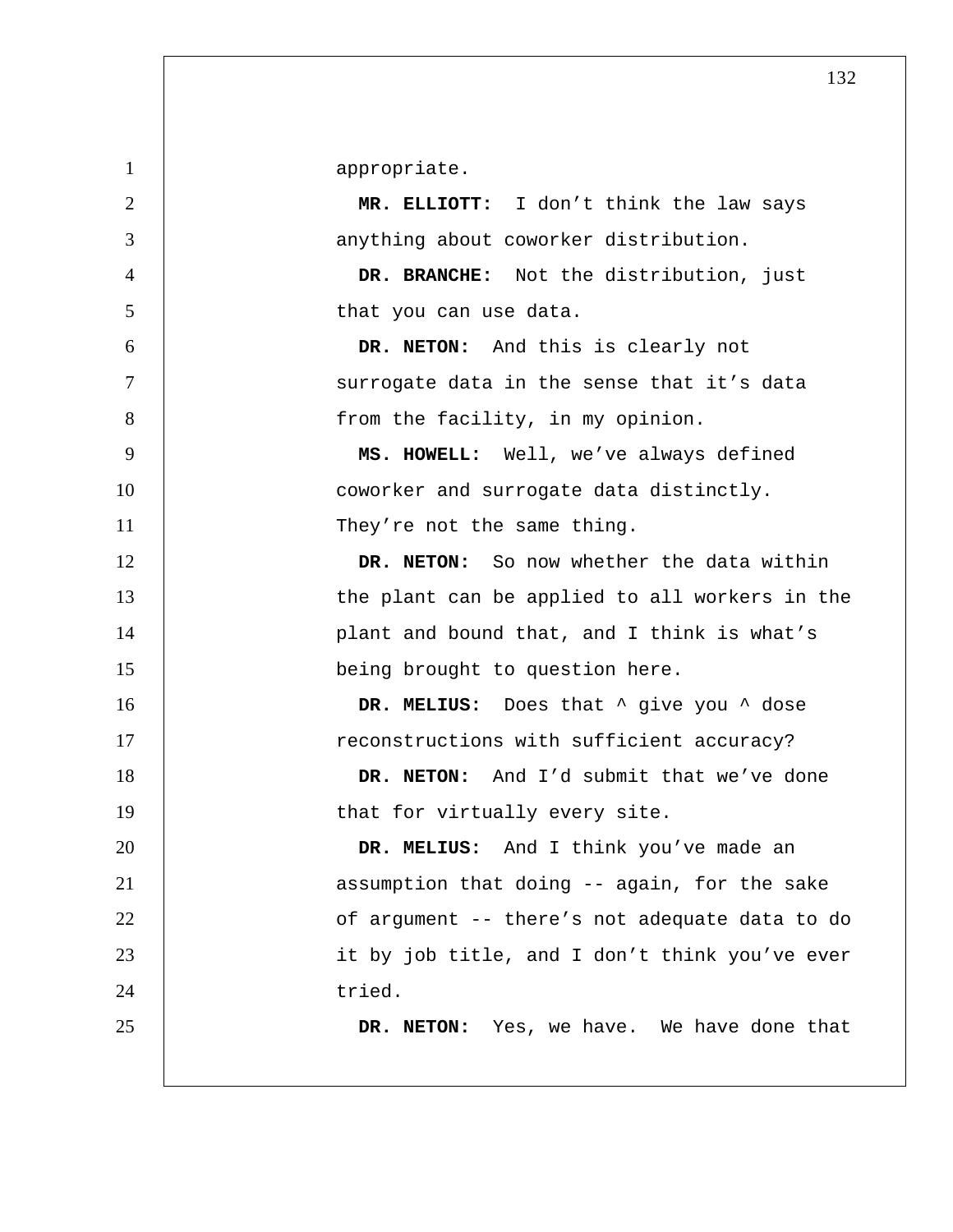| $\mathbf{1}$   | in the past, and Mark remembers very well. At  |
|----------------|------------------------------------------------|
| $\overline{2}$ | Y-12 we tried to do job title analysis at Y-   |
| 3              | 12, and we could not.                          |
| $\overline{4}$ | MS. MUNN: And there were good records at Y-    |
| 5              | 12.                                            |
| 6              | DR. NETON: Oh, yes.                            |
| $\overline{7}$ | MS. MUNN: A lot of good records.               |
| 8              | DR. NETON: It gets down to 50 year old data    |
| 9              | -- and I forget the number now, but 50 percent |
| 10             | of our cases are survivors who know very       |
| 11             | little about their spouses' job duties. Work   |
| 12             | history's always a problem.                    |
| 13             | MS. MUNN: We'll be on mute for five or ten     |
| 14             | minutes and be right back.                     |
| 15             | (Whereupon, the working group recessed from    |
| 16             | 12:10 p.m. until 12:20 p.m.)                   |
| 17             | DR. BRANCHE: We're back. If someone who's      |
| 18             | on the line could indicate that they can hear  |
| 19             | me, I'd appreciate that.                       |
| 20             | UNIDENTIFIED SPEAKER (by Telephone): I can     |
| 21             | hear you.                                      |
| 22             | DR. BRANCHE: Wonderful, thank you.             |
| 23             | An issue's come up and I just wanted           |
| 24             | to make certain that everyone understands that |
| 25             | according to the regulations and the rules in  |
|                |                                                |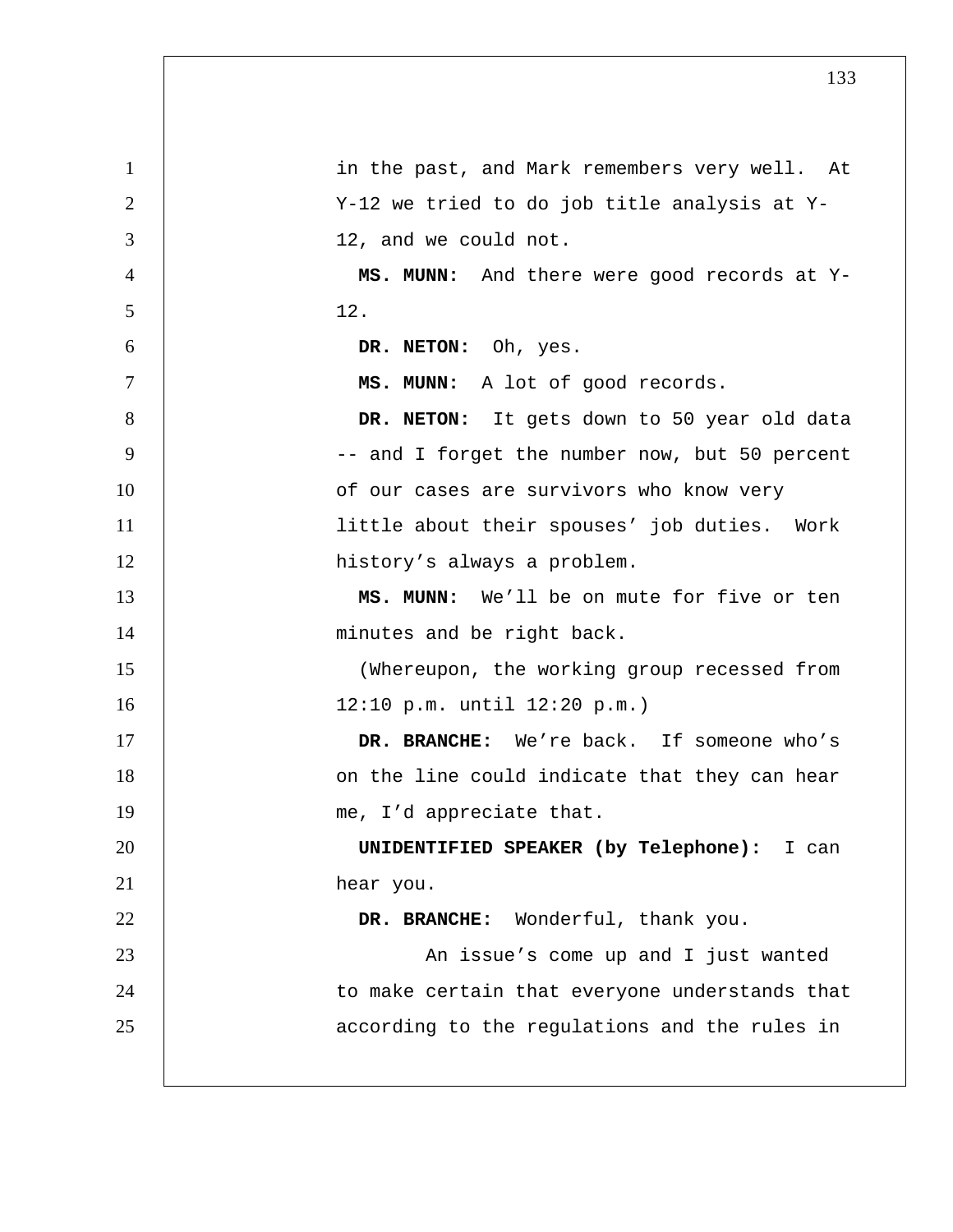1 | the Federal Register, NIOSH can use coworker data. Now legally NIOSH is fully functioning within authorized territory. The question here is really scientific issues. I don't want anybody on the phone to be concerned that we've been spending all these years doing 7 | something illegal. **MS. MUNN:** I'm at a bit of a loss to know where to proceed from here. The agreement to 10 | disagree doesn't quite seem to get us to where we need to be. **DR. MELIUS:** I will look at the points that Jim made and review the situation again and 14 | see where I am on this. **MS. MUNN:** This is a crucial issue since it **is a potential showstopper. DR. MAURO:** I might want to just put some factual information that sort of enriches 19 | without drawing any conclusions. **MS. MUNN:** It would be welcome, John. **DR. MAURO:** We've looked at the number of 22 | people that worked in Building 55 each year while they were doing uranium production. 24 | There weren't very many in any given year, between ten and 15 people. So we're talking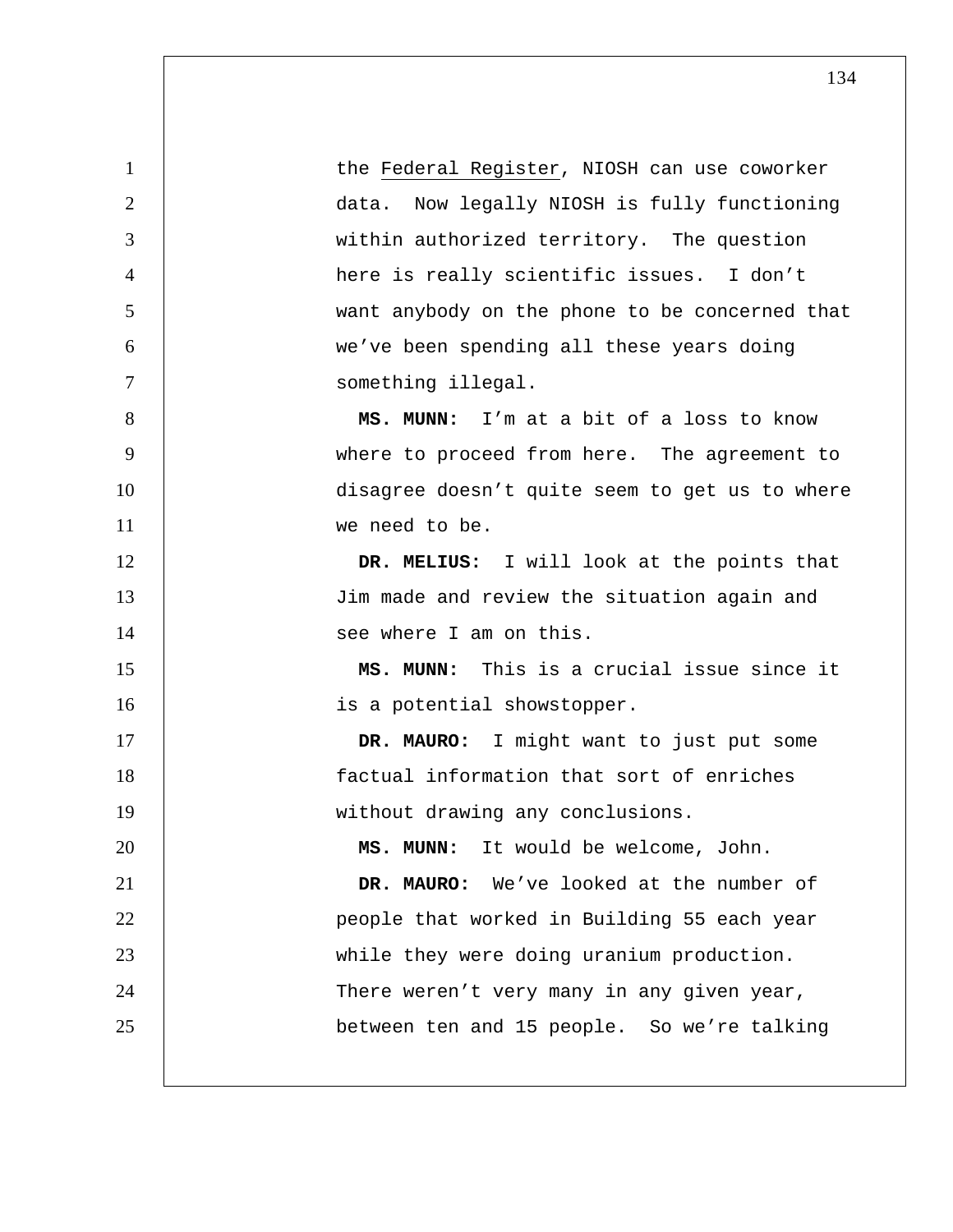| $\mathbf{1}$   | about a relatively limited number of people in |
|----------------|------------------------------------------------|
| $\overline{2}$ | Building 55. This is the building that was     |
| 3              | under control, access control, because of      |
| $\overline{4}$ | security issues and radiation protection       |
| 5              | issues.                                        |
| 6              | I think Jim's point is well taken in           |
| 7              | terms of when we're dealing with a site where  |
| 8              | we have thousands of workers, we may only have |
| 9              | bioassay data for a small group of people.     |
| 10             | Let's say ten percent. And then all of a       |
| 11             | sudden you could ask yourself how are we going |
| 12             | to take data, ten percent of a population of   |
| 13             | thousands of people, and convince ourselves    |
| 14             | that the upper bound or the upper-end value    |
| 15             | from that small population of workers is going |
| 16             | to be representative of such a large group of  |
| 17             | people with such diverse activities.           |
| 18             | And we run into this problem all the           |
| 19             | time, and we're struggling with it right now   |
| 20             | at Nevada Test Site where we have 1,500        |
| 21             | claimants and the number of bioassay samples   |
| 22             | we have are relatively limited. So we need to  |
| 23             | revisit this issue again. It's going to come   |
| 24             | up again and again.                            |
| 25             | As you know in our report we looked at         |
|                |                                                |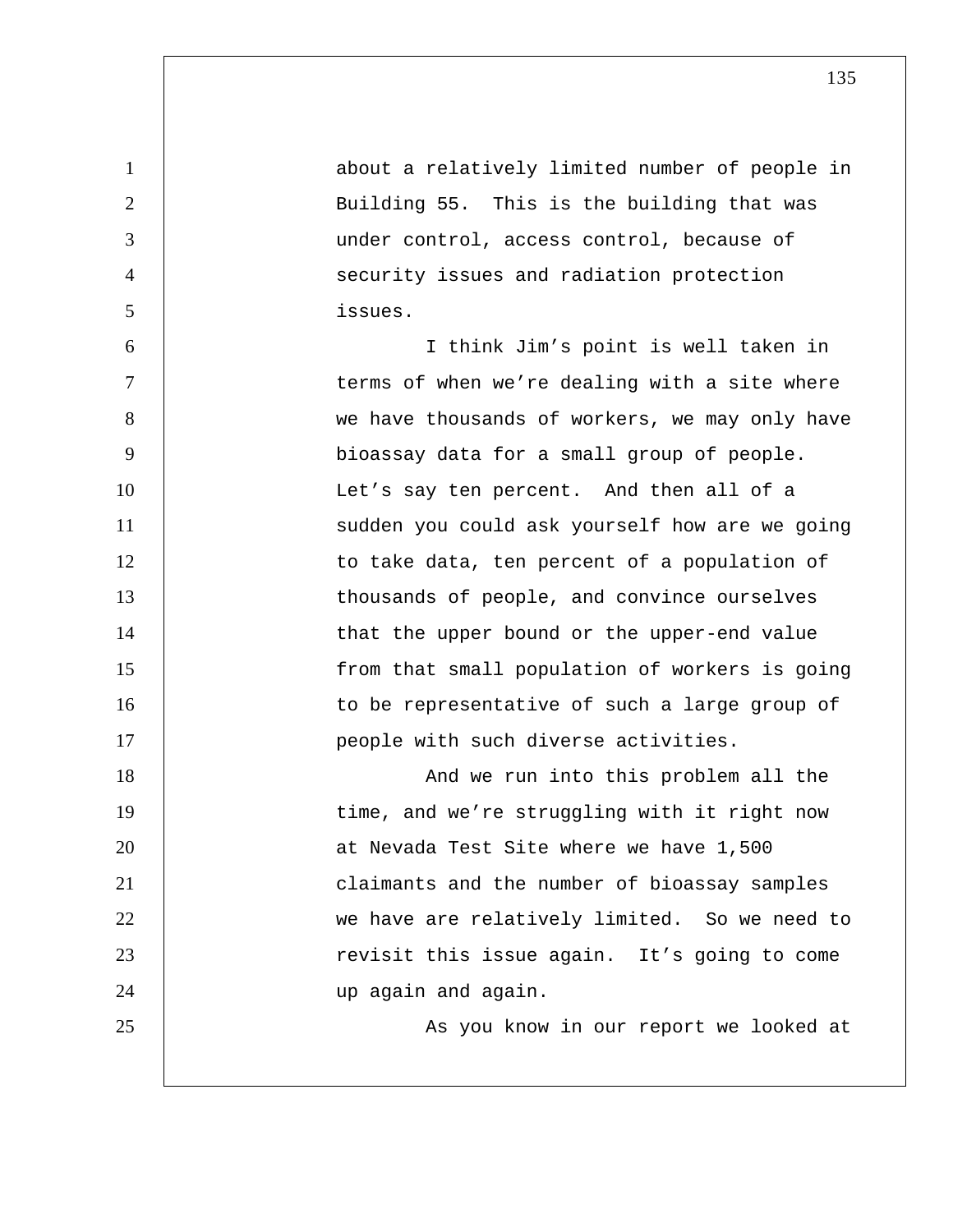1 this issue very carefully, and I think that in 2 | this case though we have a situation where we 3 have in any given year about ten, 15 people 4 decrement of the bioassays about 125 bioassay samples were 5 collected from 25 people that worked at the 6 facility over a period of a number of years. 7 So now we're talking about sampling the urine, 8 grab samples of urine, from the working 9 population. 10 | Now all of them didn't get the same 11 | number; some may not have gotten any. But by 12 | and large what we're saying is that most of 13 | the workers that were operating, working in 14 | this facility, it's almost as if we were 15 working -- right around this table -- it's 16 | about the right number of people. 17 | Let's say we were all working in 18 | Building 55, all of us, back between 1953 and 19 | '57. And we all were in that building, and 20 | Some of us may have worked for different 21 | Operations. And every so often we collect a 22 | urine sample from you, from you, from you, 23 | from you. And then six months pass. 24 | We grab another one. And we collect 25 | them all. And we say, okay, we've got 120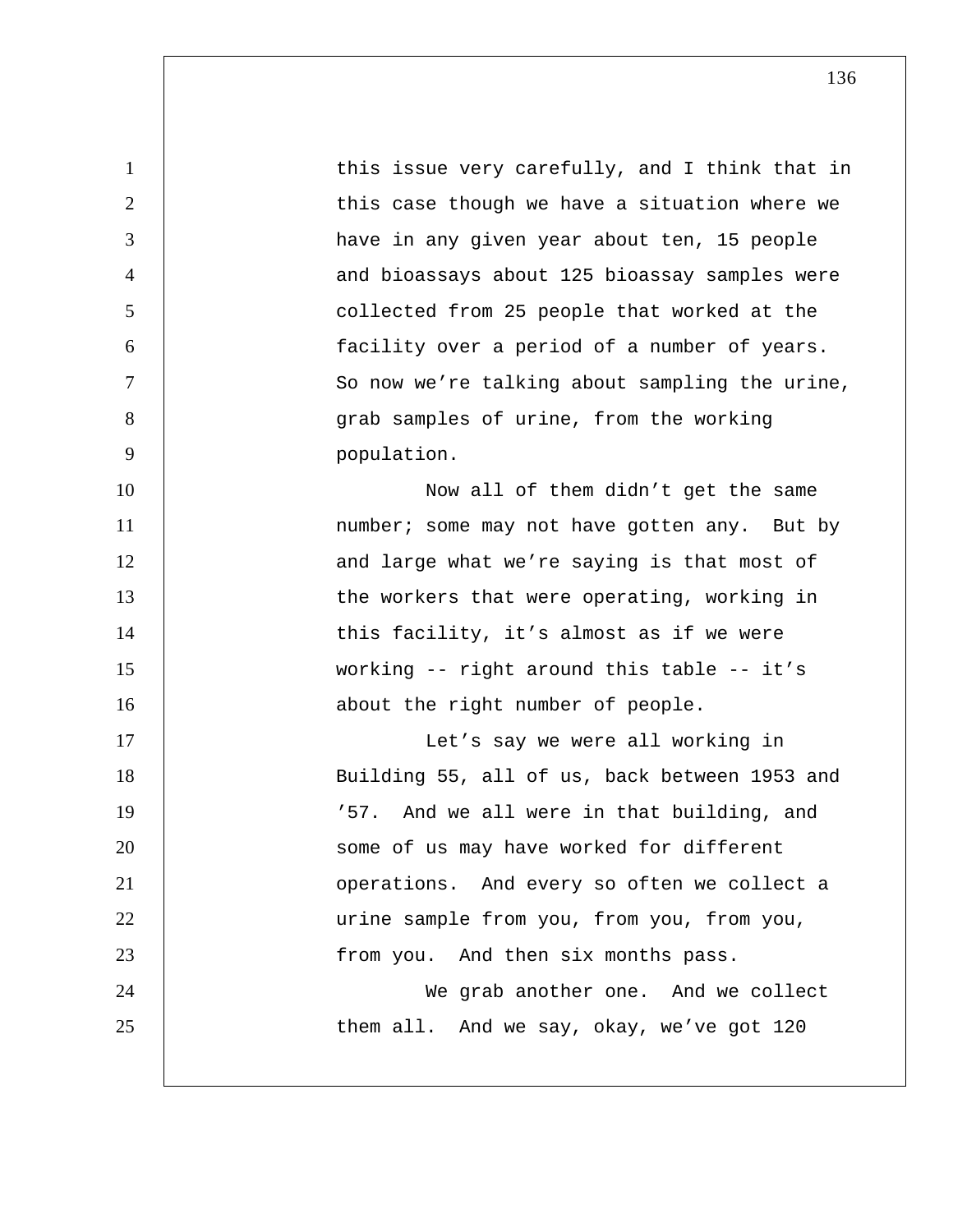1 urine samples collected from different people, 2 | different times. And then we say to 3 **J** ourselves, all right, now remember that any 4 given urine sample just reflects the intake 5 you may have accumulated up to that point in 6 time. And it may have been taken shortly 7 | after a large intake or a long period of time 8 | after a chronic intake. We really don't know. 9 | And in any given person you don't 10 | really know whether that person was being 11 | exposed to relatively high levels for a long 12 | period of time or a short period of time. So 13 | vou're sort of at a loss. But then you say, 14 | but if I collect 122 samples, in effect, I 15 feel as I spot sample from everybody, most of 16 | the people. And I say I'm going to down that 17  $|$  11st and pick off the highest 95<sup>th</sup> percentile 18 value. 19 | That, in my mind, the way I look at 20 | it, that says, that's one of the highest 21 concentrations in a uranium in urine that was 22 | seen, and now I'm going to say we're going to 23 | assign that value at that point in time -- and 24 | it may only be a short-term thing. That high 25 **concentration does not necessarily mean that**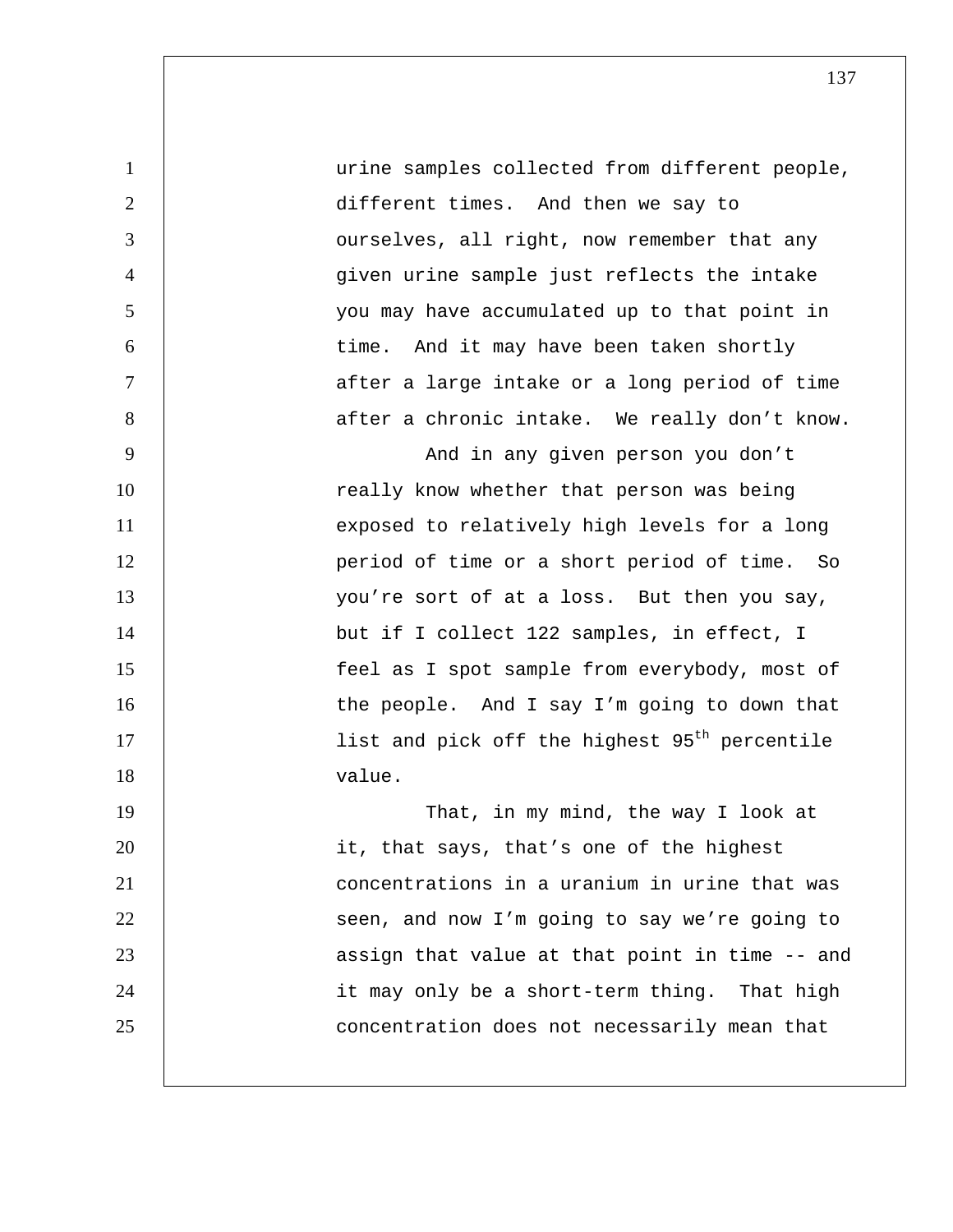1 person experienced that concentration in his 2 | urine always. 3 | But we have to pick one, and we're 4 picking a high one. And we're going to say, 5 you know what we're going to do, we're going 6 to assign to everyone an intake rate that 7 would cause that urine concentration as if he 8 | was exposed continuously at a level that would 9 give him that urine concentration all the 10 time. 11 | When we looked at that from that, I 12 would say, commonsense perspective, and 13 | there's a lot of statistical work up and Chick 14 | could go into the analysis, and there's a lot 15 **b** of analysis we did. But when I look at it I 16 | say to myself do I feel convinced that by 17 | assigning that number, that intake, to all 18 workers for all years that were in Building 19 | S5, do I feel as if it's unlikely that anyone 20 **could have gotten more than that.** 21 | And I've go to say that SC&A looked at 22 | this very, very carefully, and it's a thought 23 problem, you know? What's the likelihood that 24 | everyone would have been exposed at that upper 25 |  $95<sup>th</sup>$  percentile level day after day after day,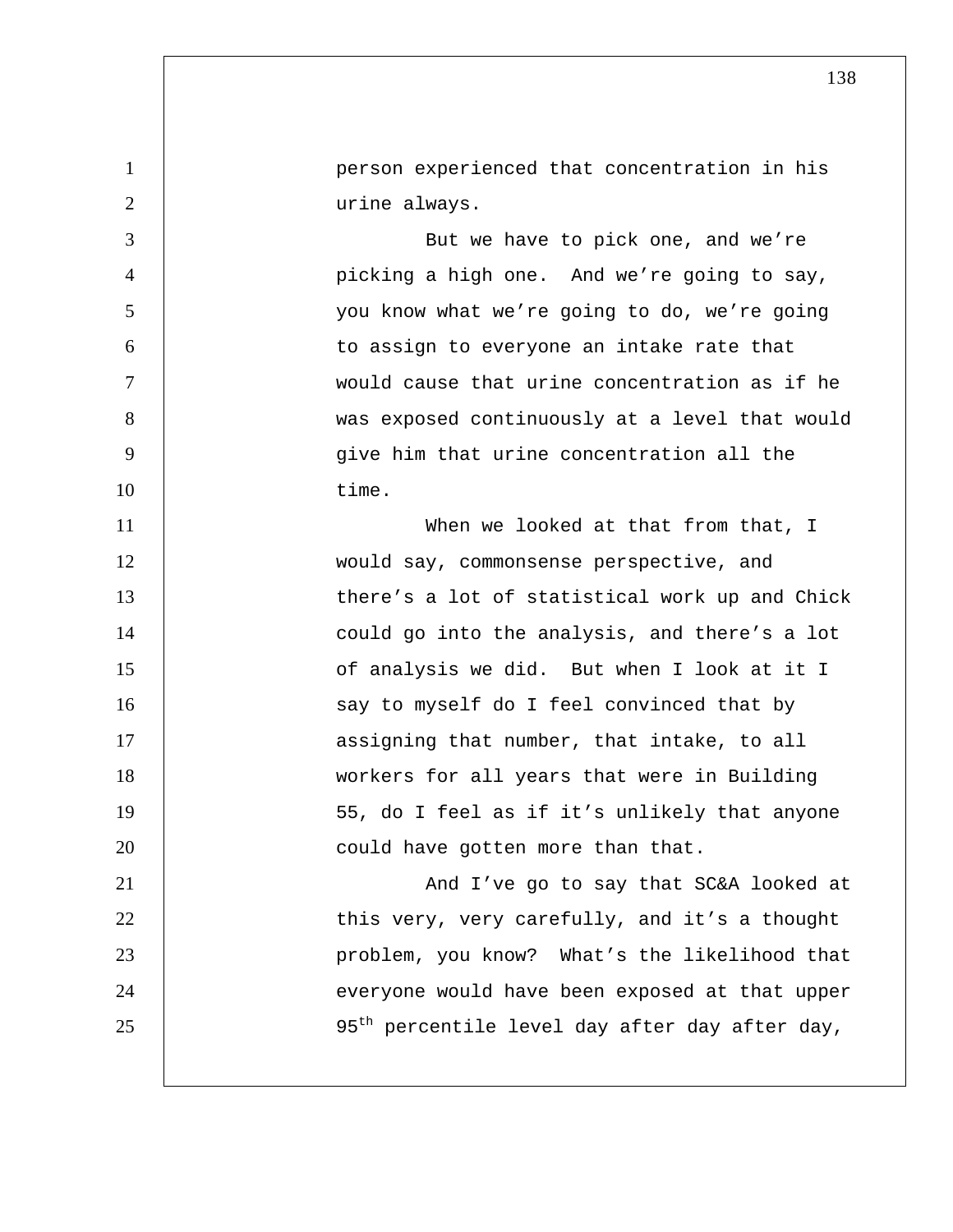| $\mathbf{1}$   | and in my mind it's probably highly unlikely.             |
|----------------|-----------------------------------------------------------|
| $\overline{2}$ | So we walked away, and, you know, in                      |
| 3              | this particular application because we have               |
| $\overline{4}$ | the number of workers was limited and in a                |
| 5              | number of workers where the urine was sampled             |
| 6              | was largely -- I'm not saying they were all               |
| $\overline{7}$ | sampled, but a large fraction were sampled.               |
| 8              | In this case this surrogate model                         |
| 9              | seemed to pass our test of robustness.<br>As              |
| 10             | being, yeah, we can talk about the upper 95 <sup>th</sup> |
| 11             | percentile from this population of workers and            |
| 12             | then apply it to all workers at all times,                |
| 13             | you've placed a plausible upper bound.                    |
| 14             | Under other circumstances I would say                     |
| 15             | there are a thousand workers here, and you                |
| 16             | only had samples from 25 workers, I would say,            |
| 17             | yeah, Jim. I would agree with you a hundred               |
| 18             | percent. We've got a problem, and we've got               |
| 19             | to make sure that those 25 workers sure as                |
| 20             | hell better have been the upper end subgroup              |
| 21             | within that thousand workers.                             |
| 22             | But in this case we've got them all,                      |
| 23             | well, most of them. So I'm trying to keep as              |
| 24             | looking at this story, we do walk away feeling            |
| 25             | that NIOSH did place a plausible, SC&A's upper            |
|                |                                                           |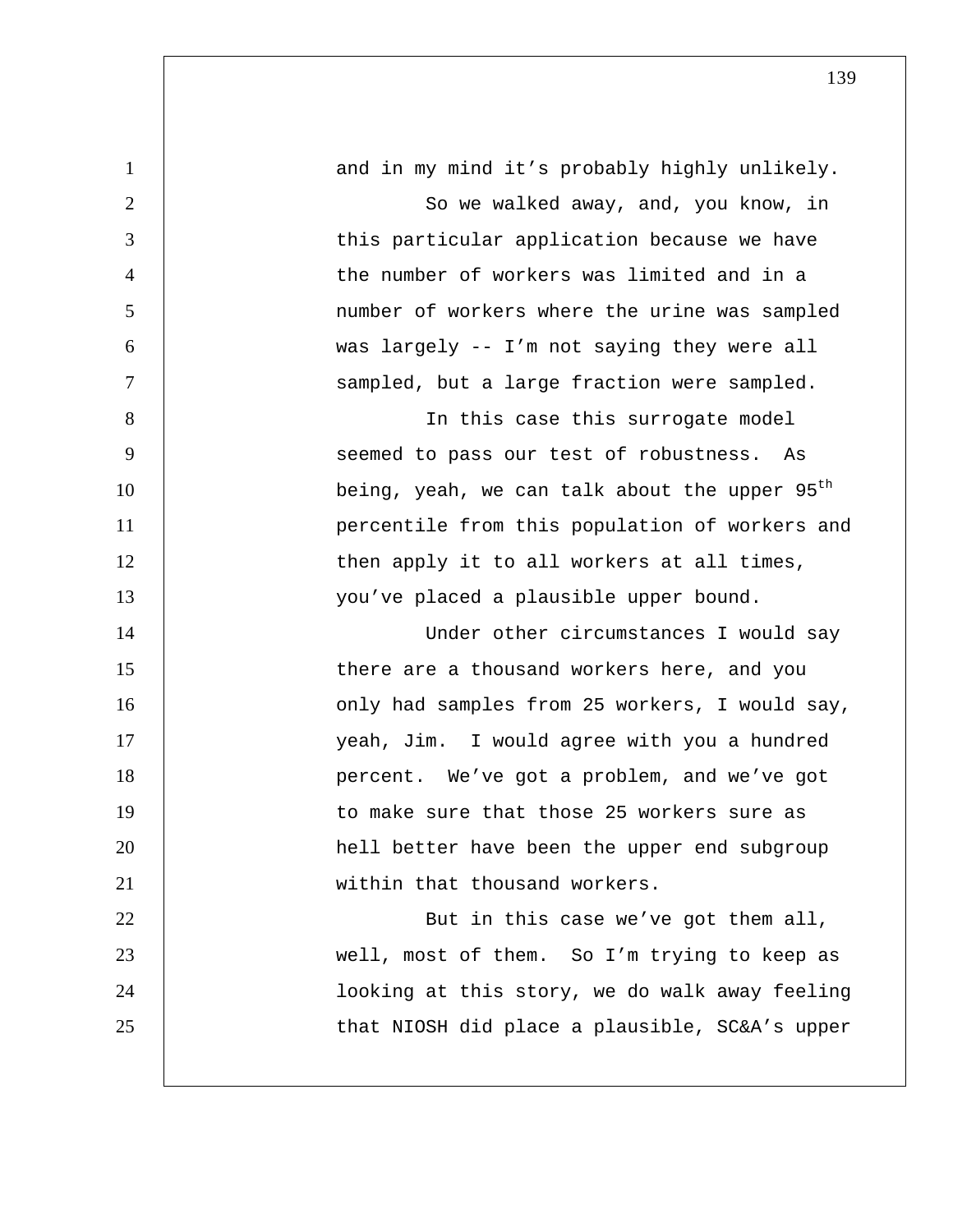1 bound. This approach and the data that was 2 | available seemed to be, place a reasonable 3 upper bound. 4 And I understand Jim's concern, and I 5 | think in this particular application though I 6 | think that NIOSH is on pretty sound ground. 7 | That's where SC&A comes out. 8 **MS. MUNN:** Thank you, John. 9 **MR. GRIFFON:** I mean, I'm just listening and 10 | wondering if, because I had some of those 11 | baseline questions, but I don't want to go 12 backwards but I'm just here for a guest by 13 Wanda's invitation. But if, John, you just 14 | said they have a high percentage or they got 15 | them all, as you said, if they got them all, 16 why are they using a coworker model at all. 17 | Obviously, they don't have them all. 18 **DR. MAURO:** They don't. No, they don't. 19 **MR. GRIFFON:** Something's missing. 20 **DR. MAURO:** In a perfect world --21 **MR. GRIFFON:** But what are the numbers? 22 What are the --23 **DR. MAURO:** Yeah, but in a perfect world 24 | every worker that worked, in other words, 25 every year there were a different  $\lambda$ . And if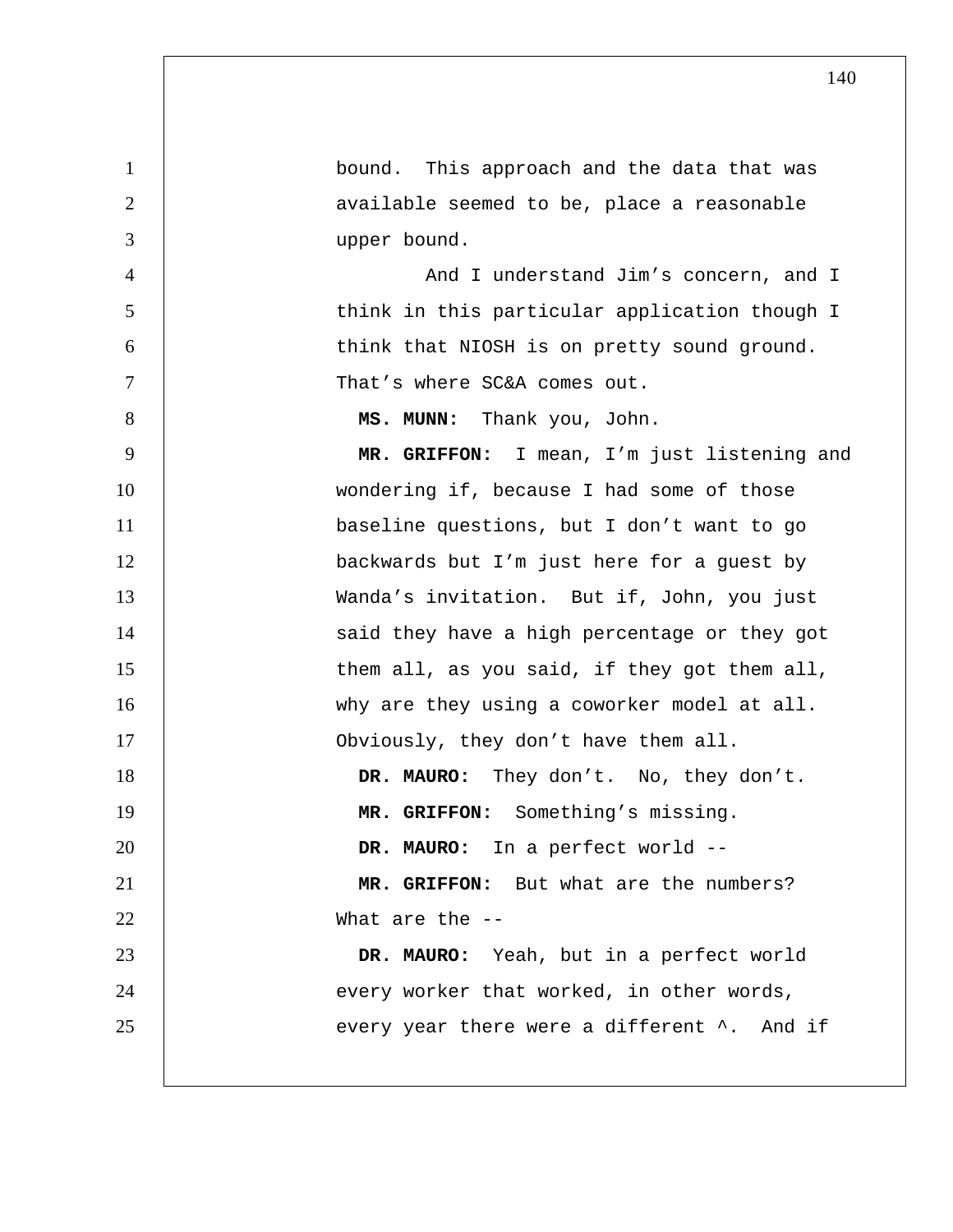1 we had monthly bioassay samples from every worker every year, then we'd have everything. We wouldn't need a coworker model. But we don't have that. There's a time period where we don't have data for workers. There are workers that we don't have data for. So | that's the reason why you go to the  $95^{\text{th}}$ 8 percentile.

**MR. PHILLIPS:** You don't know that there are no workers --

**DR. NETON:** Here's the problem. We have the workers who are actually working on the uranium drumming operation mostly. I think 14 | John's right. The problem is that a number of people walked through these areas. You go to 16 | these town hall meetings, and there are 17 | security guards. There's porter-type folks. 18 | They say I spent a lot of time in there. I 19 | spent a majority of my time walking through 20 | there because I was attached to that **b** operation. 22 | There's no way to demonstrate that's | true or not. We used the 95<sup>th</sup> percentile bounding and say, well, we don't know what your exposure was, but we know that it's less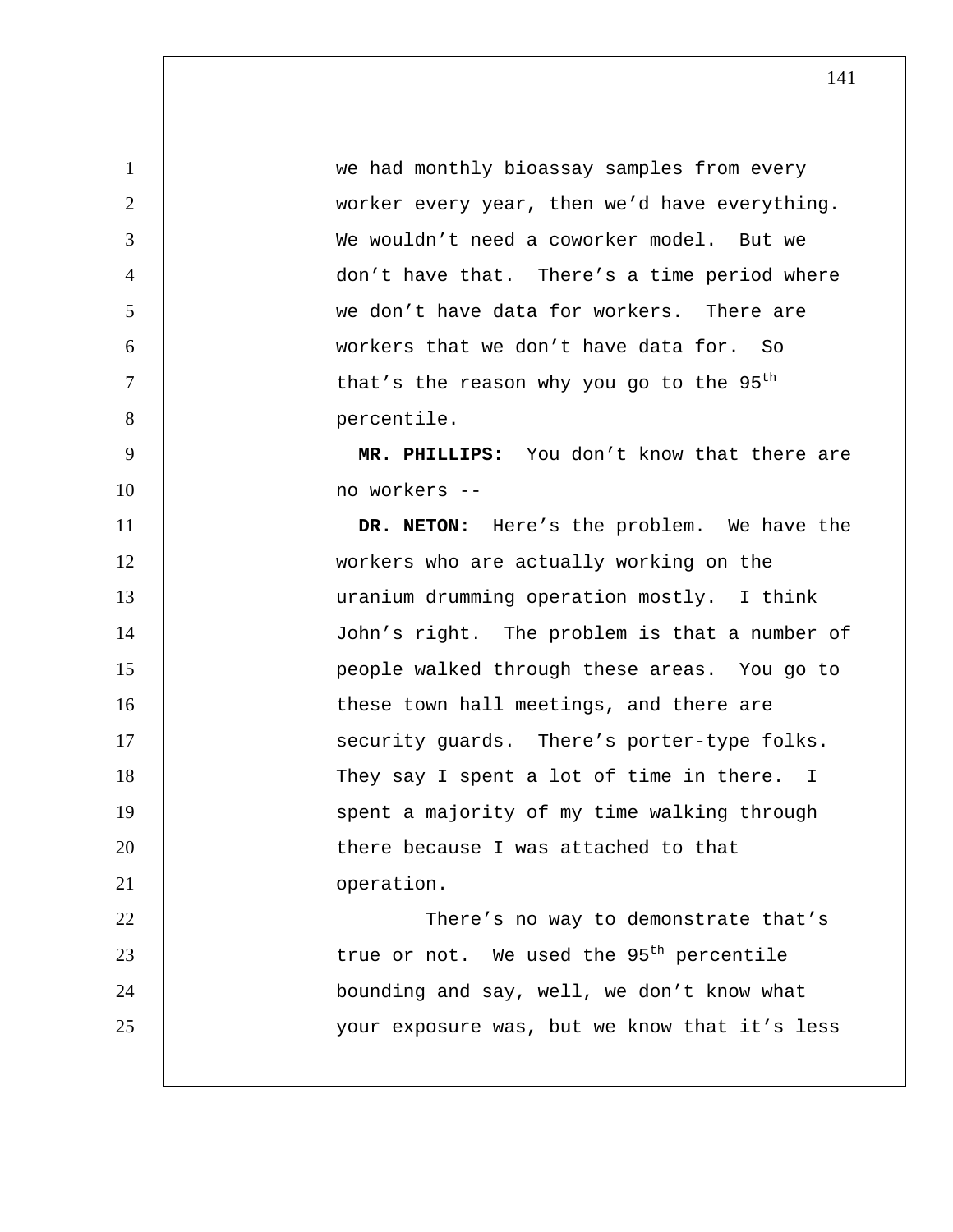1 **than x and we're assigning that value to those** 2 | tolks. That's what we've traditionally done 3 at all of the sites.

4 **MR. ELLIOTT:** What the law does say on this 5 is that we are to provide reasonable estimates 6 of dose understanding full well that the 7 | records may not be full and complete in all 8 | Tegards. And I think that's where this goes 9 | to have we provided a reasonable estimate.

10 **DR. MELIUS:** No, it goes to whether you can 11 do a dose reconstruction with sufficient 12 | accuracy, not whether it can be done, whether 13 **it's a reasonable estimate.** And no one's 14 | arguing that you can't use estimates. The 15 question is, are those estimates appropriate 16 16 to be able to do individual dose 17 **17 example 17** reconstruction with sufficient accuracy. As 18 | we all know there's a hole in the regulations. 19 We have a disconnect between our SEC 20 **evaluation** criteria and our sufficient 21 | accuracy criteria. Makes it difficult, and 22 1 this is one of those difficult situations. 23 **MR. ELLIOTT:** I don't know that we do. 24 **DR. ROESSLER:** I'm reading from the rule 25 | here I think, because I had this question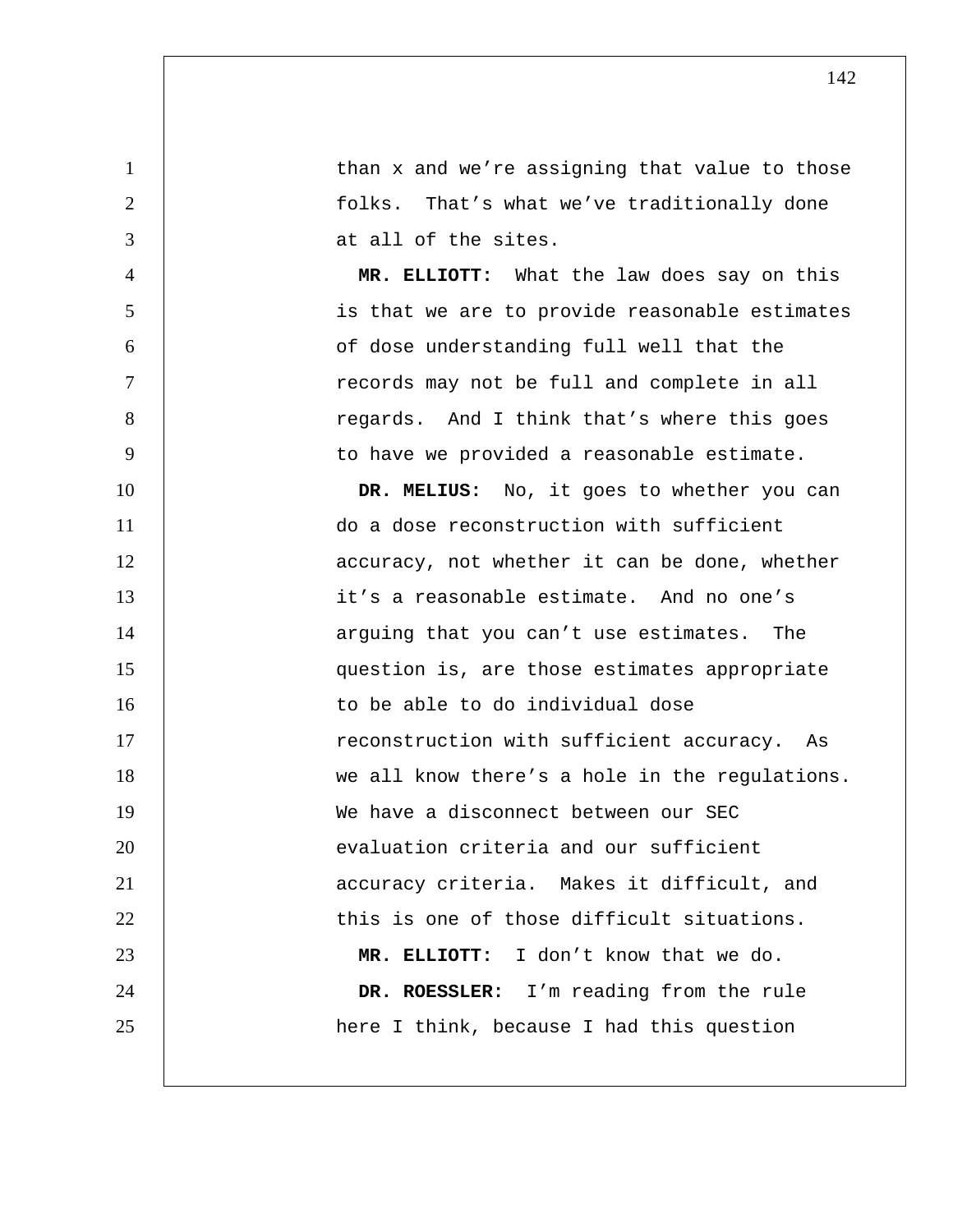1 about sufficient accuracy. And it says radiation doses can be estimated with sufficient accuracy if NIOSH has established that it has access to sufficient information to estimate the maximum radiation dose. **MS. HOWELL:** Sufficient accuracy is

7 | established when a plausible upper bound can 8 be reached.

9 **MR. GRIFFON:** But it goes on, it's 10 | important, too, Gen, maximum dose for all 11 | members of the class, plausible circumstances, 12 | something like that. Maximum plausible.

13 **DR. ROESSLER:** For every type of cancer for 14 which radiation doses are reconstructed that 15 **could have then occurred in plausible** 16 | circumstances by any member of the class or if 17 | NIOSH has established that it has access to 18 | Sufficient information to establish the 19 | radiation doses, all members of the class more 20 **precisely** than estimate of the maximum 21 | radiation dose. That was a long sentence, but  $22$  --23 **MR. GRIFFON:** Part of that definition, too,

24 | sort of competes against the plausible 25 **circumstances to me.** It tells us that we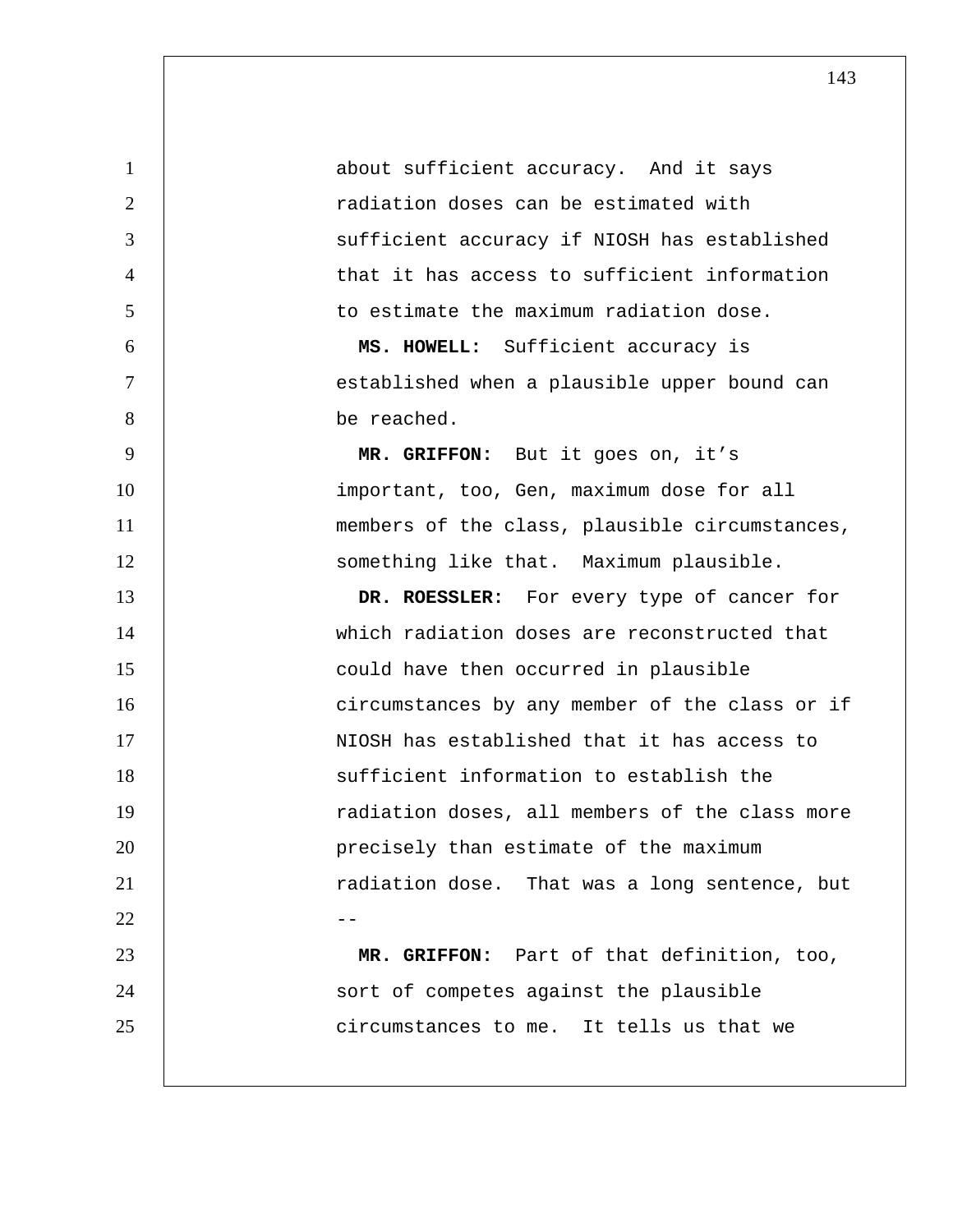| $\mathbf{1}$   | can't just throw a high number at it and then              |
|----------------|------------------------------------------------------------|
| 2              | for all members of the class says you've got               |
| 3              | to make sure you can bound it for everyone                 |
| $\overline{4}$ | even the most exposed person. It's sort of                 |
| 5              | competing there.                                           |
| 6              | DR. NETON: We went down this path before,                  |
| $\overline{7}$ | and I don't know.                                          |
| 8              | MR. GRIFFON: We have discussed it. It's                    |
| 9              | the question of, to me it's the question of                |
| 10             | does this issue reach an adequately --                     |
| 11             | DR. NETON: Well, this is a generic issue                   |
| 12             | that is not just relevant to this discussion.              |
| 13             | I mean, virtually every SEC petition that's                |
| 14             | pending right now has this issue because they              |
| 15             | all have coworker models, and they all assign              |
| 16             | 95 <sup>th</sup> percentile under certain circumstances,   |
| 17             | the Rocky Flats, all of them. I mean, the 95 <sup>th</sup> |
| 18             | percentile the external data has been used                 |
| 19             | throughout this program from its inception.                |
| 20             | I've never heard anyone object to that until               |
| 21             | this point.                                                |
| 22             | MR. ELLIOTT: They may object to how we                     |
| 23             | arrived at it.                                             |
| 24             | DR. NETON: They may object to what the 95 <sup>th</sup>    |
| 25             | percentile is, but no one has objected to that             |
|                |                                                            |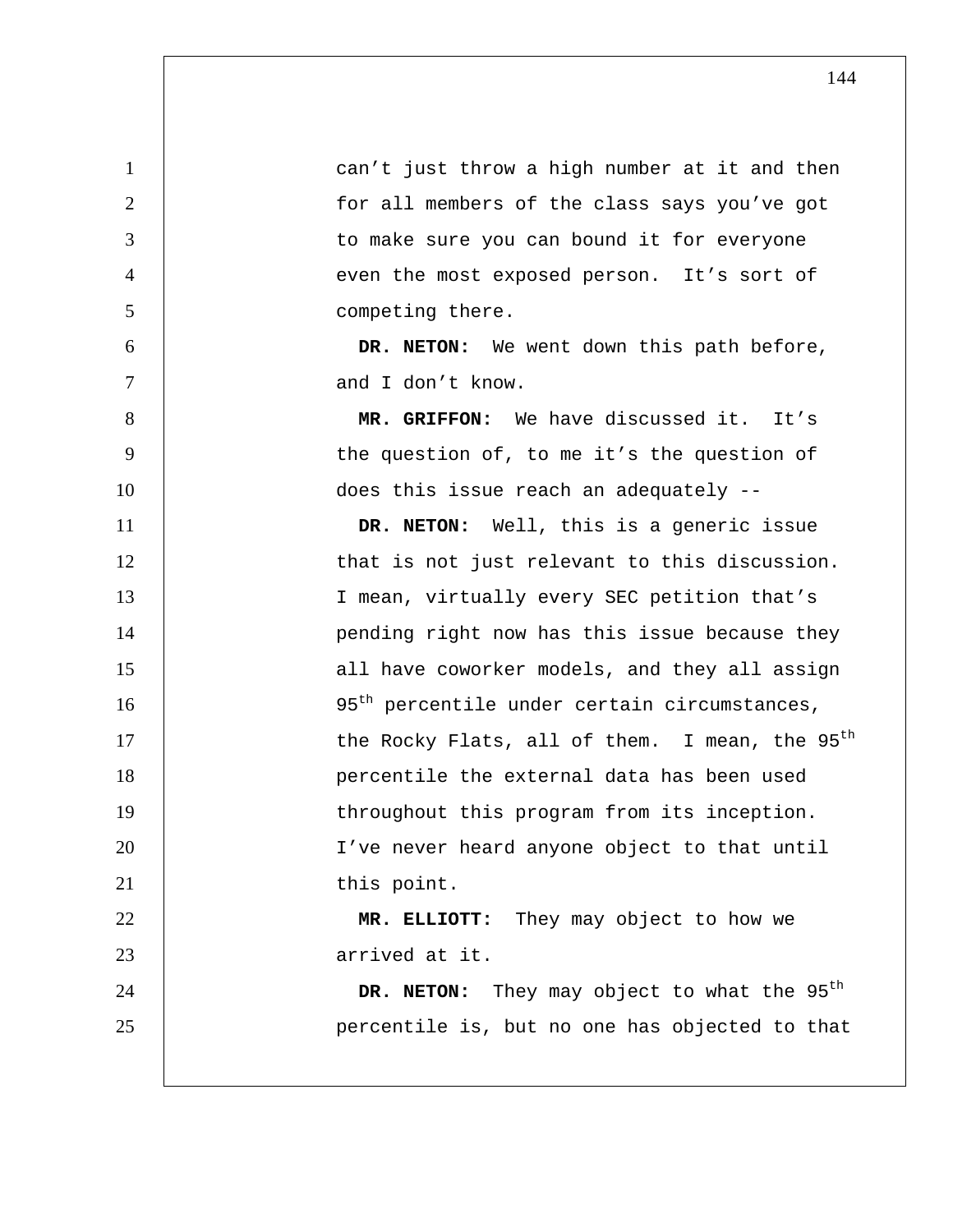1 approach. I've not heard any objection until 2 | this meeting today.

3 **MS. MUNN:** Quite to the contrary. It's been 4 widely accepted. Well, if you're going to use  $5$   $\parallel$  the 95<sup>th</sup> percentile, that's acceptable. If 6 we're going to change the way we look at that 7 | mow, then in my view it's a showstopper. And 8 | it's a showstopper not just for Blockson, but, 9 | and not just for other phosphate plants, but 10 | for the entire program.

11 **DR. MELIUS:** The Board has never had a 12 discussion of the coworker model in general, 13 | and the general applicability and the approach 14 | used to it and something that's been dealt 15 with it in, as far as I recall, only within 16 | the Procedures work group, never been brought 17 | to the Board.

**MR. ELLIOTT:** Well, it's dealt with in the 19 The state of the dose reconstructions that are **conducted using that approach, and to date** 21 | I've not seen one instance in any of those --**DR. MELIUS:** And in the -- **MR. ELLIOTT:** Let me finish, Dr. Melius. 24 | I've not seen any indication that that has been an issue in any of the dose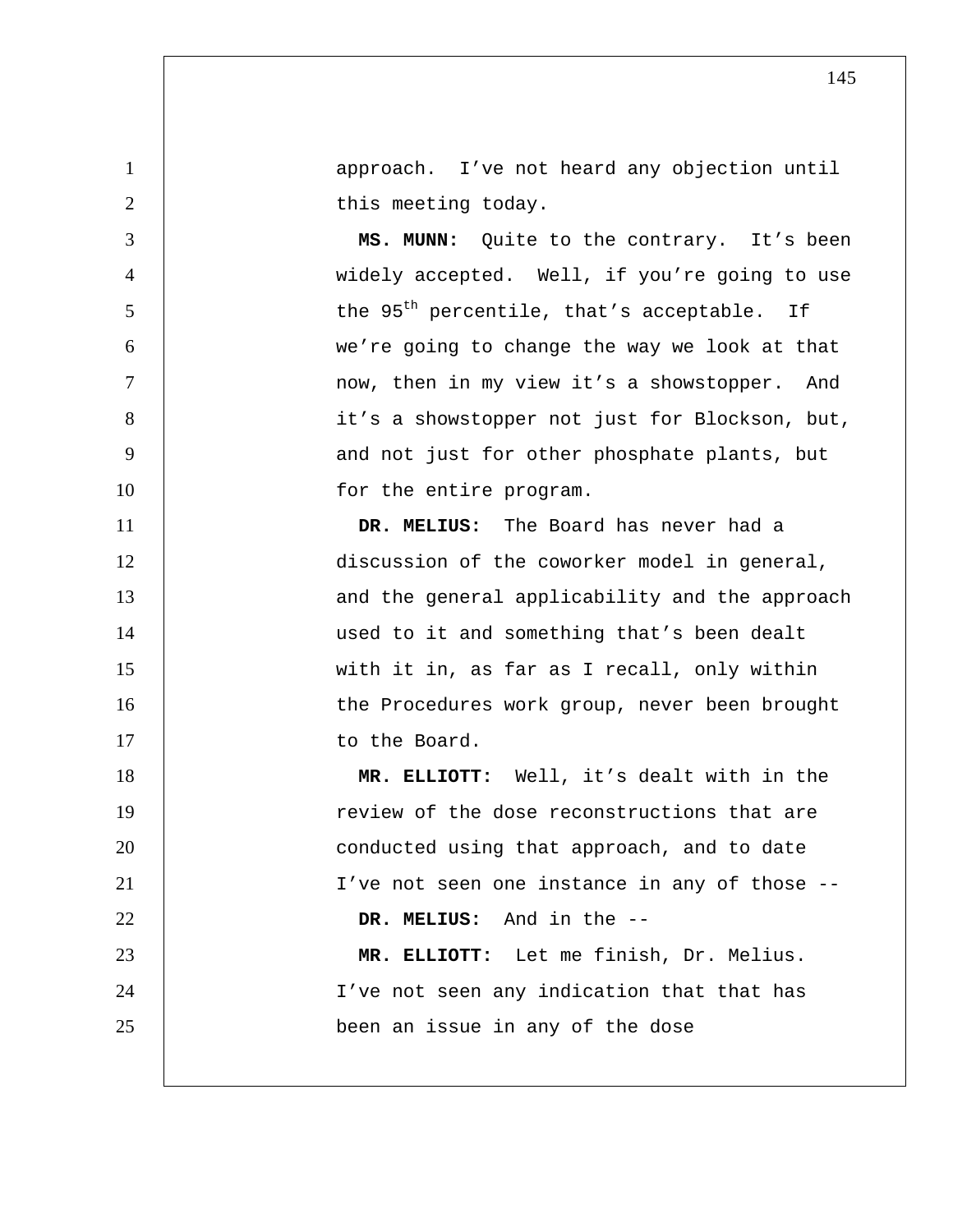1 | reconstruction reviews.

**DR. MELIUS:** Because when I brought it up, I've talked to John. I've talked to the other people and Bob. They say, well, no, we just make an exception procedure if that's involved 6 and utilize the procedure. We don't, they don't review the procedure as far as doing individual dose reconstructions. That's what I was referring to earlier in terms of sort of 10 | the disconnect in our approach to doing  $\lambda$ . We 11 | keep sort of circling around issues. **MR. GRIFFON:** In the DR review it is the 13 | application of -- appropriately apply what 14 | they were supposed to do.

**DR. NETON:** It's also covered in the 16 | implementation guide which was presented at 17 | the Board, one of the very first meetings. 18 | The concept is --

**MS. HOWELL:** And the dose reconstruction 20 | rules.

**MR. ELLIOTT:** It's in the dose **december 12** reconstruction rules.

**DR. BRANCHE:** That was my question. Has it **come** up in the Subcommittee?

**MR. GRIFFON:** It's come up in the, like I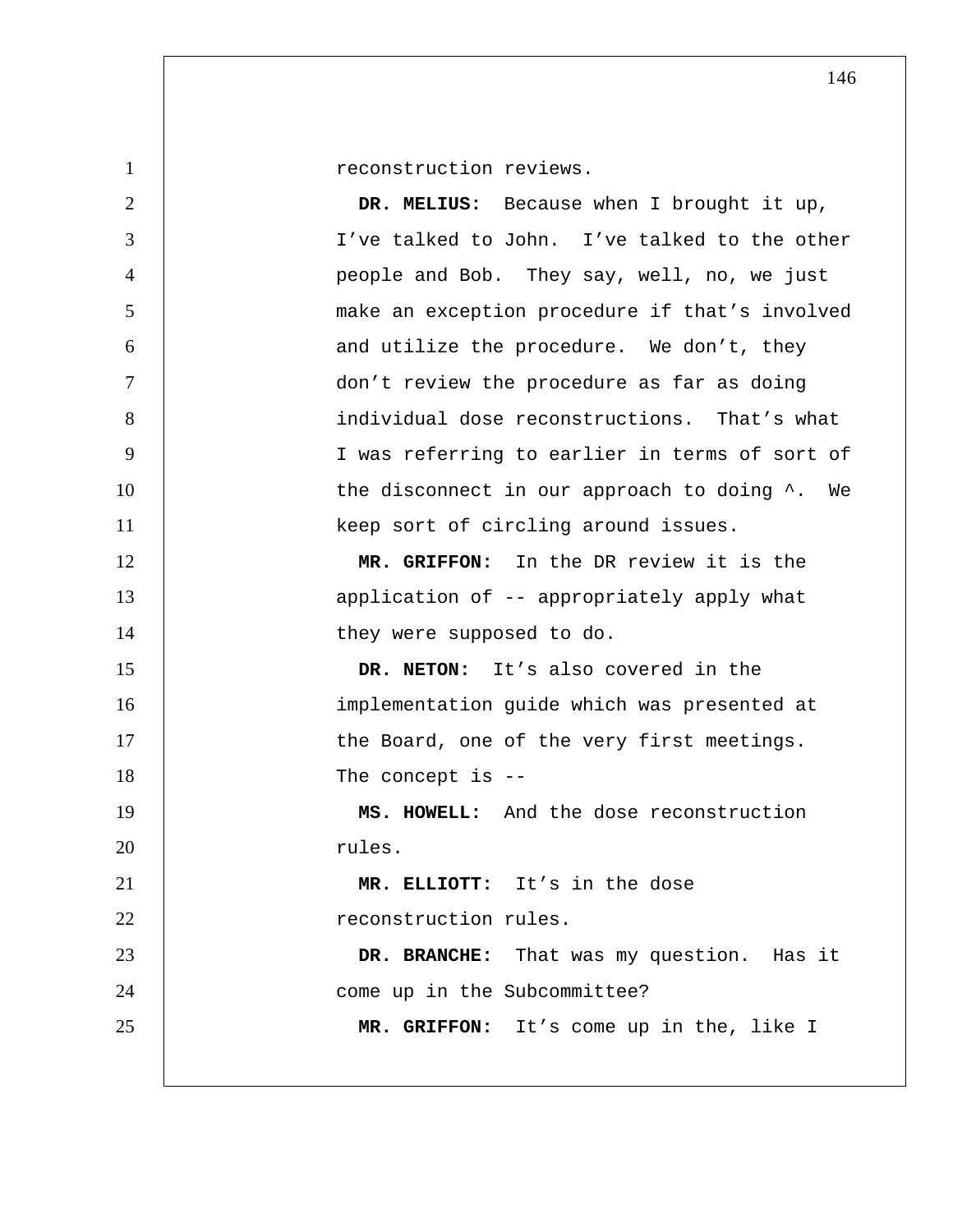1 **1** Said, in the DR, in the subcommittee of DRs it 2 | really has been pushed back to the  $\hat{ }$ . But in 3 other cases like Rocky Flats we did discuss 4 it. 5 **DR. NETON:** But I was thinking early on this 6 came up with Bethlehem Steel where the Board 7 | was tremendously involved with many, many, 8 | many meetings at the Board level, and no one  $9$  | ever questioned the  $95<sup>th</sup>$  percentile air 10 | concentrations. They asked the question what 11 | that value was. I never heard anyone bring up  $12$  | the issue that the 95<sup>th</sup> percentile applied to 13 | all workers, all claimants at Bethlehem Steel 14 | was inappropriate. And that's exactly what 15 | we're talking about here. 16 **MS. MUNN:** It is. 17 **MR. GRIFFON:** I feel we've discussed it, but 18 we haven't questioned whether you could 19 actually not use --20 **DR. NETON:** Well, I know. One would think 21 | that would be the time to bring it up. 22 **MR. GRIFFON:** But it does get to the 23 | individual. I agree. It's sort of the site 24 | specific stuff we discuss that that mean, but 25 **can you use it ever, I don't think we've**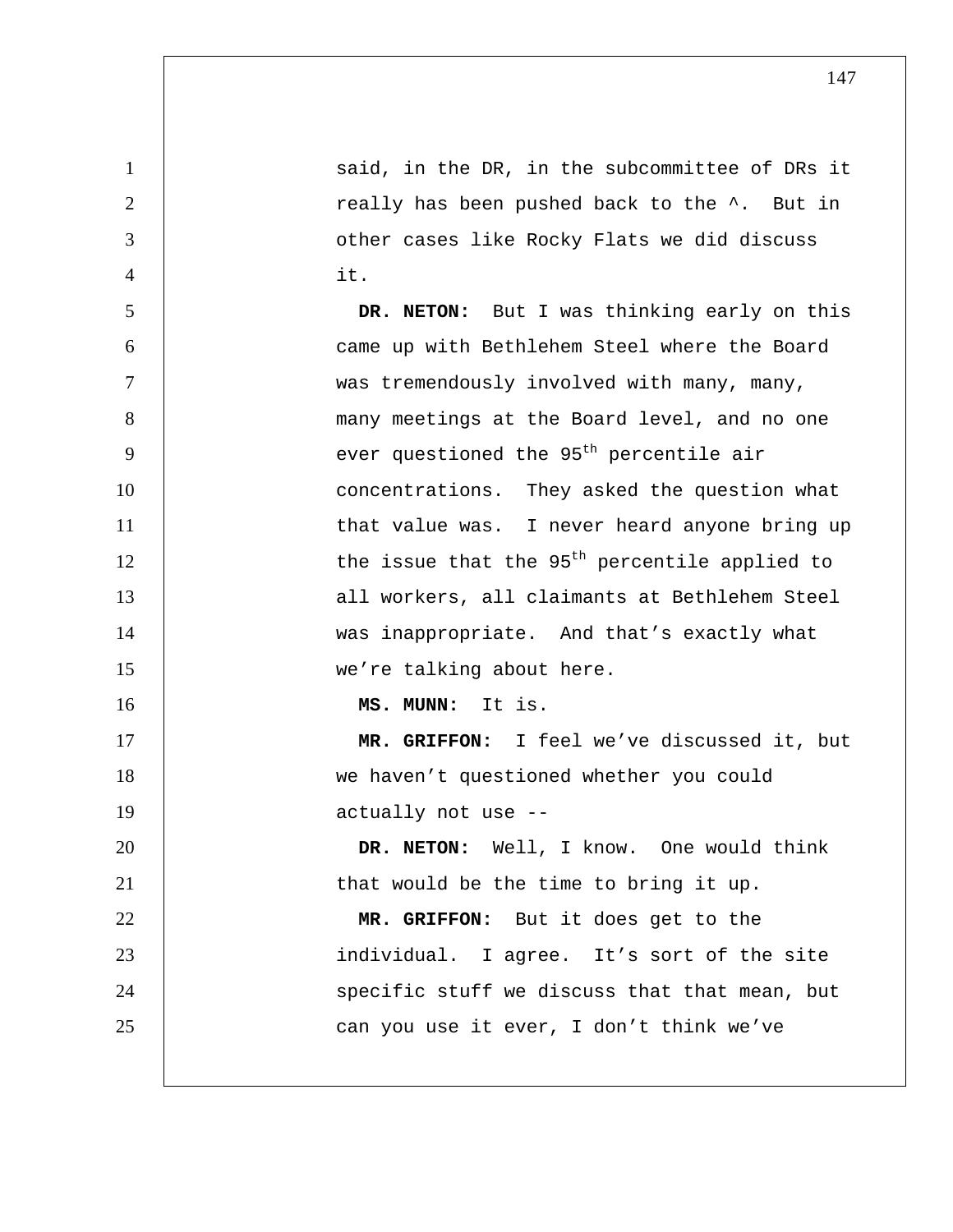1 | questioned that.

2 **DR. NETON:** Well, that would have been the 3 point to bring it up I would think.

4 **MR. GRIFFON:** Right.

5 **DR. MAURO:** There's no doubt that this, I 6 guess we've never had this conversation before 7 in a global sense. That is, whenever we came 8 | to this problem, and we encountered data 9 | adequacy, that's what we're talking about, 10 | data inadequacy.

11 **MR. GRIFFON:** And representativeness. 12 **DR. MAURO:** Adequacy and representativeness, 13 We always sort of dealt with it when we came 14 | across it at Bethlehem Steel we talked about 15 | it. We talked about it at Rocky. We're 16 | talking about it right now in spades on Nevada 17 | Test Site. And it all goes to the heart of 18 | the concern that Jim brought up about. But we 19 | really never talked about what was  $\hat{\ }$ .

In some cases we did have a conversation, roundtable discussion about what's the philosophy here. When would you  $\vert$  use upper 95<sup>th</sup> percentile as your criteria. 24 | And we've had some disagreements on those **conditions.** But I think in general when we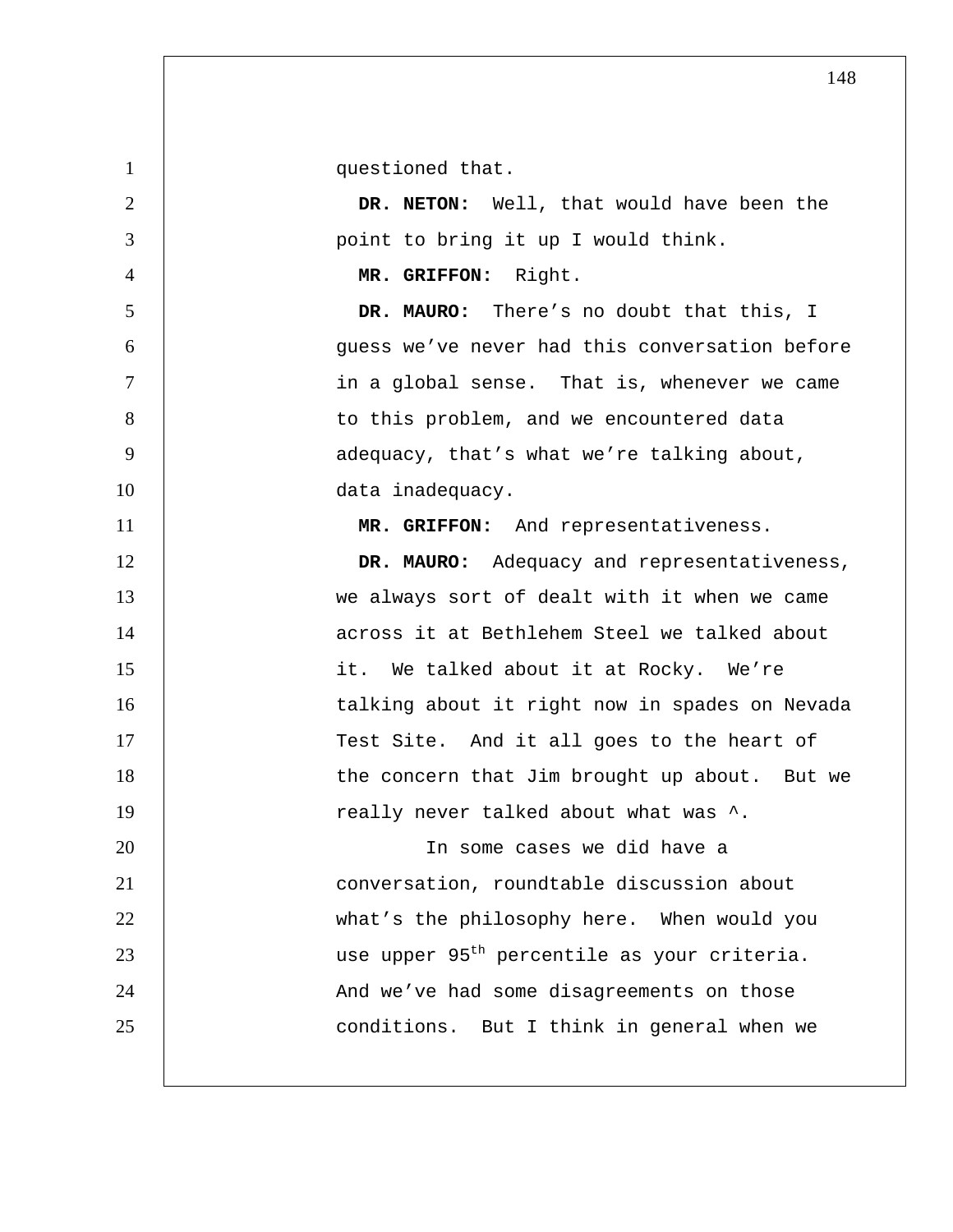1 decrease 1 came across this it's almost like it was 2 general agreement on each individual's cases 3 | that if you don't have complete datasets, then 4 you go to, you build a surrogate model that 5 blocks off some percentile from the dataset.

6 But you have to feel convinced that 7 | that dataset is representative of in general 8 | the population of workers you're working with. 9 | And that becomes a tough question. That's 10 | exactly the question that Jim is asking. To 11 what degree is the dataset that we have before 12 | us, those 122 urine samples for those 25 13 workers, did that dataset capture the full 14 distribution of possible exposures the workers 15 may have experienced in Building 55 and by 16 | plucking off the upper  $95<sup>th</sup>$  percentile of that 17 dataset that we have a degree of confidence 18 | that we placed an upper bound on all those 19 workers that were not completely modeled or 20 | weren't monitored or weren't. That's really 21 | the question. And we come down all the time - $22$  -

23 **DR. NETON:** But I think Dr. Melius' point, 24  $\parallel$  if I understand it correctly, is that that 95<sup>th</sup> 25 percentile cannot be applied to all workers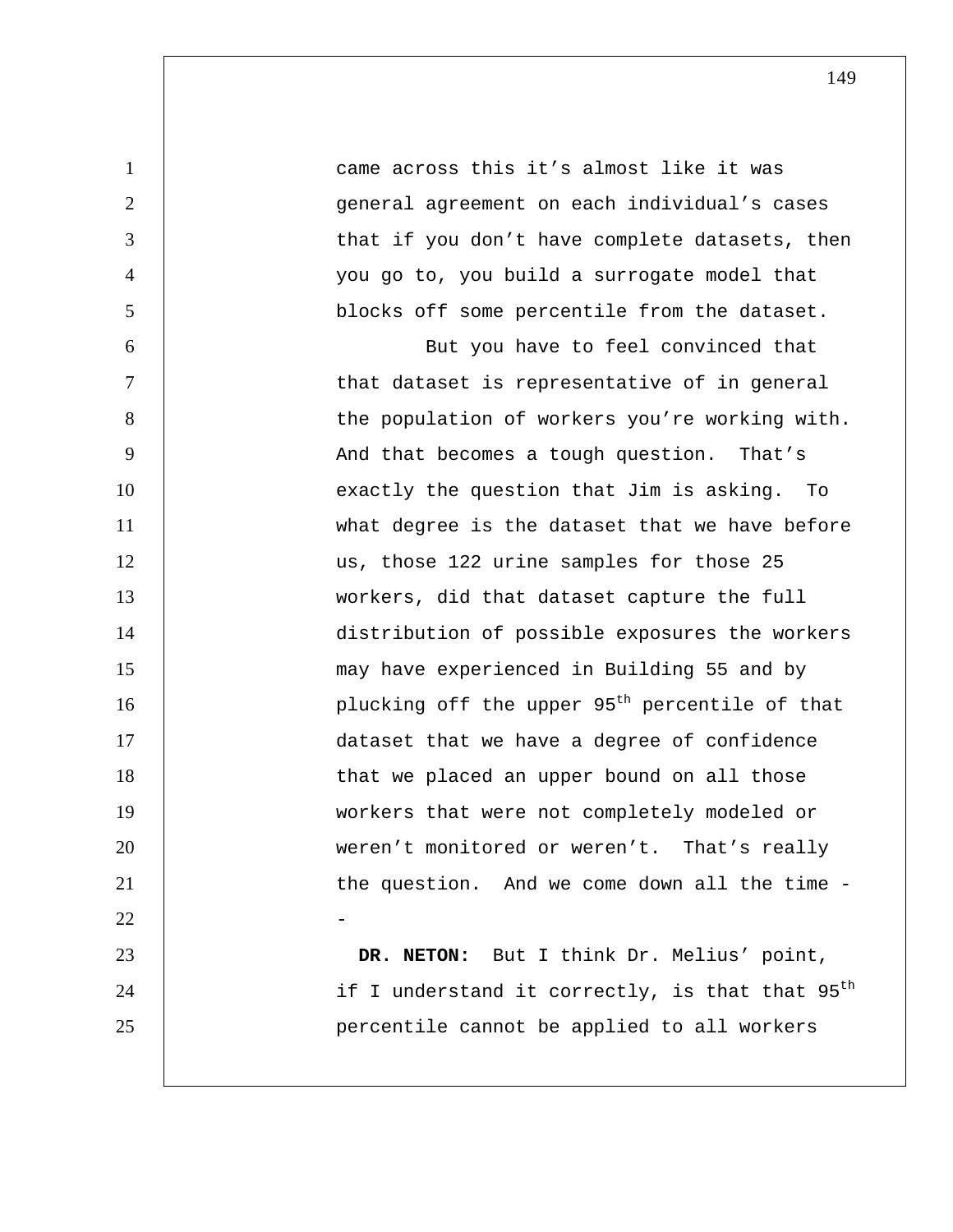because there are people with lower exposures who are going to get much higher exposures 3 | than they would have gotten. It's not sufficiently accurate. I think that's what I'm hearing is it's a sufficient accuracy issue meaning you haven't done an individual dose reconstruction sufficiently accurate for 8 | that individual.

9 **DR. MELIUS:** I think the question is you 10 | have one question is for the unknown person 11 | that has worked in Building 55, unknown 12 | background. The spouse giving you information 13 | has no idea. Somehow you have an inkling that 14 | person may have spent significant time in 15 building, in that building. Then I think 16 | using the overall distribution may be 17 | appropriate. I think that the question is 18 | when you have somebody that's the chemical 19 | operator there, what you know, and I think the 20 | SC&A report provides supporting evidence, not 21 conclusive, but supporting evidence, that has 22 | a different mean and they have a higher 23 | exposure than average. The question is is it 24 | appropriate to use the overall distribution 25 | tor all workers in Building 55 to apply to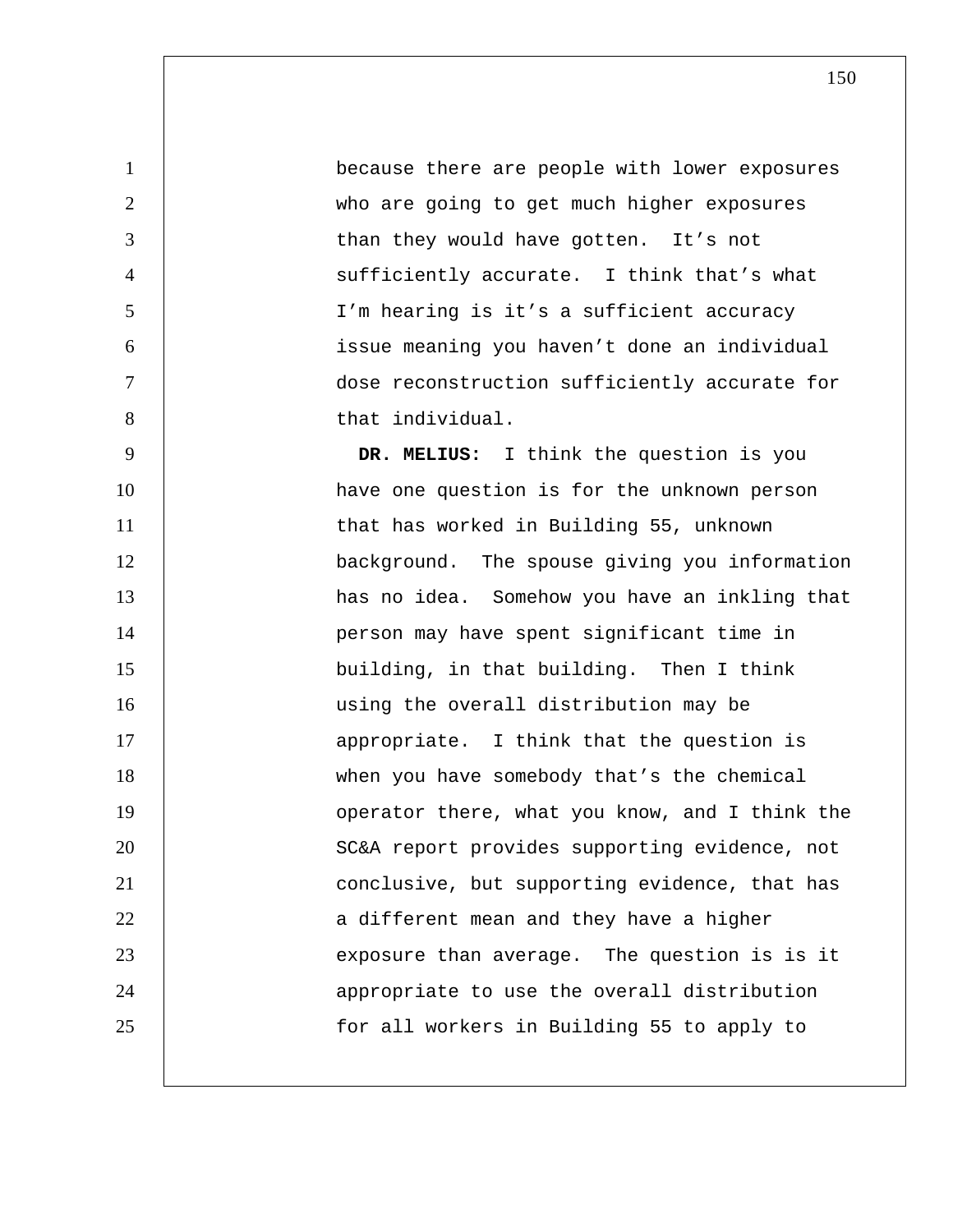1 that person that you know is in a category 2 | that would have a higher exposure. Then --3 **MR. GRIFFON:** Are you, in effect, lowering 4 that person's -- I mean, if you look in the 5 example in here there's a certain individual 6 in these urine datasheets who is always number 7 one ranked on all these sheets that I'm 8 | Cooking through. Now if his twin is out 9 | there, if you don't have data for him but his, 10 | the guy that did the same job every day and 11  $\vert$  got the same exposure, the 95<sup>th</sup> could almost be 12 | **lower because there's a lot of --**13 **DR. NETON:** That gets into the issue of -- 14 **MR. GRIFFON:** That's the question. 15 **DR. NETON:** -- we've bounced about quite a 16 | bit which is if the population you have 17 | represented the highest exposed workers. 18 **MR. GRIFFON:** Exactly, yeah, yeah. 19 **DR. NETON:** Now, I would agree that if we 20 | knew for some reason that a person was in the 21 | highest end of the high category, we would 22 **1** accommodate that fact. But the fact is 23 **b** oftentimes we don't know. 24 **MR. GRIFFON:** I mean, just glancing at this 25 | tor two minutes I would question like this one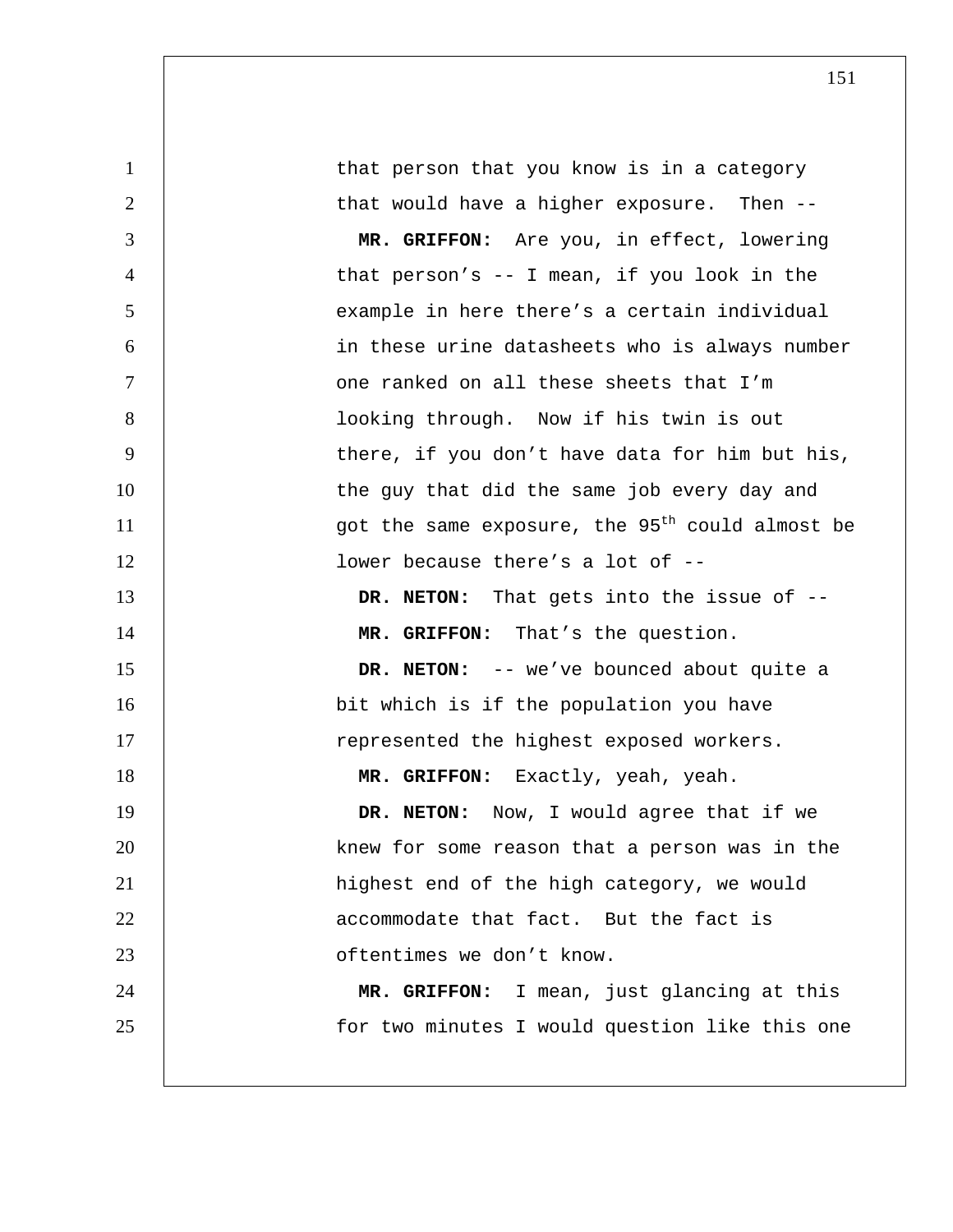1 guy or woman has urine levels that are like 2 five to six times higher than everyone listed 3 here on a regular basis. Now is that some 4 unique, you know, what did this person do or  $5 \t\t \sqrt{5}$  was that  $-$ 6 **DR. NETON:** Right, that gets to the point 7 though. 8 **MR. GRIFFON:** Are we by putting all this 9 data in are we skewing and lowering the 10 | exposures for that one job? That's the level 11 | that we've explored before in other places. 12 | And we've had the... I mean, even with Rocky 13 Flats we ended up pushing and being convinced 14  $\vert$  that if we used the 95<sup>th</sup> for all workers we 15 were satisfied that we'd bound. But the 16  $\parallel$  0riginal proposal wasn't to use the 95<sup>th</sup>. It 17 | was proposed to use the full distribution or 18 the 50th. 19 **DR. NETON:** ^. 20 **MR. GRIFFON:** So I think we've answered this 21 question before. I mean, I'm coming into this  $22$  --23 **DR. NETON:** Well, that's a little different 24 | issue than what I think we were talking about 25 before.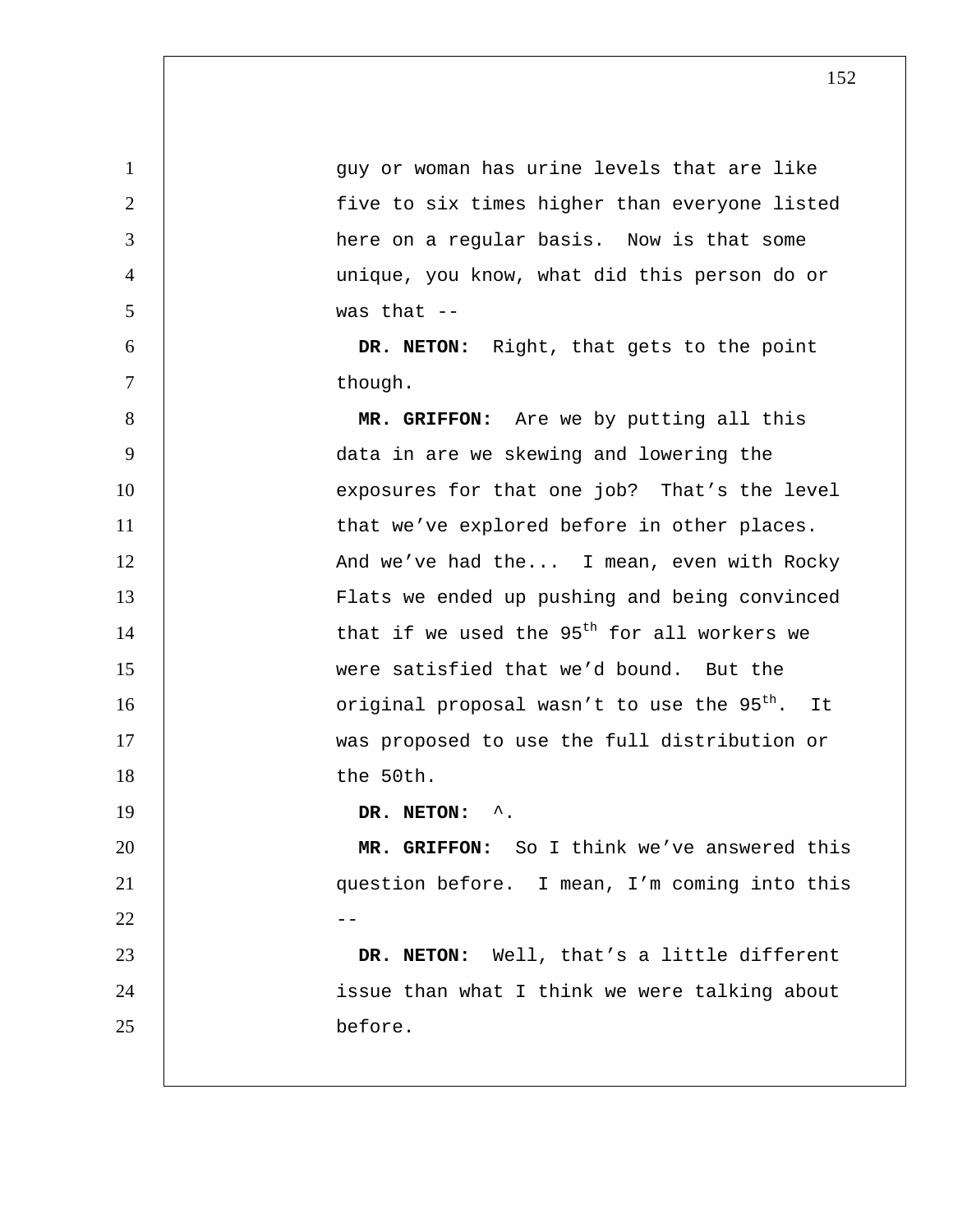1 **MS. MUNN:** A slightly different issue. 2 **MR. GRIFFON:** That would be my issue at any 3 rate. 4 **THE PATH FORWARD** 5 **MS. MUNN:** I'd just like to ask. James, 6 what do you see as a path forward? 7 **DR. MELIUS:** I don't know. I'm going to -- 8 | I've listened to Jim Neton. I will go back 9 | and re-look at the site profile again and see. 10 | But I will tell you right now that I don't 11 believe that what John Mauro has said, I don't 12 | believe that SC&A has done an adequate 13 exploration of that. I question whether all 14 | contract of the chemical operators actually were 15 | Sampled are included in the dataset. We 16 | certainly know based on the little information 17 | we have, and it's limited, that it appears 18 | that the chemical operators, that there are 19 | categories of people that had job titles that 20 | had higher exposures in that dataset, appear 21 | to be. And again, it's a few people. 22 **DR. NETON:** You would expect that. 23 **DR. MELIUS:** Yeah, I know. But it would 24 match up with their job descriptions. I want  $25$   $\vert$  to be careful what I say here. And that there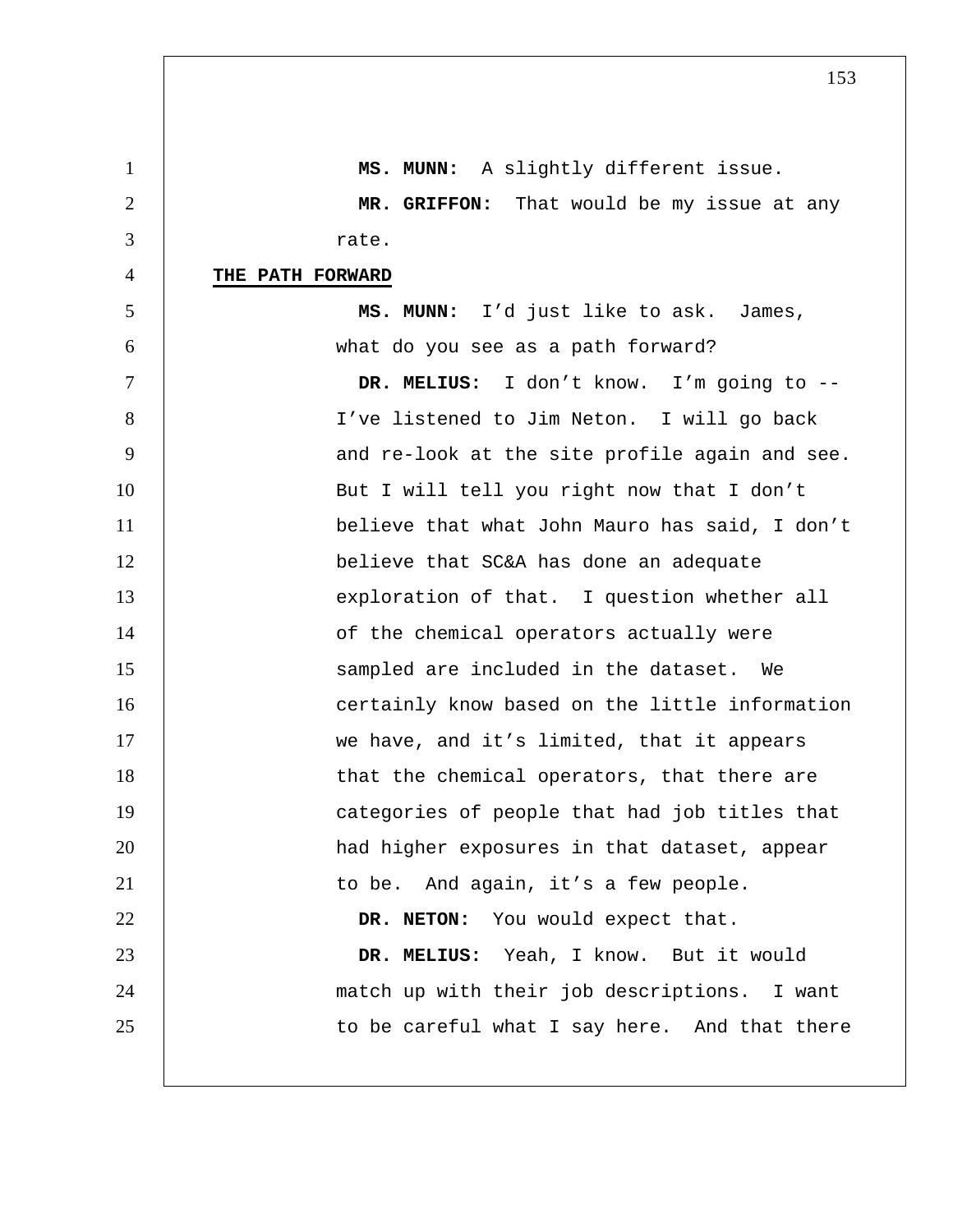| $\mathbf{1}$   | are other people that are certainly included     |
|----------------|--------------------------------------------------|
| $\overline{2}$ | in the dataset that have more peripheral         |
| 3              | association with Building 55, would not          |
| $\overline{4}$ | necessarily be expected to be in there.          |
| 5              | Certainly, they're included on that basis.       |
| 6              | So I question whether we really have             |
| $\tau$         | captured all of the people that worked full      |
| 8              | time, and what percentage of those that worked   |
| 9              | full time in that building in the sampling.      |
| 10             | And to what extent that's knowable based on      |
| 11             | other information I don't know at this point.    |
| 12             | But I'm just going back through all the          |
| 13             | detailed individual information that's           |
| 14             | available.                                       |
| 15             | Secondly, I remind you that it's not             |
| 16             | just a question of applying these data to        |
| 17             | people working there in the years that there     |
| 18             | was sampling done. There are, I believe,         |
| 19             | roughly three years of production for which      |
| 20             | there's no sampling data available in that.      |
| 21             | So we're not only taking and applying this       |
| 22             | distribution of 95 <sup>th</sup> percentile this |
| 23             | distribution of people within that time          |
| 24             | period, we're also applying to a group for       |
| 25             | which maybe the same individuals, maybe other    |
|                |                                                  |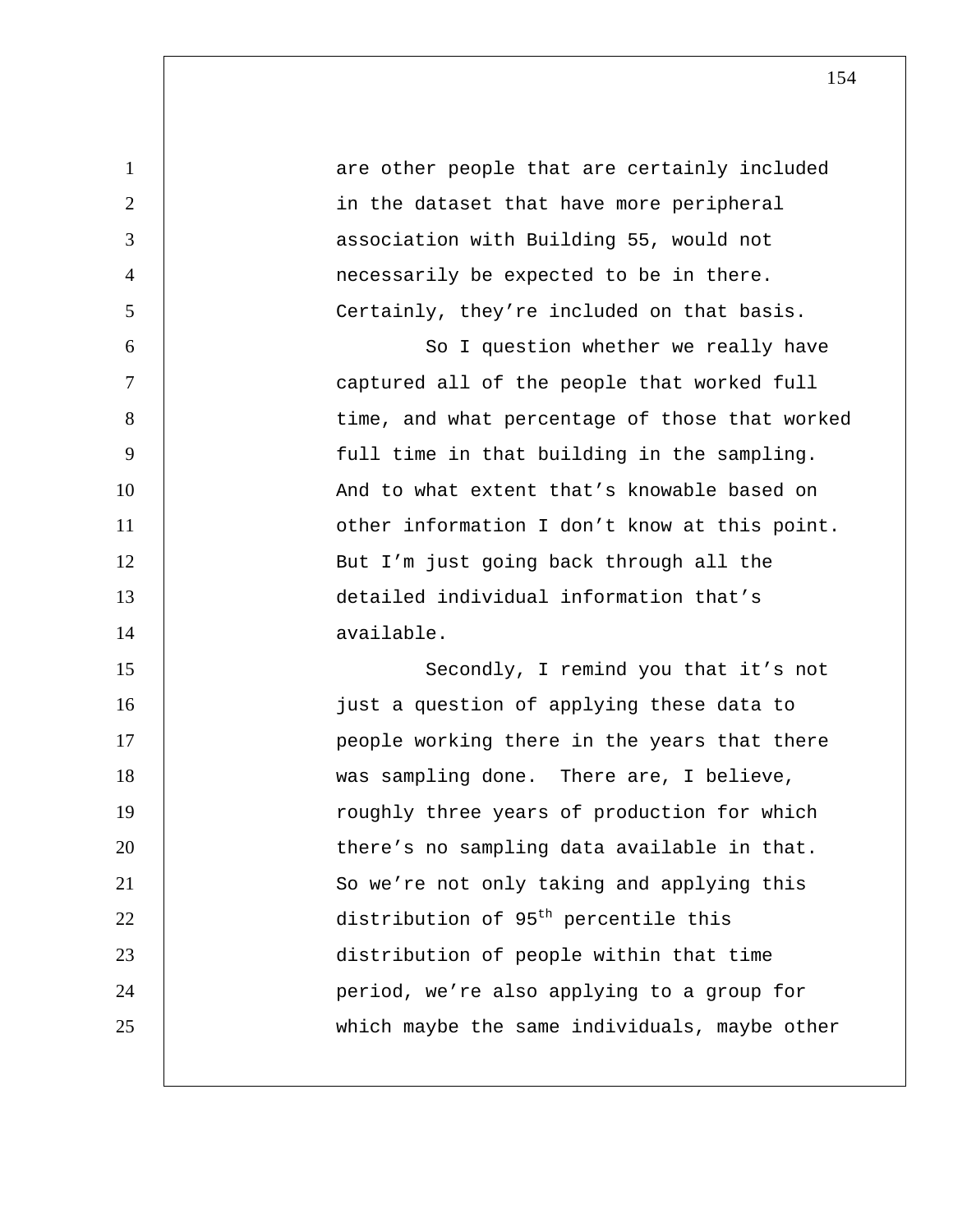1 individuals. 2 I don't know what happens with changes 3 decrease in the facility going forward. 4 There's certainly some variations in 5 production over that later time, that later 6 period but for which there are no data. 7 **DR. NETON:** No production data. 8 **DR. MELIUS:** I meant no sampling data. You 9 | know, we have production data. 10 **DR. NETON:** But you can use that. 11 **DR. MELIUS:** Well, is that the factor that, 12 | vou're assuming that that's the major factor 13 | that affected production. I'm not even rating 14 | the statistical analysis by SC&A, and given 15 | the questions about who was sampled when, the 16 years and so forth, I would, I'm not convinced 17 | that that is the major factor affecting 18 exposure. 19 **MS. MUNN:** The concern is twofold. First 20 | with respect to Blockson, whether we can get 21 | any further down the road in resolving the 22 **differences of opinion.** And secondly, the way 23 **the decision here will affect the remainder of** 24 | the program. How we proceed here is not clear 25 to me.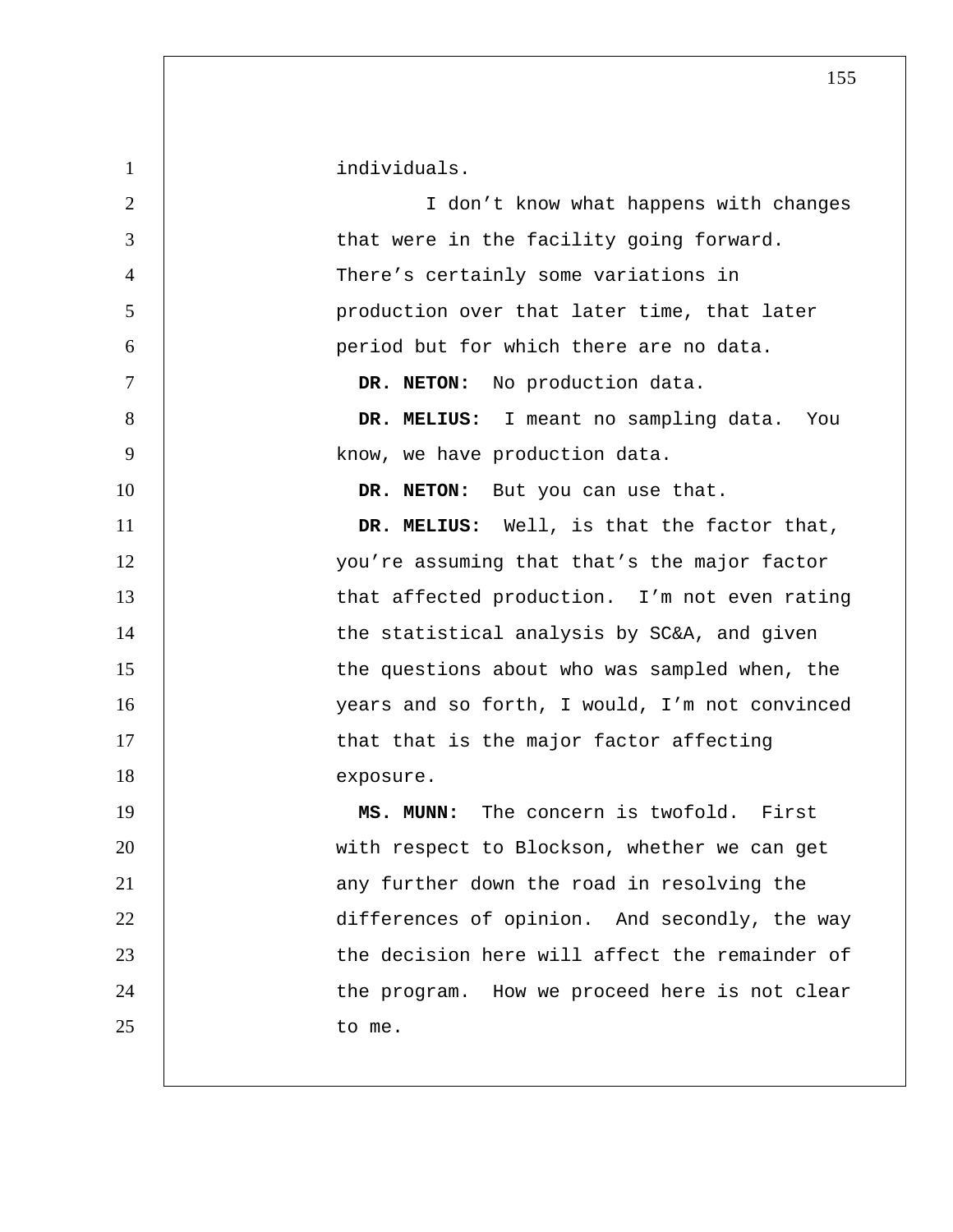**DR. MELIUS:** Well, I'm not proposing we try 2 | to settle this for the rest of the program, here today or in our next Board meeting. I think what I said I would do is I would go back and listen to Jim's arguments that he's presented, and I'll go back and re-review it in that context. I would also ask SC&A to re-review what they've done in the context of the issues 10 that have been raised. I don't think they 11 | disagree with John in what he stated. I don't 12 | think he's fully addressing this. And then we'll, I guess we'll talk in St. Louis. **DR. BRANCHE:** Ms. Munn, are you okay with **b** asking SC&A to take another look at these data? **MS. MUNN:** I would ask of SC&A whether they feel there's anything further in this data 19 | that can be provided for us. **DR. MAURO:** I guess the answer to that is 21 | no. Right now, I mean, it's a tough, you 22 | know, to say there's really nothing more. But 23 | we have hit this with everything we had. Looked at it upside-down and sideways. The number of reports you've seen, reports, Harry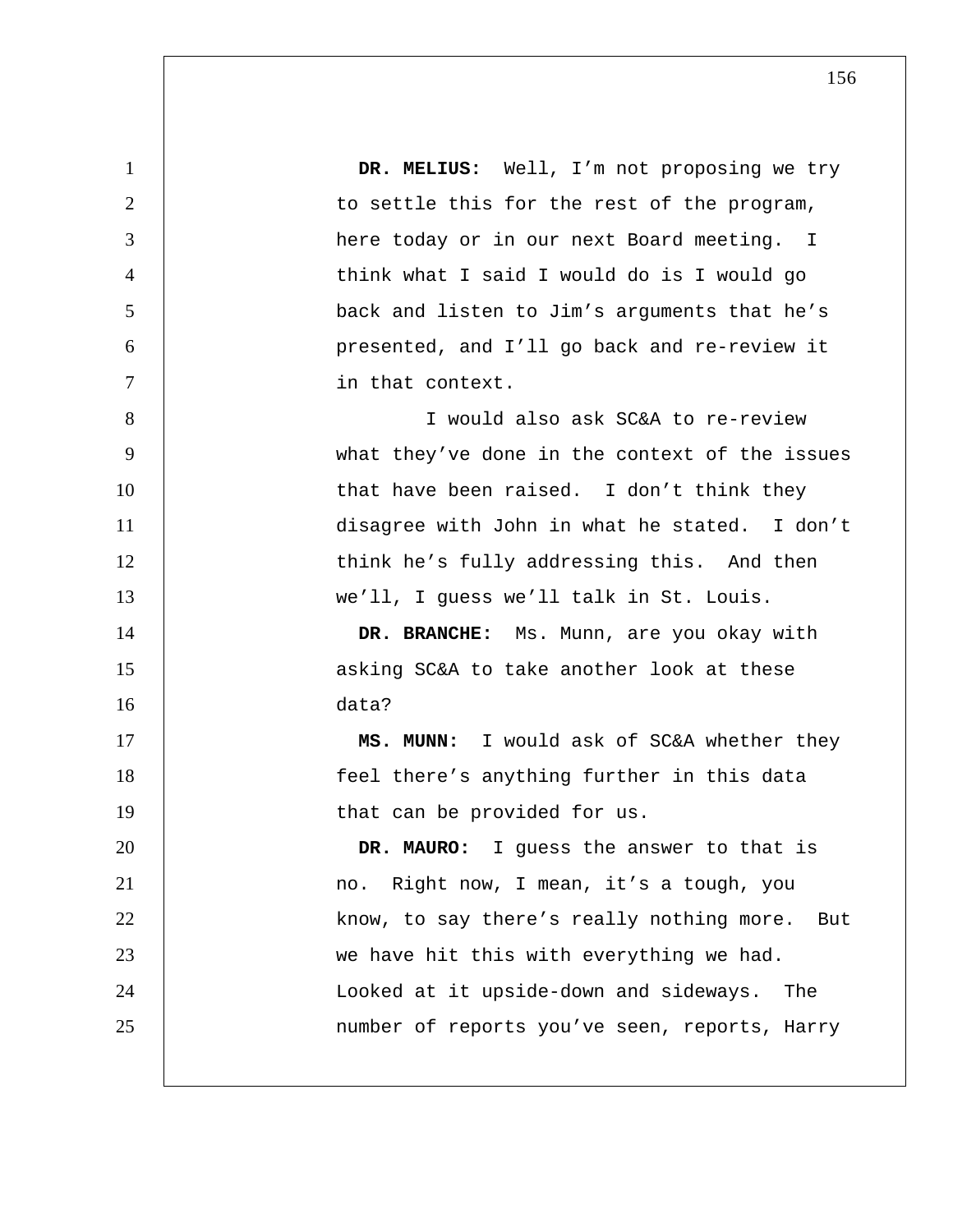Chmelynski is on the line asking questions 2 | such as why was the process, we know that the bioassay samples were taken over a certain time period. Were they taken during the time period when the production was at its highest? 6 | And the answer was yeah. It looks that way. It looks like that at least was up there. So 8 | even though we don't have bioassay data for let's say later years, look at the production data, you would expect that the bioassay data 11 | that we do have captured the years where 12 | there's the highest potential for exposure. Then we ask ourselves the question, well, did we get enough data from different job **categories.** And the answer is, well, it would **have been great to have more data from certain** 17 | inductional integrations. Would have liked to have had 18 | that. And if we had that we'd be in a 19 | stronger position, but is that a fatal flaw? **And I'm talking right now in almost like** commonsense discussion, the analysis was done, 22 | lab analysis was done statistically on the **data.** And the way it comes out is that we  $\vert$  feel that it would be, the 95<sup>th</sup> percentile number from the sample, and especially since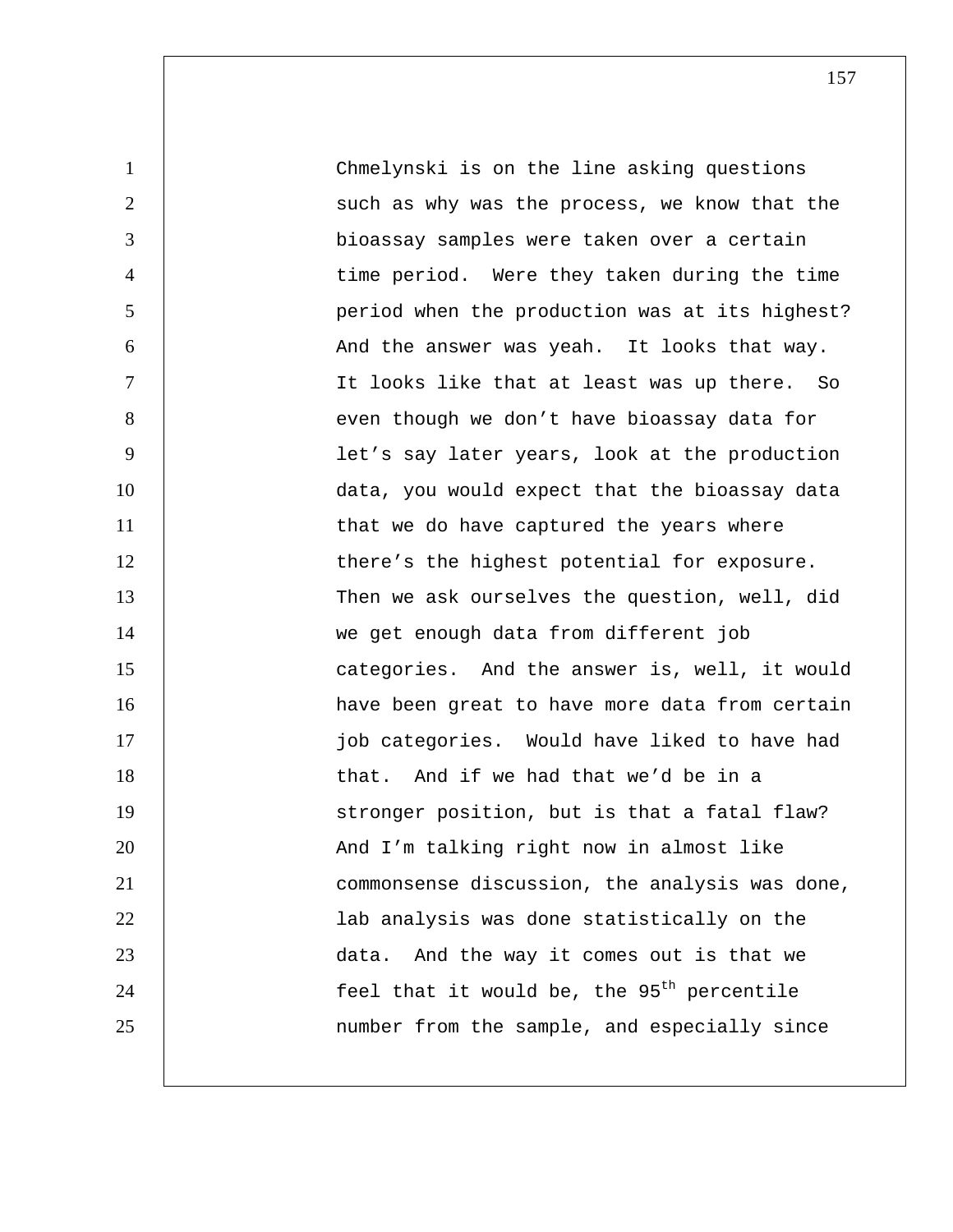1 1 the sample represents a large number of 2 workers -- I'll say it again. It's not that 3 we're talking about a thousand workers and we 4 | conly have samples from 25 workers. We have 5 samples from 25 workers, and I don't know the 6 | total number of different workers that were 7 T is there in any given year was something on the 8 | Corder of ten to 20 working in that building. 9 | So we do have a lot of data capturing a lot of 10 the different workers. It would have been 11 | great if the worst worker -- for example, 12 | let's say right now we're presuming that the 13 | worker's category was the guy that  $\hat{ }$ . And it 14 | would be great if we had a complete dataset 15 | for all the workers every month that did that 16 | industriangled in the U say to myself, but wait a minute, 17 but I do have 122 urine samples for workers 18 | that were in that building some of whom did 19 | that. And I say -- and remember, that's one 20 | Sample taken. I'm going to take that as the 21 upper-end value. I'm going to assign that to 22 **everyone as if they were exposed at that level** 23 | tor six years, five years. I walk away saying 24 | that my guess is, if anything, it's a 25 plausible scenario. So in my mind it could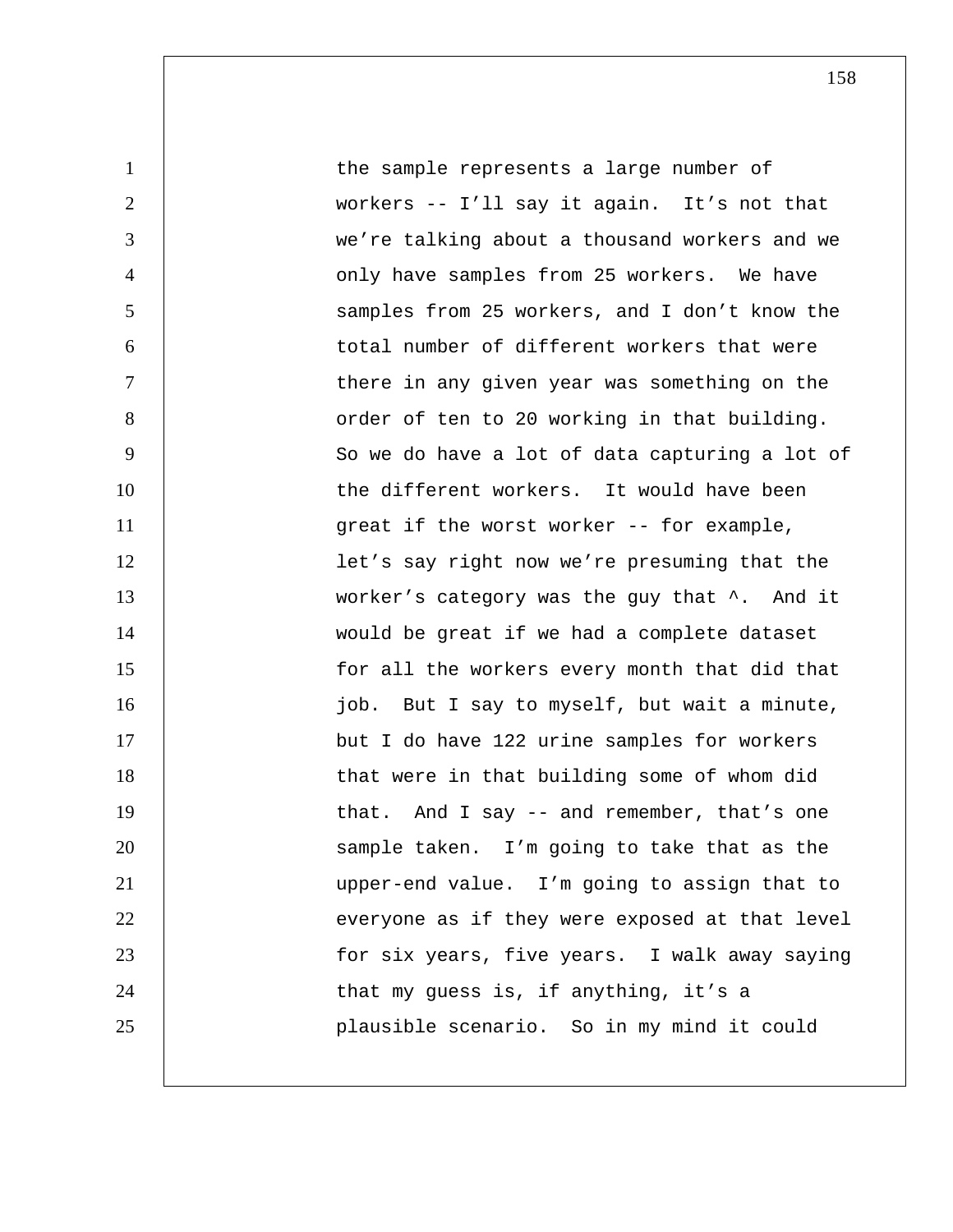| -1             | have happened but probably not likely.         |
|----------------|------------------------------------------------|
| $\overline{2}$ | MR. GRIFFON: That's not quite the way you      |
| 3              | described it                                   |
| $\overline{4}$ | DR. MAURO: Help me out because if I'm going    |
| 5              | to get it wrong --                             |
| 6              | MR. GRIFFON: You're saying as if you did       |
| $\tau$         | this for five or six years. That's not true.   |
| 8              | You have a urine sample for that individual    |
| 9              | that did that occasionally.                    |
| 10             | DR. MAURO: Yeah, right.                        |
| 11             | DR. NETON: That anybody did.                   |
| 12             | MR. GRIFFON: I mean, the urine in many ways    |
| 13             | is better than the air sampling because the    |
| 14             | air sampling raises all kinds of questions.    |
| 15             | DR. MAURO: I really like the urine samples.    |
| 16             | I like that you've got 122 urine samples for   |
| 17             | 25 workers and the total number of workers     |
| 18             | that worked in Building 55 is limited to about |
| 19             | that number.                                   |
| 20             | MR. GRIFFON: You understand it's not quite     |
| 21             | as conservative as --                          |
| 22             | DR. MAURO: It could be more conservative.      |
| 23             | MR. GRIFFON: -- you might have --              |
| 24             | DR. MAURO: Right.                              |
| 25             | MR. GRIFFON: -- that might be the worst        |
|                |                                                |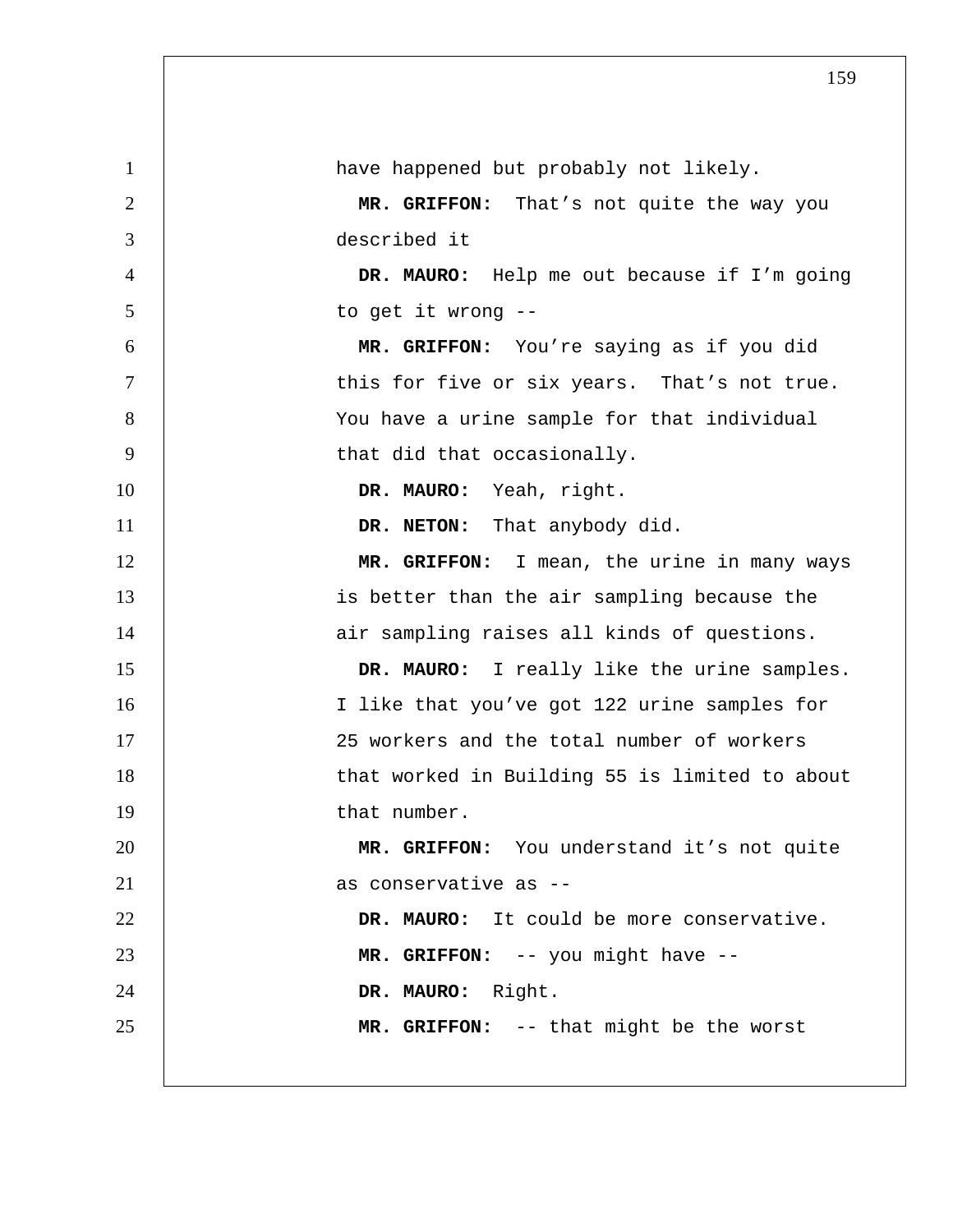job.

**DR. MAURO:** I would be the first to admit if 3 | there was a guy that was doing this eight hours a day, seven days a week. **MR. GRIFFON:** They didn't do it though. **DR. MAURO:** But it wasn't like that. **DR. NETON:** But that's the point. Who did 8 | the worst job that was there for whatever length or duration it was, we think we have a 10 sample for. **DR. MAURO:** See, within that 122 samples 12 | that upper-end value, and then assuming that 13 | he's at that point for five years, we walk 14 | away saying I don't know what more you can do. This is almost like -- the way I look at it is 16 | this is a place where the coworker approach 17 | works, in our opinion, much better than what we've seen in other locations. There's always 19 | going to be this challenge on a coworker model 20 | whether or not it's of adequate representativeness, but this is one of the **places** where it's at its strongest. **MR. GRIFFON:** Just a couple background because I think we're going to, some of you want to look at this more, but the 25 workers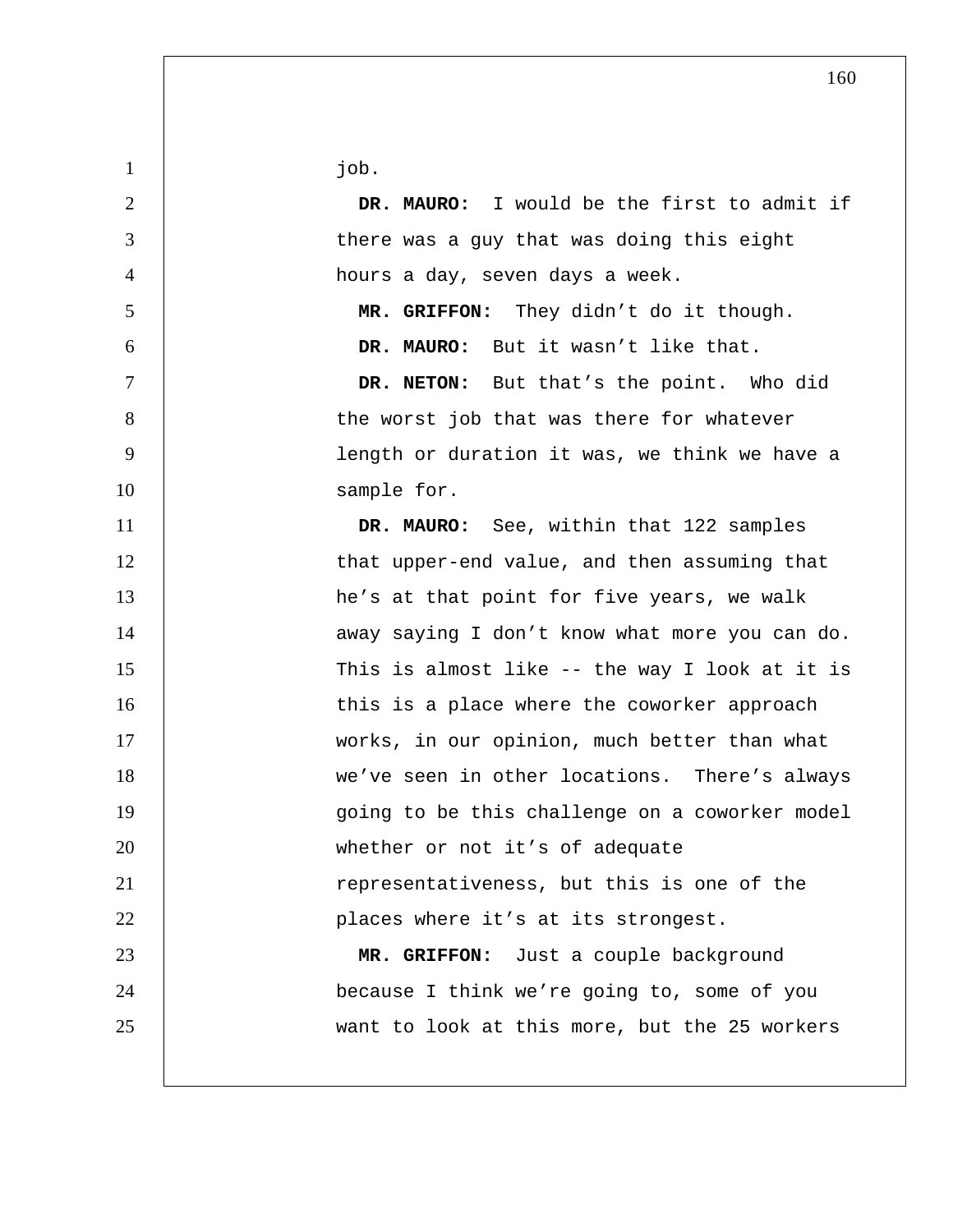| $\mathbf{1}$    | that are mentioned out of how many? I don't    |
|-----------------|------------------------------------------------|
| 2               | know the context.                              |
| 3               | DR. MAURO: We had all the --                   |
| $\overline{4}$  | MR. GRIFFON: Is it in the site profile?        |
| 5               | DR. MAURO: Yes, we were able to estimate       |
| 6               | that.                                          |
| $7\phantom{.0}$ | Do you remember actually the total             |
| 8               | number of workers that worked in Building 55   |
| 9               | in a given year?                               |
| 10              | MR. PHILLIPS: Well, it depends.                |
| 11              | Tom, you can help me with this.                |
| 12              | Up front when they started talking             |
| 13              | about forward looking, they were estimating    |
| 14              | like 20 workers.                               |
| 15              | MR. TOMES: Well, not actually working in       |
| 16              | Building 55 but on the project.                |
| 17              | MR. PHILLIPS: In the worker interviews what    |
| 18              | I gleaned from that it was more like 12 or 13. |
| 19              | MR. TOMES: There was two operators on the      |
| 20              | back shifts, and there was two operators on    |
| 21              | the day shifts with two extra day men to       |
| 22              | handle because they dumped material in the day |
| 23              | shift.                                         |
| 24              | MR. GRIFFON: And then we're talking            |
| 25              | Building 55 but nobody's mentioned Building 40 |
|                 |                                                |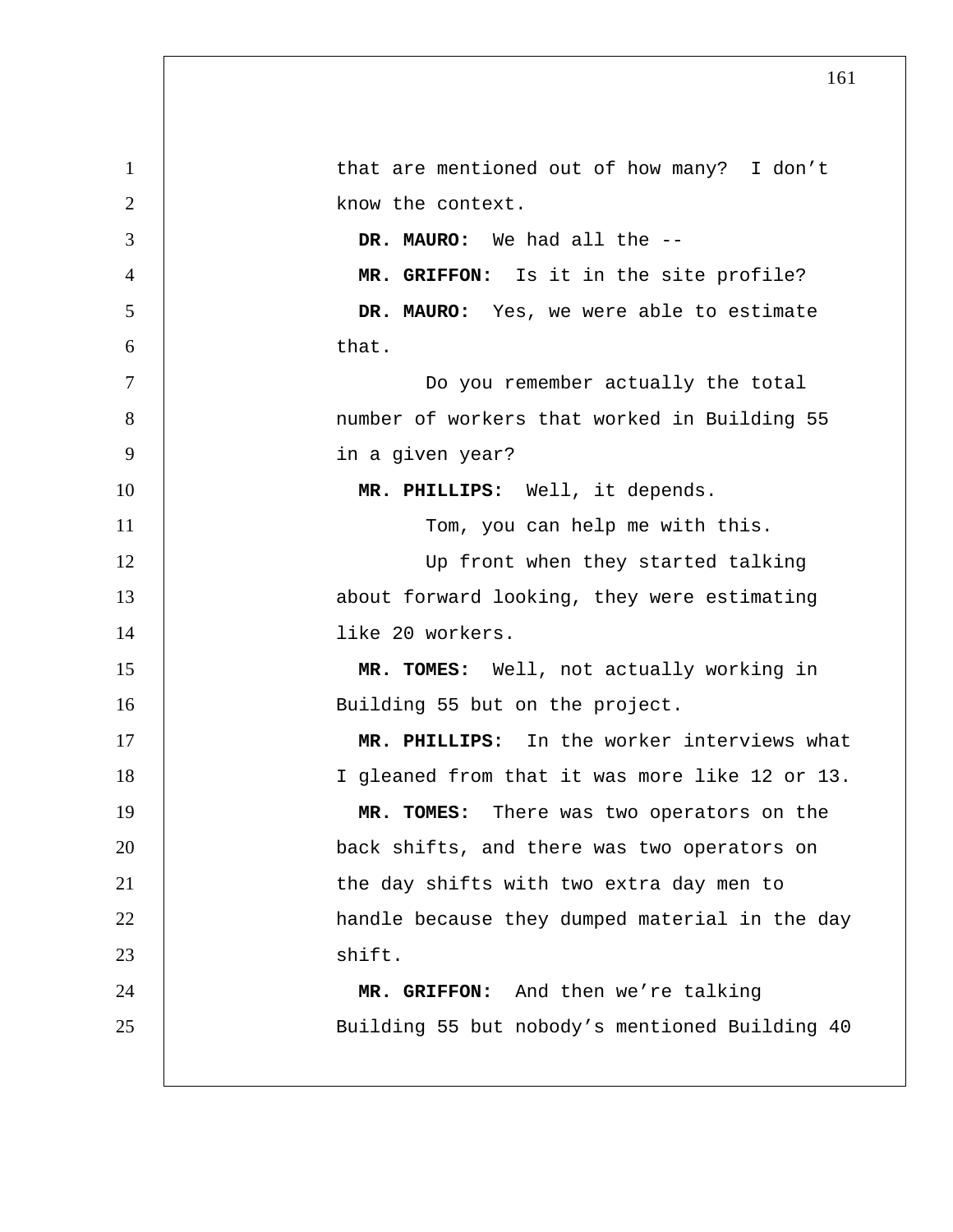| $\mathbf{1}$   | if you're pretty sure that 55 --             |
|----------------|----------------------------------------------|
| $\overline{2}$ | DR. NETON: No, we have a different model     |
| 3              | for Building 40.                             |
| 4              | MR. PHILLIPS: And if you look on the report  |
| 5              | in there, it plots the number of bioassay    |
| 6              | samples for a month, and it comes out to be  |
| $\tau$         | about 12 or 13. So there's a good, some      |
| 8              | probability that everybody in that building  |
| 9              | was sampled except for the people who        |
| 10             | occasionally --                              |
| 11             | MR. GRIFFON: And some years have been        |
| 12             | logged, but there's no sense of why this --  |
| 13             | and AEC did this all, right? Blockson didn't |
| 14             | do it themselves.                            |
| 15             | MR. PHILLIPS: HASL.                          |
| 16             | DR. MELIUS: You're missing the last three    |
| 17             | here.                                        |
| 18             | DR. MAURO: But see, we were concerned about  |
| 19             | that, and we plotted the throughput. And I'm |
| 20             | sorry, you can't see this. In one of our     |
| 21             | handouts, but one of the things we looked at |
| 22             | was, is it possible that the time period     |
| 23             | during the latter years, starting let's say  |
| 24             | around '58, all this was in a throughput of  |
| 25             | uranium, increase substantially. But it      |
|                |                                              |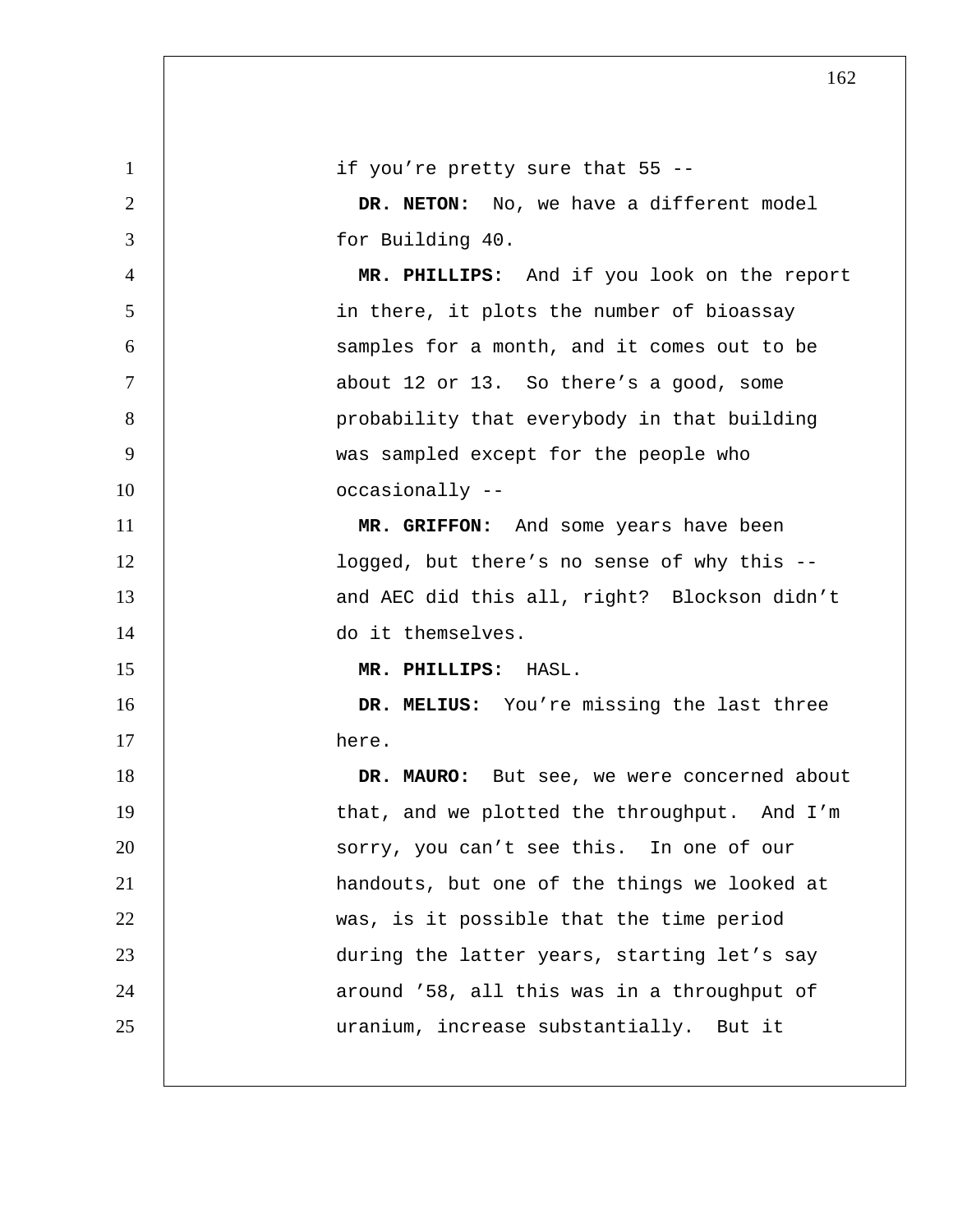1 didn't. It was, in fact if anything, it was a 2 | little lower in the aggregate in the later 3 years than it was in the earlier years. And 4 it's in the earlier years when we got the 5 bioassay data. So there's no guarantee. 6 **MR. GRIFFON:** That's better than the 7 reverse. 8 **DR. MAURO:** It's better than the reverse, 9 yes. 10 **MR. PHILLIPS:** And just logically if indeed 11 | the highest exposed worker was the one loading 12 | the end product, then the throughput should be 13 | proportional to the exposures for that 14 | individual. So definitely in proportion to --15 **MS. MUNN:** So the answer to the question 16 | that we studied, we're debating here is that 17 | probably there is no more to be said between 18 | SC&A and Dr. Melius. If there's no issue, 19 | cannot add anything that we have not already 20 | Seen, and therefore, the possibility of 21 discussing this further either offline or here 22 | is not likely to come to any change of 23 **position**. 24 **DR. MAURO:** I mean, I answered the question. 25 | I thought  $\sim$  might add value.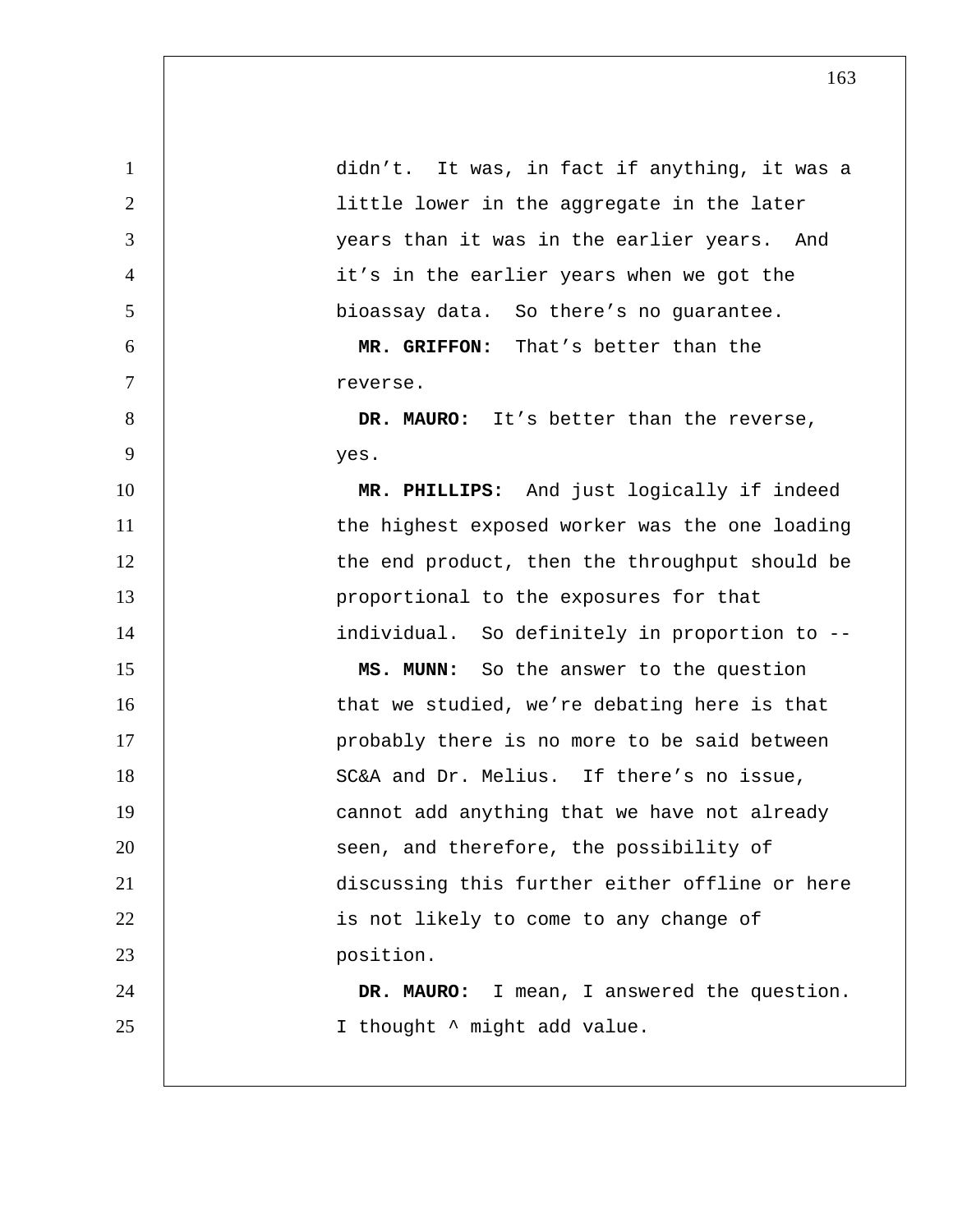1 | Harry, are you still on the line? 2 (no response) 3 **DR. MAURO:** Harry Chmelynski? 4 **DR. CHMELYNSKI (by Telephone):** Yes, I'm 5 still here. 6 **DR. MAURO:** Is there anything, after looking 7 at all these data in the analysis that we've 8 | done to date, is there any other things that 9 you think might add value by doing some more 10 digging or do you have in mind now for example 11 | as you worked through the problem were there 12 | cther things that you would have liked to have 13 | done that you didn't do? 14 **DR. CHMELYNSKI (by Telephone):** To be honest 15 I spent a lot more time on the radon data than 16 | I did on the urine samples. My impression of 17 | the urine sample data compared to the other 18 | sites I've looked at on this project, this one 19 | Seemed relatively complete in terms of the 20 | coverage of sampling. I'm not sure we got 21 | everybody but -- and we probably didn't -- but 22 | Seems like they had a goal of doing pretty 23 much complete testing and that made me feel 24  $\vert$  pretty comfortable with the 95<sup>th</sup> percentile. 25 Now in terms of what else I would look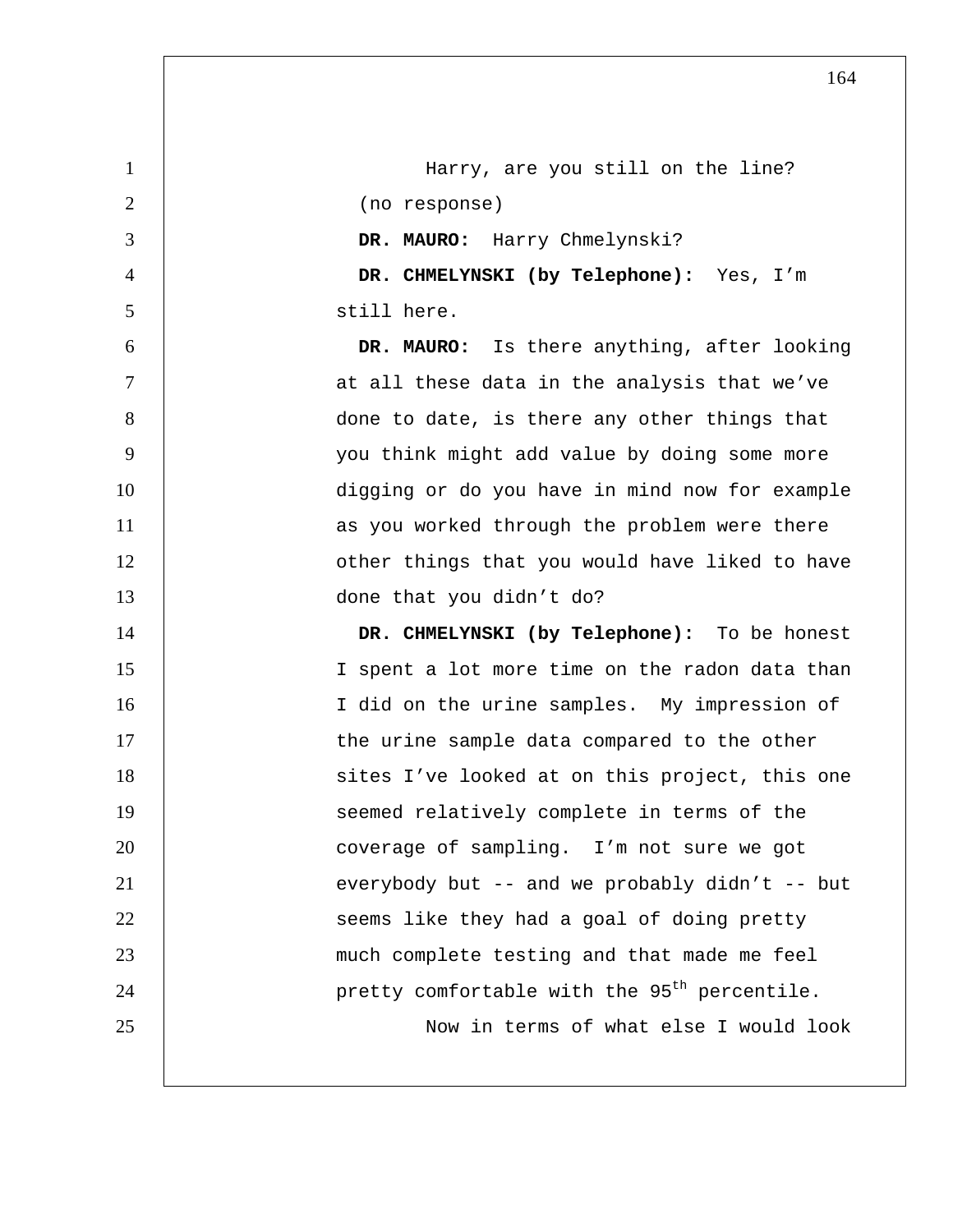| 1              | at I think the question of are these, should   |
|----------------|------------------------------------------------|
| $\overline{2}$ | there be some matching done in terms of job    |
| 3              | category. Yes, that's always one that should   |
| $\overline{4}$ | be done.                                       |
| 5              | MR. GRIFFON: Can that be done? We tried        |
| 6              | for a few right, with the worker interview,    |
| 7              | CATIs.                                         |
| 8              | DR. MAURO: In other words in the original      |
| 9              | records we have, in fact, we have the --       |
| 10             | MR. PHILLIPS: We only have a few.              |
| 11             | DR. MAURO: Right.                              |
| 12             | MR. PHILLIPS: That's the only thing that       |
| 13             | could add clarification if you have other      |
| 14             | people who came forward who you identified who |
| 15             | you could associate their job categories with. |
| 16             | That's the only thing that I know that could   |
| 17             | expand our knowledge on this.                  |
| 18             | That's not practical.<br>MS. MUNN:             |
| 19             | DR. MAURO:<br>There's a little bit more to     |
| 20             | this though. My understanding was that the,    |
| 21             | for example, the guy that filled up the cans,  |
| 22             | that that wasn't a full-time job. So what      |
| 23             | happens is that though he may have a title for |
| 24             | a job because of the nature of the work, I     |
| 25             | think that people, these folks wore a lot of   |
|                |                                                |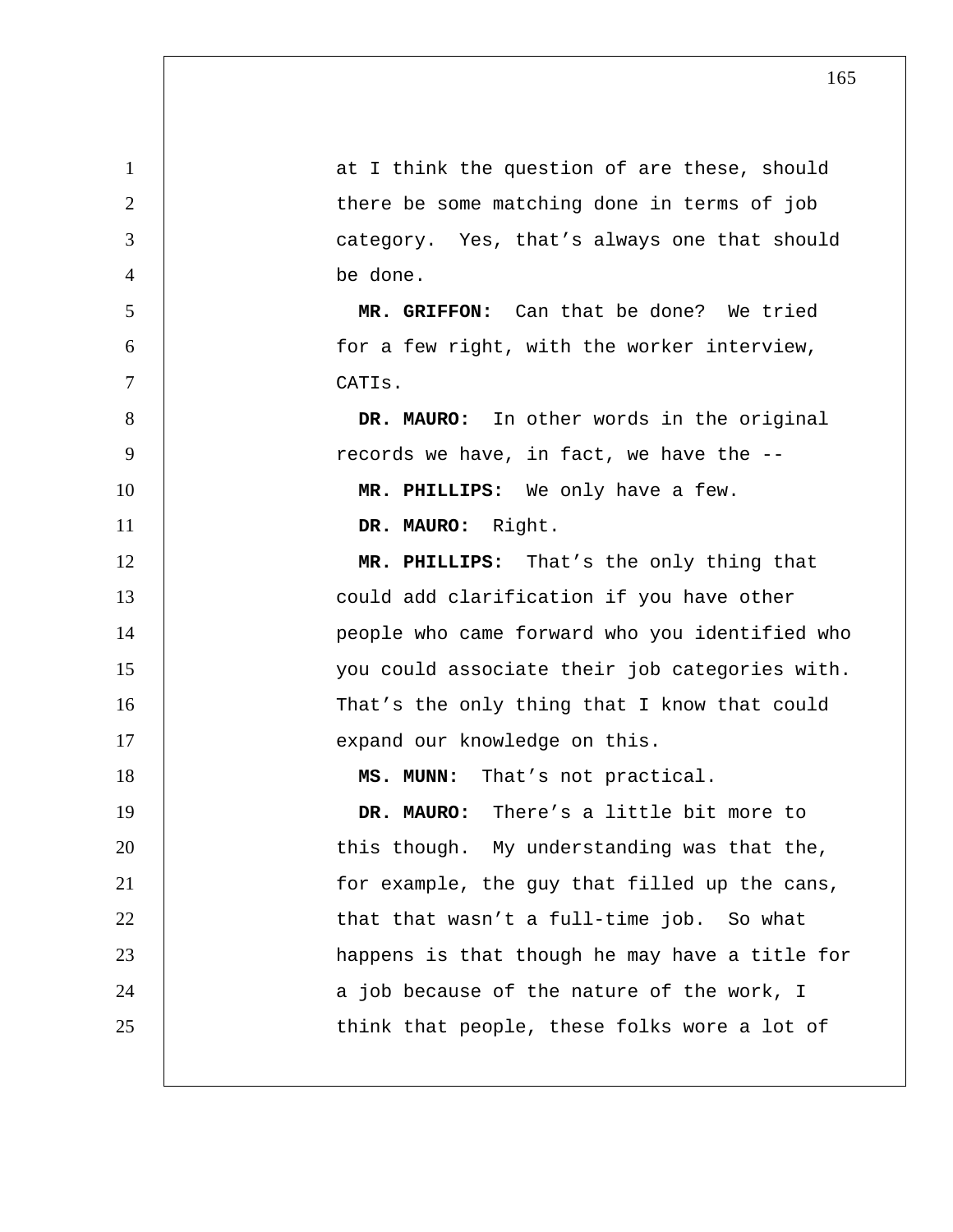1 hats.

| $\overline{2}$ | Let's say we found out I always called             |
|----------------|----------------------------------------------------|
| 3              | it this; I always called it that, we're still      |
| $\overline{4}$ | going to be confronted with the dilemma. You       |
| 5              | know, even though you were given that title,       |
| 6              | one could say, well, because of that title         |
| 7              | your potential for exposure is lower. But at       |
| 8              | the same time we also know that when we looked     |
| 9              | at this it sounds like that there were people      |
| 10             | doing multiple different jobs because it           |
| 11             | wasn't a full-time operation where they were       |
| 12             | continually filling up this.                       |
| 13             | So I like the idea that you pick an                |
| 14             | upper end, especially since you don't know         |
| 15             | exactly what the job categories were. What         |
| 16             | you effectively have done here is to assume        |
| 17             | the worst. That is, since we don't know what       |
| 18             | the job categories were for everybody, you         |
| 19             | can't be that definitive, you have to be           |
| 20             | claimant favorable and assign the 95 <sup>th</sup> |
| 21             | percentile to everyone for all time. That's        |
| 22             | the big one, for all time. So I go back to         |
| 23             | say, I guess if we got some more information       |
| 24             | on job category that can't hurt.                   |
| 25             | MR. GRIFFON: Has anyone asked -- I'm sure          |
|                |                                                    |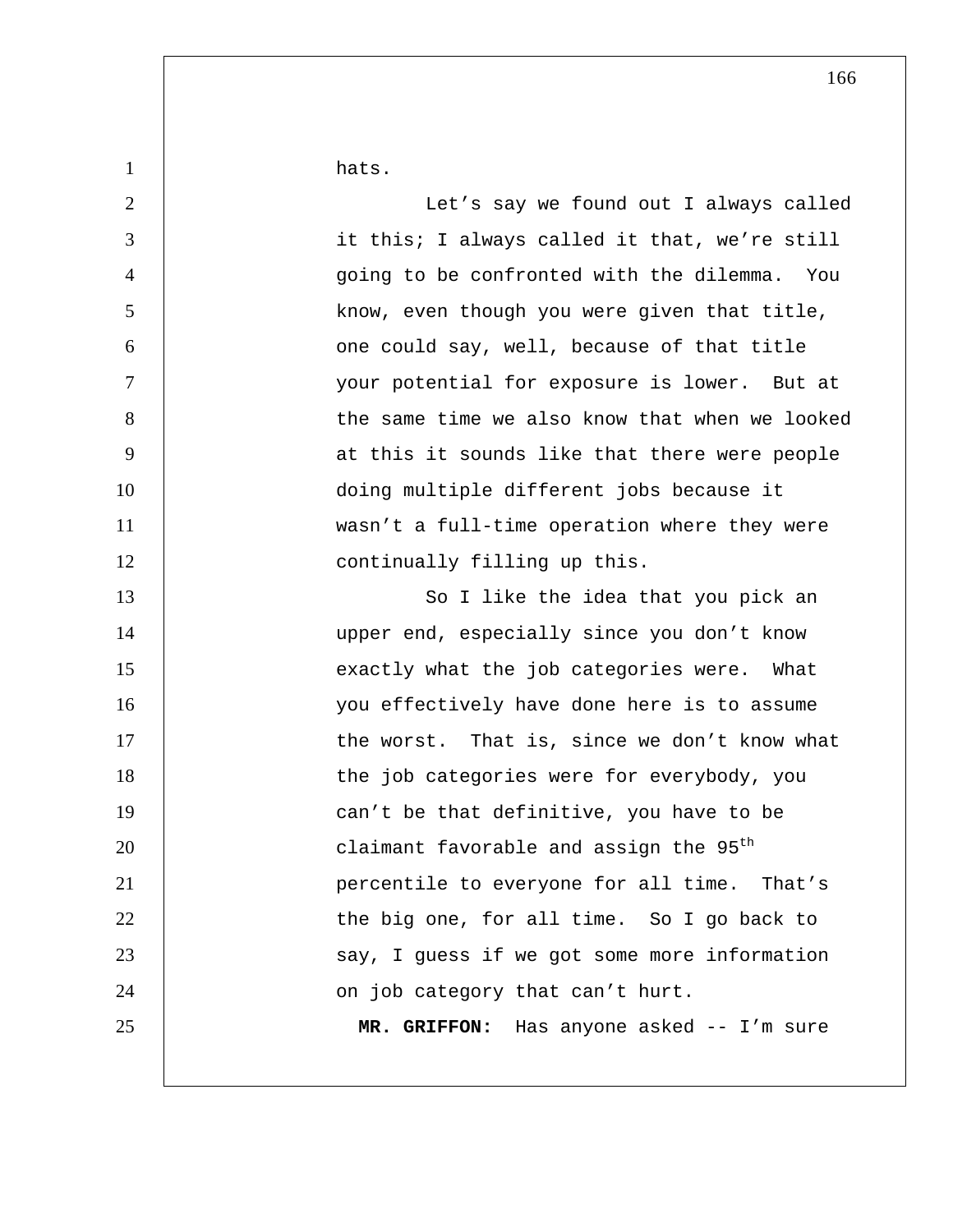you've done this interview, group interviews 2 | at the sites, you've asked about urinalysis. **DR. MAURO:** Yes. **MR. GRIFFON:** And everyone, did they all undergo urinalysis or was it kind of -- **DR. BRANCHE:** Do what, Mark? Would you 7 | repeat, did they do all what? **MR. GRIFFON:** Did they all undergo urinalysis? **MS. MUNN:** No, not everybody who worked at 11 | Blockson in one of the buildings underwent urinalysis. But most, there's a large enough **percentage that it's pretty high. DR. NETON:** It's confusing among the workers. We have a worker who insists he **16 never left a sample.** We have a complete 17 | monitoring record for him. I mean, so it's 50 18 | vears old. You're not going to get very clear information from workers. **MS. MUNN:** But in response to the question, Jim, it doesn't seem that there's any future 22 | in your discussing this further with SC&A. **MR. GRIFFON:** But I think if we have 24 | Specific questions --**DR. MELIUS:** I mean, I may come back with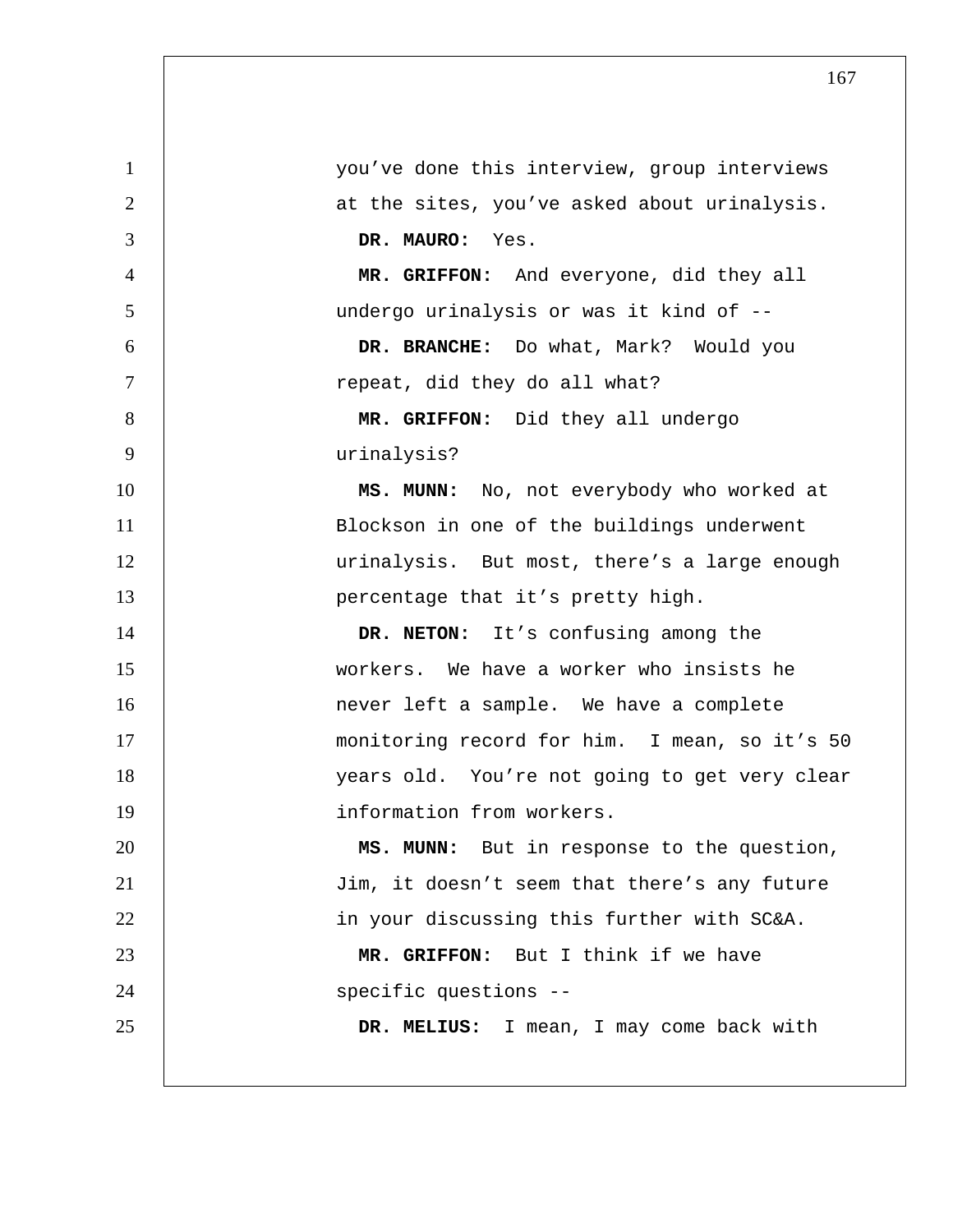1 Specific questions. **MR. GRIFFON:** You can e-mail it to Wanda and 3 | C-C NIOSH and SC&A and go forward that way. **MS. MUNN:** I have to ask the same question 5 | of NIOSH. Do you see any additional information other than with respect to this particular item that is likely to be developed 8 | Cor that we could develop as a result of further conversations with Jim? **DR. NETON:** None based on what I've heard so 11 | far today, but we're open to additional inquiries if people have questions to be 13 answered. **MR. GRIFFON:** Can I ask one last thing? 15 | The packet you gave me, Jim, is that  $\vert$  all the 120 -- I didn't count -- but is that all the  $-$ **DR. NETON:** I don't know. I just gave you 19 | what was e-mailed by John. 20 | Did you mail all 120 urine samples? **DR. MAURO:** I mailed all the files that Tom --**MR. TOMES:** It may be ^ that's how we **Parameter** received them. **DR. NETON:** But if you look under the A-B ^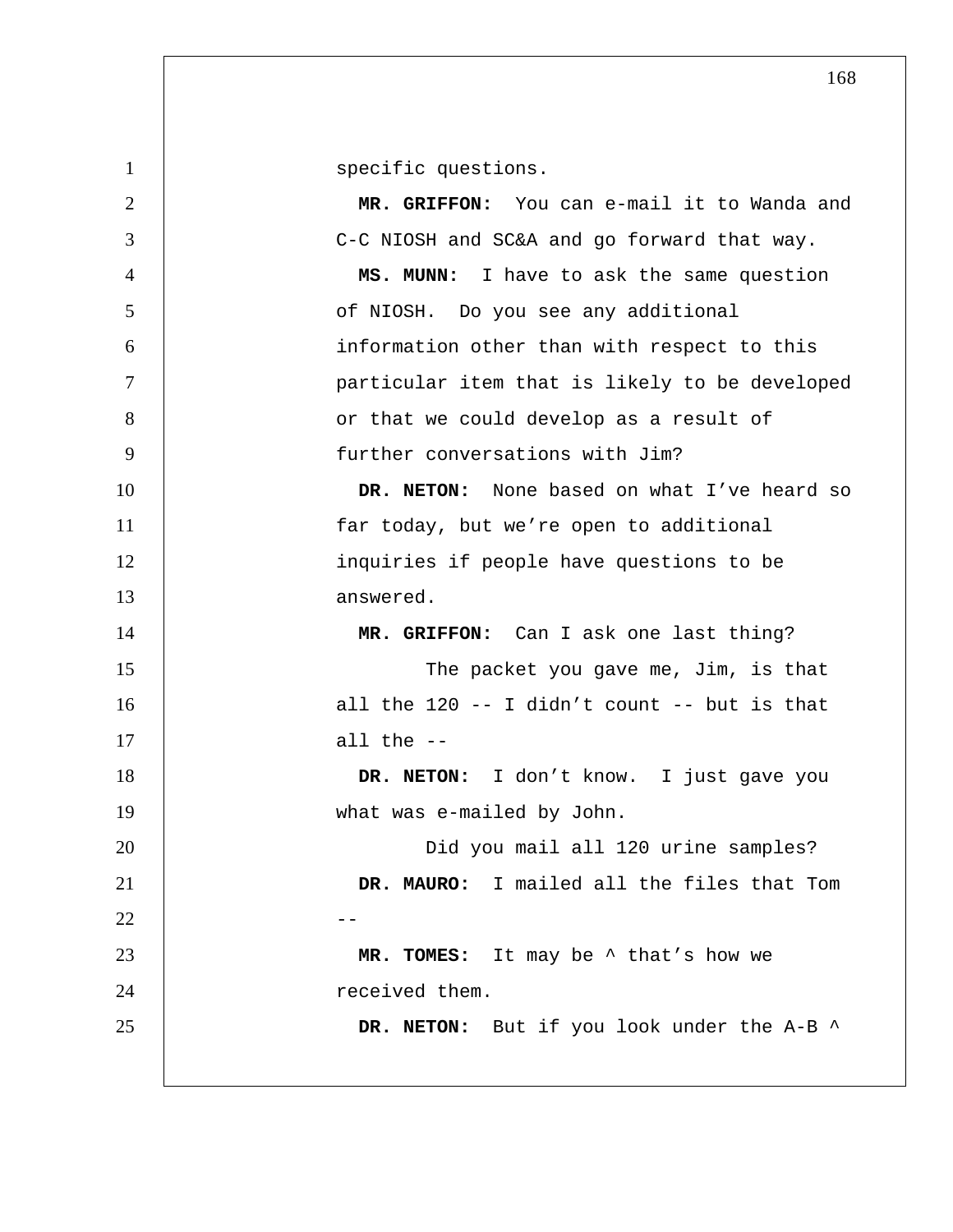| $\mathbf{1}$   | (Whereupon, multiple speakers spoke            |
|----------------|------------------------------------------------|
| $\overline{2}$ | simultaneously.)                               |
| 3              | DR. BRANCHE: And for the record, as John       |
| $\overline{4}$ | and I talked in a long conversation yesterday, |
| 5              | such information will be mailed because it's   |
| 6              | got -- we're not going to use electronic means |
| $\tau$         | to convey such information in the future.      |
| 8              | MS. MUNN:<br>That's true. We need to keep      |
| 9              | very close tabs on that.                       |
| 10             | I attempted to say is there anything           |
| 11             | else we need to bring to the table, but I      |
| 12             | asked that question when we began, and there   |
| 13             | was nothing else at that time. As I see it     |
| 14             | right now we have action items to pursue with  |
| 15             | respect to the radon question, but we will not |
| 16             | have, unless Dr. Melius presents additional    |
| 17             | questions to either SC&A or NIOSH or both --   |
| 18             | DR. BRANCHE:<br>Or you.                        |
| 19             | MS. MUNN: -- or me, we do not have, we're      |
| 20             | at a stalemate there and have no answers that  |
| 21             | we can give one way or the other. We'll try    |
| 22             | to resolve that radon issues before our        |
| 23             | meeting in St. Louis.                          |
| 24             | Does anyone else see any further               |
| 25             | action that we can take with respect to the    |
|                |                                                |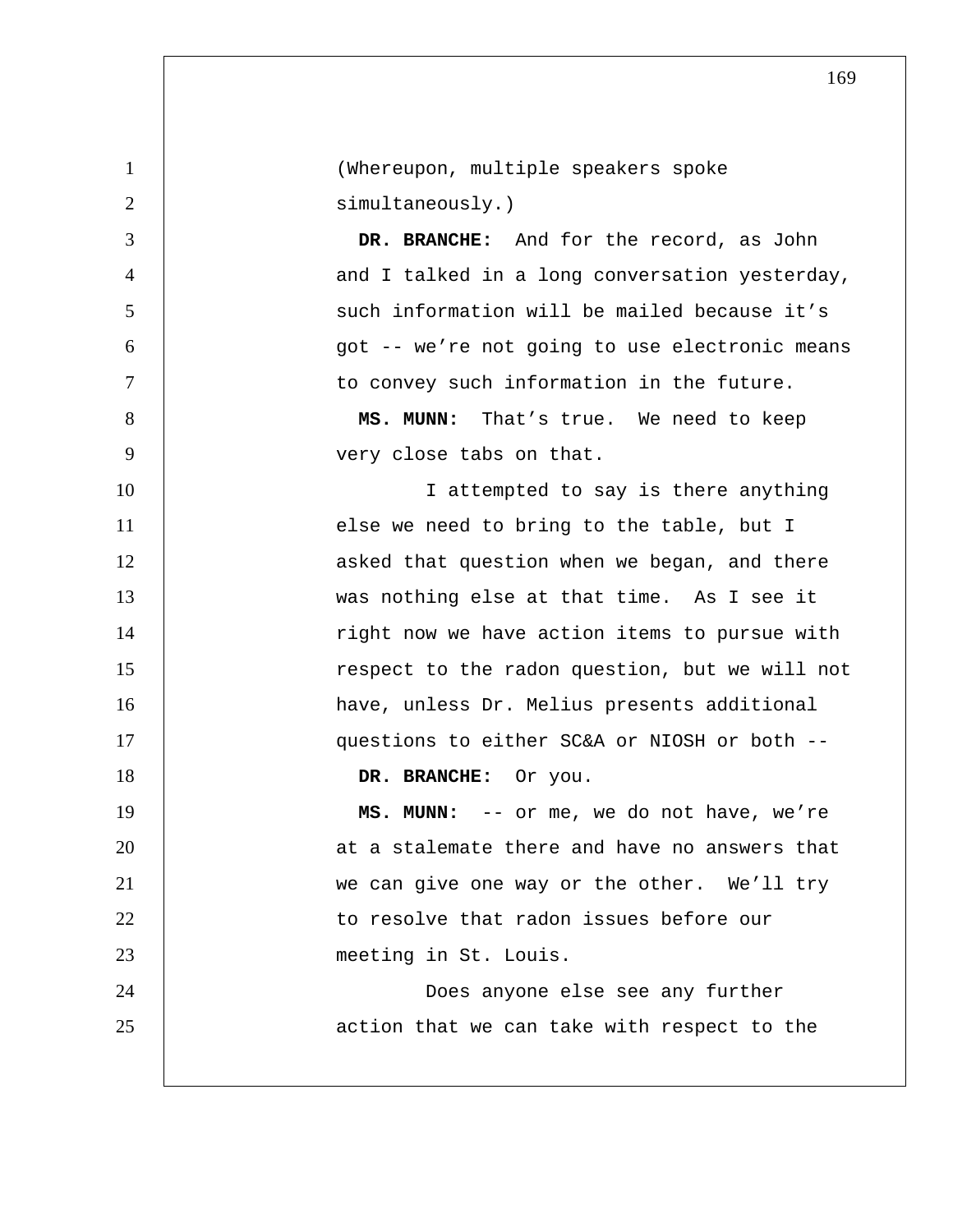| $\mathbf{1}$   | disagreement relative to data?                |
|----------------|-----------------------------------------------|
| $\mathfrak{2}$ | (no response)                                 |
| 3              | MS. MUNN: If not, I declare this meeting      |
| $\overline{4}$ | adjourned. We will be in contact with you by  |
| 5              | e-mail and telephone regarding our next       |
| 6              | communications.                               |
| $\overline{7}$ | DR. BRANCHE: Thank you. Ms. Munn has          |
| $8\,$          | called the meeting to a close and so if the   |
| 9              | person closest to the phone can turn it off.  |
| 10             | We're not leaving it on. We're turning it off |
| 11             | altogether. Thank you.                        |
| 12             | (Whereupon, the working group adjourned at    |
| 13             | 1:00 p.m.                                     |
|                |                                               |
|                |                                               |
|                |                                               |
|                |                                               |
|                |                                               |
|                |                                               |
|                |                                               |
|                |                                               |
|                |                                               |
|                |                                               |
|                |                                               |
|                |                                               |
|                |                                               |
|                |                                               |